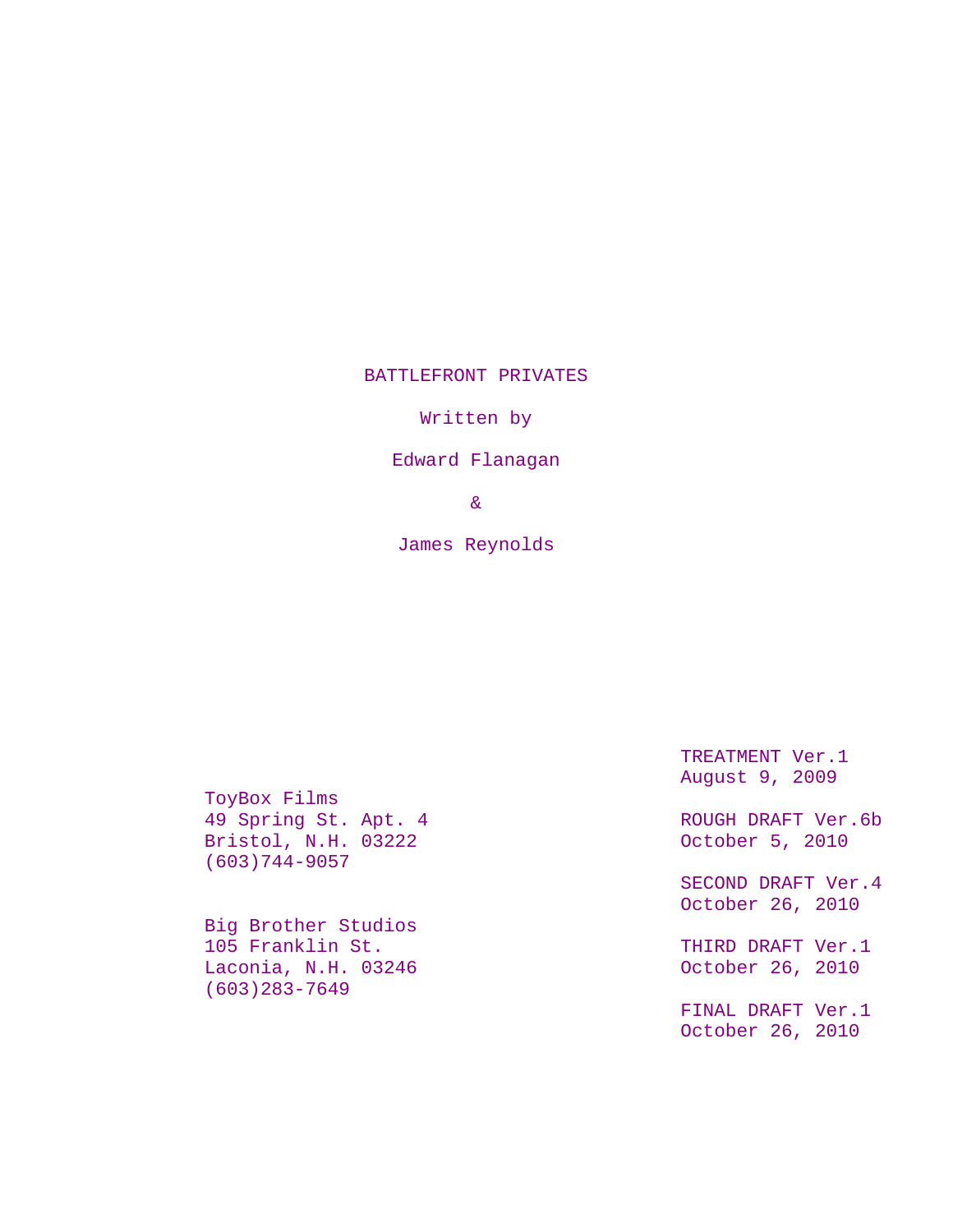#### FLANAGAN & BLAKE

IN

### BATTLEFRONT PRIVATES

EXTERIOR: OPENING TITLES/ ARMY BASE/ STREET -- 1

The title, cast and credits appear and then the scene fades to an army base. Soldiers are seen marching being lead by their sergeant. The scene then fades from the army base and then pans left to right down a street. It stops at a house with a white picket fence and then zooms in at the front doorway.

INTERIOR: SKIP BROWN'S HOUSE -- KITCHEN -- 2

Skip Brown is sitting at his kitchen table having breakfast and reading a newspaper when he receives a phone call from his good friend, Buddy Smith. They chat on the phone for a bit and make plans for lunch together.

> SKIP BROWN: Oh hello Buddy. How are you today? I'm just fine thank you.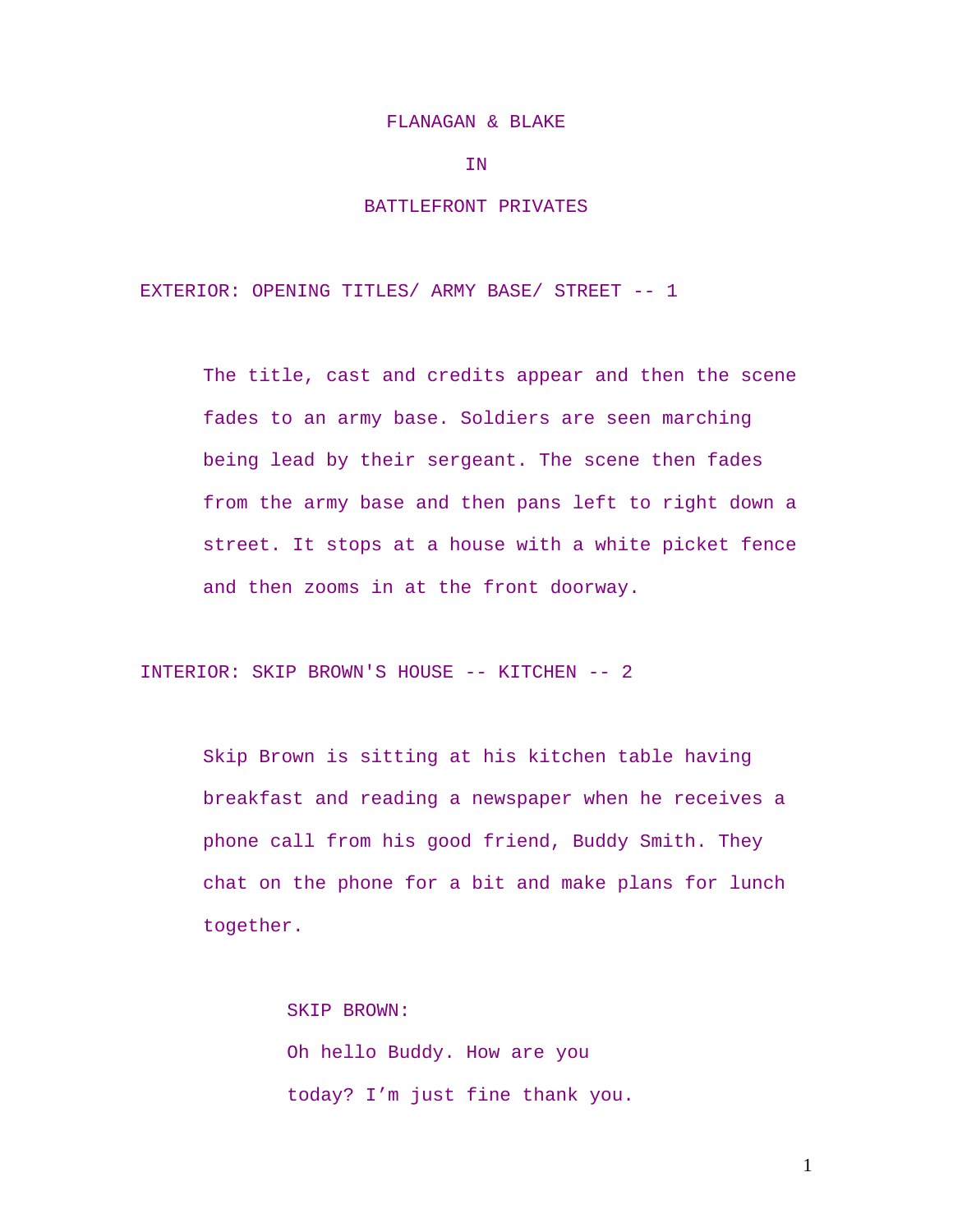Lunch today, at noon? Why yes of course, I'd be glad to join you. The usual spot them? Alright, I'll see you there. Bye now.

Skip exits his home and begins walking down the sidewalk to go to the café. Before he arrives for lunch he stops to buy a newspaper at a small newsstand.

EXTERIOR: SIDEWALK CAFÉ -- 3

At the café, the two men sit down to eat a fine meal. Buddy is goofing off while looking at the scenery and Skip is reading the newspaper.

They talk about what they should order and mention a few things they don't like as the waiter takes their order.

## **INSERT DIALOGUE.**

A man from a nearby table is also eating his lunch, but is getting annoyed by the behavior of the two men.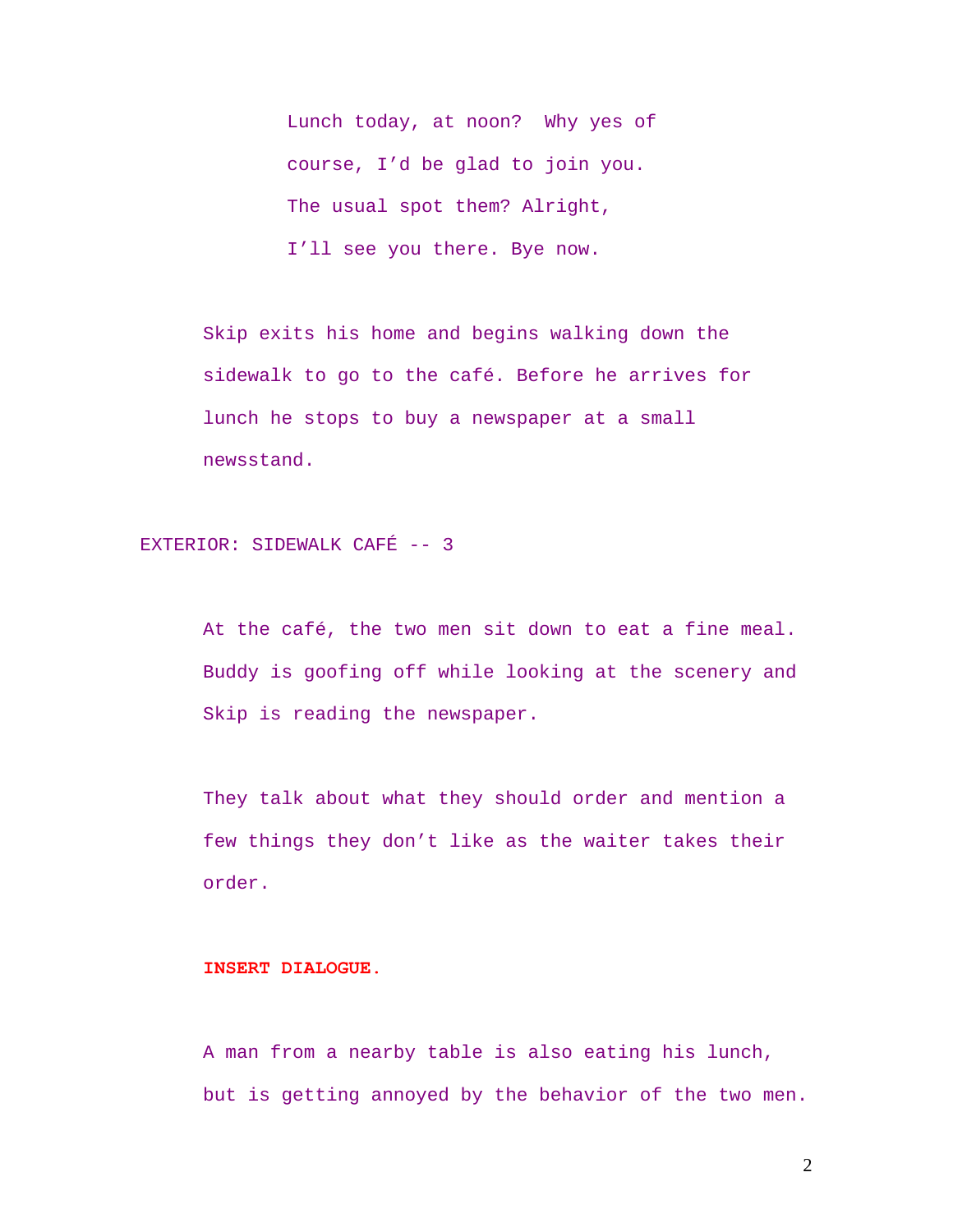He asks another waiter drop off an order to the men's table.

## **INSERT DIALOGUE.**

After ordering his meal, Skip looks up from his newspaper and sees his brother, Sergeant Amos Brown, leading his company of men with pride and dignity as the soldiers continue marching on by the café and through the town to make their way back to the base.

SKIP BROWN:

That life isn't for me, Buddy. I'd never make a good solider as my dear brother Amos has. He's made a career out of it you know. I myself haven't got what it takes.

## BUDDY SMITH:

I guess you're right Skip. I don't think I'm cut out for that as well.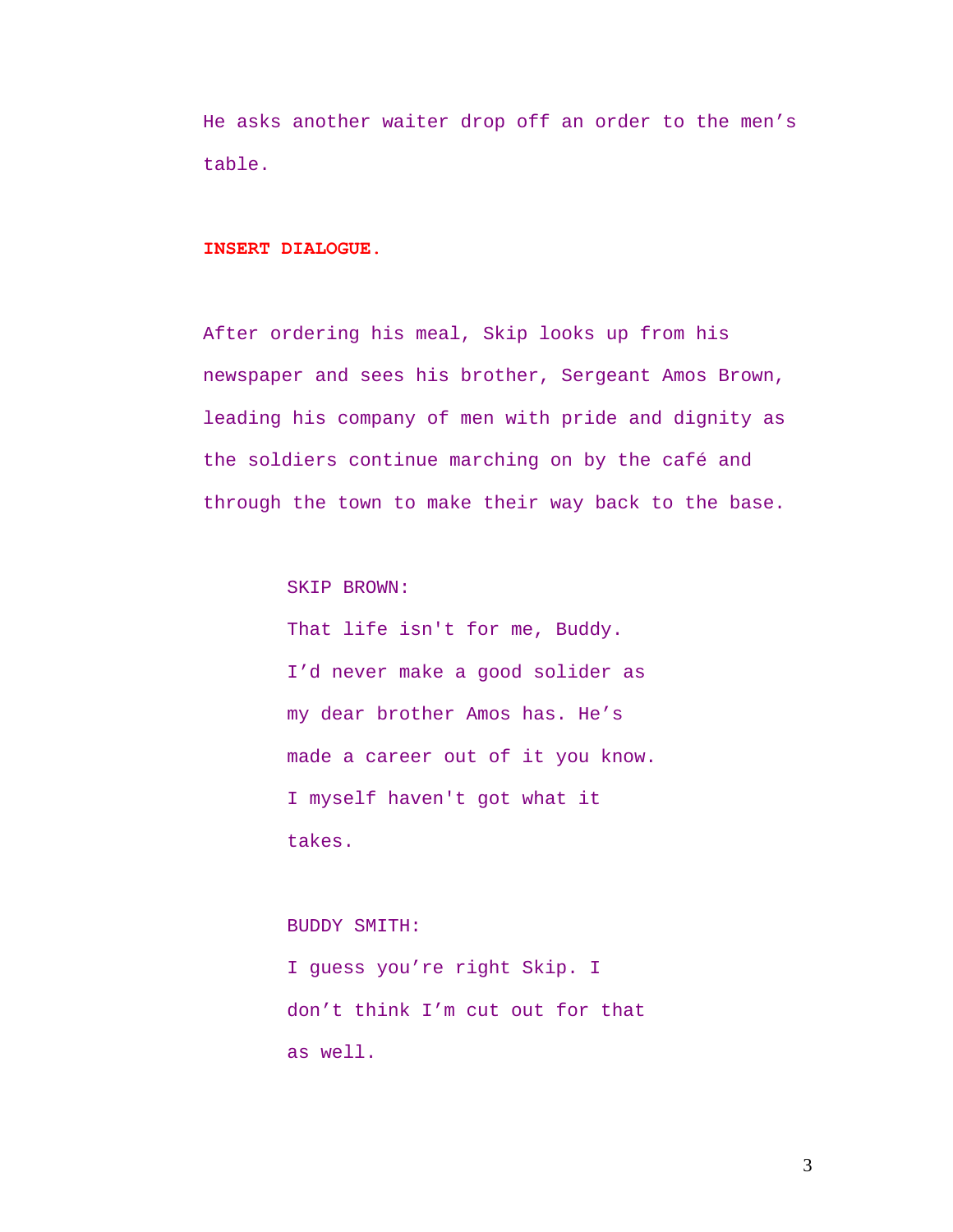#### WAITER:

Here you go gentlemen. It's a fine selection today, enjoy.

### SKIP BROWN:

Excuse me, um... waiter. We did not order this.

#### BUDDY SMITH:

Yes, there must be some mistake.

## SKIP BROWN:

You see, we don't like to eat pickles and **[insert food]**. It just doesn't agree with our stomachs.

### WAITER:

So sorry, but the order does say it is your table number. See, B22, here on the slip.

# BUDDY SMITH: Please, if you'd be so kind to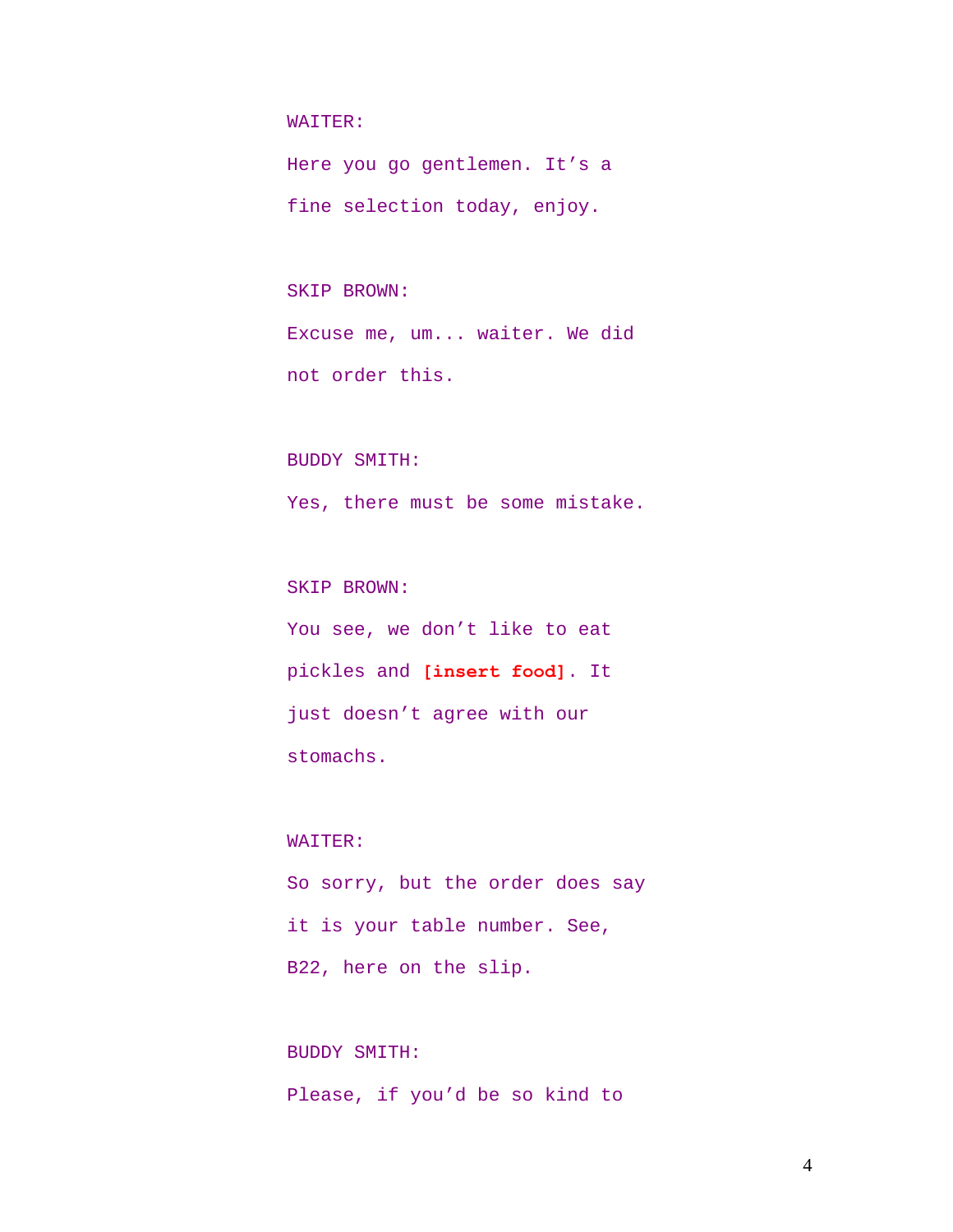take it away.

SKIP BROWN:

Yes, please do my good man.

WAITER:

Yes of course, I'm so sorry for the mix up gentlemen. I'll be right back with your order.

The man at the nearby table overhears the conversation and begins chuckling to himself about the mix up.

The postman, Mr. Jenkins, is seen walking down the sidewalk towards the café.

MR. JENKINS:

Excuse me gentlemen.

SKIP BROWN: Oh, hello Mr. Jenkins.

MR. JENKINS: Good afternoon. I have letters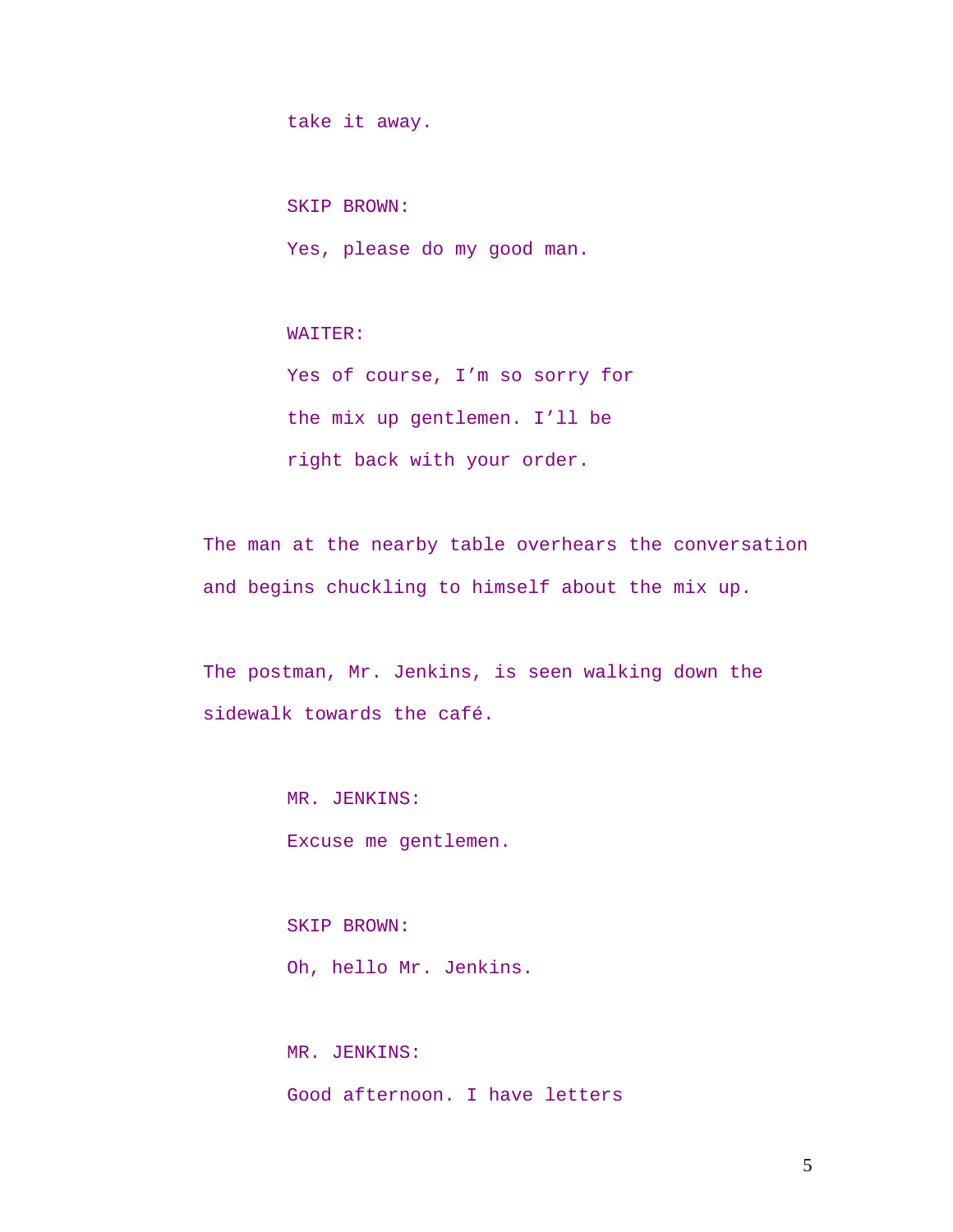for you both. They seem important, very official looking.

The two men look at the camera then at each other, stunned that they have received such important letters.

> MR. JENKINS: If you would, please sign here and here.

BUDDY SMITH: Well then, I guess if must be important. I've never had to sign for anything before Skip.

SKIP BROWN: Likewise, it must be quite important, I'm sure.

MR. JENKINS: Thank you very much, that ought to do it. Good day to you both.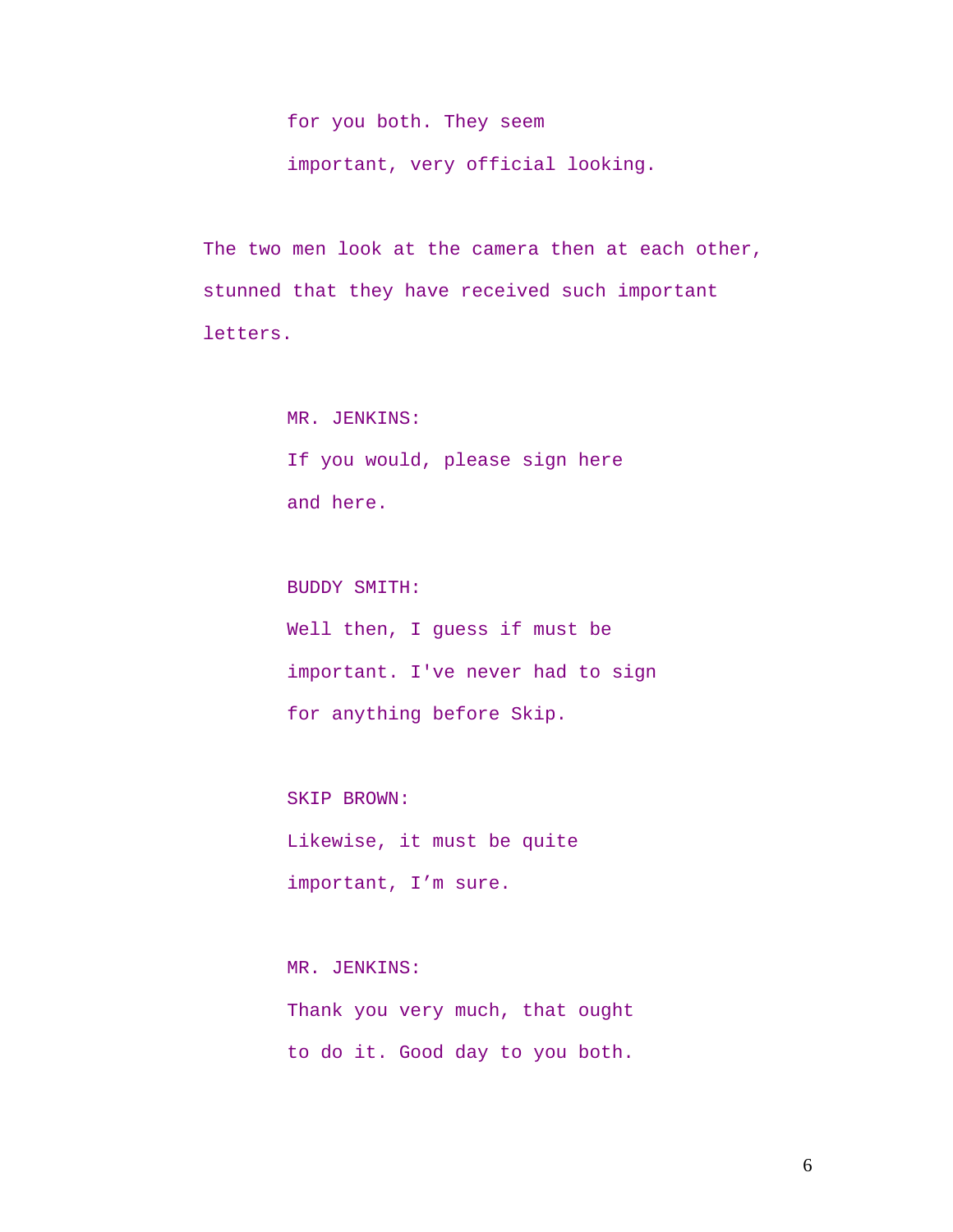BUDDY SMITH:

Good Bye!

SKIP BROWN:

Good Bye Mr. Jenkins.

Both Skip and Buddy wave good bye to Mr. Jenkins as he walks away down the sidewalk. Buddy then continues to eat his lunch while Skip looks at his letter with great excitement. Buddy takes one last sip of his drink before he starts in on his letter.

> SKIP BROWN: Oh mail time, what a nice mailman he is.

CLOSE UP of the letter. Skip speaks with Buddy briefly after reading the letters stating that they both have been drafted.

> BUDDY SMITH: My Goodness!

## SKIP BROWN: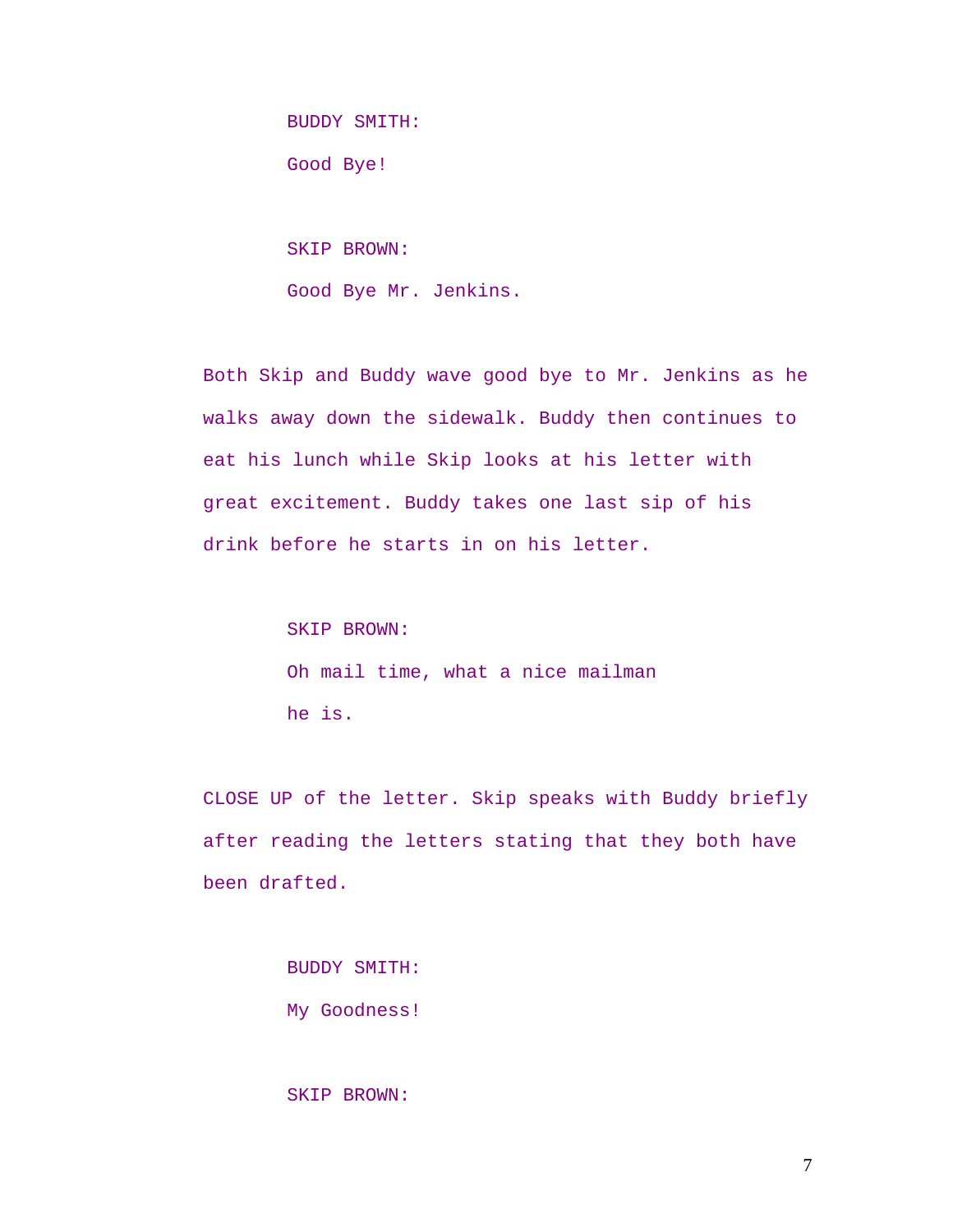I say! This is madness! Absolute madness!

BUDDY SMITH:

Well I never expected this, Skip.

SKIP BROWN:

Neither did I. Drafted! Indeed!

The man at the nearby table now appears to be in a cheerful mood now after overhearing the two men chatting about being drafted. He gets up from his meal and after introducing himself, he speaks with them for a short time.

WALTER DAVENPORT:

Excuse me sirs, I'm "Dr." Walter Davenport. I couldn't help but to overhear your *great* misfortune. Please allow me to give you each a luck charm, so you may be safe in your ventures afar.

The man gives them each a luck charms. As the two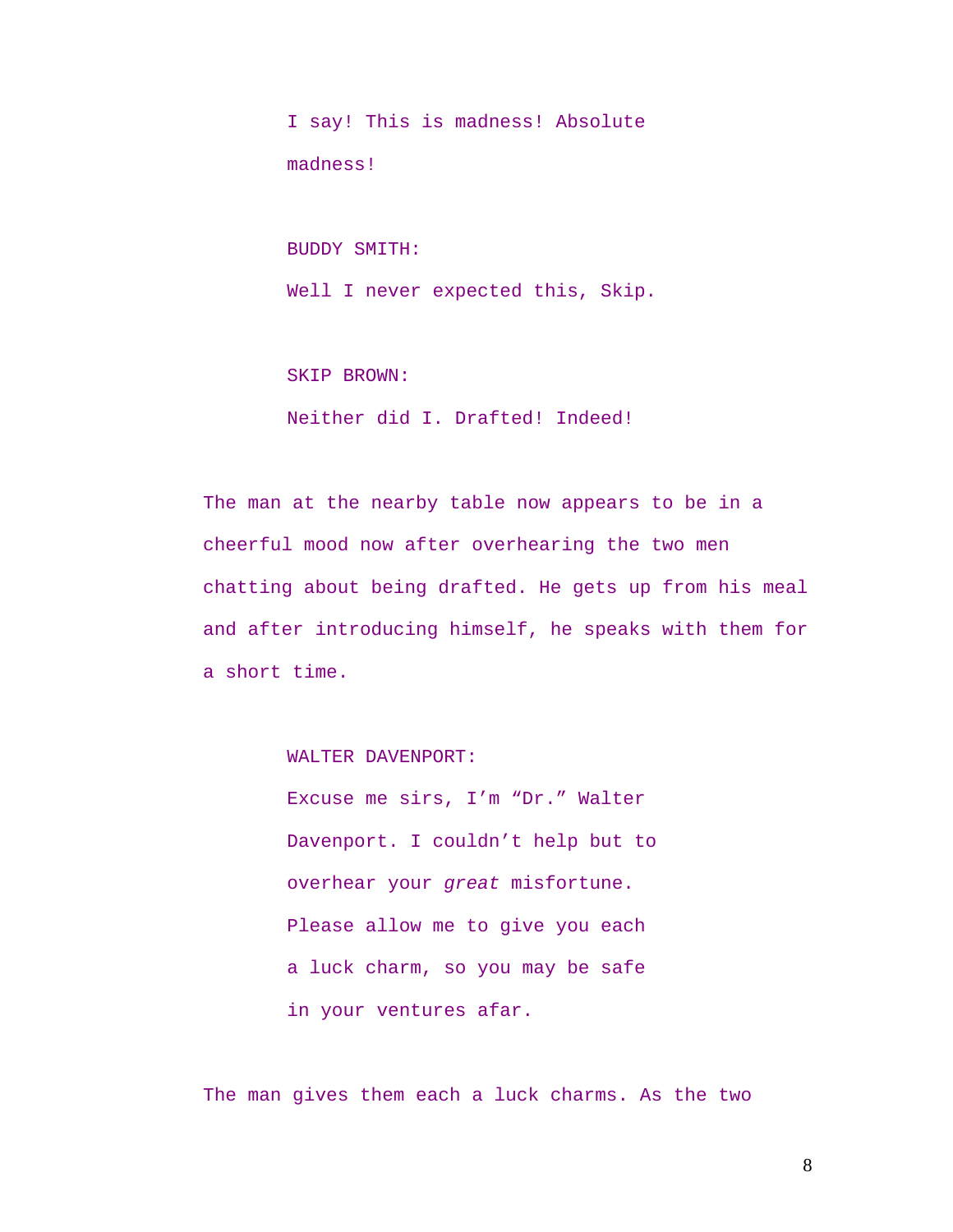check the pins out, Davenport puts a drop of his "Formula 86" in each of their drinks.

BUDDY SMITH:

Oh! Thank you so much kind sir.

Buddy downs the rest of his drink in just a few seconds.

#### SKIP BROWN:

We will most definitely wear

these as often as allowed of us.

## WALTER DAVENPORT:

I hope you will. Now if you'd excuse me. Good day to you both.

SKIP BROWN:

Ah you forgot your medicine.

WALTER DAVENPORT:

Thank you. You're too kind.

## BUDDY SMITH: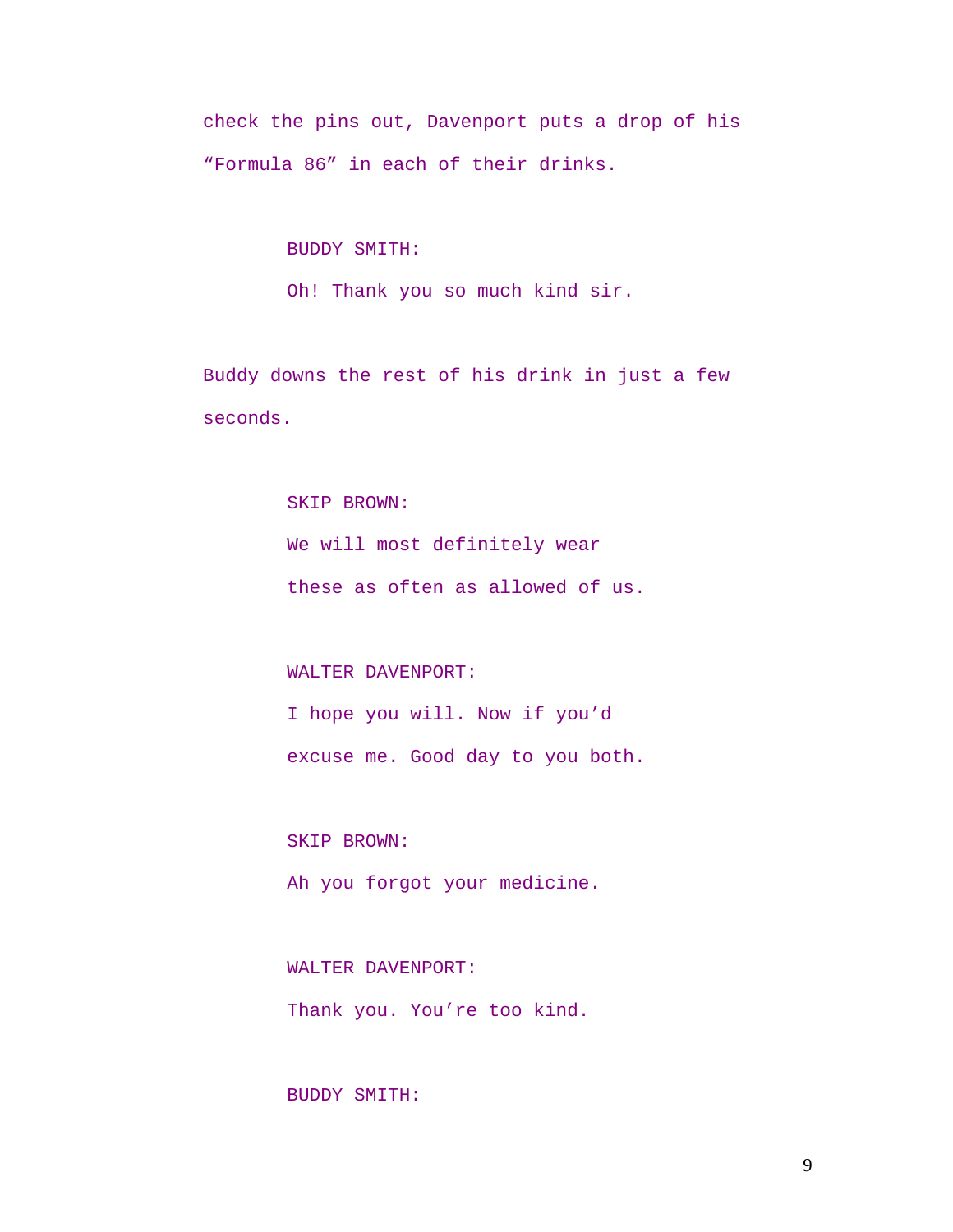Good day.

SKIP BROWN:

Good day sir.

WALTER DAVENPORT:

Good luck to you both.

CLOSE UP of the letter again.

SKIP BROWN: Looks like were in quite a predicament.

BUDDY SMITH: What do we do now Skip?

SKIP BROWN:

Well it says here that we must report to the recruiting station on South Main Street by no later than this afternoon.

BUDDY SMITH: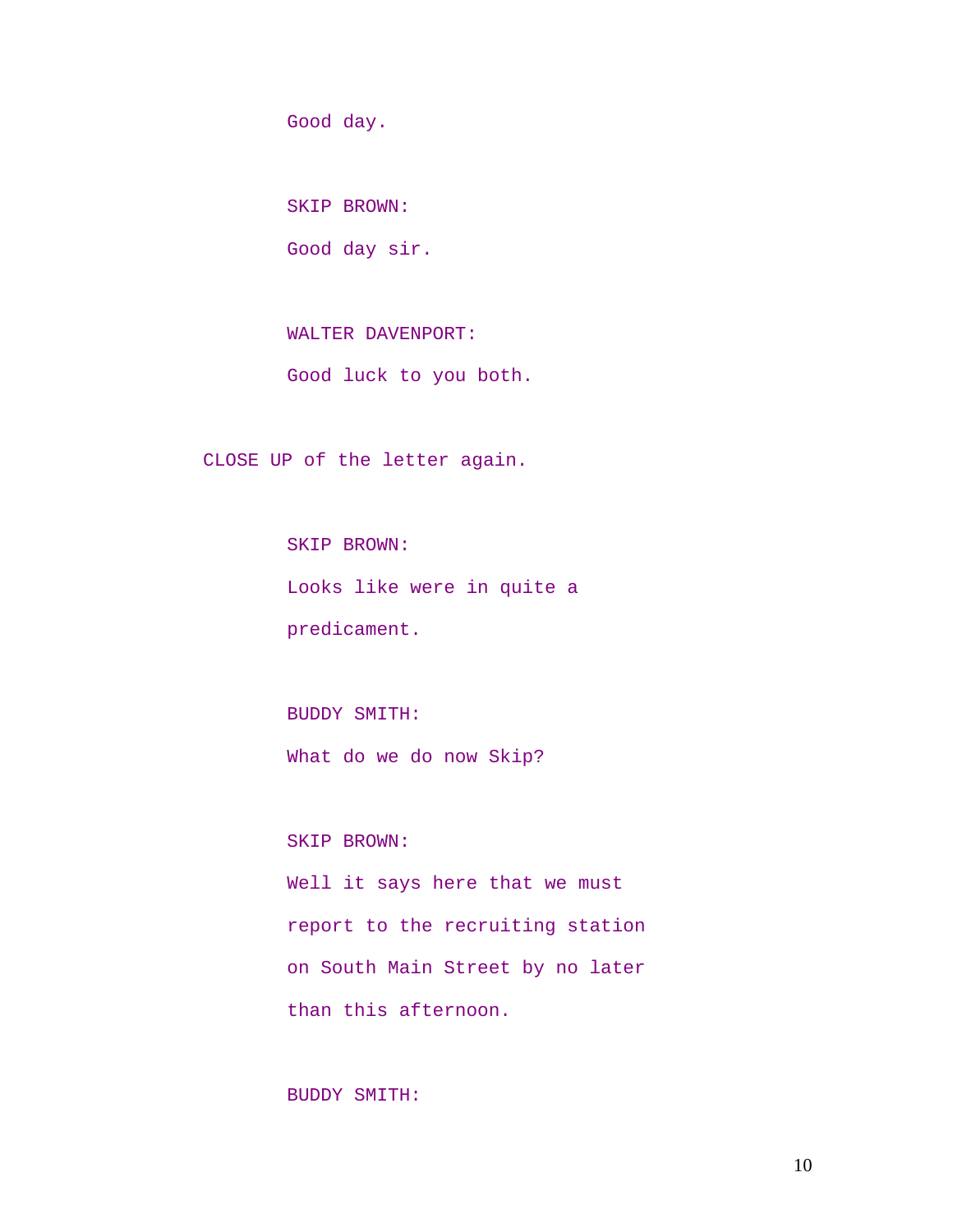Well I'm not going anywhere until I finish my lunch.

SKIP BROWN: That's perfectly understandable, who knows what the army food is like.

Walter Davenport is seen observing the boys from across the street, as he appears to be talking into a microphone. Suddenly Buddy is hit in the back of the head with Skip's elbow.

> BUDDY SMITH: What was that for?

SKIP BROWN: So sorry, I don't know what came over me. It must be my nerves.

Buddy the tosses his drink at Skip, hitting Skip in the face. Buddy's acts as if he is being controlled by something.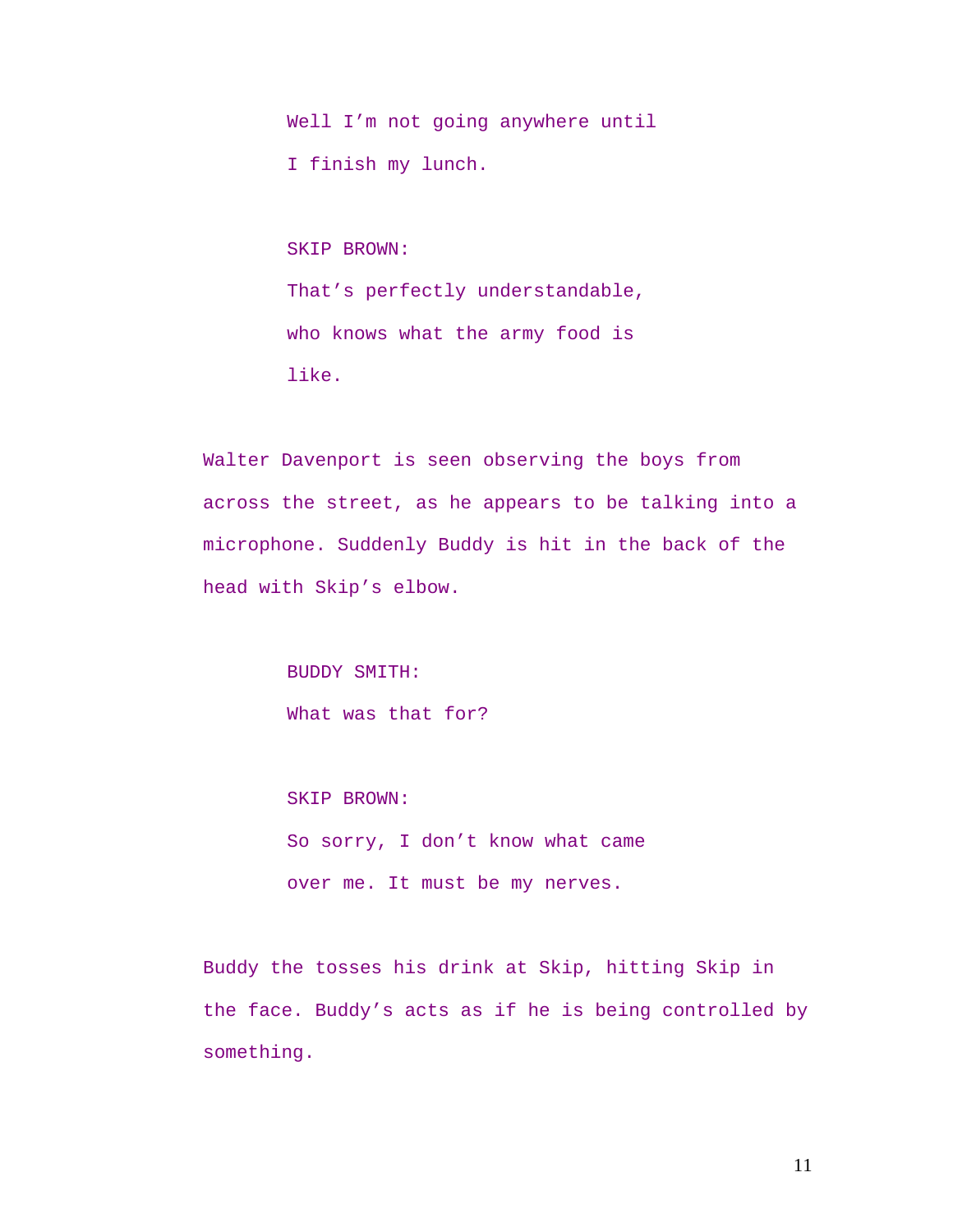The waiter returns with their lunch. Skip adds salt and pepper to his food when suddenly Buddy hits Skip in the face with his napkin.

#### SKIP BROWN:

Do you mind? I'm trying to eat.

The scene shifts over to Davenport.

### WALTER DAVENPORT:

Pick up your plate and drop it on your friend's head.

Buddy stands up and grabs his plate then stands behind Skip as if he was going to drop on him. Skip looks up at Buddy and nods his head "no". Suddenly Buddy asks the waiter if he can have a doggy bag.

#### BUDDY SMITH:

I'd like a doggy bag please.

EXTERIOR: RECRUITING STATION -- 4

They both report to the recruiting station but come up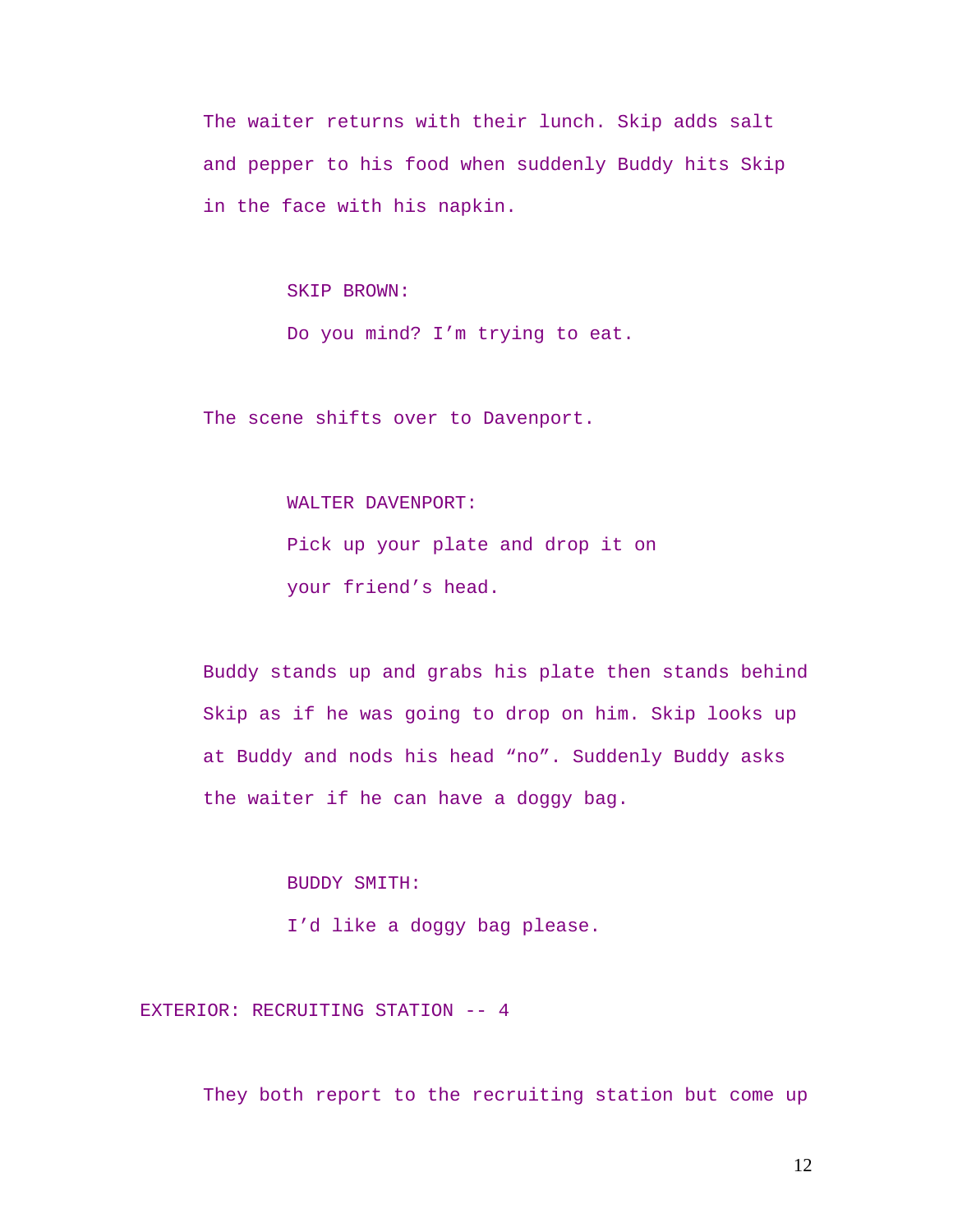with a plan to try to be disqualified during their physicals. As they enter the building they both decide to wear the luck charms Davenport gave them.

SKIP BROWN:

Now remember Buddy, stick to the plan. We want to fail, that way we shouldn't to get in.

BUDDY SMITH:

How do I do that Skip?

SKIP BROWN:

For you, just act natural.

BUDDY SMITH:

Ok Skip, if you say so.

As the doctor checks each of them out, they do a few things to mess with him, like play with his stethoscope, spit out water when he looks into their ears and kick with the wrong leg for their reflexes.

DOCTOR HYDE: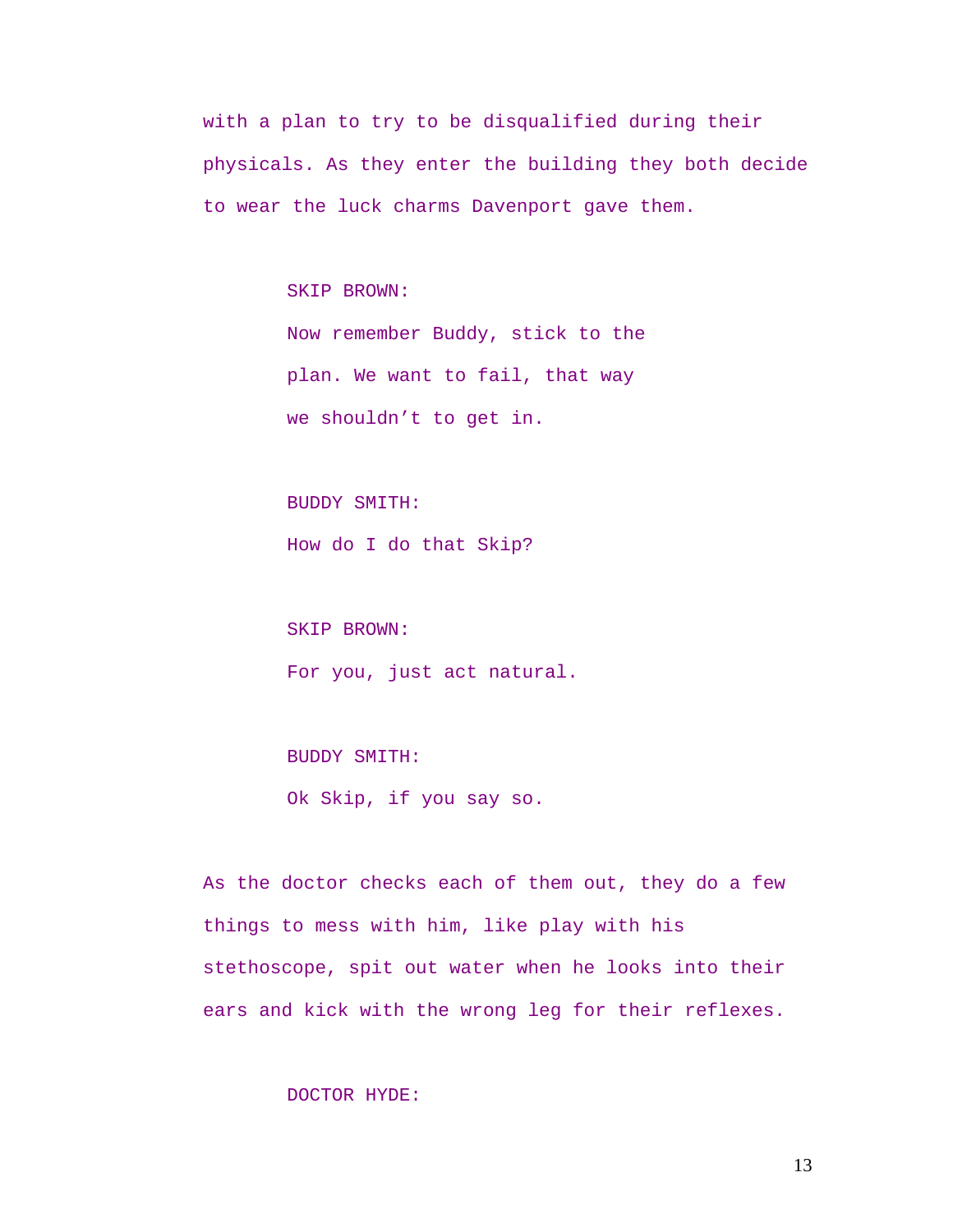Hello, I'm Dr. Hyde and I shall be performing your physical today before you proceed to the next stage. [Looks at Skip] If you'd sit down over there, I'll start with you [looks at Buddy]. I'll start by testing your blood pressure. Just sit still. This won't hurt one bit.

SKIP BROWN: Looking for blood? You won't find any in there.

BUDDY SMITH: You certainly won't! [Plays with the stethoscope] Hello, speak up I can't hear you.

DOCTOR HYDE: Be quiet you!

BUDDY SMITH: Spider bite?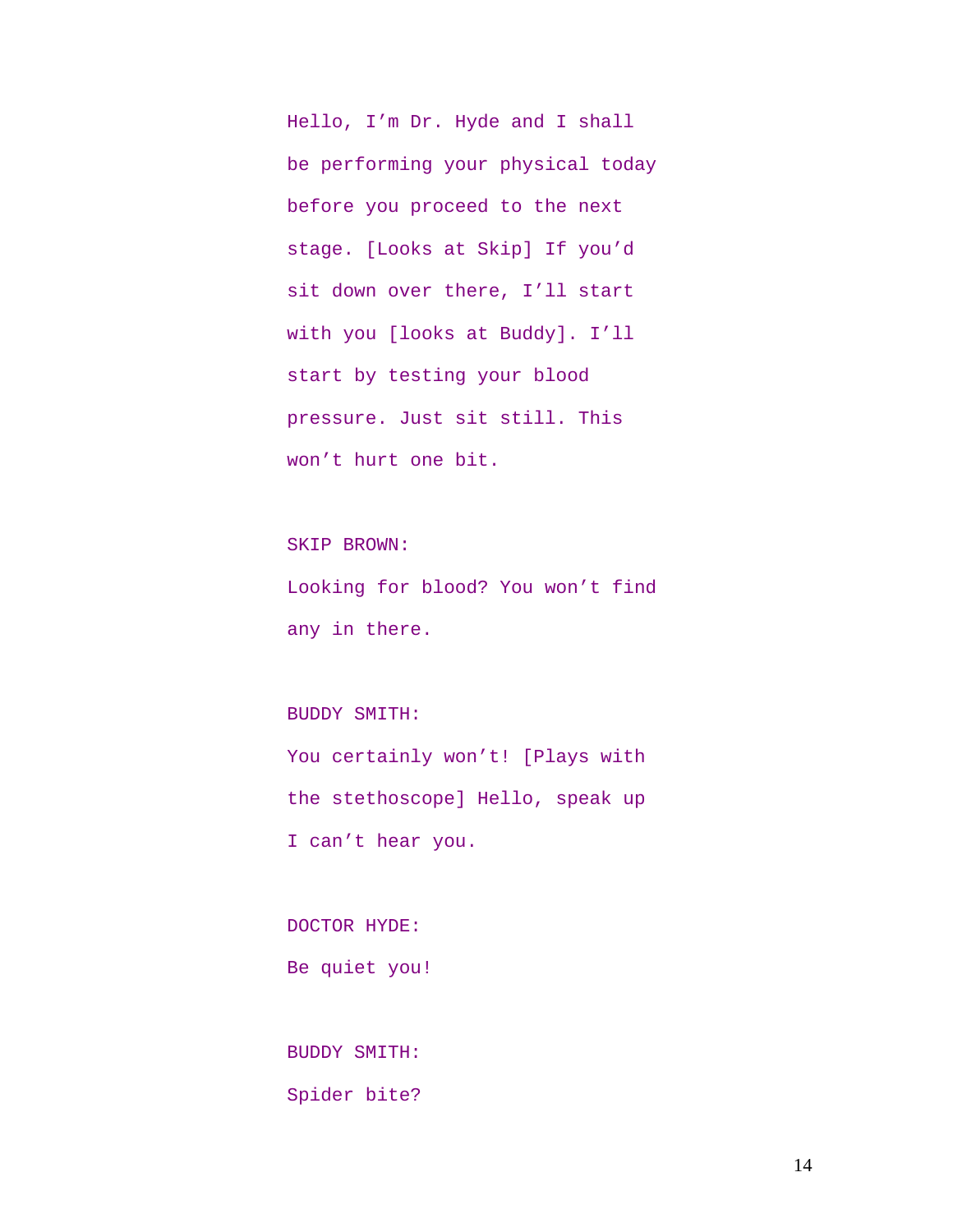DOCTOR HYDE:

What?

BUDDY SMITH:

No? Just checking, I like to make sure I'm OK. I do dislike spiders. You can never be too careful these days.

DOCTOR HYDE:

You're just fine my boy. Now you, come sit over here [speaking to Skip]. I need to check your ears son.

SKIP BROWN:

OK.

DOCTOR HYDE: So do you like to fish?

SKIP BROWN: Yes, we're both quite the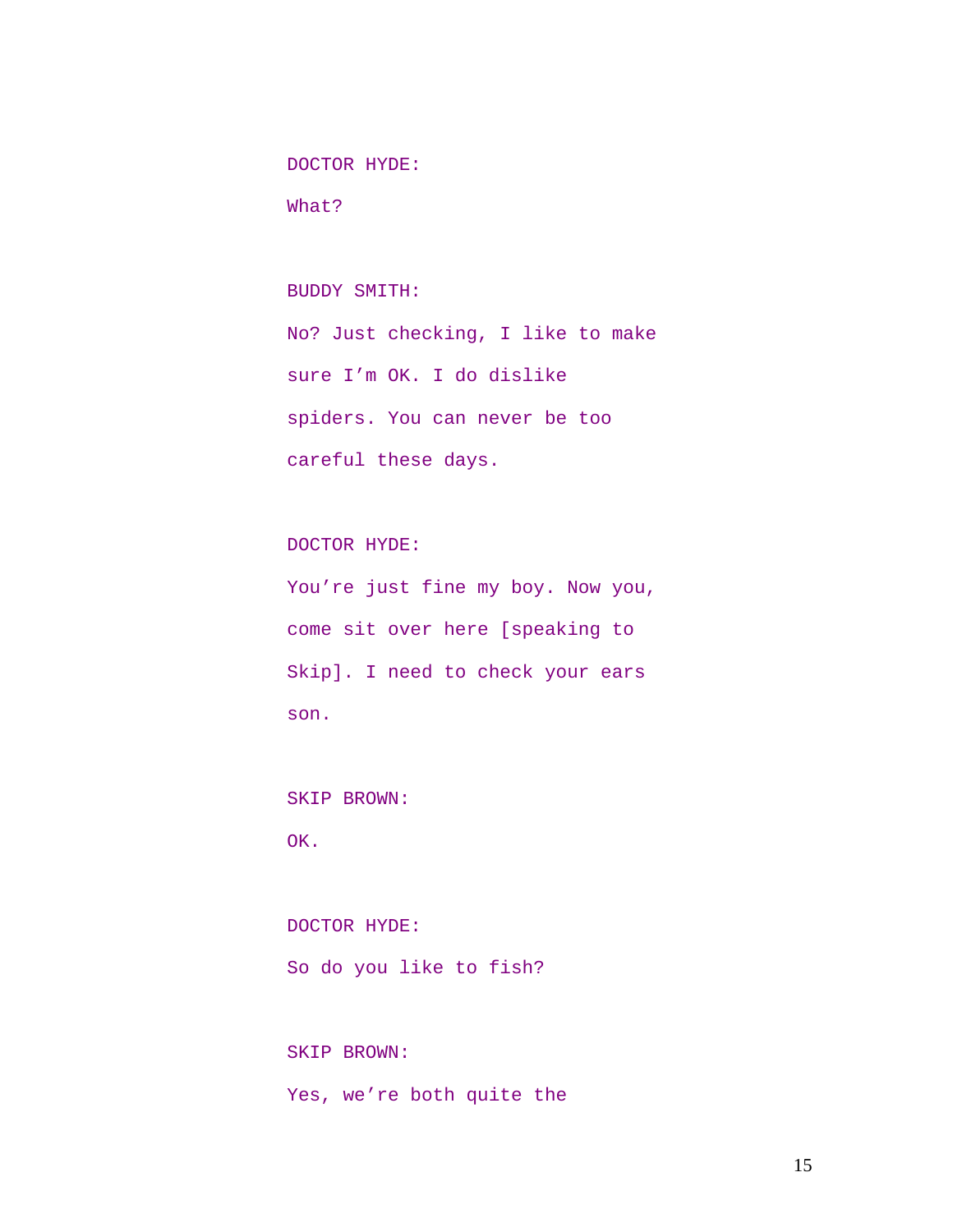fishermen. **INSERT ANOTHER FISHING COMMENT.** [Start spitting out water from his mouth] Is this normal doctor?

DOCTOR HYDE:

Now cut it out, you see I've seen it all and to answer your question, yes it is. Your ears are just fine too. Now this might hurt. [He tests their reflexes, Skip first]

BUDDY SMITH:

I didn't feel a thing. [As his leg goes up, but Skip's doesn't]

DOCTOR HYDE: Most interesting! [He taps Buddy's leg and Skip's goes up]

Doctor Hyde does a double take squint.

## DOCTOR HYDE: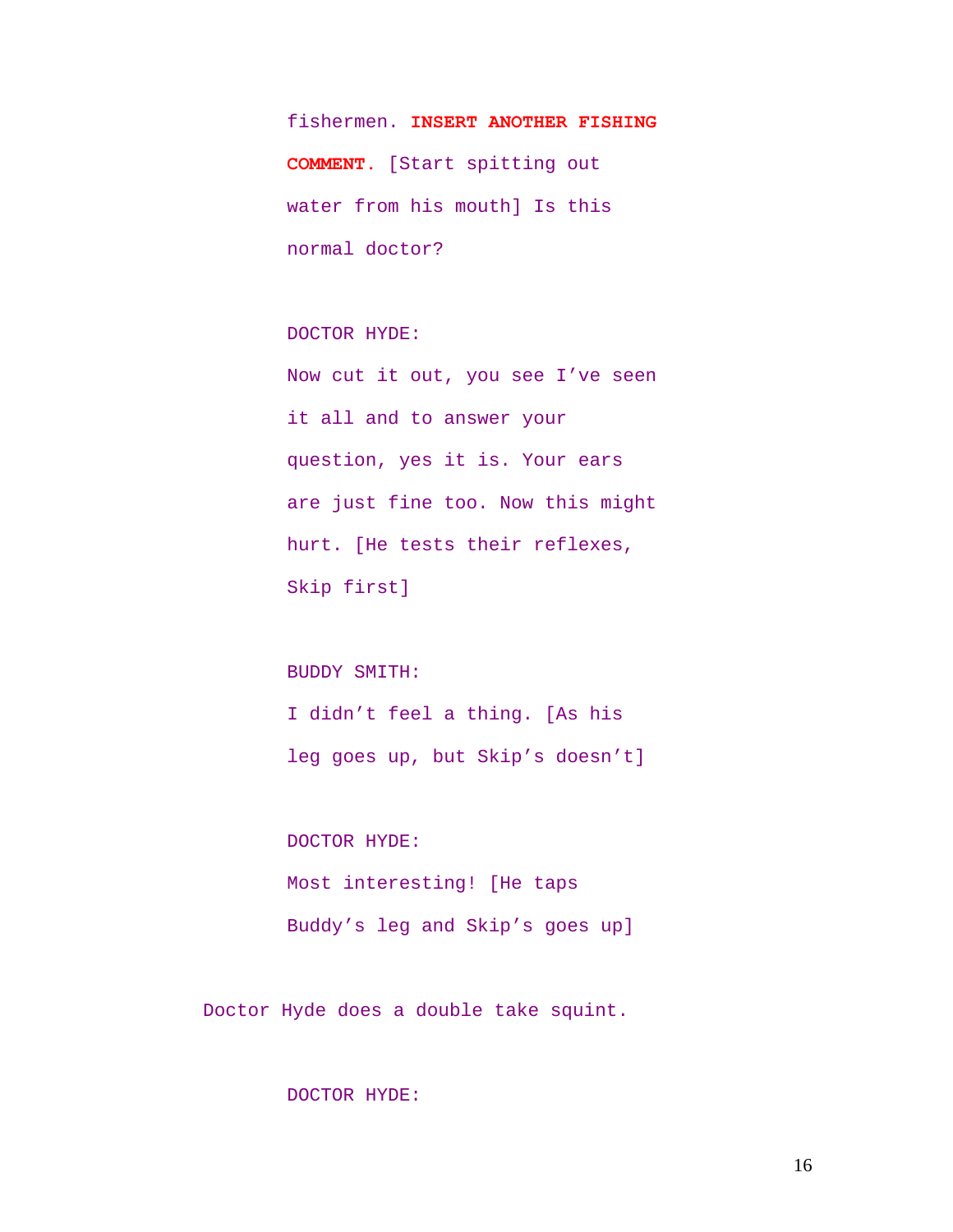Well I'll be... [He repeats it two more times and is completely puzzled] I can honestly say that I've NOW seen everything.

After completing the examination the doctor says his farewells to the boys.

> DOCTOR HYDE: Good luck to you boys and stay safe.

> SKIP BROWN: Thank you. It's been grand. Do take care.

BUDDY SMITH: Thank you. You see these pins? They are our good luck charms. A nice gentleman gave them to use just before we got here.

DOCTOR HYDE: That's nice but you do understand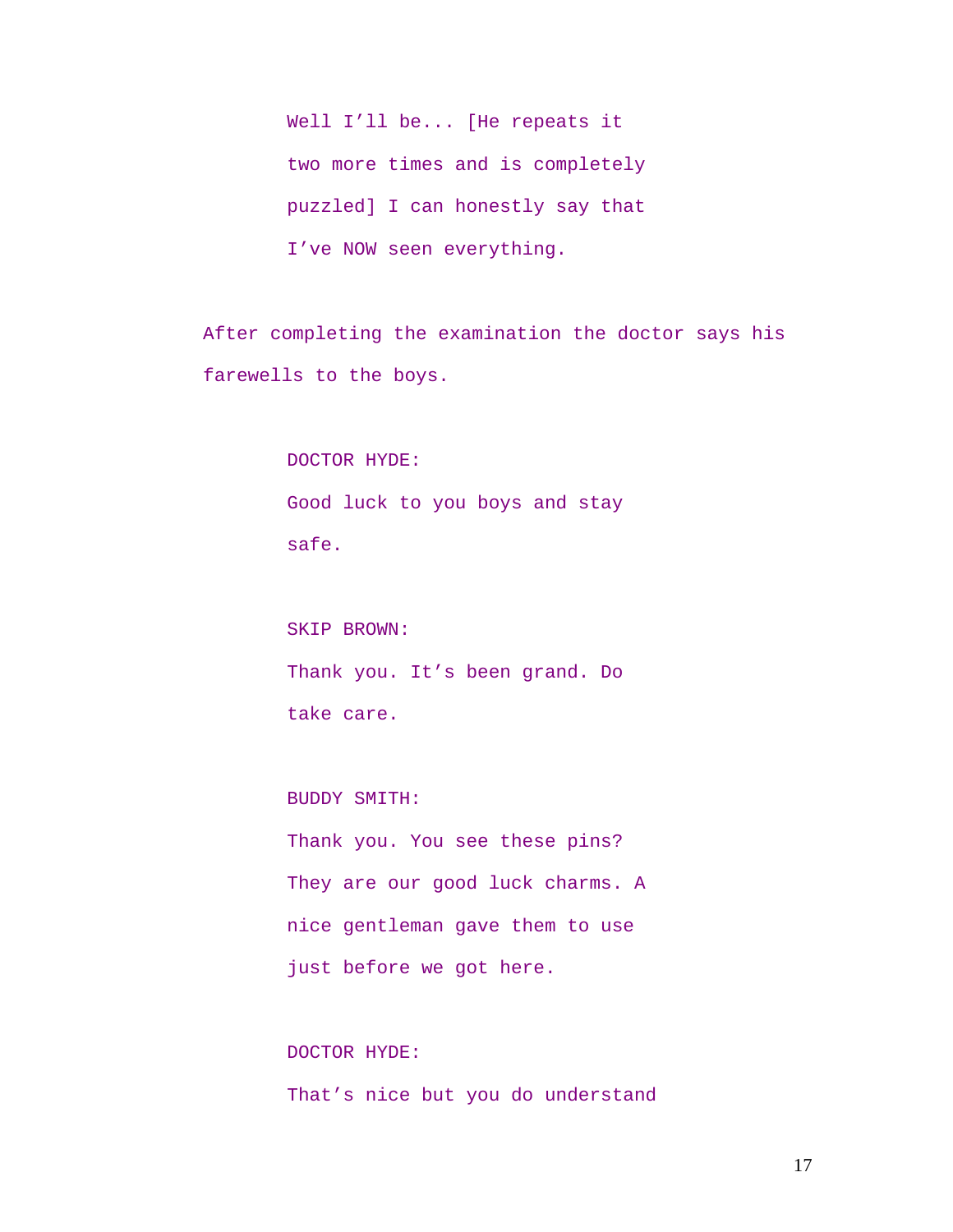me don't you? You both passed and it's onto the next stage for you both.

SKIP BROWN: Well that's just dandy.

Later, Sergeant Brown walks into the next room during the weight training session. Skip gets an idea to try to impress his brother and tries to "fake" it. But they both suddenly perform above and beyond requirements due to Davenport's interference. Unknown to the duo the lovable but daffy General Andrew Collins is watching then from a distance and is very impressed by their performance. He insists that they are to be stationed at his base but Sergeant Brown strongly disagrees and doesn't want them there.

GENERAL COLLINS:

Those men are really gung-ho. I must have them stationed at my base at once. See to it, Sergeant Brown.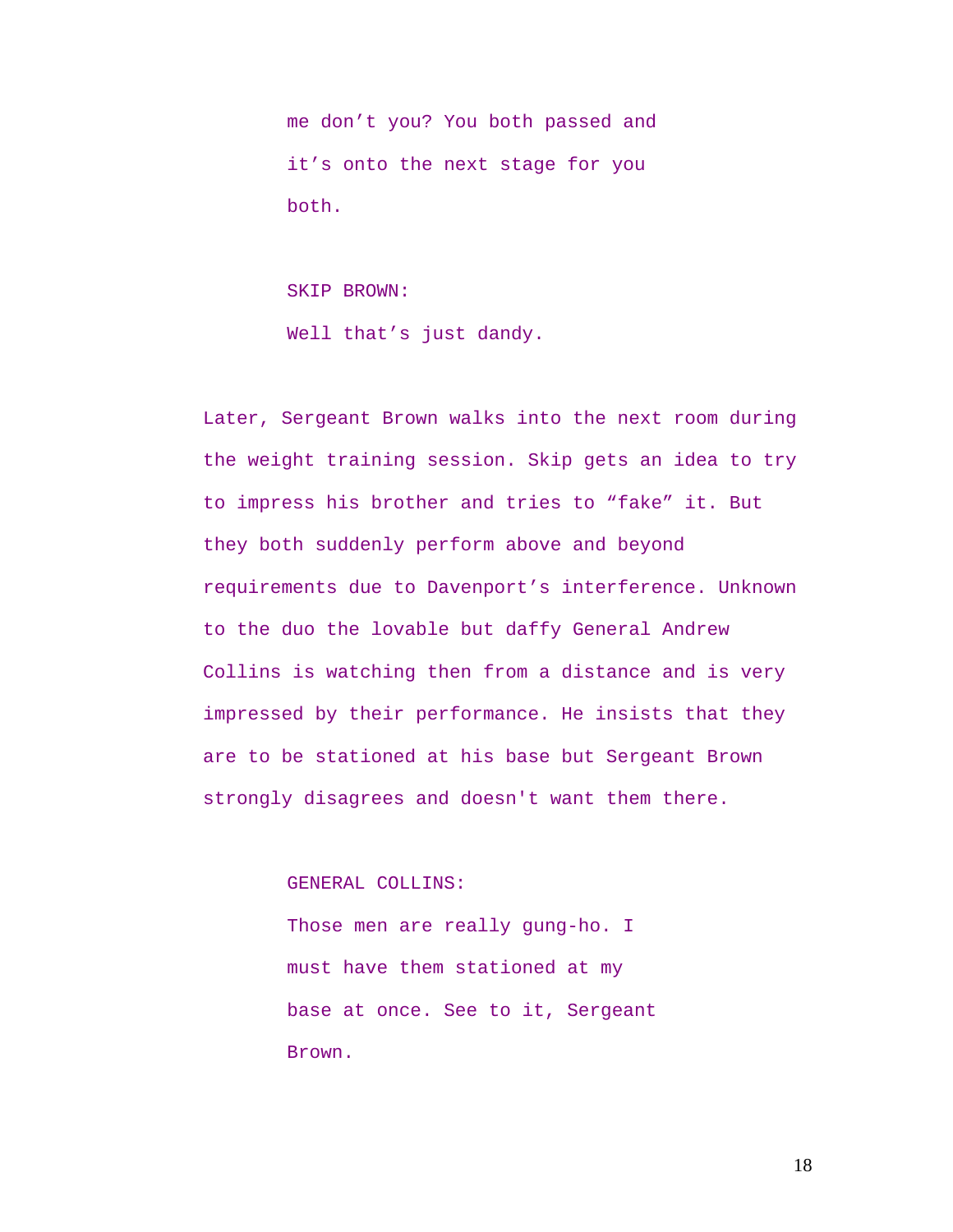SERGEANT BROWN:

But sir, I—

GENERAL COLLINS:

At once Sergeant, dismissed.

SERGEANT BROWN:

Yes sir!

## GENERAL COLLINS:

Good job men. You did excellent. In all my years I've never seen that done so magnificently.

## SKIP BROWN:

Thank you sir, I don't know what came over us. It was quite unnatural for us to do that well.

## BUDDY SMITH:

I'd say not. I don't think I've ever moved that fast in my life.

## GENERAL COLLINS: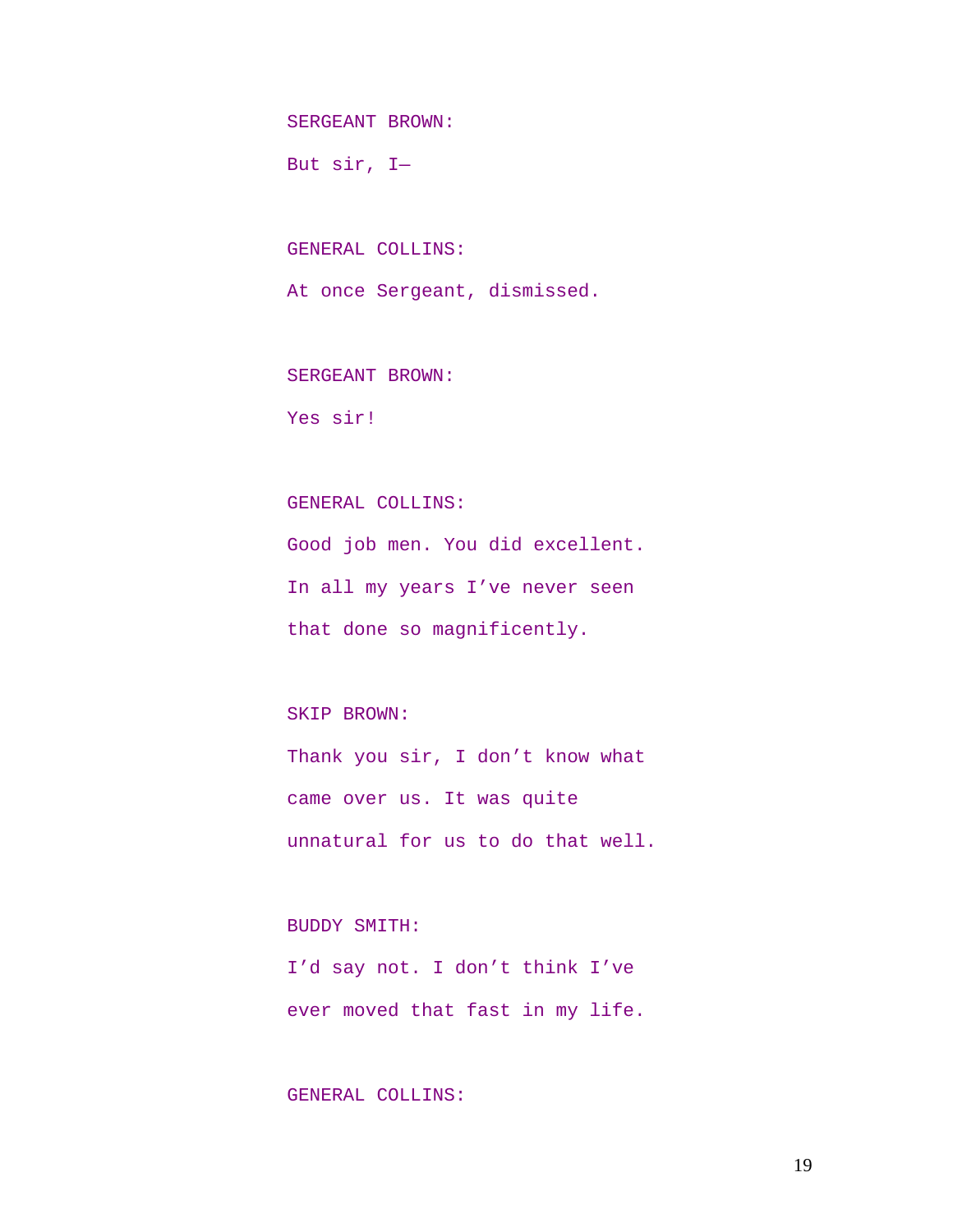Keep it up boys, make me proud.

SKIP BROWN: (Nervously) Yes General, sir, your highness sir. Your grace, I mean your greatness.

After they all salute, General Collins then walks away talking about the duos performs.

> GENERAL COLLINS: (to himself) Those boys are really gung-ho!

After Skip and Buddy finish speaking with the General, they go back into the weight room to see why it was so easy before but now they are unable to lift any weights at all and perform poorly. Skip then sees his brother come into the room, so he asks a few guys to help them out for a bit. Then they "fake" from that point on. Sergeant Brown sees what they are up to and isn't impressed but changes his mind about them coming to the base. So he slowly walks over to the two and hands them each their paperwork. Then the two men are shipped off to the base.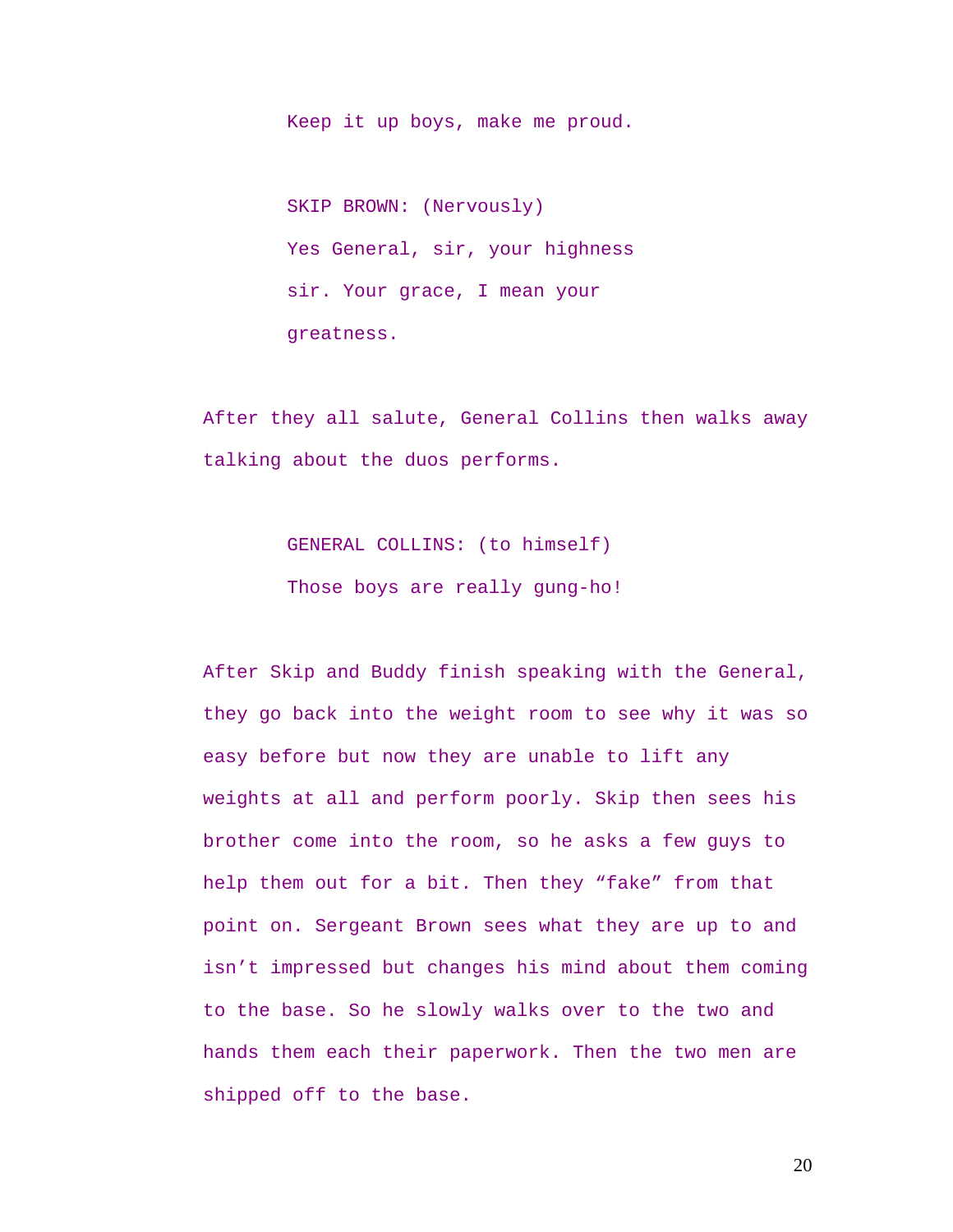#### **INSERT DIALOGUE**

INTERIOR: SECRET LABORATORY -- EXPERIMENT ROOM -- 5

Walter Davenport, an agent for the Oslakian government, is inside his secret laboratory experimenting on his test subjects. He is speaking into a microphone as he records his findings onto a reel-to-reel recorder.

> WALTER DAVENPORT: Experiment Z22-75 was an utter failure. The Formula 86 solution appears to be too weak for oral consumption. It will need to be reformulated before the next trial.

Davenport puts the small bottle on his work table and then he continues on with his dictation.

> WALTER DAVENPORT: However, Experiment Z22-76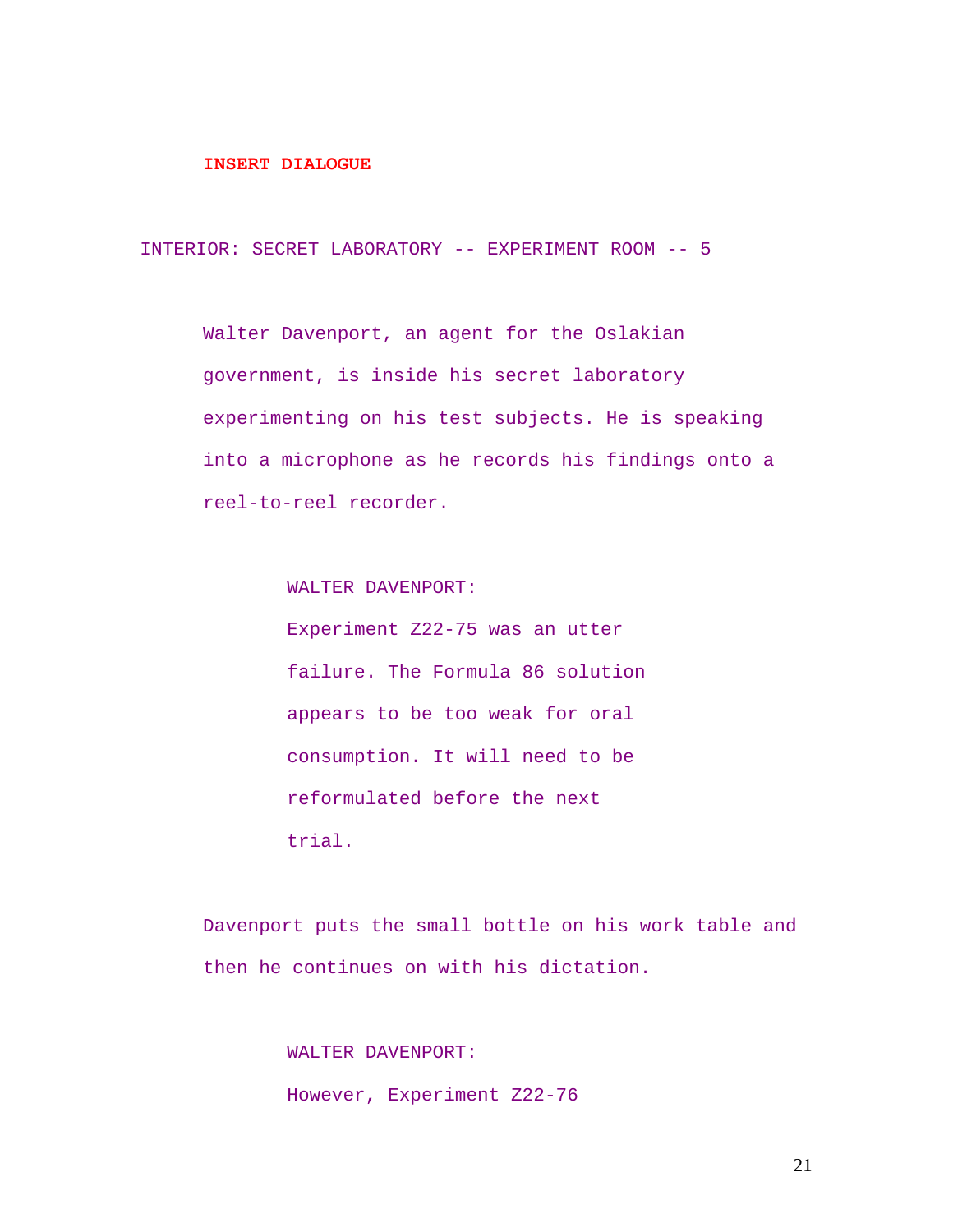appears to be a complete success. The test subjects performed even better than I had hoped they would. Now I'm going to implement plan 9a.

He pulls out a manila folder with the documents that describes plan 9a in full detail. The plan involves hypnotizing president of country.

> WALTER DAVENPORT: Bwa. Bwa ha ha ha! This is brilliant!

A close-up of Davenport picking up a new pin and then he begins tinkering with it. As the camera zooms out we see election posters lining the walls

INTERIOR: BARRACKS -- 6

Buddy and Skip have just arrived at the base and make their way to the barracks. They sling their packs up onto the beds. Two more men walk over and scrutinize them.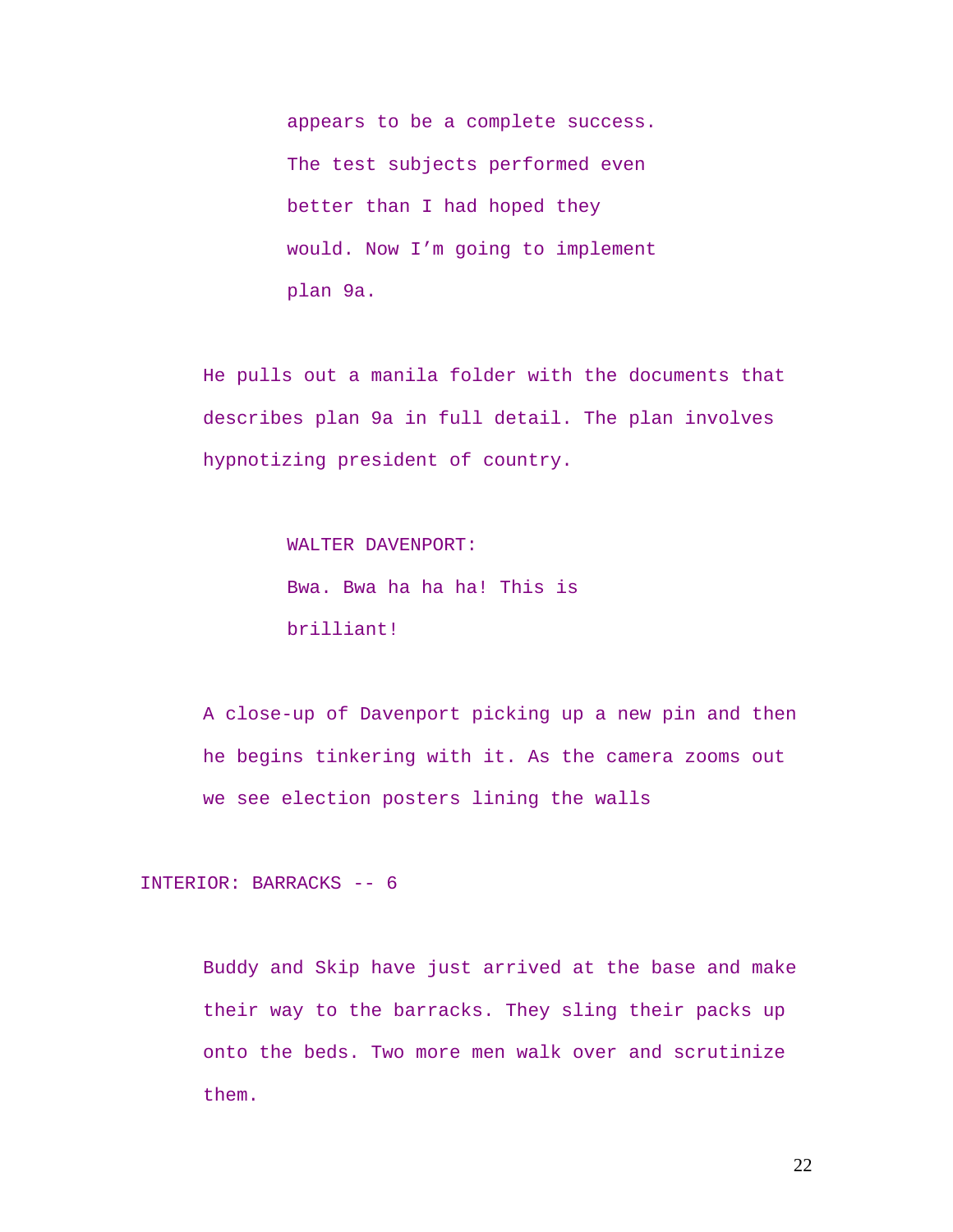CHIP CLARK: Hey, McVey, I think these schmucks are our new bunkmates!

"MUMBLES" MCVEY: Uhhhnn.

Chip walks over to them, and shakes their hands.

CHIP CLARK:

How's it goin' boys, I'm Chip, Chip Clark, and over here is my associate, Butch McVey, but everyone calls him "Mumbles" on account that he doesn't talk so much! So, who are you fellas? By the looks of ya, you must be a couple of city slickers. Those are some real fancy duds you have on.

Skip looks at Buddy, then at Chip.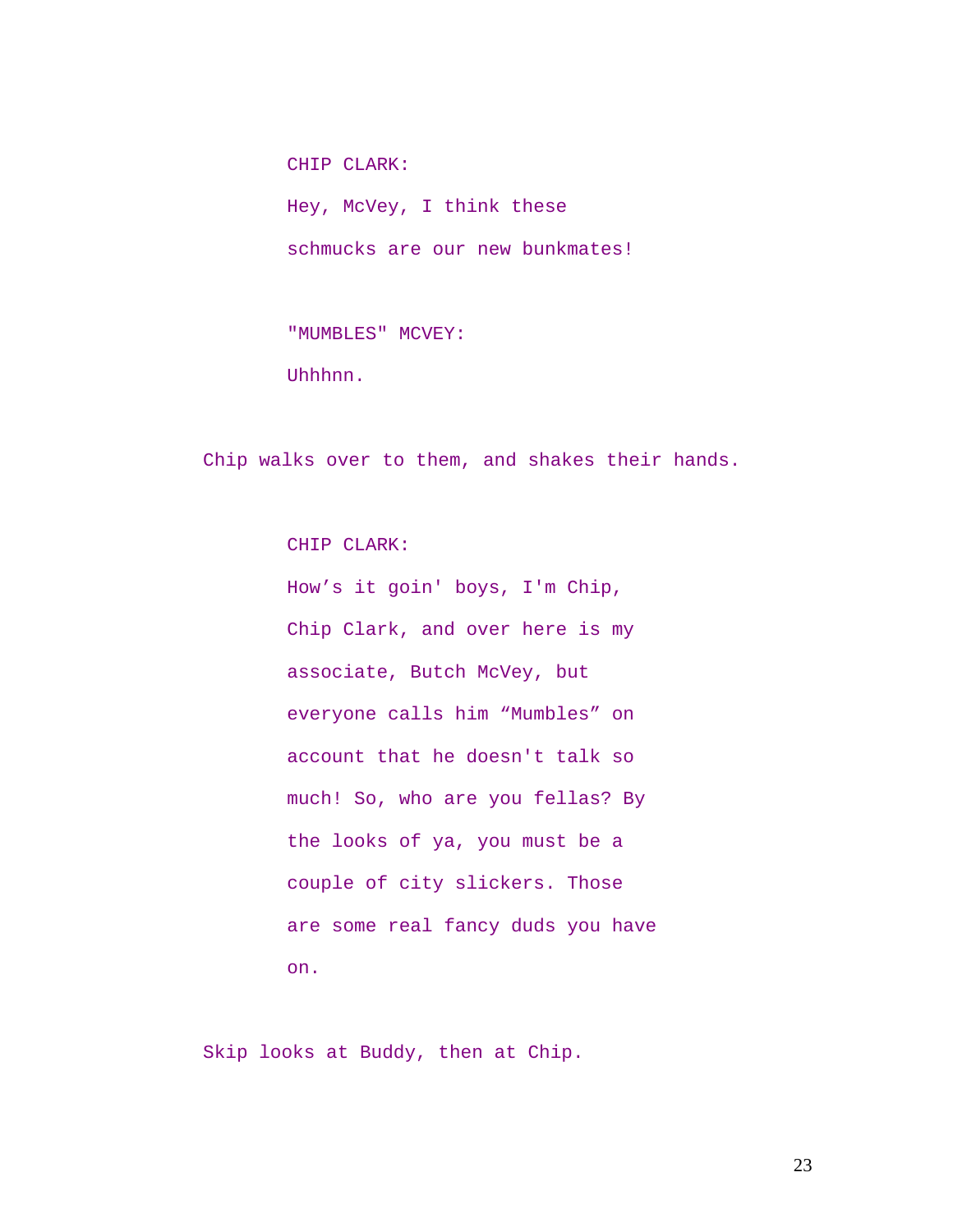SKIP BROWN:

Well, I'm Skip Brown, and over here is *my* associate, Buddy Smith, who I wish didn't talk much. So, now that we are all properly introduced, what do we do now?

Chip looks thoughtful, and then speaks.

CHIP CLARK:

Well, we have roll call in an hour so don't get too cozy, but until then, [pulls out deck of cards] who's up for some Texas Hold'em?

Time passes, the four men are seen sitting around a round card table playing poker. The camera slowly swings around the table, and each player is seen. Chip Clark is winning by a wide margin, and it shows. Skip is seen tossing in some dollar bills, and when the camera swings past Buddy, he has nothing. Not even the clothes on his back, he is wearing just a barrel. A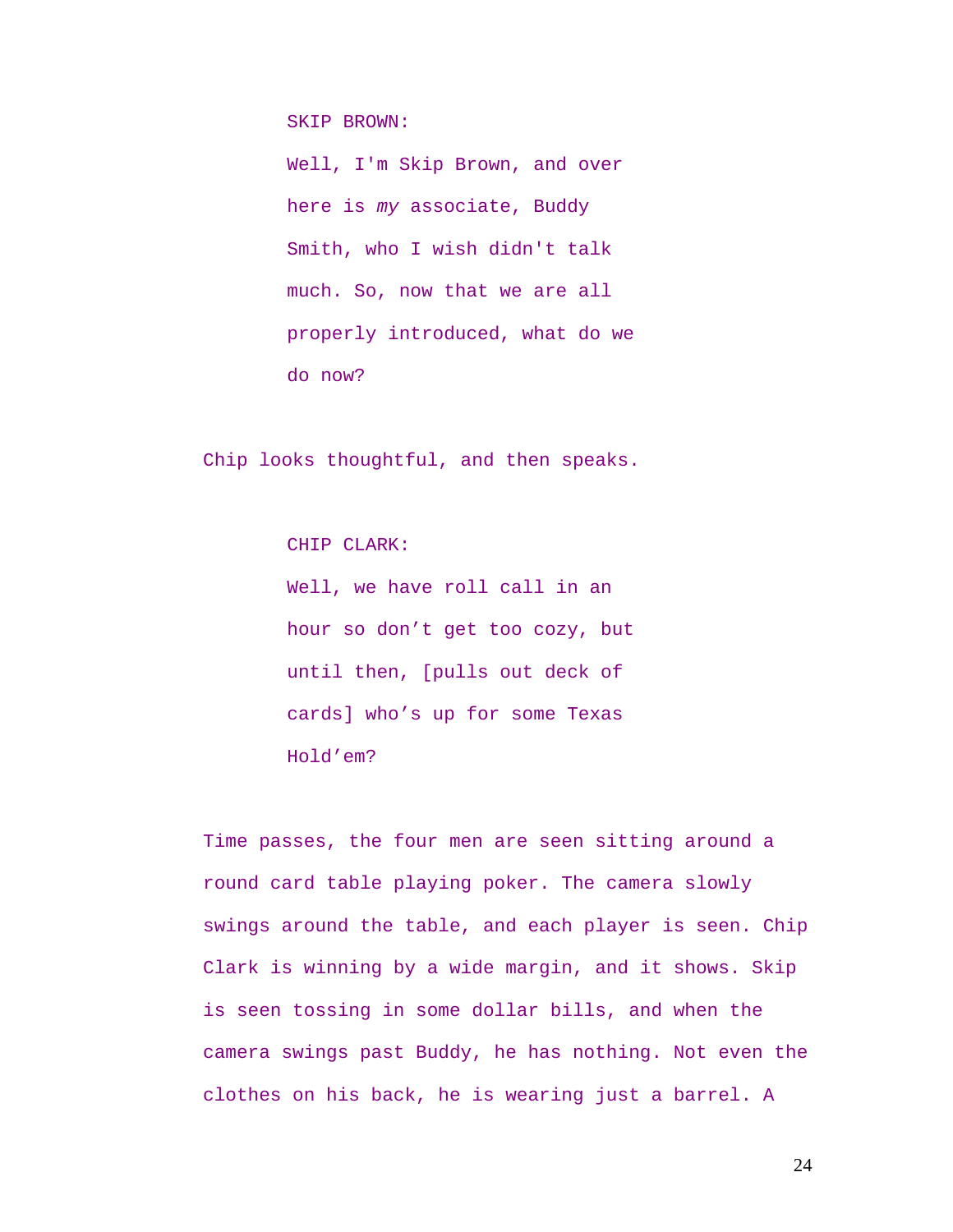klaxon is heard, so Chip and McVey stand up.

SKIP BROWN: What? What's that?

CHIP CLARK: That is the call to target practice. Here, take your uniform back. Hope you boys are good shots.

Buddy and Skip exchange nervous glances, and then follow their bunk mates out the door.

## **INSERT ROLL CALL SCENE**

#### **INSERT DIALOGUE**

EXTERIOR: SHOOTING RANGE -- 7

The four arrive at the shooting range just as guns are being passed out. They all get rifles and line up to shoot some targets down-range. Skip takes Buddy aside.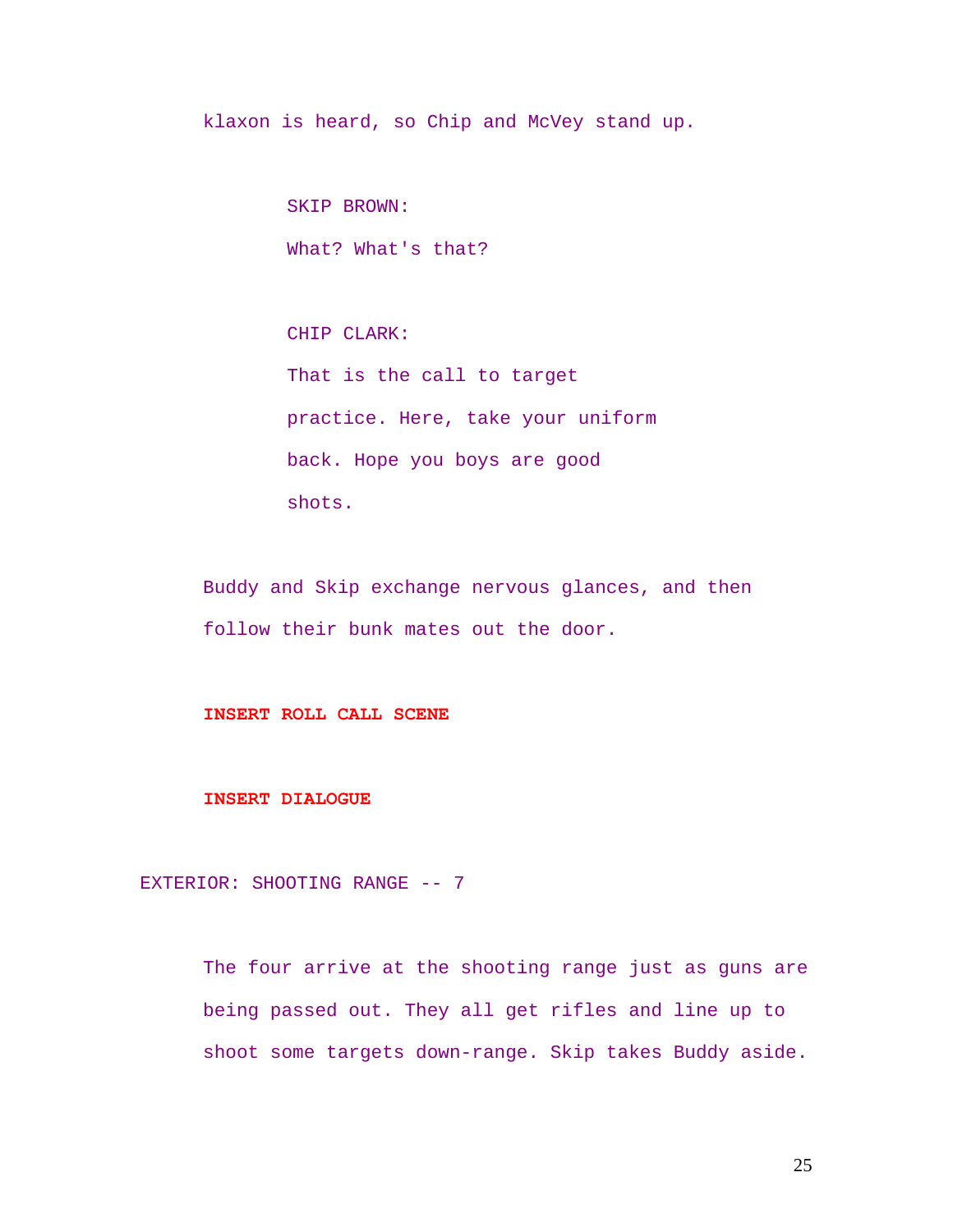SKIP BROWN:

Listen Buddy, lets try not to screw up out there, I don't want our new friends to find out we don't belong here. Got it?

BUDDY SMITH:

You got it, Skip.

They go and take their places in line, only to screw up almost immediately. Skip loads his gun wrong, and Buddy holds it backwards. Sergeant Brown looks at them, and holds his face in his hand. Skip sees this and looks at Buddy. He rushes over to fix it, and then scolds him.

SKIP BROWN:

I thought I told you to not screw up!

BUDDY SMITH: Sorry Skip.

SKIP BROWN: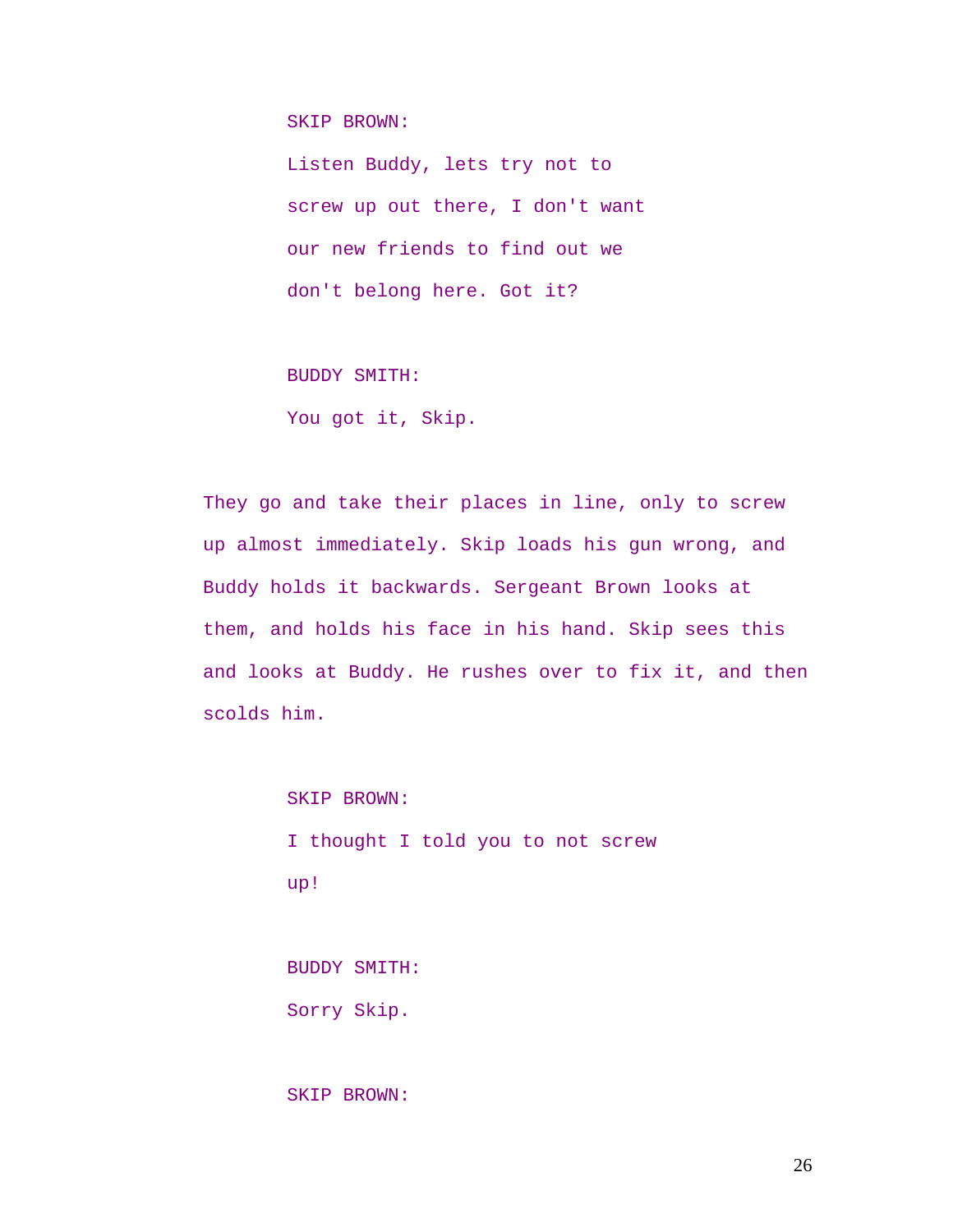That's OK, but next time, do be more careful. Now watch a master at work!

Skip takes aim at a metal target further down the range, and fires, only to have it ricochet off the target, off a wall, off a jeep, and finally straight through Sergeant Amos Brown's hat, taking it clean off. Sergeant Amos Brown gets very red as Buddy talks to Skip.

> BUDDY SMITH: So, when is that master arriving Skip?

Sergeant Amos Brown walks over to them and yells.

SGT. BROWN: Get off my range. NOW! And don't come back until you are properly equipped to shoot a gun!

The two men scramble away, and duck behind a building.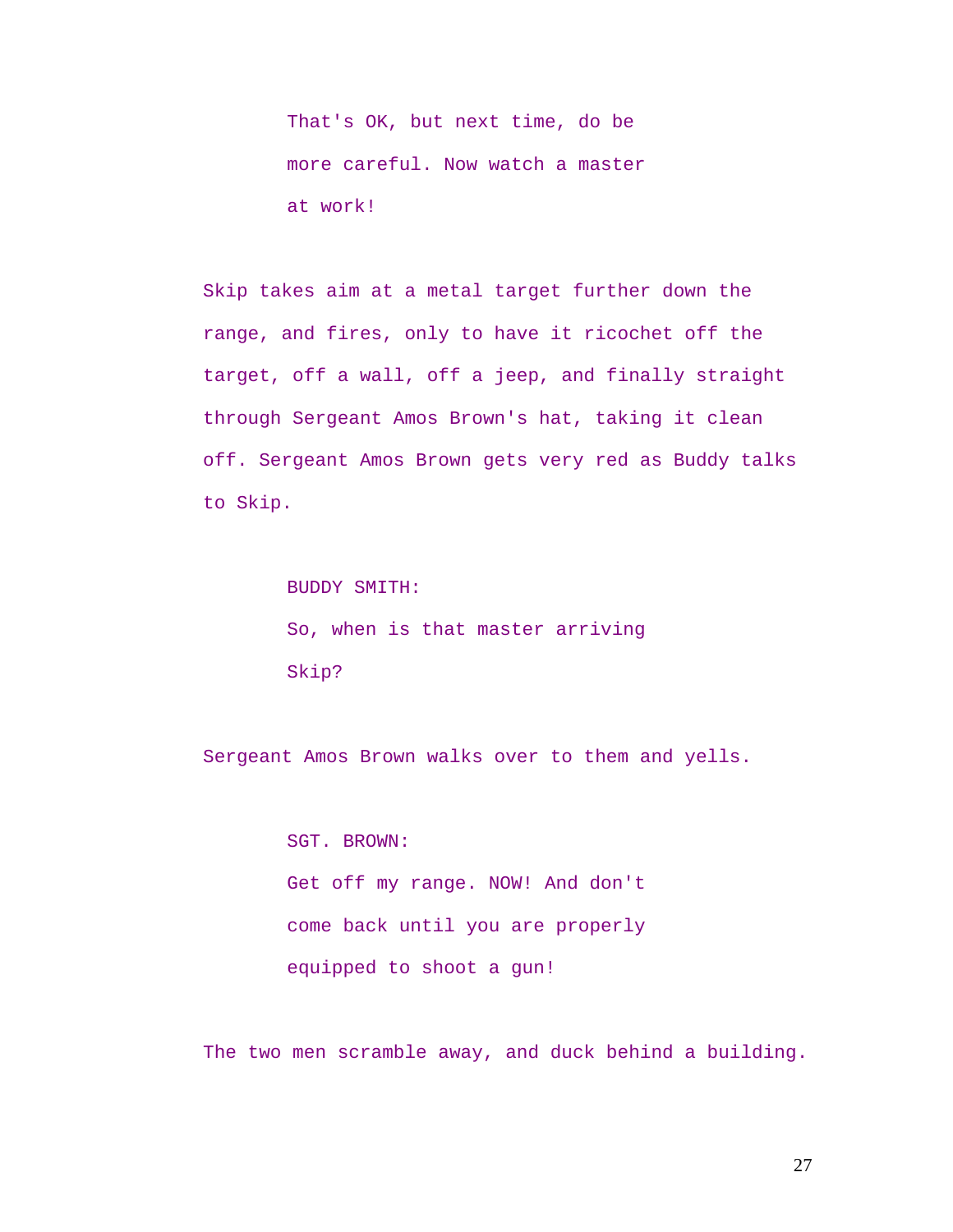BUDDY SMITH:

Where can we find equipment in a military base?

SKIP BROWN:

I don't know, but it's got to be around here somewhere...

As he says this, the camera zooms out to expose a sign on the building they are behind. It reads "Equipment".

> SKIP BROWN: Hmmm... I don't know. But this place seems like a good place to start, eh?

BUDDY SMITH:

I suppose so!

They walk into the building. Fade out.

INTERIOR: EQUIPMENT ROOM -- 8

Skip and Buddy walk into the building and go up to the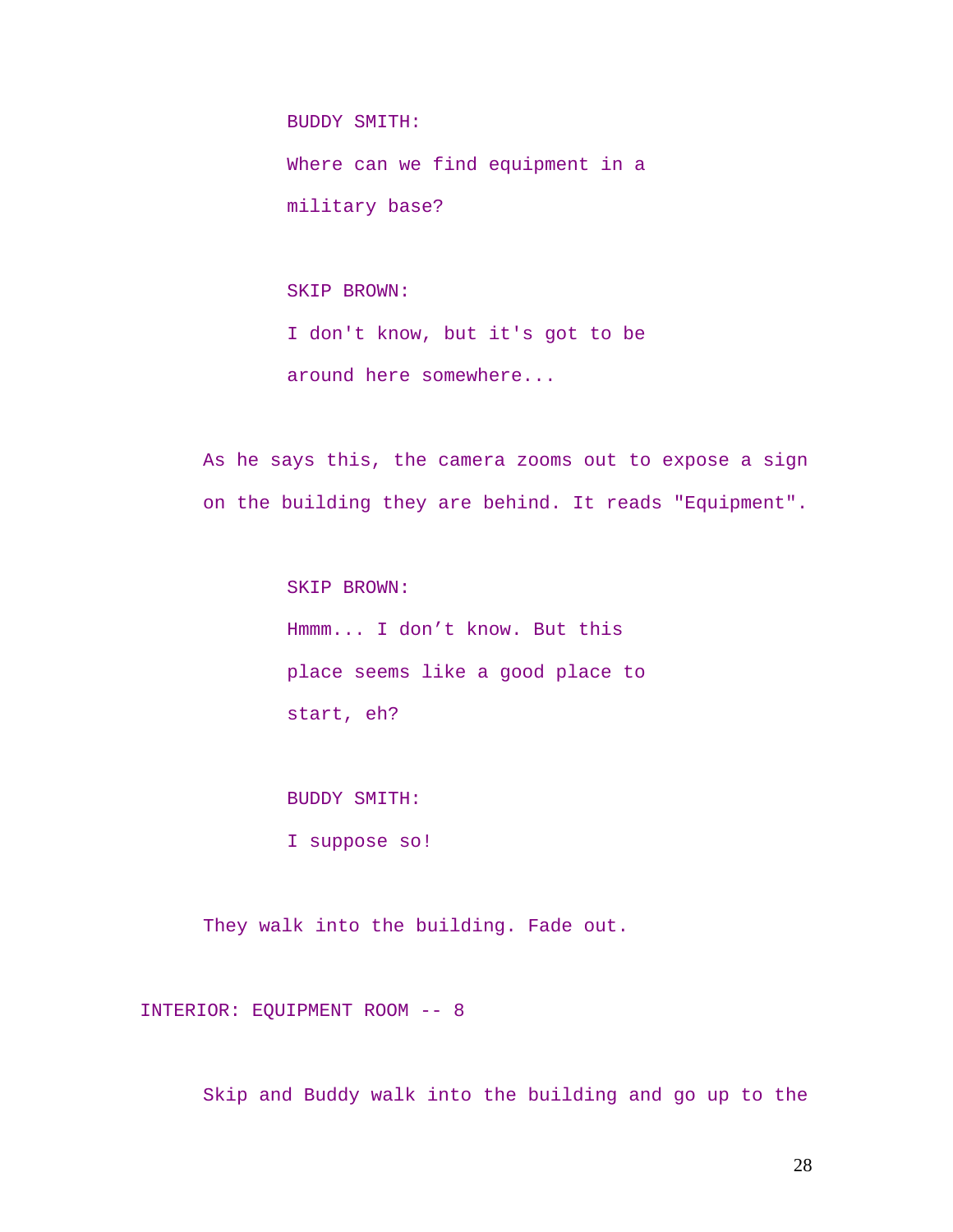counter, where two clerks man the desk.

SKIP BROWN:

Hello, good sirs, we've come looking for equipment. Can you point us in the right direction?

One of the men points towards the shelves containing uniforms and the two walk off. When they come back, they are dressed completely wrong. There are two pistols on the desk that the clerk has put there.

BUDDY SMITH:

We're ready for our weapons, sir!

The two clerks look at each other, and then one of them pulls the two standard guns off the desk and replaces them with guns without any ammo.

> ADMINISTRATOR PORTER: Here you go gentlemen.

SKIP BROWN: Thank you very much.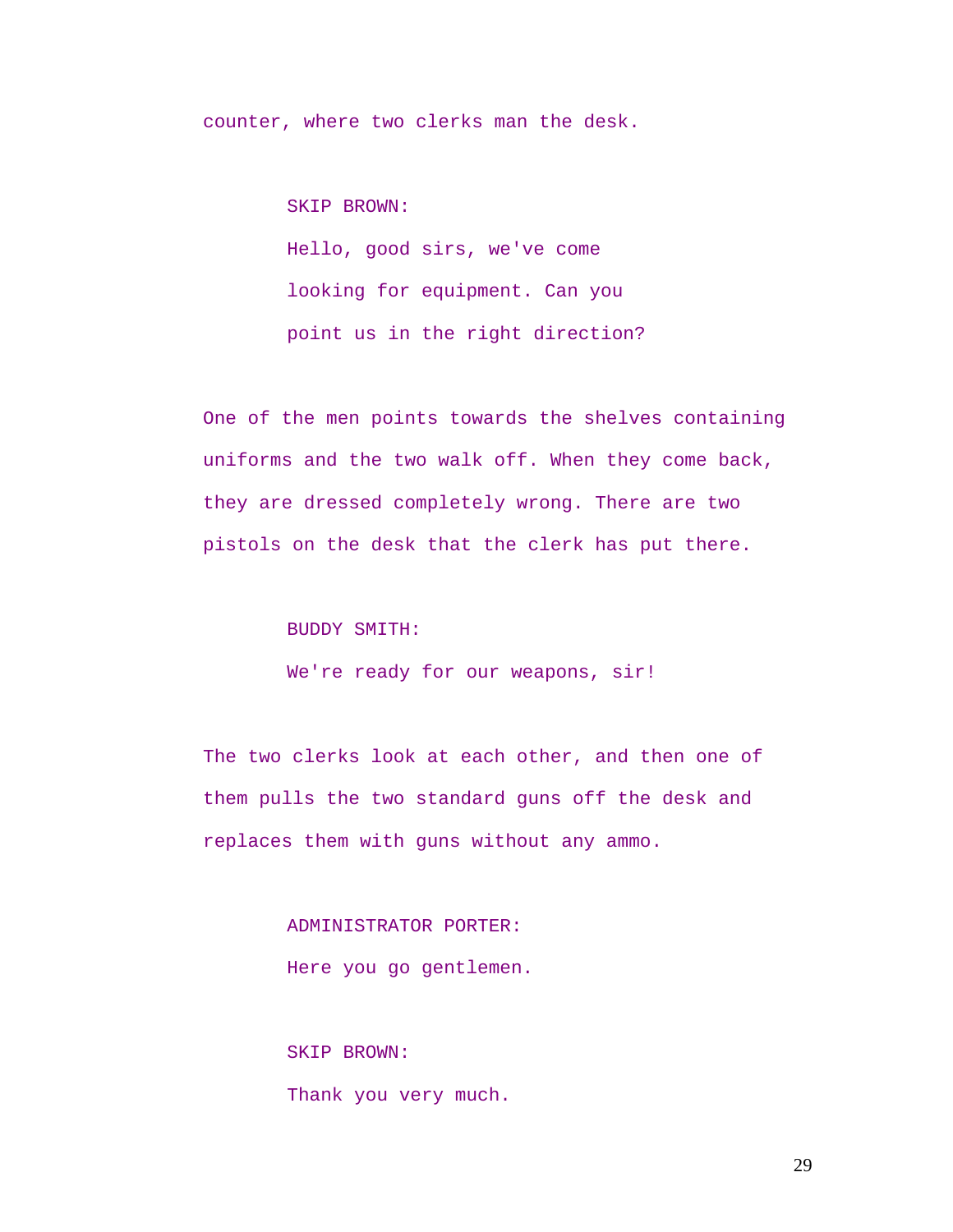As Skip and Buddy walk out the door, they pretend to shoot each other and fool around. After they're gone, the clerk looks at his friend.

MILES JACKSON:

Why didn't you give them any ammo?

### ADMINISTRATOR PORTER:

Those are the ones the Sarge said to look out for. Plus, look at them. Imagine the amount of damage they could do with real guns.

MILES JACSON:

Oh.

Iris out to scene

INTERIOR: AUDITORIUM -- 9

The whole unit is assembled for a de-briefing in the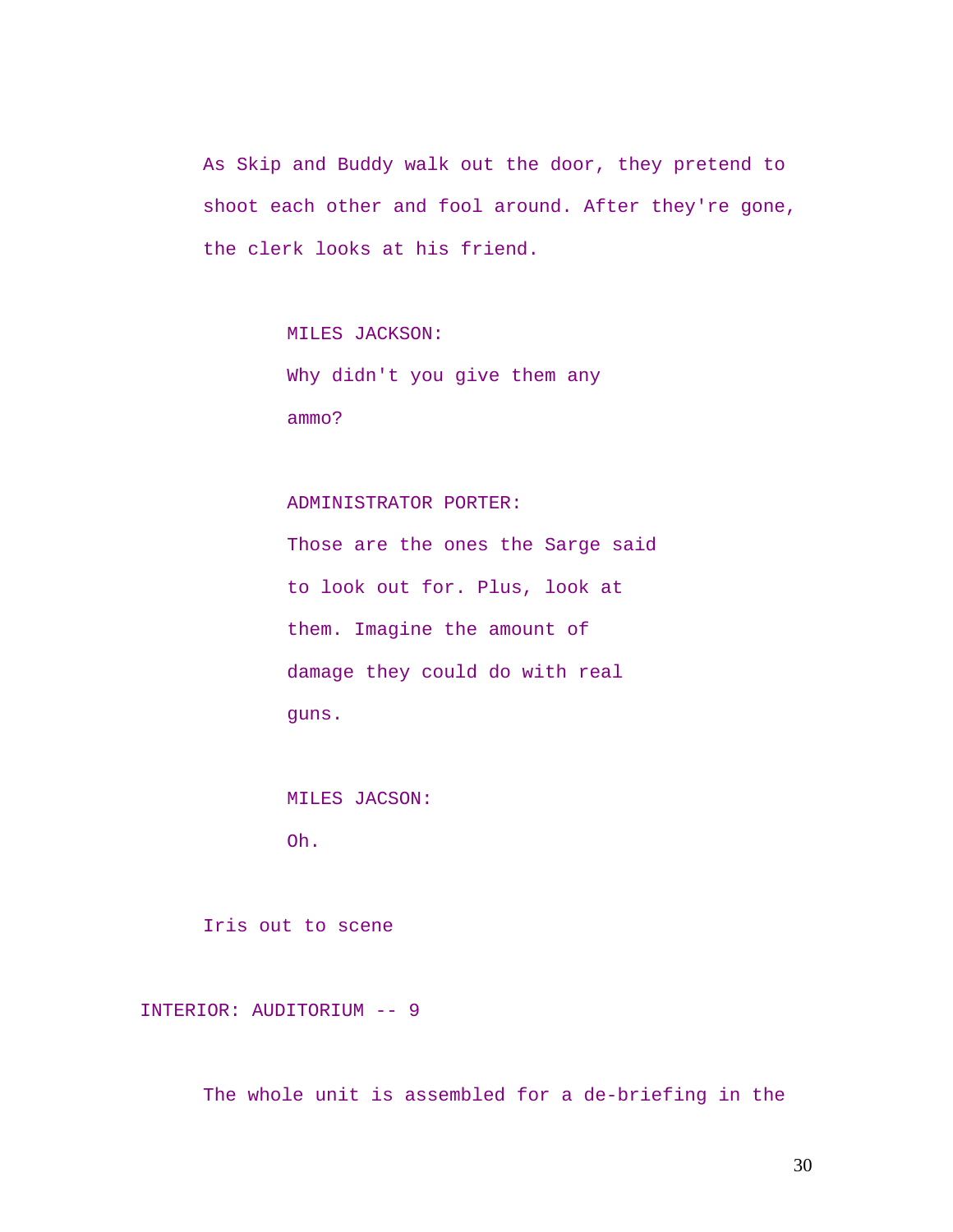auditorium tent. Sergeant Brown is standing on a podium and shouts for quiet.

SGT. BROWN:

Quiet! Now, you're all here to serve your country in her time of crisis. As you may already know, it is a time of war in our great nation, and you have enlisted so that you may-

A man in the middle of the crowd interrupts him.

### DRAFTEE:

Uh, I was drafted!

The sergeant shoots him a burning glare, and he sits back down.

## SGT. BROWN:

Now, as I was saying, so that you may bring us out of this dark time. Now, we have a slideshow of images detailing our mission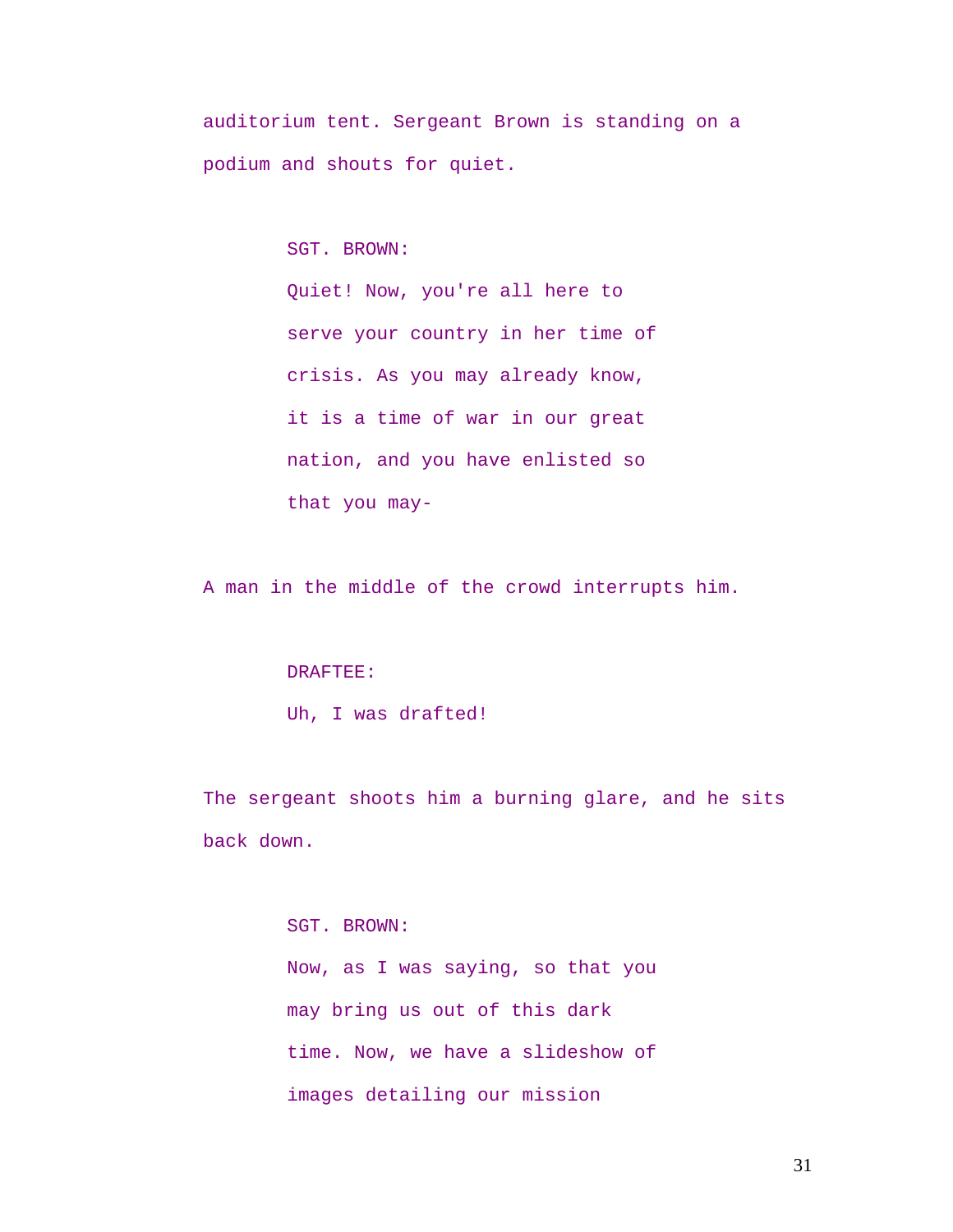here. As you can see here...our main objective is to secure and maintain our countries borders.

The slide show begins, and soon Buddy and Skip are dozing off, much to Sergeant Brown's chagrin. He continues his presentation while looking at the duo, clearly planning to embarrass them later.

SGT. BROWN:

As you must already know, we are fighting a dangerous enemy, the Oslakians, led by this man, Walter Davenport.

The slideshow behind the Sergeant flashes a picture of Walter Davenport.

> SGT. BROWN: Now, he may not look like much, but he is a gifted tactician, and an even smarter scientist. We suspect that he is in the vicinity, cooking up a scheme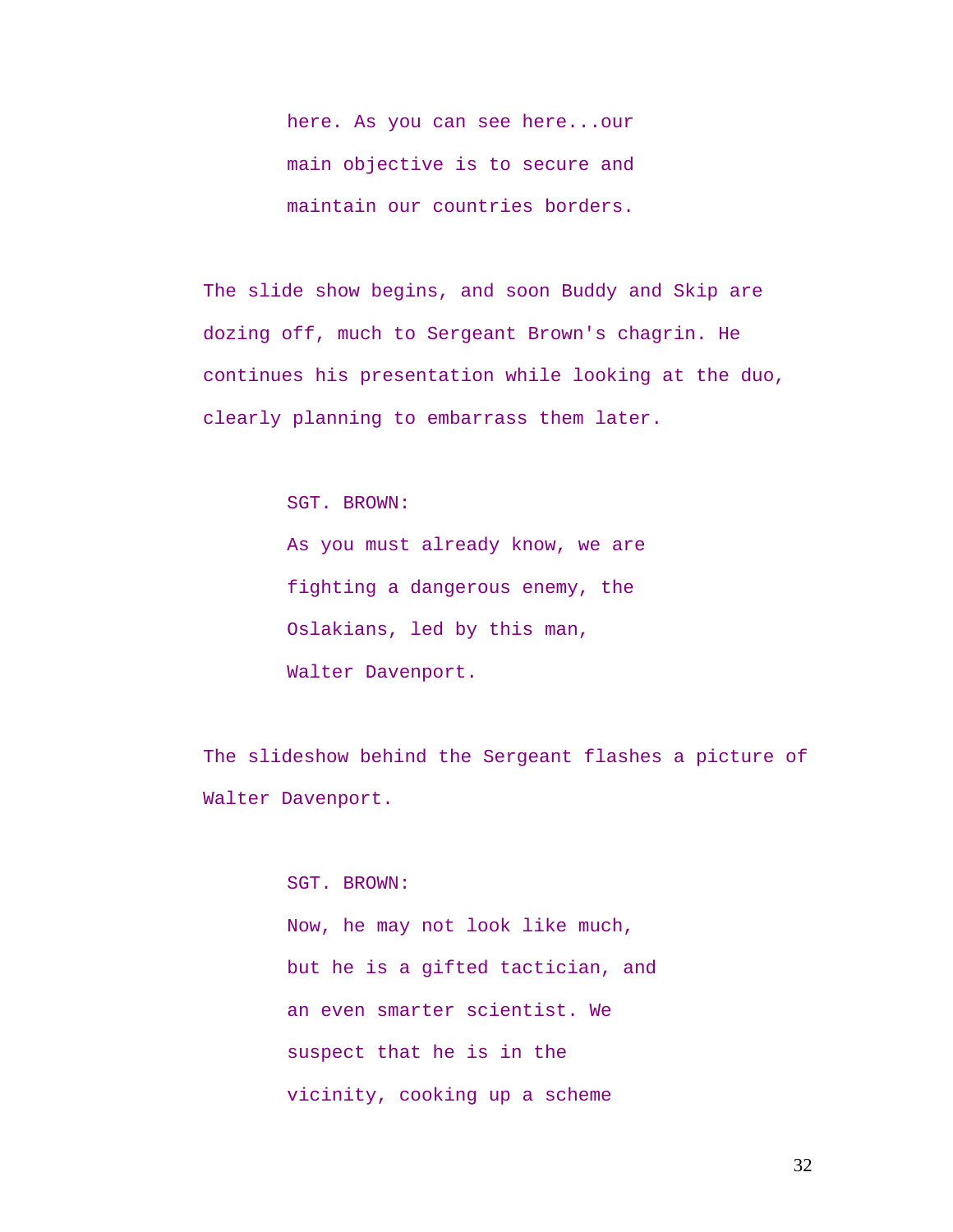that will give him an edge in this war. Tomorrow we will be going on a patrol around the perimeter to prevent any sneak attacks of this nature.

An overhead picture of the base flashes with the marching trail outlined in red. When the total length of the march is shown, 20 miles, the whole unit groans. Sergeant Brown is not pleased.

SGT. BROWN:

Excuse me, but I thought I was in the presence of soldiers, not a unit of namby-pamby Nancy's! Private Smith, Private Brown!

The two awake, looking startled.

BUDDY SMITH, SKIP BROWN: [together] Yes, sir!

SGT. BROWN: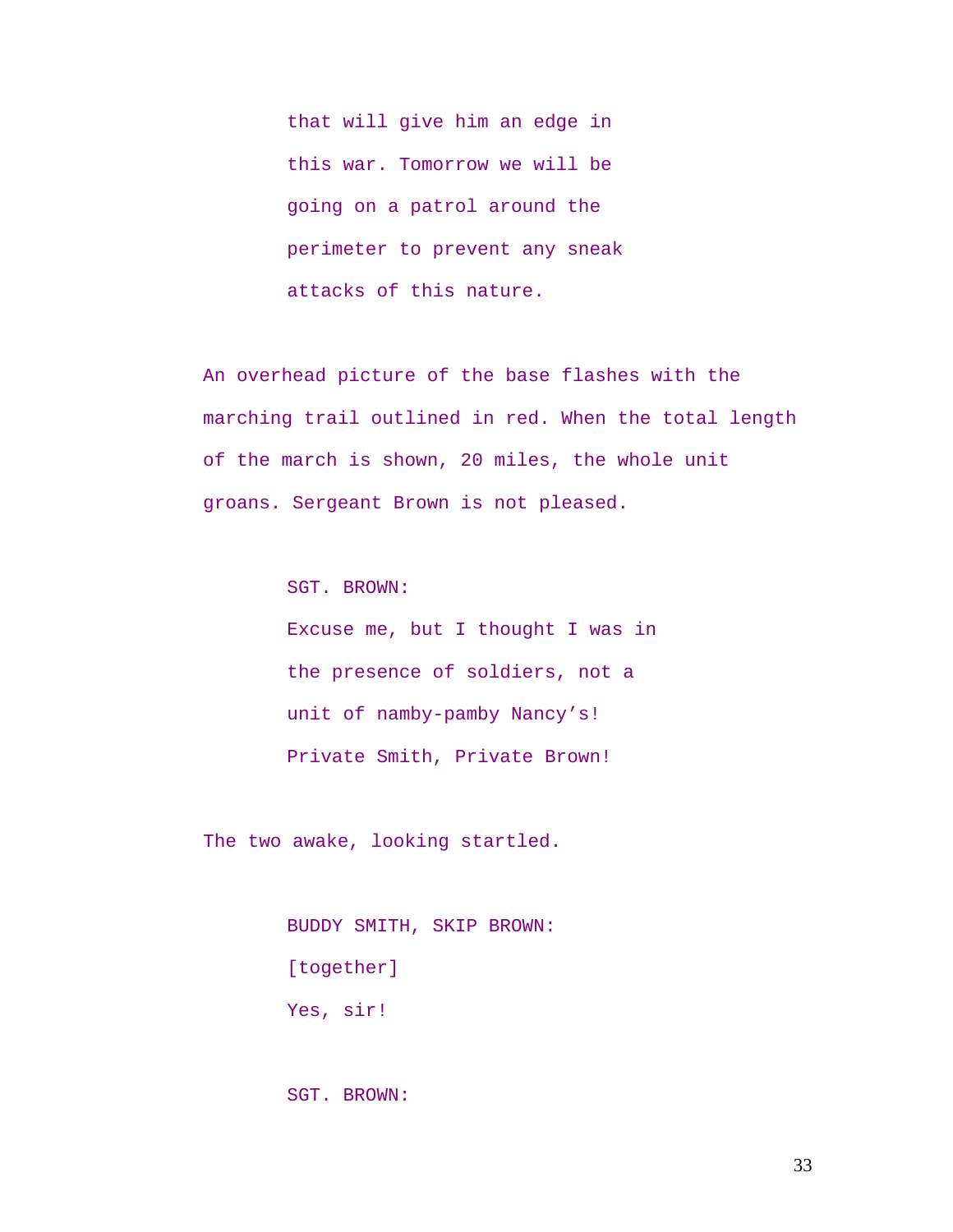What do you think of this little idea?

The duo look confused and they don't know what is going on. They decide to try to bluff their way out of it. This is just what Sergeant Brown was expecting from them. They look around as the other soldiers encourage [Corporal Roberts & crew] them that it's a good thing.

> SKIP BROWN: W-Well... I-it's certainly interesting...

BUDDY SMITH: I-I think it's a lovely idea!

SKIP BROWN: [excited] Yes, a lovely idea!

Sergeant Brown looks pleased that his scheme has

worked, and he winks to the other soldiers.

SGT. BROWN: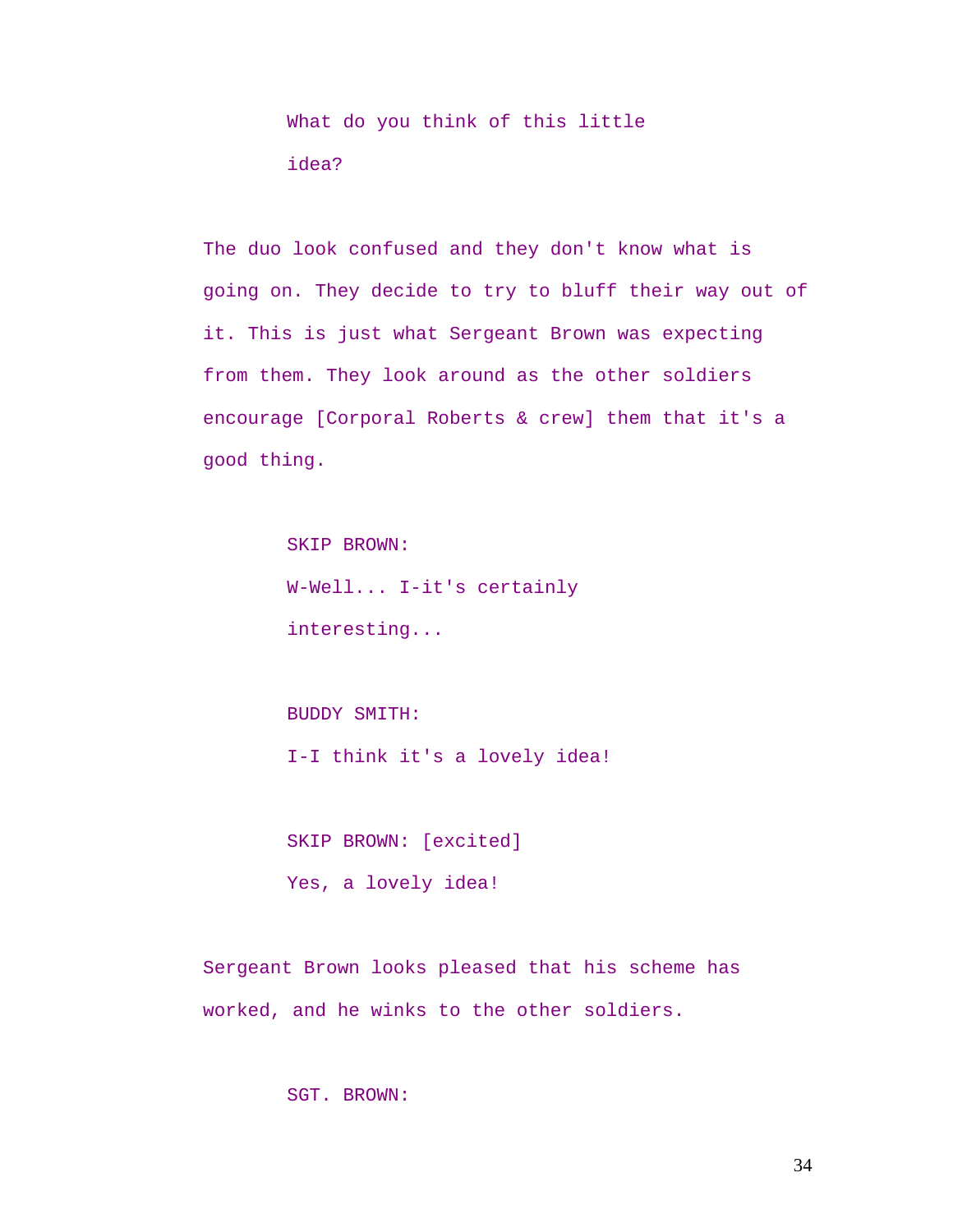Well then, I guess you wouldn't mind leading us in this little excursion, first thing in the morning. Company, Dismissed!

The group moves out, and as they walk away, Buddy and Skip comment to each other.

> BUDDY SMITH: Was there something wrong with his eye?

SKIP BROWN: I don't know, but I hope he gets better.

Fade to next scene.

INTERIOR: MESS HALL -- NIGHT -- 10

**A pushing match with Corporal Roberts and crew leads to a song and dance number. The sergeant walks into the mess hall and is hit in the face with a pie. Chip & Mumbles help the boys out of the jam by playing or**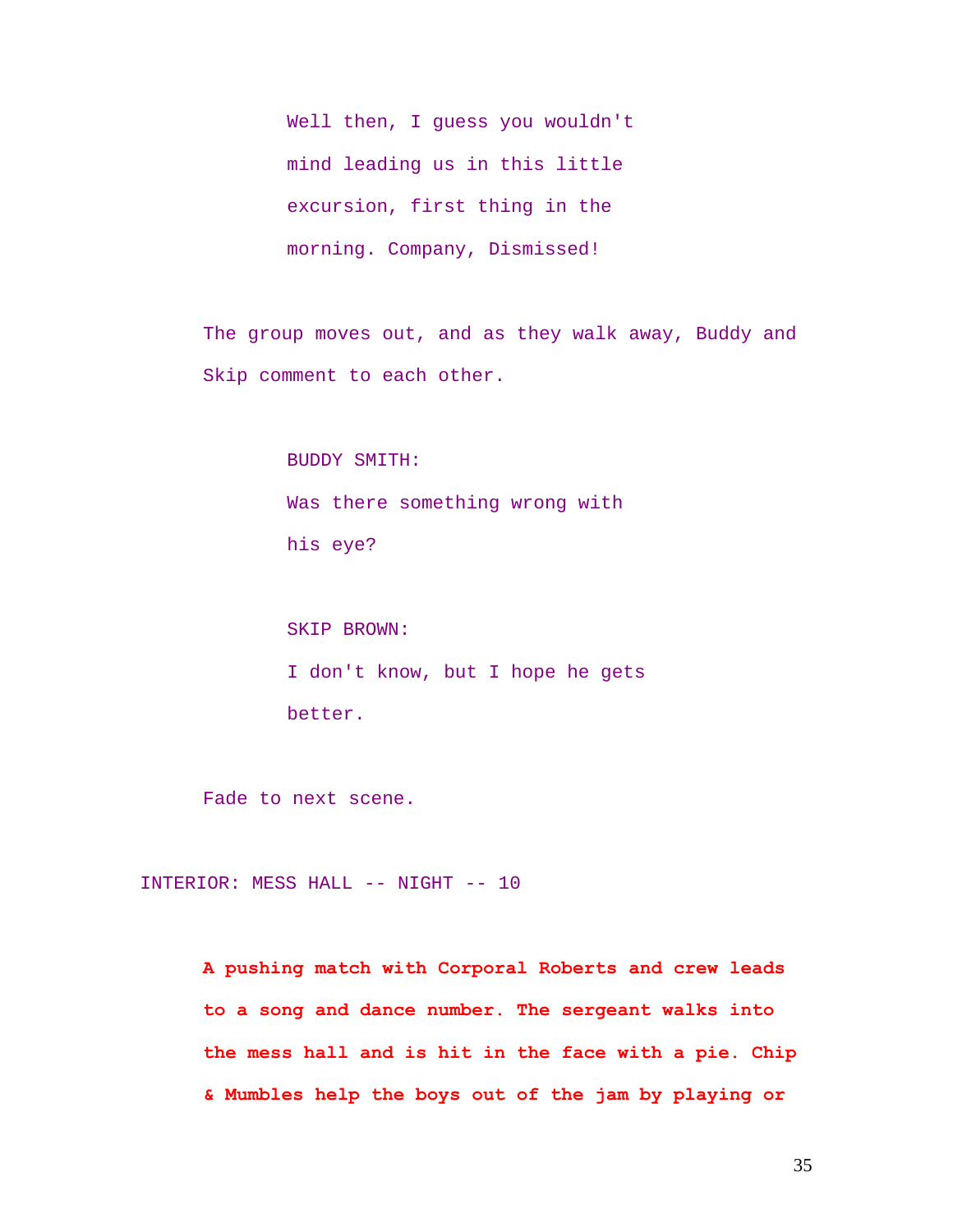**hustling Roberts.** 

### **KITCHEN CLEANUP SCENE**

**Sergeant Brown puts the boys on clean up detail. After they finish they go to their barracks.** 

INTERIOR: BARRACKS -- LATE NIGHT -- 11

Fade in to see Buddy and Skip lying in their bunks, surrounded by soldiers doing the same. Skip, no the top bunk, is smacked in the face by a magazine by a soldier on an adjacent bunk.

> BUNK SOLDIER: [stage whisper] Hey man! Check out that dreamboat!

SKIP BROWN: Wait, what?

The soldier hushes him.

BUNK SOLDIER: [stage whisper] Shhhh! Quiet! Just look at her!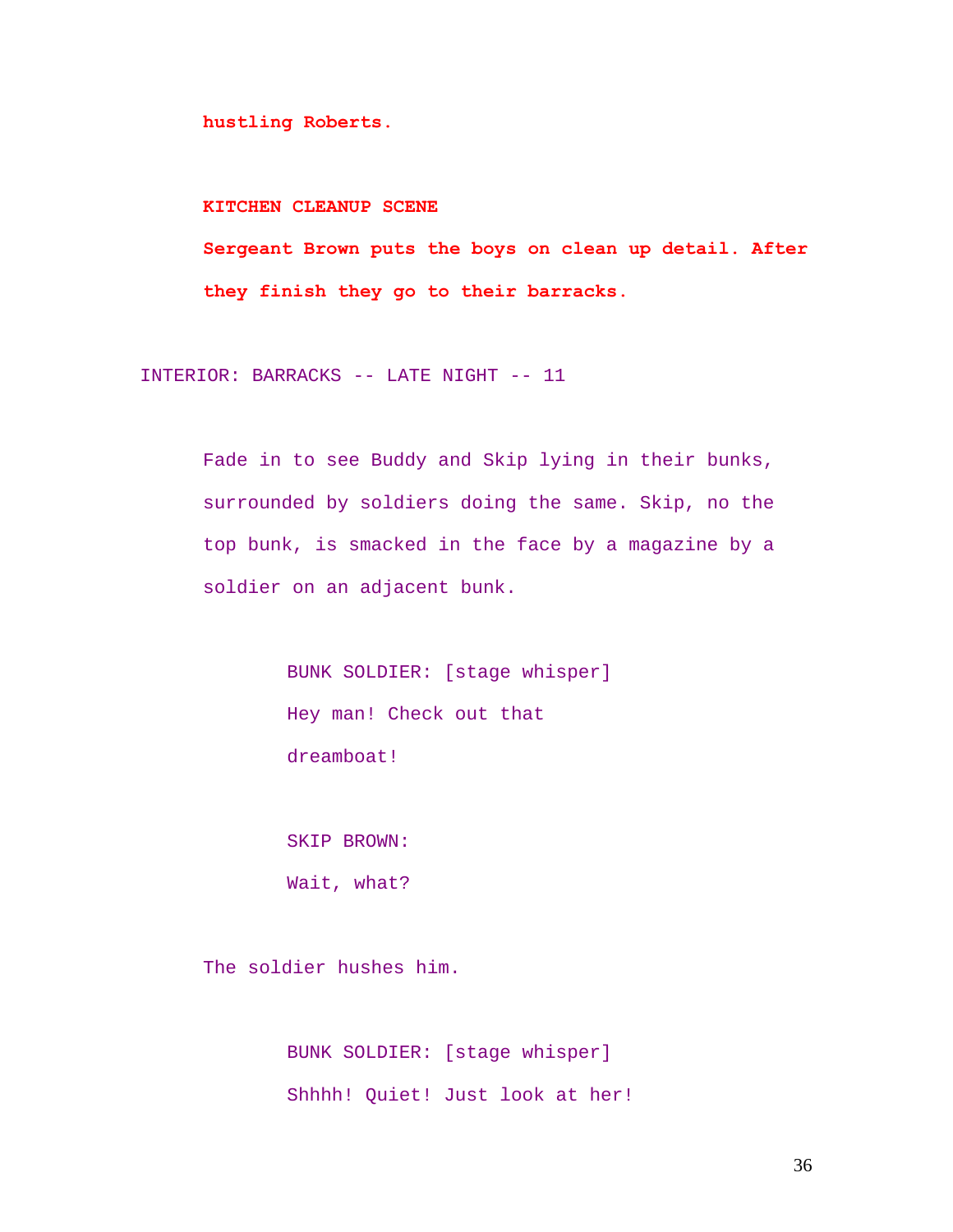If I could bring one thing to a desert island, it would be her, if you catch my drift.

Skip opens the magazine and lets the centerfold fold out.

#### SKIP BROWN:

Whoa! Oh, I catch your drift.

Shows a close-up of the centerfold, it is a boating magazine with a big fishing boat as the centerfold 'girl'. Chip Clark leans over and smacks the magazine out of Skip's hands.

CHIP CLARK:

Quit shooting the breeze with this bozo and get some sleep. We're gonna need it.

Cut back to Skip laying his head down on his pillow as he goes to sleep.

Fade to scene.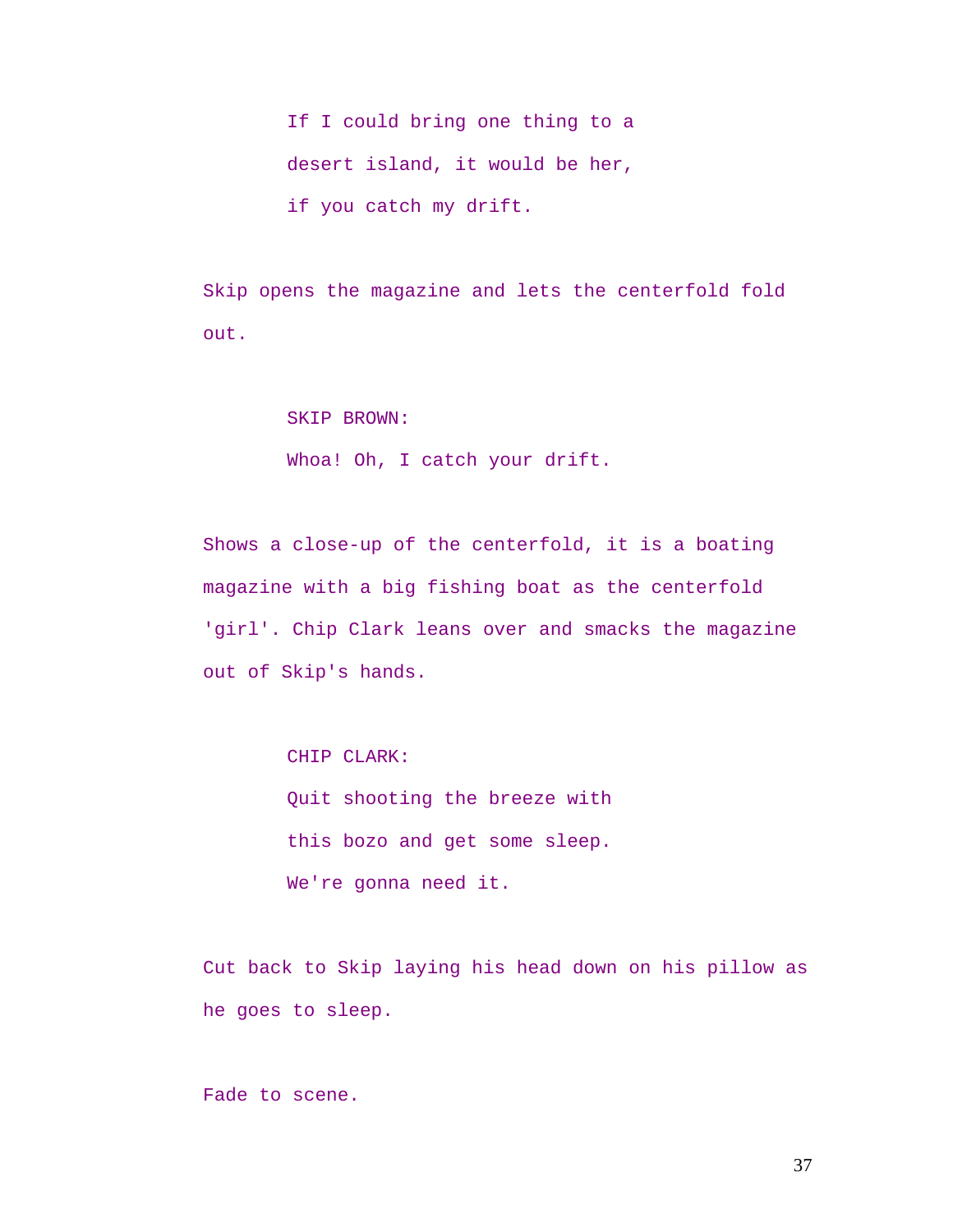EXTERIOR: PARADE GROUNDS -- 12

The company has formed up for a 20 mile march, and Skip and Buddy are just sitting in the middle of the at-attention soldiers. They are playing marbles and army men. The Sergeant comes around and sees them. He gets mad, and walks over towards them. The men around them try to warn them, but the pair ignore the warnings. When the sergeant reaches them, he hauls them up by their helmets and stares at them.

> SGT. BROWN: Alright boys, do you know why we're here?

Skip thinks for a minute, then answers.

SKIP BROWN: To march? Sir!

SGT. BROWN: [calm] That's right! Now, what I want you boys to do is...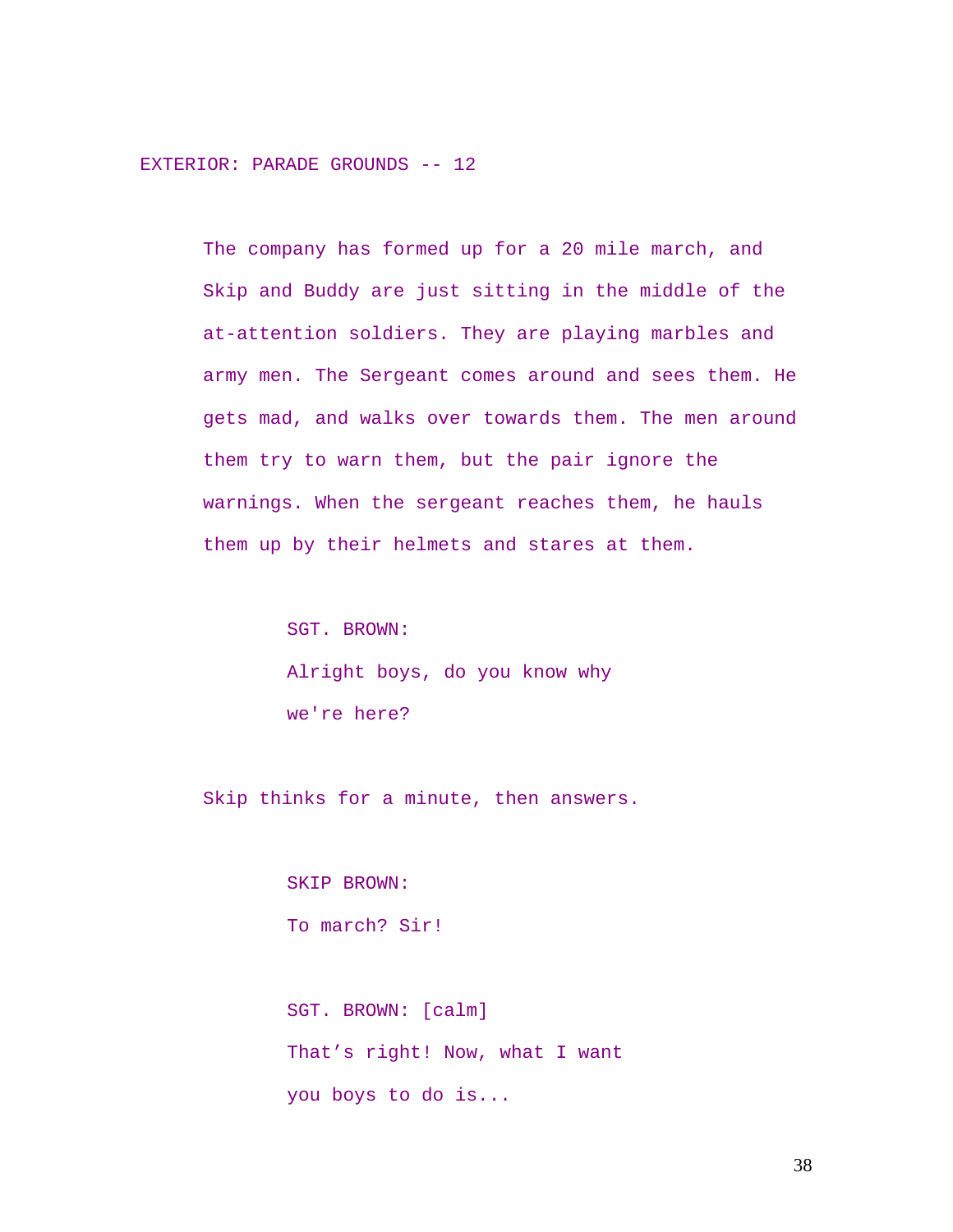He gets very loud, and when he speaks they are seen getting their hair blown back and bits of spit hit them in the face.

> SGT. BROWN: [yelling] GET MARCHING! I don't want you to stop marching until we reach the base! You got that? Privates!

They both nod their heads vigorously.

SGT. BROWN: Now, MARCH!

The duo, jump to the head of the company and start marching blindly. There is a bend in the road, but they just keep marching across the field and into the woods.

EXTERIOR: NO-MAN'S LAND -- 13

They walk into no-man's land as shots ring about them, but they keep marching. One shot buzzes by Buddy's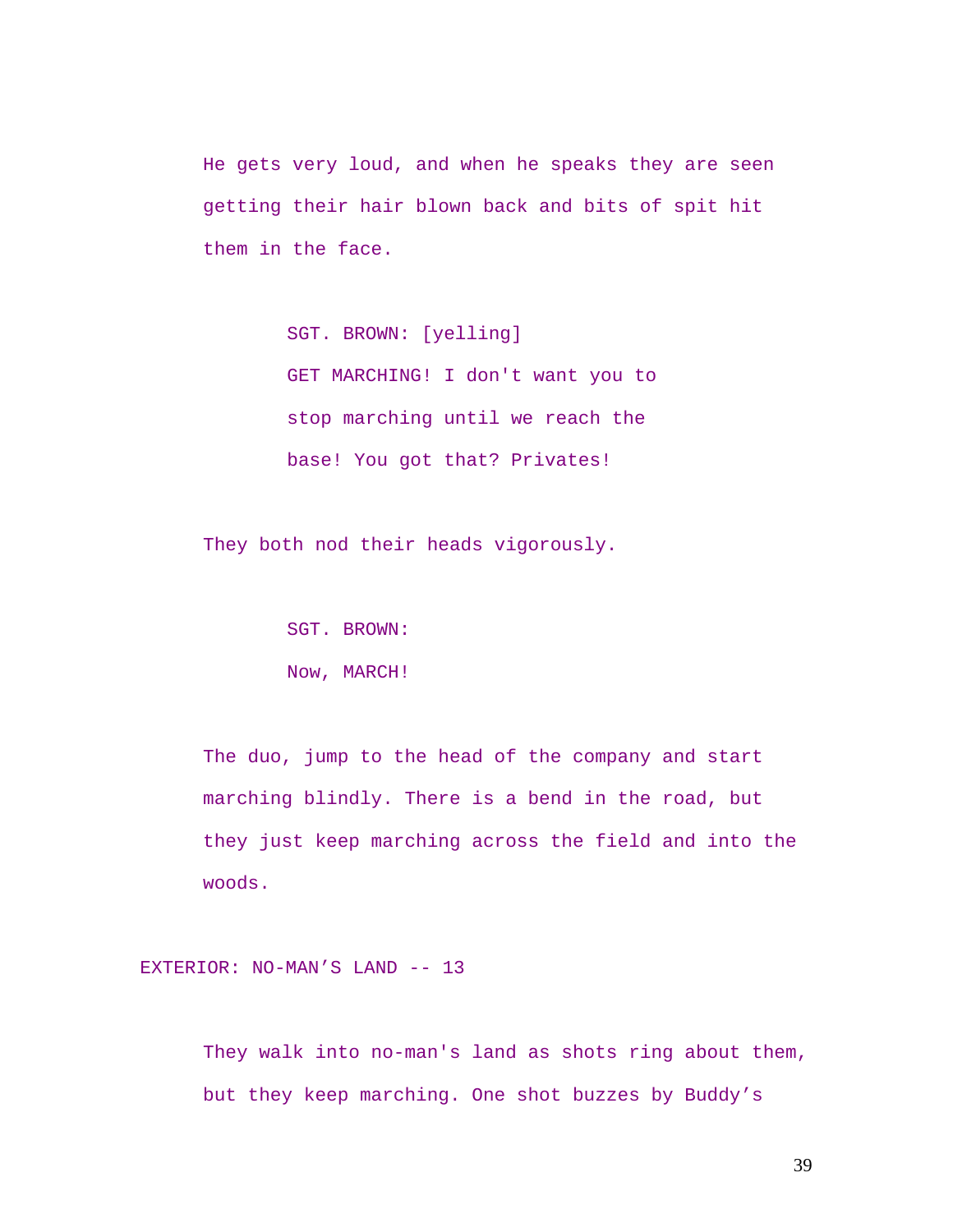ear, then the two look at each other in excitement.

BUDDY SMITH:

Big mosquitoes here!

SKIP BROWN: I'd say so! Come on; let's hurry out of here before we get chewed alive!

BUDDY SMITH: I'm right behind you Skip!

EXTERIOR: FOREST -- 14

They continue on their way and march out of no-man's land. The scene then goes into a montage of them marching over various terrains. They eventually reach a forest so they stop to rest and look at their map.

SKIP BROWN:

I think we are lost.

# BUDDY SMITH: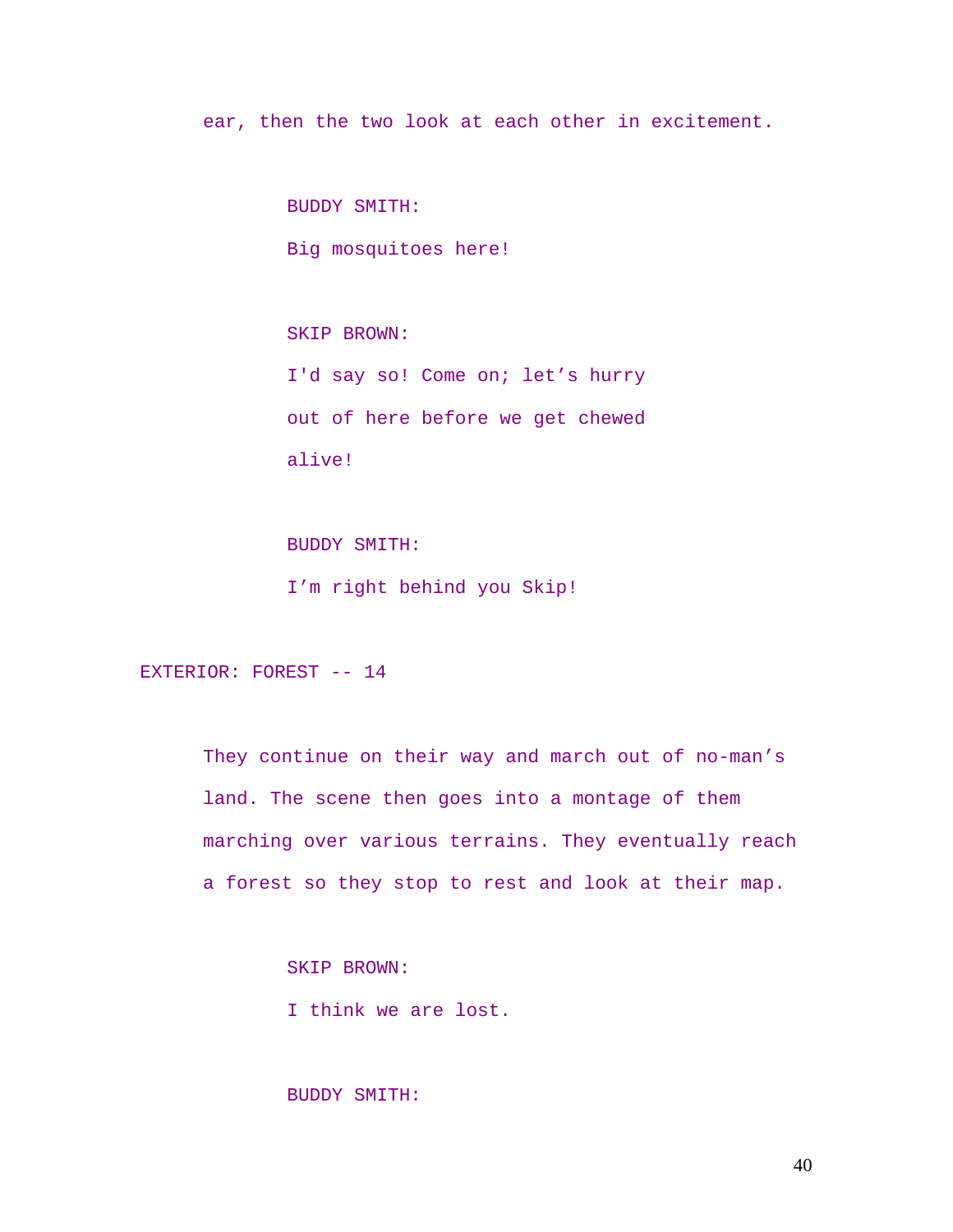Well let's look at the map.

SKIP BROWN: I'm not going another step until I get some rest.

They unfold the map out until it is a huge mess and of course upside down.

## BUDDY SMITH:

I don't think it goes this way.

# SKIP BROWN:

You have it the wrong way!

Buddy quickly turns the map over so it is facing right side up.

> SKIP BROWN: Idiot! Of all the idiotic...

BUDDY SMITH: Yup, we're lost alright.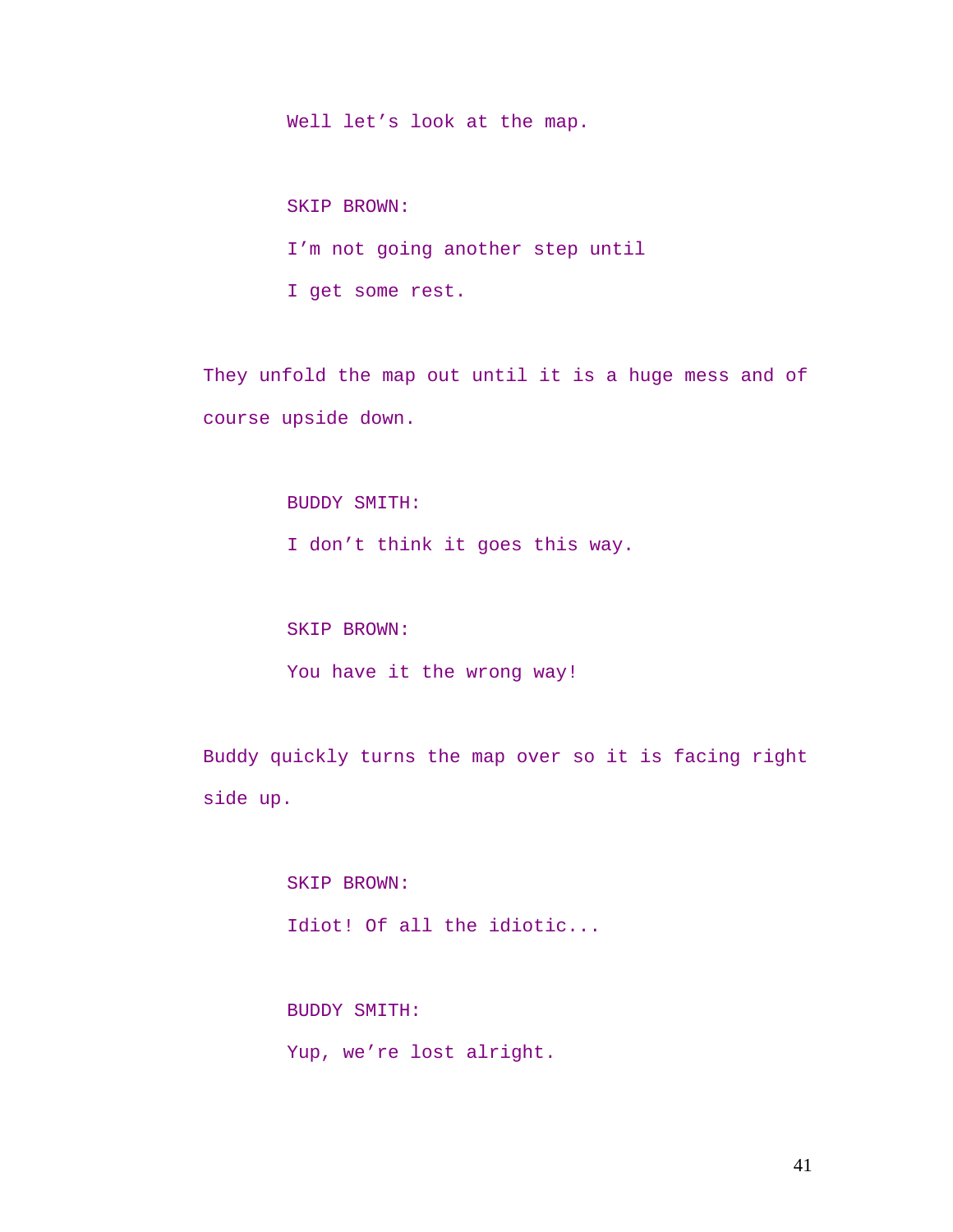SKIP BROWN:

That's just great! Where did they all go I wonder?

After they determine that they are lost Buddy begins folding the map up. Skip walk over to a nearby tree and leans up against it to rest for a little while. Buddy puts the map in the backpack and sits on a medium sized rock. He takes off his boots and pours out some sand. Skip looks around and sees something unusual about one of the tree branches. He tugs on it and the branch moves down like a lever then suddenly Buddy disappears. Skip rushes over to where he was sitting and sees that Buddy has fallen into a pit. Skip looks over the edge of the hole.

SKIP BROWN:

Buddy! Buddy! Are you alright?

EXTERIOR: HATCHWAY -- 15

Buddy is lying on top of a big hatch.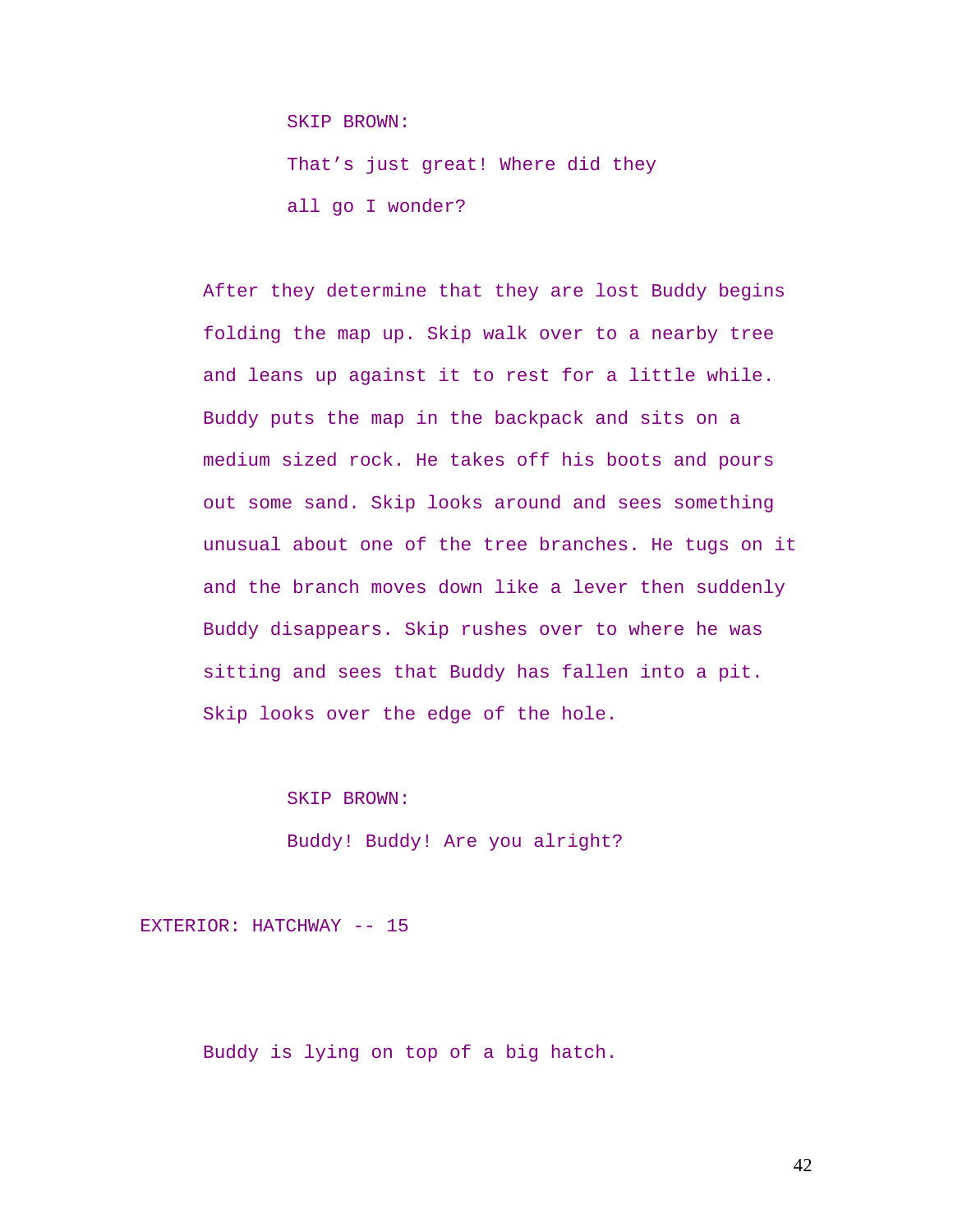BUDDY SMITH:

Yeah, I think so... Hey Skip, come down here!

Skip hops down, and they look at the hatch.

BUDDY SMITH: Look at this Skip.

SKIP BROWN: Well what do we have here?

BUDDY SMITH:

It's a hatchway Skip.

SKIP BROWN:

I know that you idiot! I was just saying that because I was thinking out loud.

BUDDY SMITH:

Oh!

SKIP BROWN: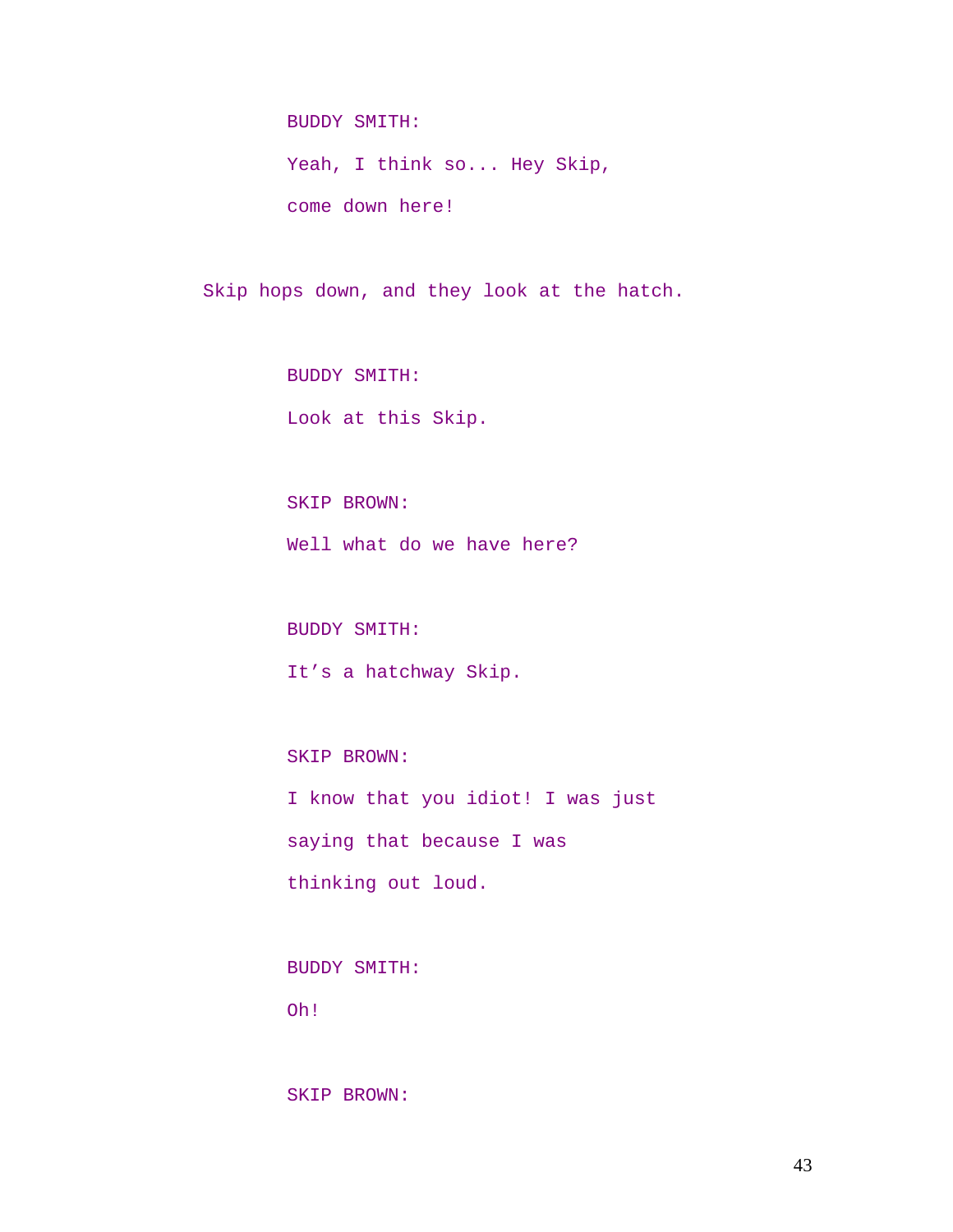What do you suppose it is for?

BUDDY SMITH:

I don't know, but I think that we should investigate! Let's open it Sand see where it goes.

SKIP BROWN:

Wha- Why? We don't know who this belongs to. I don't like it. For all we know it could be the enemies. But-

The two grab the handle and try to lift the hatch but are unable to budge it.

SKIP BROWN:

It won't budge!

BUDDY SMITH: Maybe we should knock first?

Buddy knocks on the lid to the tune of "A shave and a haircut". Skip just shakes his head. Buddy then tries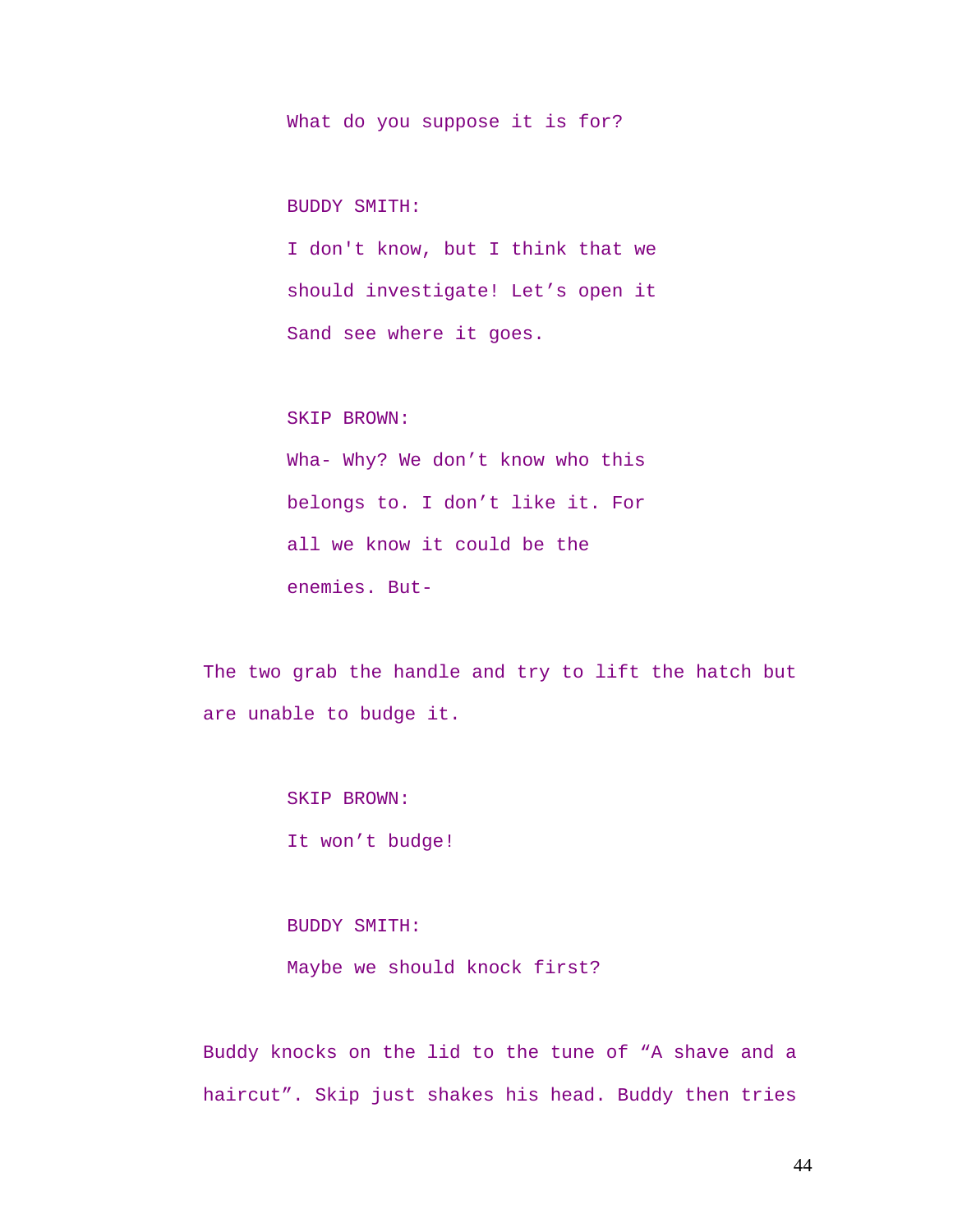to lift it again and the hatch swings open. Skip is in disbelief. They both look into the opening but it's too dark to see anything.

BUDDY SMITH:

It looks spooky in there.

SKIP BROWN:

I wonder were it leads to?

BUDDY SMITH:

I don't want to go in there Skip.

SKIP BROWN:

You just said you wanted to see where it goes. Don't be afraid Buddy its probable just an older part of the base.

BUDDY SMITH: [crying] I'm scared Skip. I don't like the dark.

SKIP BROWN: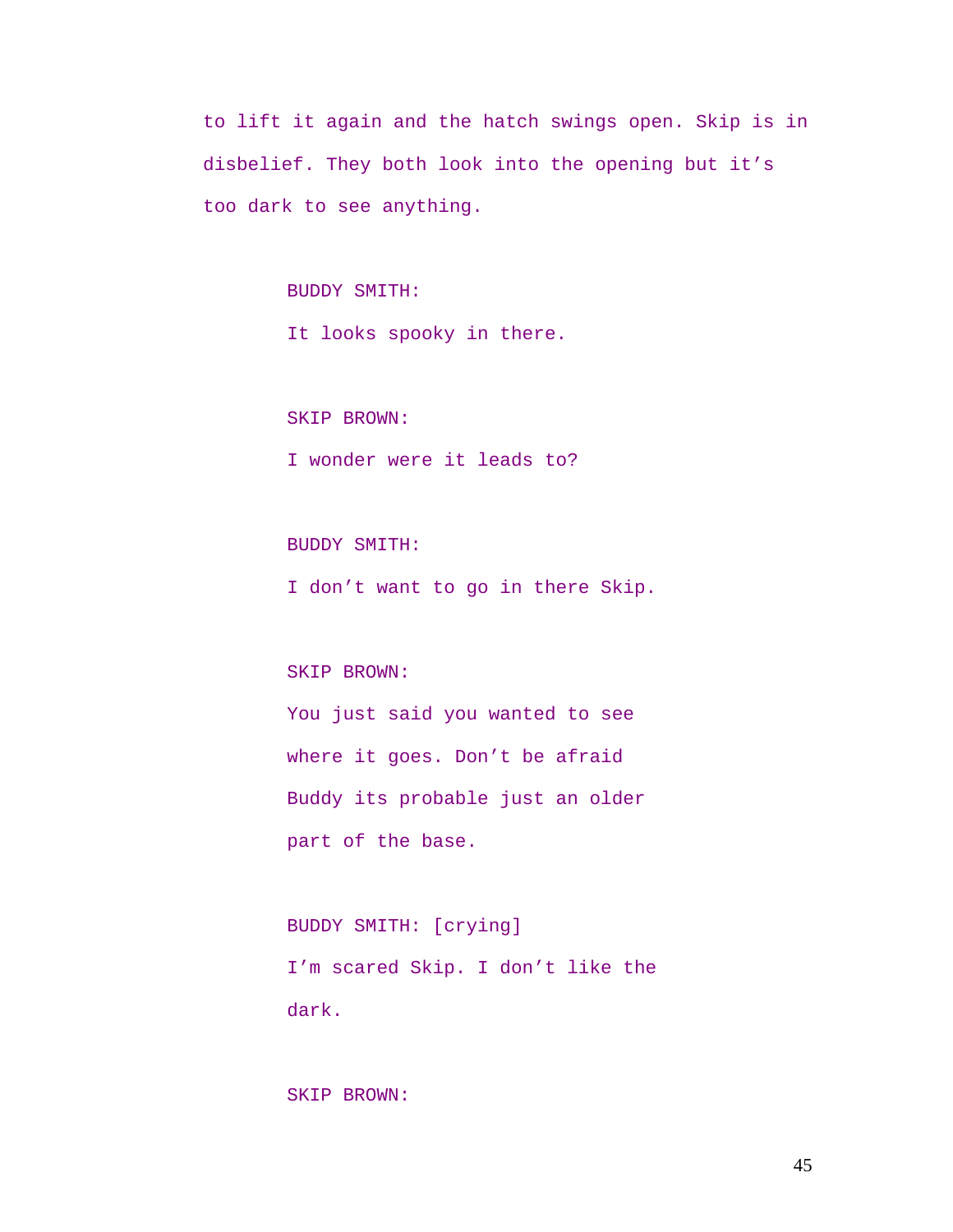Calm down Buddy don't be afraid of the dark it can't hurt you.

BUDDY SMITH: No, but whatever is hiding in the dark could.

SKIP BROWN:

Good point. We'll draw straws to see who goes in first.

Skip takes a couple of straws out of his pack and then cuts them into different lengths. While he is doing this Buddy grabs a pencil and draws a straw on some paper.

BUDDY SMITH:

Here you go Skip, I did my best.

SKIP BROWN: It looks nice Buddy but I didn't mean to draw a straw.

# SKIP BROWN: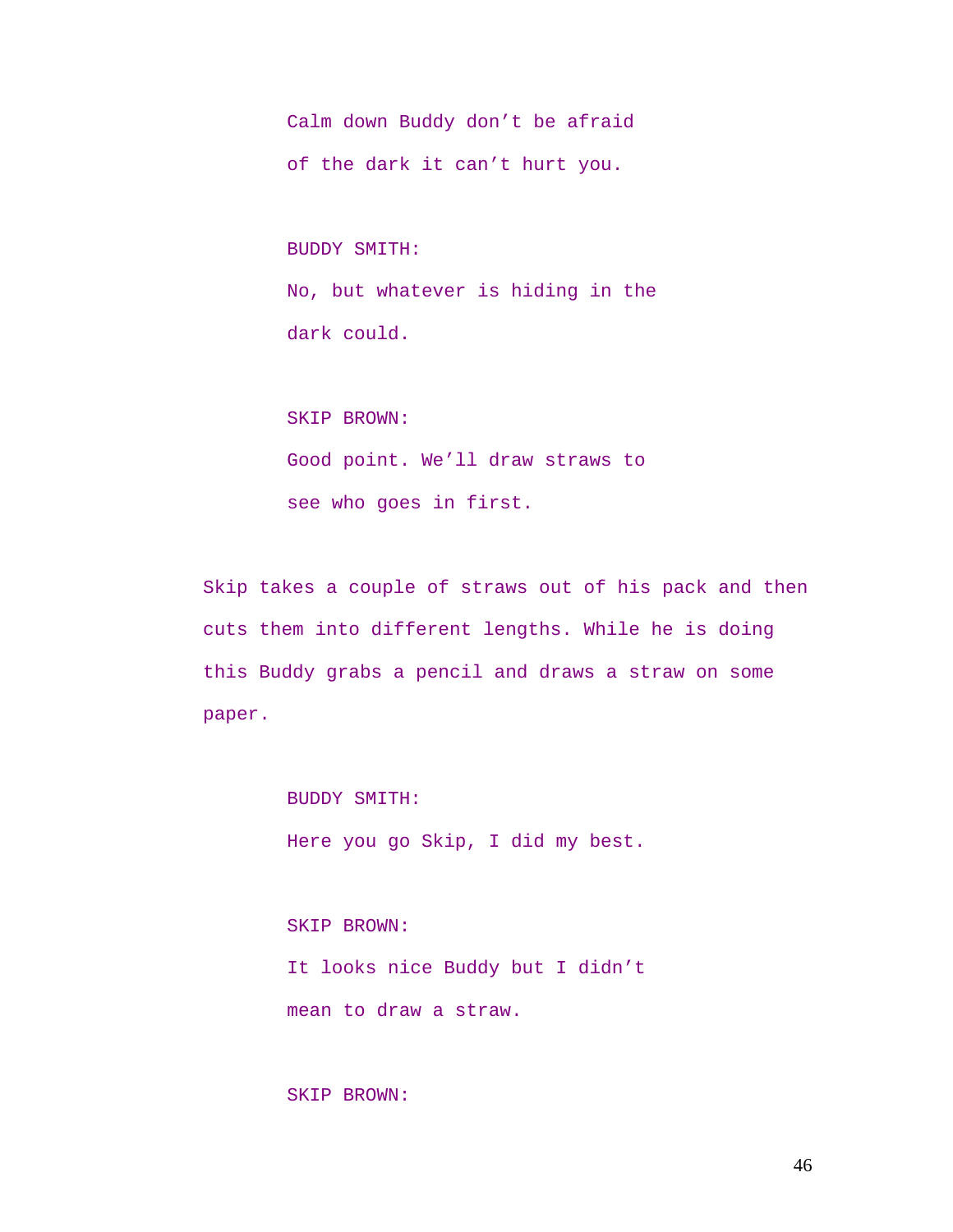We'll just use our flash lights, come on lets go.

BUDDY SMITH: After you Skip!

INTERIOR: DARK TUNNEL -- 16

The two bravely but slowly climb down the ladder into the darkness. After reaching the bottom they begin to walk down the tunnel. They emerge out of the dark tunnel and come to a metal door.

> SKIP BROWN: This is unusual.

BUDDY SMITH: What is it Skip?

Skip points to a sign painted on the metal door. It reads 'Secret Laboratory: No Entry'

> SKIP BROWN: It's a laboratory. Probable for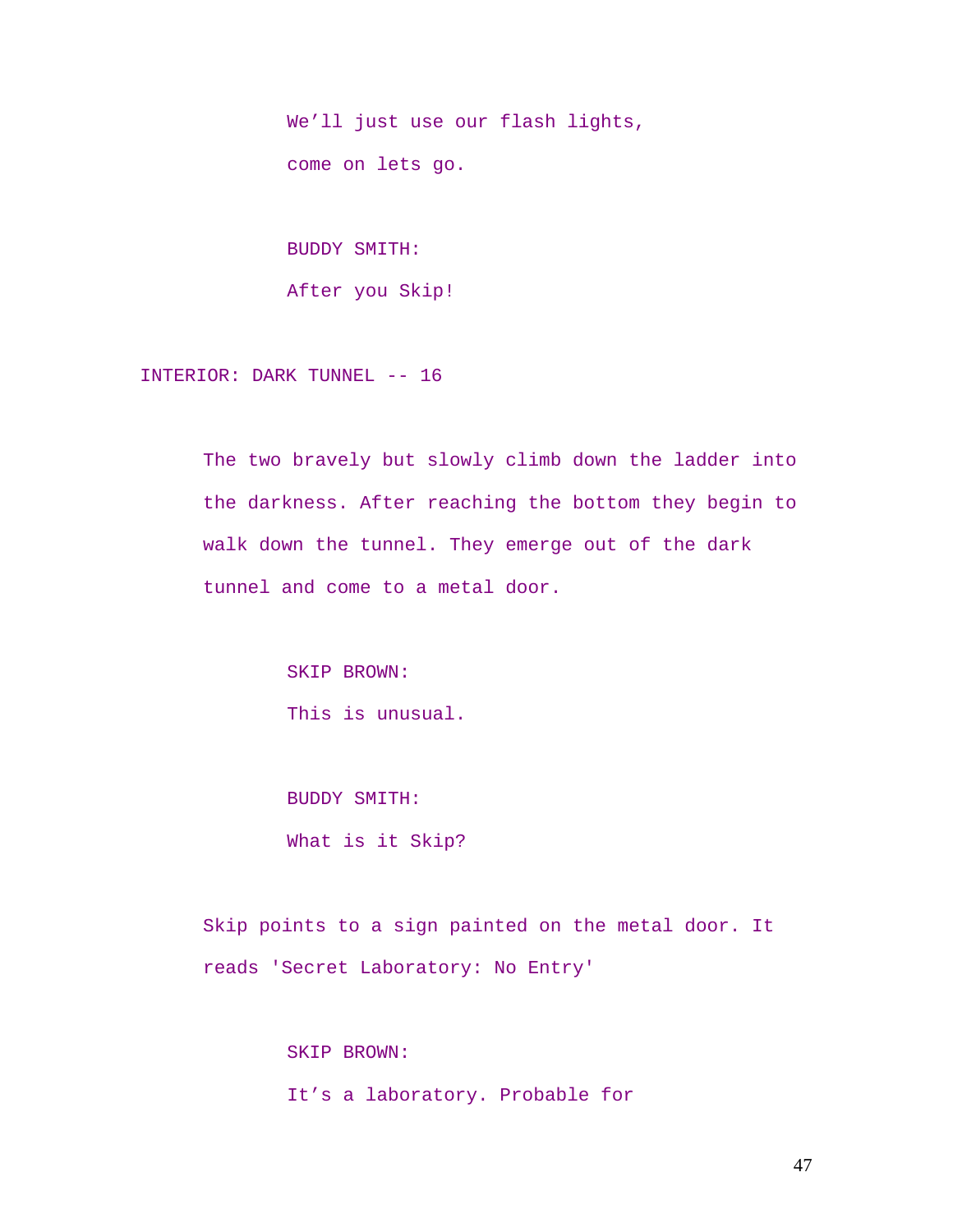some mad scientist I suppose.

BUDDY SMITH: Ah! I see! You really think so Skip.

SKIP BROWN: I was just kidding around Buddy.

#### BUDDY SMITH:

I wonder who works here.

They open the door and enter the laboratory.

INTERIOR: SECRET LABORATORY -- EXPERIMENT ROOM -- 17

Walter Davenport is about to conduct his first live test on a small white mouse.

WALTER DAVENPORT:

Now, if I can only get this formula to work, then I'll be ready for the Final stage! Now commencing with experiment Z22-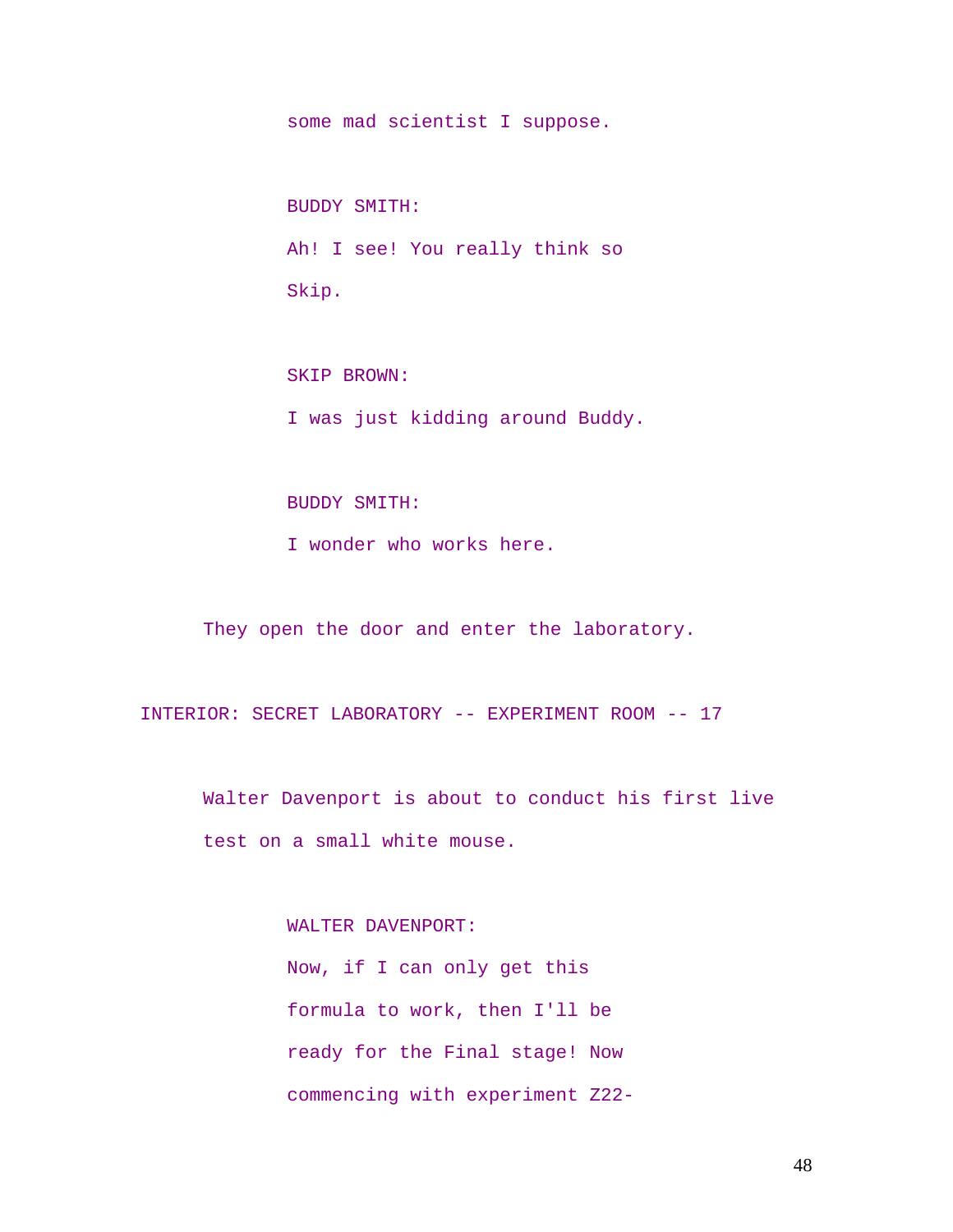77, [he studies the subject carefully] the test subject appears to be in a normal stage. Now applying Formula 86, the test subject still appears to be normal. I will now see how it responds to my commands. Now, mouse, I command you to walk to the left!

The mouse doesn't obey, only cocks its head and looks at Davenport.

> DAVENPORT: [Sighs] Fine, [pauses] Mouse, I command you to walk to *your* left.

The mouse then obeys, and walks to a small light bulb on the left.

> DAVENPORT: Now, connect the circuits and light the light bulb.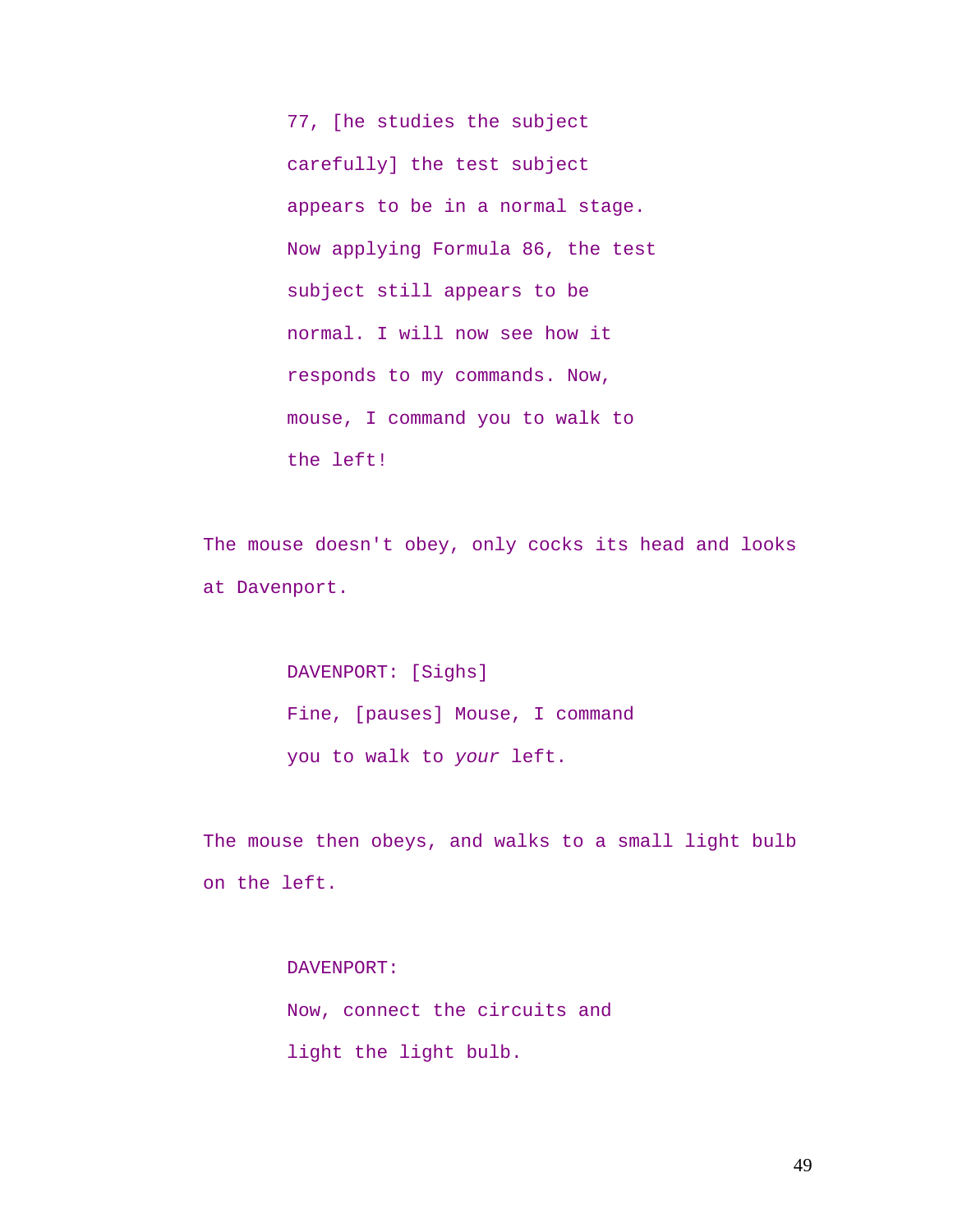The mouse obeys this order also, and the light bulb comes on.

DAVENPORT:

Yes, yes! You are coming along nicely, my friend. Now, to make sure that it is marketable, I want you to deposit that piece of trash into the garbage can.

The mouse quickly responds, and Davenport's eyes light up with glee.

DAVENPORT:

Very good! Now, I will just get your cage, and we will enact the final stage of the plan.

He walks into the next room to retrieve the cage for the mouse.

INTERIOR: SECRET LABORATORY -- PLANNING ROOM -- 18

Buddy and Skip are walking through the laboratory,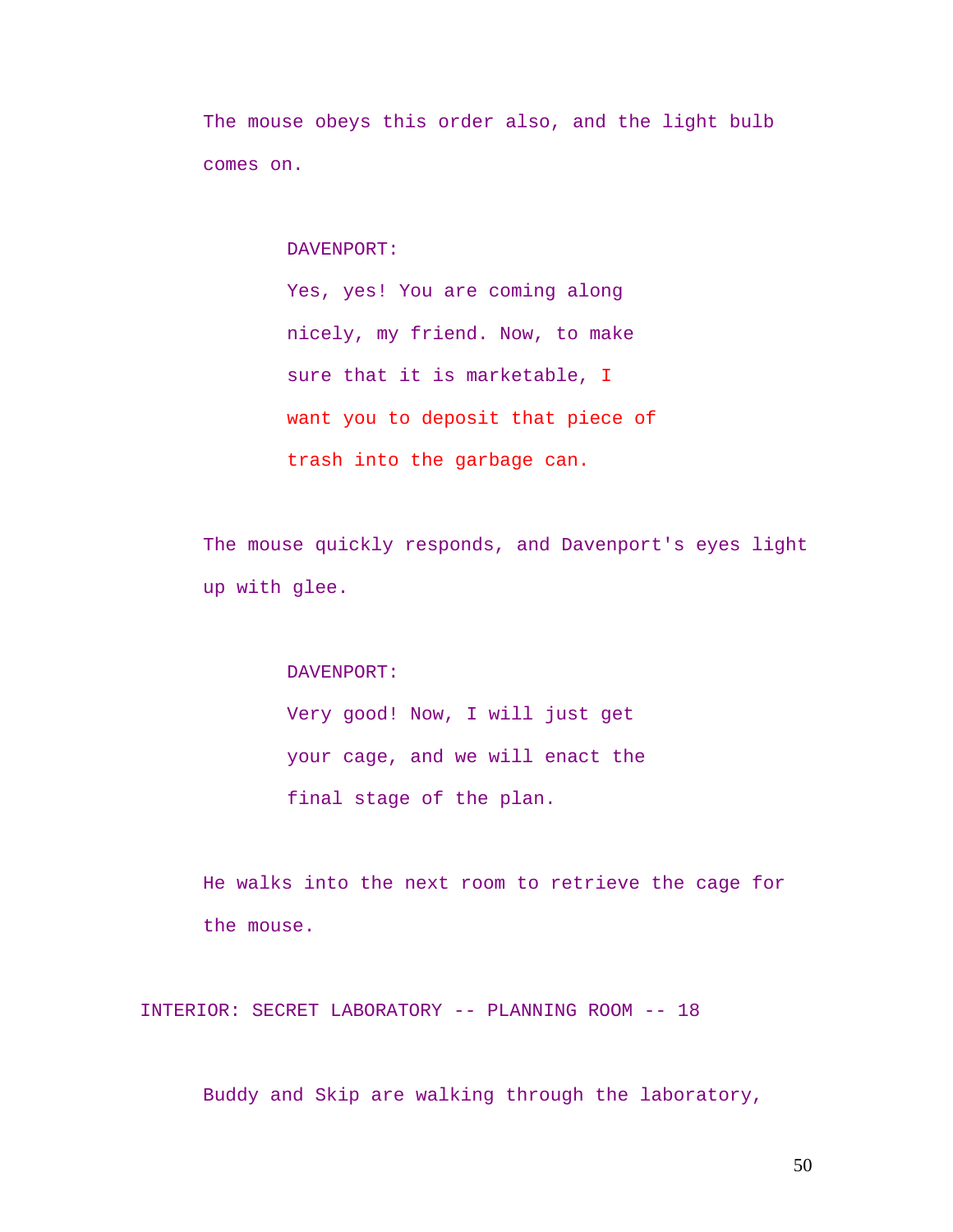which is filled with all sorts of different test tubes, vials, chemicals, and other scientific equipment. As they walk, Skip looks through the glasses, distorting his face as he converses with Buddy.

> SKIP BROWN: What do you think this place is use for, Buddy?

BUDDY SMITH: I don't know, but I don't like it.

# SKIP BROWN: Hmm what does this do I wonder?

Skip picks up a half assembled campaign pin and then smells the open bottle of formula x sitting next to it.

> SKIP BROWN: Formula 86 huh? Potent stuff! Buddy come look at this.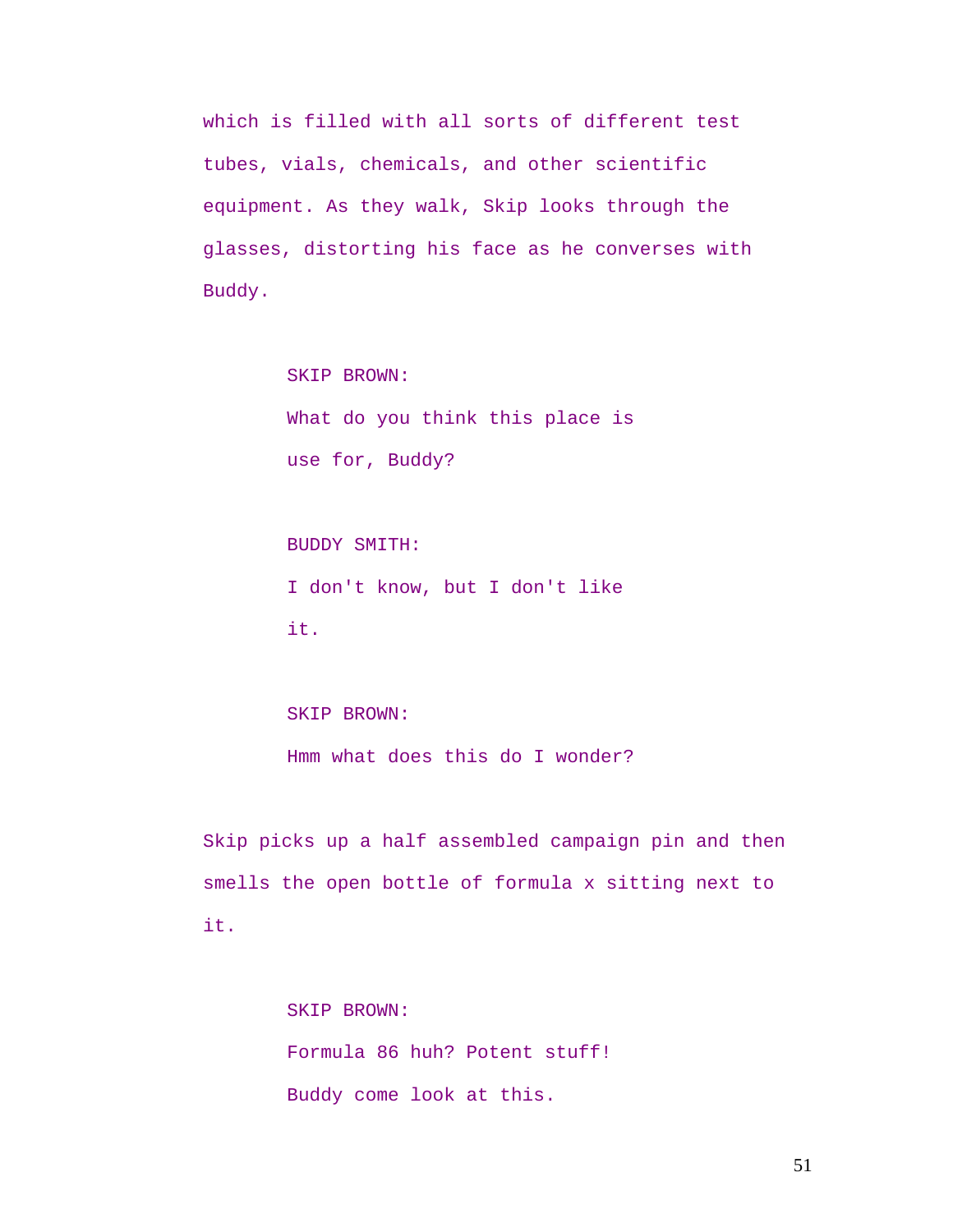BUDDY SMITH:

Skip I think you were right about that scientist guy.

**Davenport has the campaign button on his work bench and his costumes hanging up when skip and buddy find them.** 

They continue search until they reach a lab work bench.

> SKIP BROWN: Well, would ya' look at all this stuff!

There are numerous folders containing failed plans, sinister looking devices, and a mouse cage. Buddy picks up one of the devices and examines it, but it suddenly shoots an arc of electricity and he drops it.

INTERIOR: SECRET LABRATORY -- EXPERIMENT ROOM -- 19

Davenport is seen walking, coming ever closer to the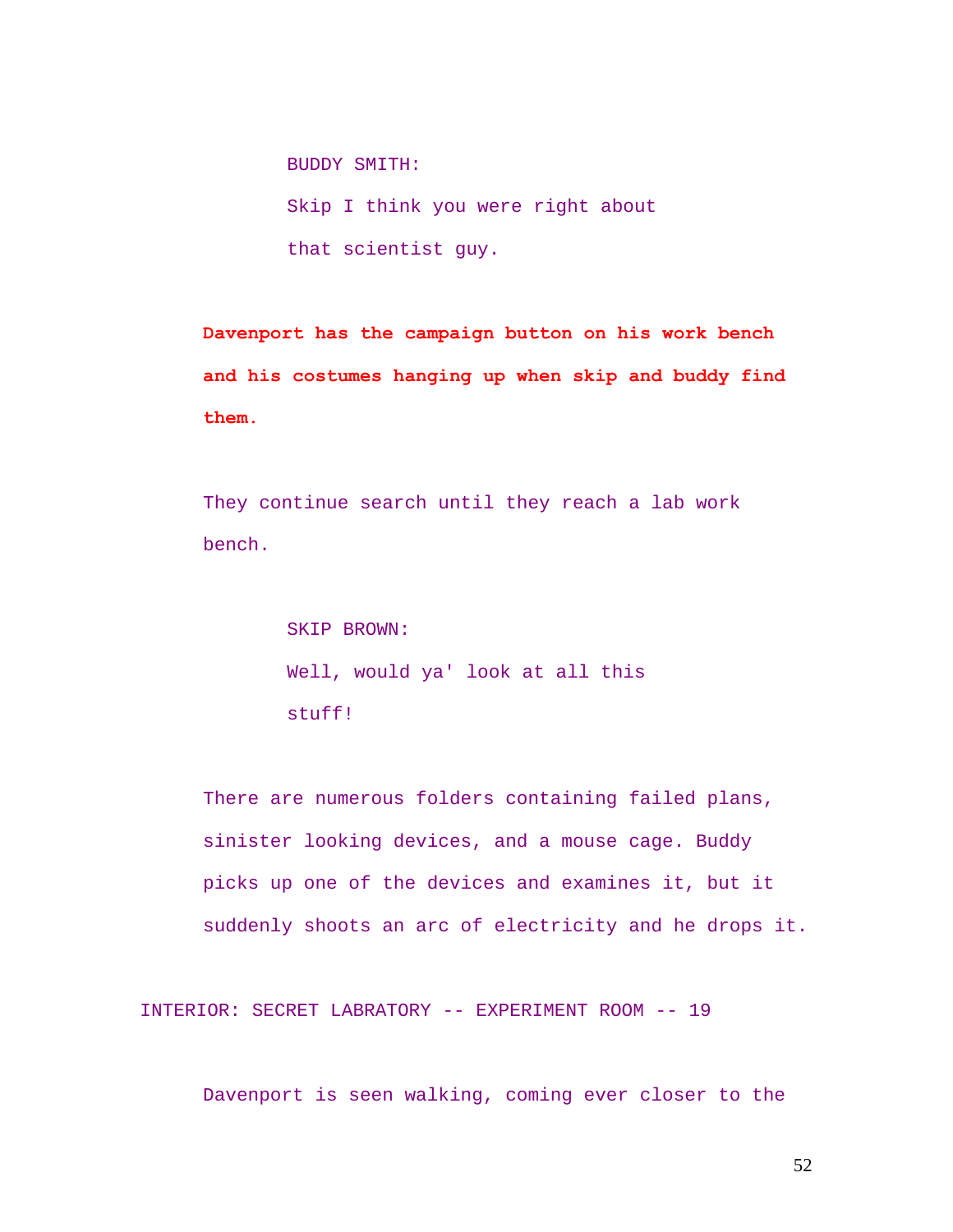room where the boys are. He is mumbling to himself about his 'rise to power' and his 'day of reckoning'.

WALTER DAVENPORT:

...it's my time. My rise to power is almost here. No, my day of reckoning... I like the sound of that...

INTERIOR: SECRET LABRATORY -- PLANNING ROOM -- 20

Buddy and Skip continue to look through the assorted items, until one thought sticks out in Skip's mind.

> SKIP BROWN: Wait a minute, wait just a minute! All this seems awfully familiar...

He flashes back to the de-briefing they had earlier, before the march.

> SGT. BROWN: [V.O.] Blah, blah, blah led by this man,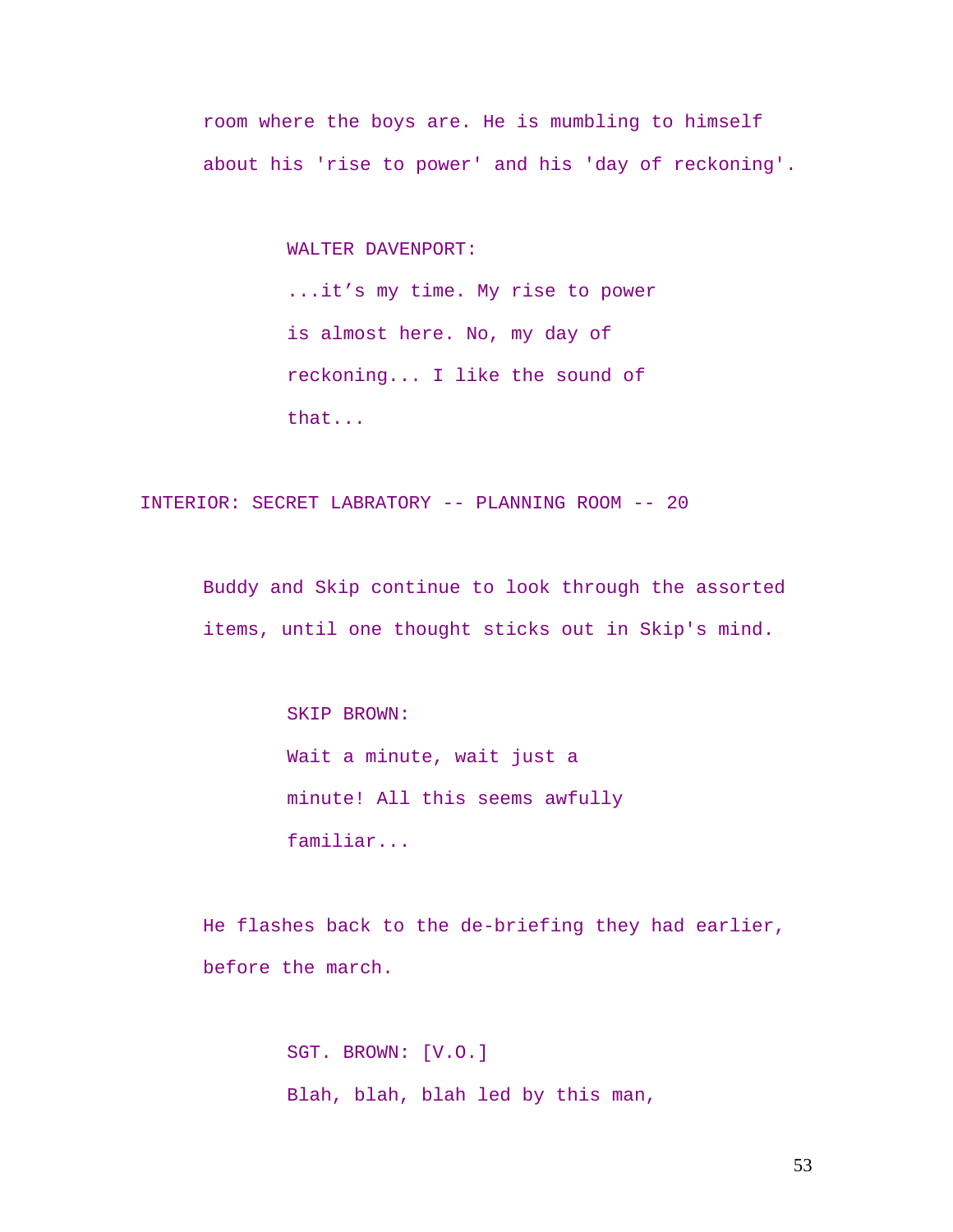Walter Davenport...

Images flash in the memory, a picture of Davenport, basically re-living the slide show.

SGT. BROWN:

Blah, blah gifted tactician, and an even smarter scientist...

Buddy look about the room wildly, the camera zooms up on a troop movement plan for the enemy. It also zooms up on a schematic for a strange device, with the words 'Important' and 'Big Science'. The flash-back continues.

> SGT. BROWN: Blah in the vicinity, cooking up a scheme, blah, blah, sneak attacks...

Camera zooms up on a copy of Davenport's Plan 9a, then of Skip's eyes.

## SKIP BROWN: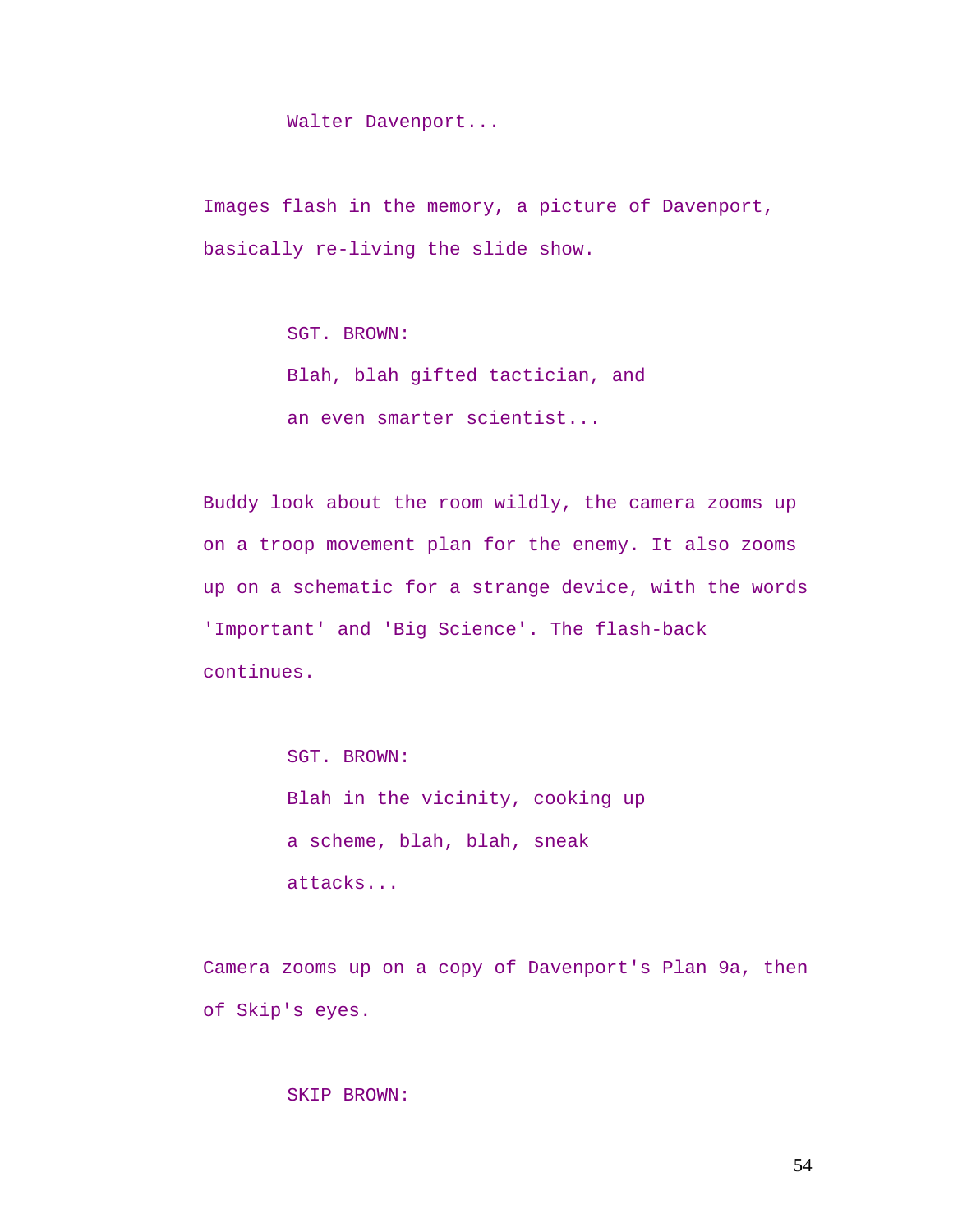Gasp! Buddy! Hey, Buddy!

Buddy looks over at him, confused.

BUDDY SMITH:

What?

SKIP BROWN:

I know where we are! It's the secret lab of-

Skip stops mid-sentence, and the duo fall over, face first. Davenport is seen behind them, holding two of his failed experiments, which he had hit Buddy and Skip over the head with.

DAVENPORT:

Walter Davenport!

Davenport puts down the experiments and looks at his victims.

> DAVENPORT: How did these two blockheads get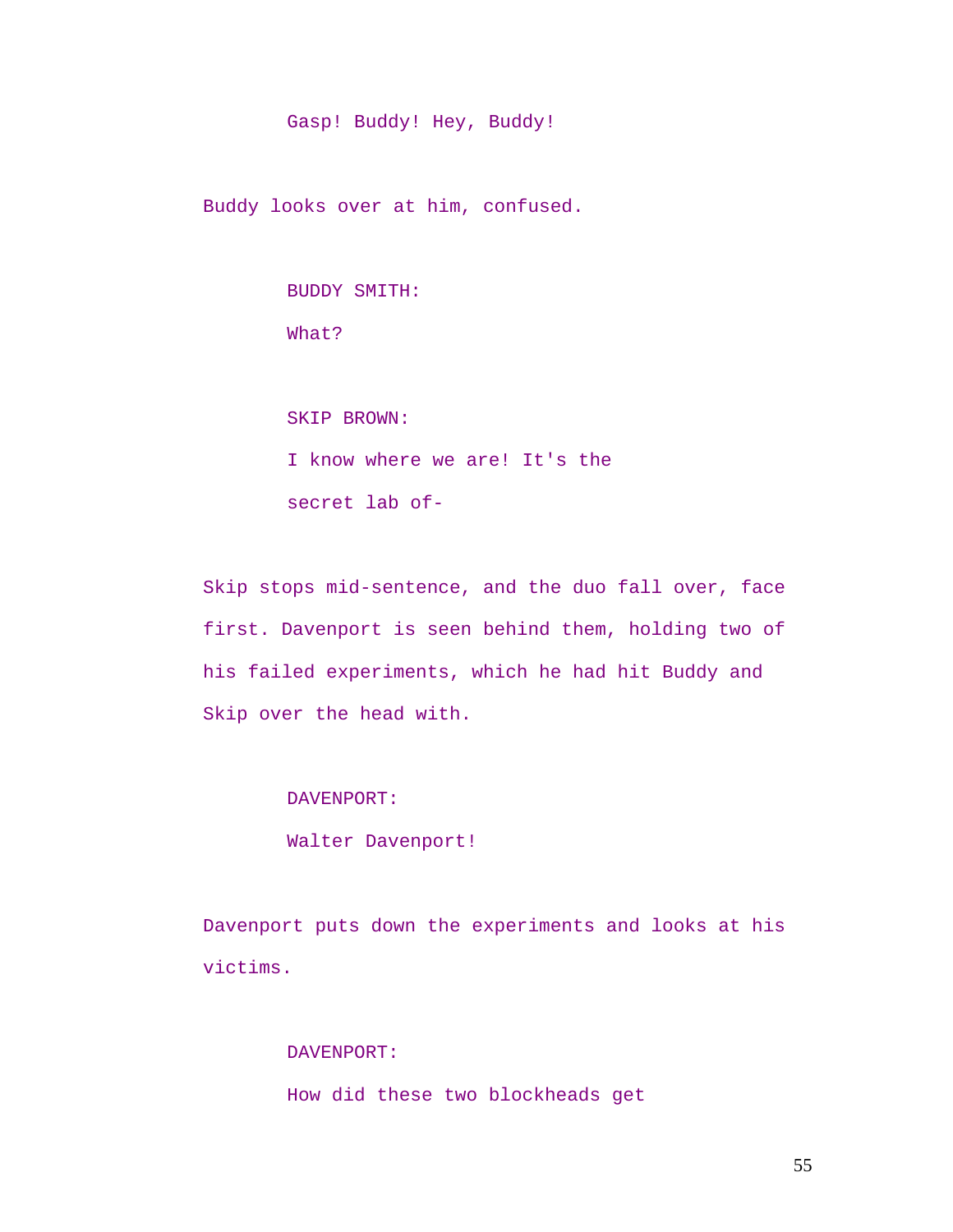into my secret laboratory? I made sure that the sign outside was very clear about this! Oh well. I've needed a few new *live* test subjects. Bwa hahahahaha!

Fade out to scene.

INTERIOR: SECRET LABRATORY -- EXAMINATION ROOM -- 21

Fade in to see Buddy and Skip strapped to examination tables, with a bright light shining in their eyes. Their eyes slowly adjust, and they see Davenport sitting on a stool, looking at them with open contempt. Davenport slowly stands up and fills a syringe with a yellowish opaque liquid.

DAVENPORT:

Ah, it is so good to see that you are both awake from your little nap. We have some business to discuss, you and I.

The two start to struggle under their straps, but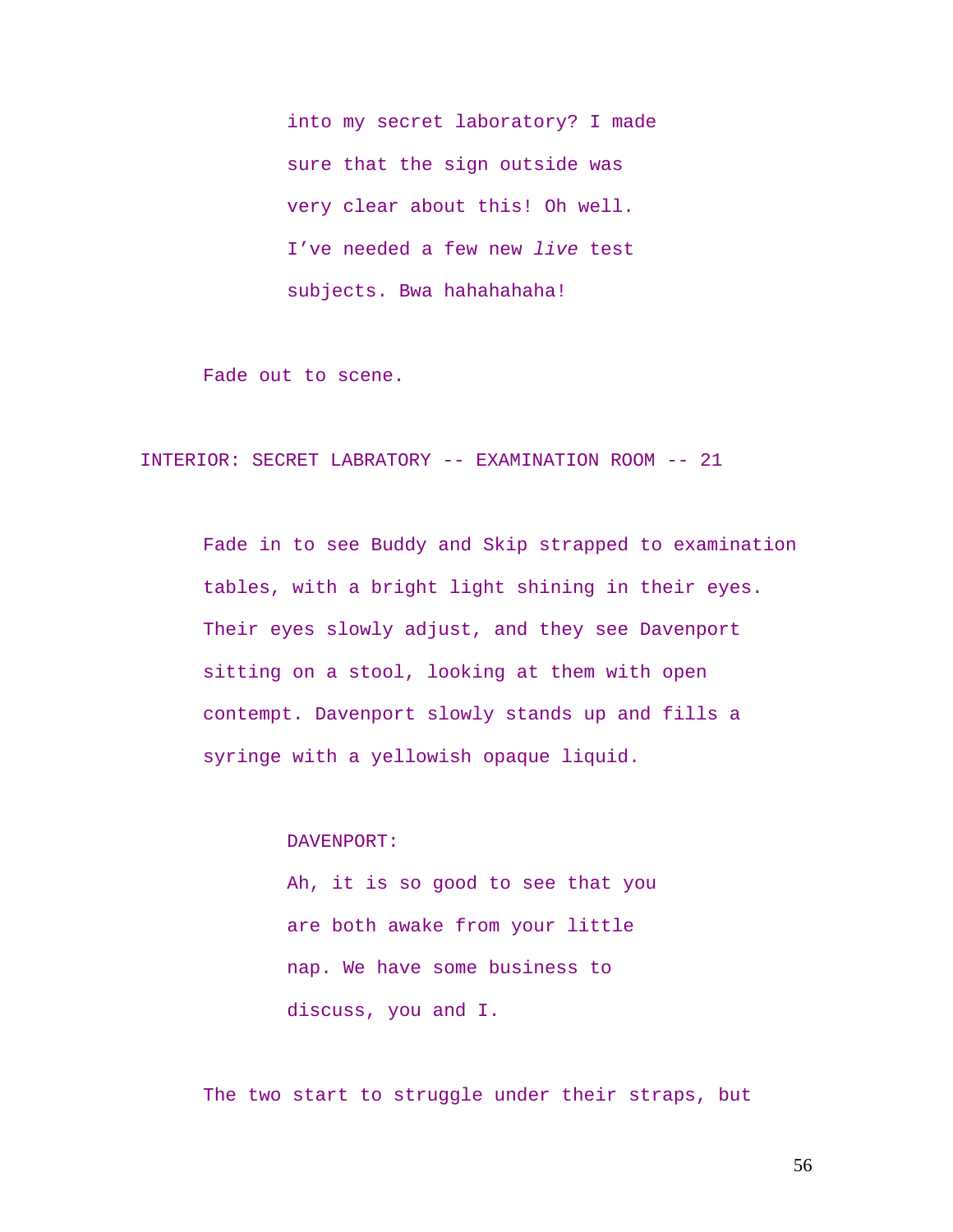Davenport just chuckles at them.

BUDDY SMITH: [struggling] Who are you? Where are we?

Davenport suddenly becomes serious, and glares at him.

DAVENPORT:

I will be the one asking the questions here, you ignorant little worm! But, since you asked, I will tell you what your blathering friend over there was about to tell you right before my \*ahem\* defense systems broke in!

Shot of Skip interrupting.

SKIP BROWN: [Offended] Blathering? Why I ought a...

Davenport carries on as if he hadn't spoken.

# DAVENPORT: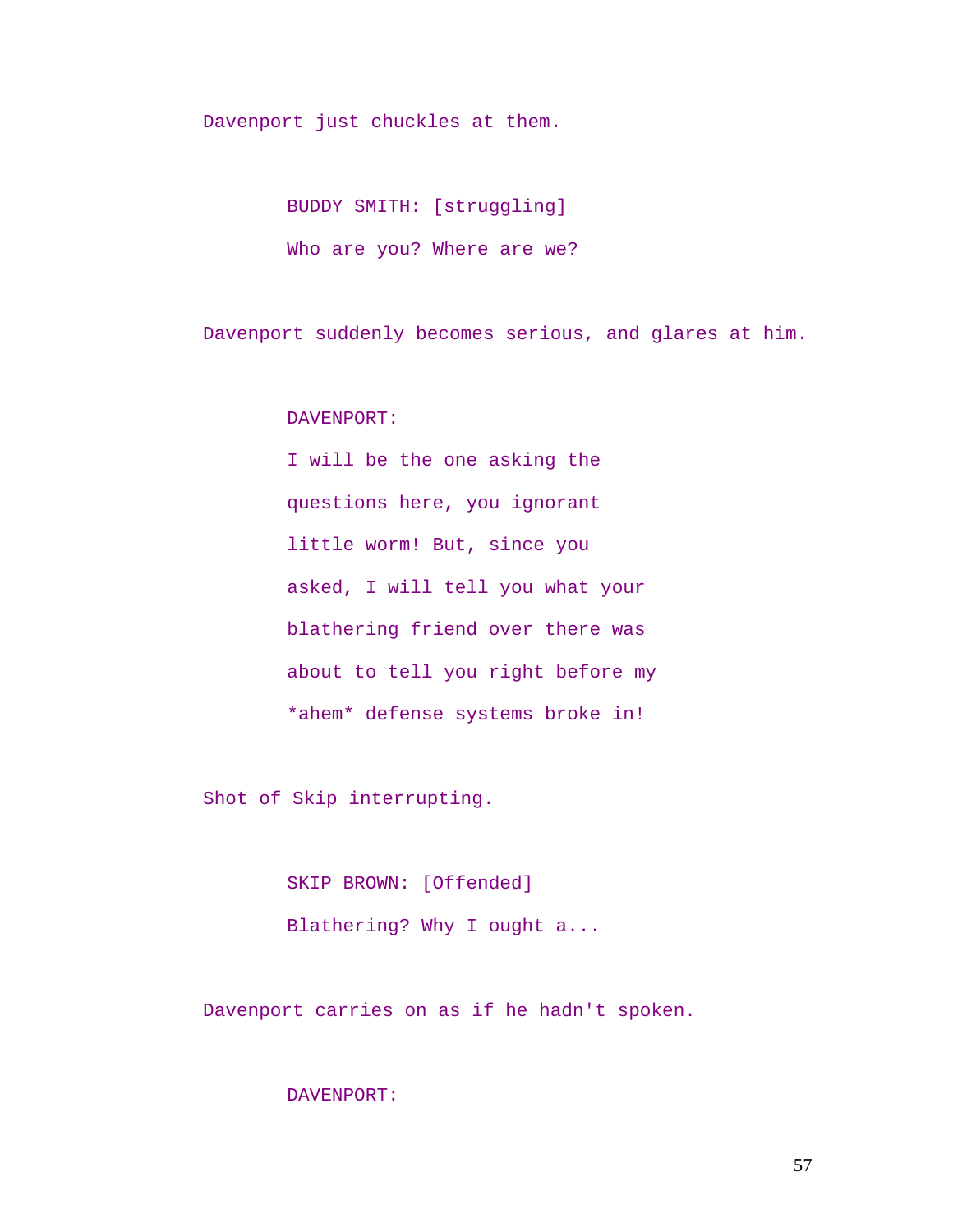I am Walter Davenport, scientist and tactician extraordinaire! You two are trespassing in my laboratory. Now, who are you two?

BUDDY SMITH: We're New Chaplandic Scouts, patrol B-2.

Skip looks at Buddy and whispers to him under his breath.

> SKIP BROWN: [whispering] Buddy, don't tell this guy anything!

BUDDY SMITH: But we don't know anything!

SKIP BROWN: Yeah, but if he knew that, he'd kill us!

BUDDY SMITH: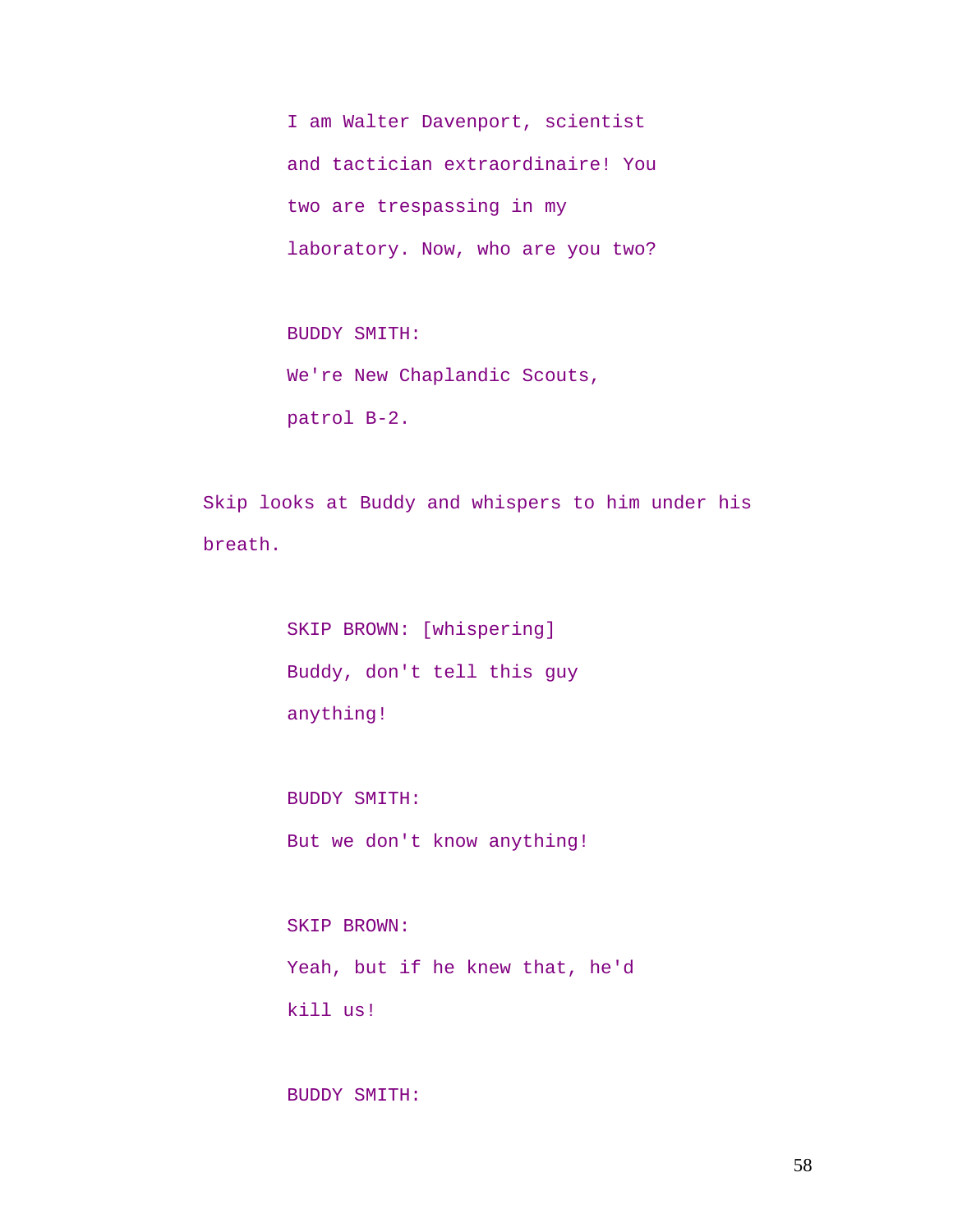Oh!

They both turn back to look at Davenport, stone-faced.

BUDDY SMITH: We won't tell you anything, villain!

Davenport sighs, and shakes his head.

DAVENPORT:

Chaplandic Soldiers, eh? You do seem familiar. [Pauses] Ah yes, now I remember. You two do get around, don't you?

Skip and Buddy look confused to his remarks.

SKIP BROWN: Wait a minute! You're that nice gentleman we met at the café.

BUDDY SMITH: You don't seem to be so nice now!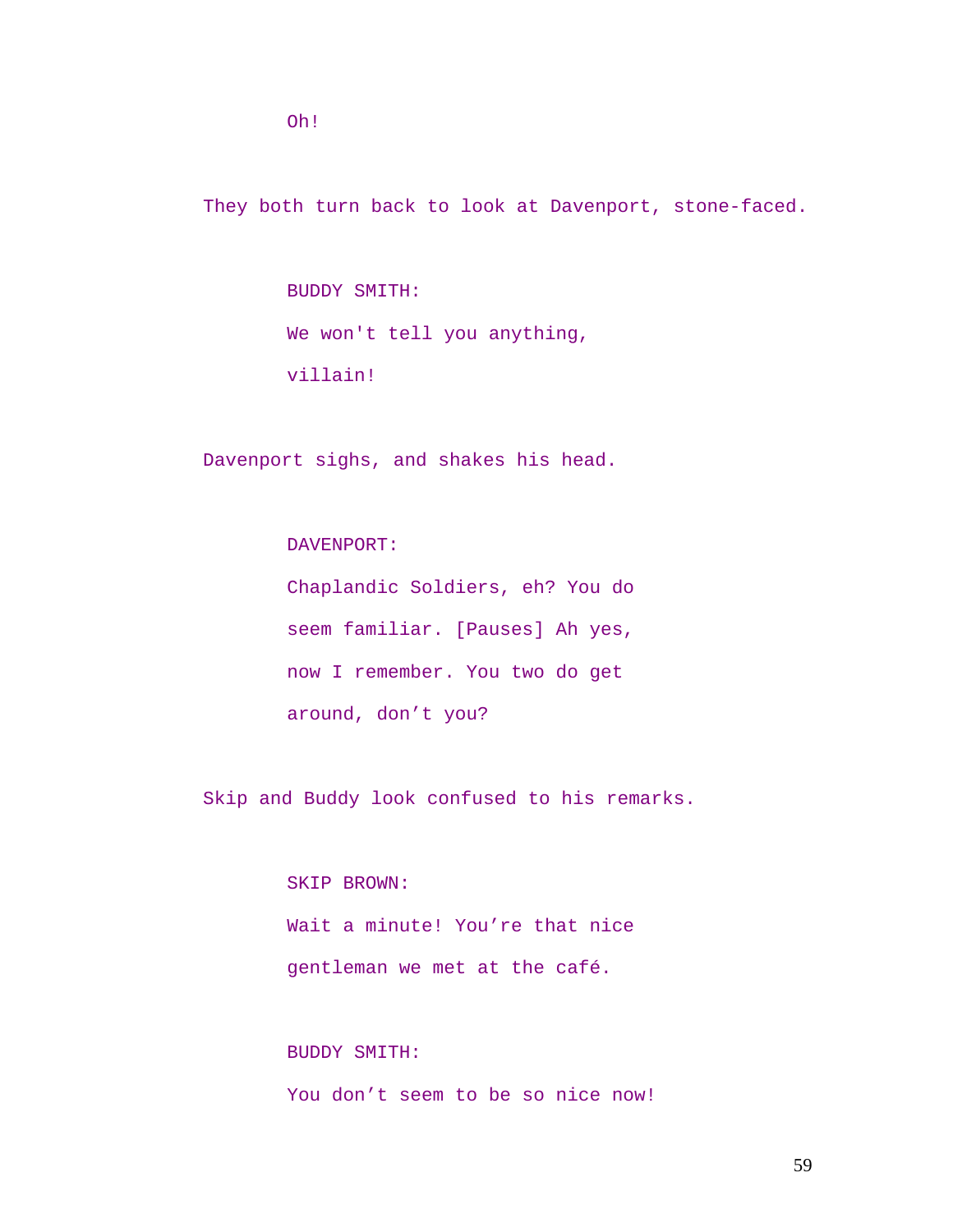WALTER DAVENPORT:

I thought it might come to this. I am truly sorry to resort to these measures, but you have left me no choice.

Davenport proceeds to inject each of them with the yellowish liquid, and as their heads start to swim, Davenport continues talking.

DAVENPORT:

What you gentlemen are experiencing is the effect of "Walter Davenport's Truth Serum", patent pending. Now, whenever I ask you a question, you will be forced to answer in the truth, the whole truth, so help you-

Skip interrupts him, hiccupping and laughing.

SKIP BROWN: Yes, yes. We get it! Why am I-are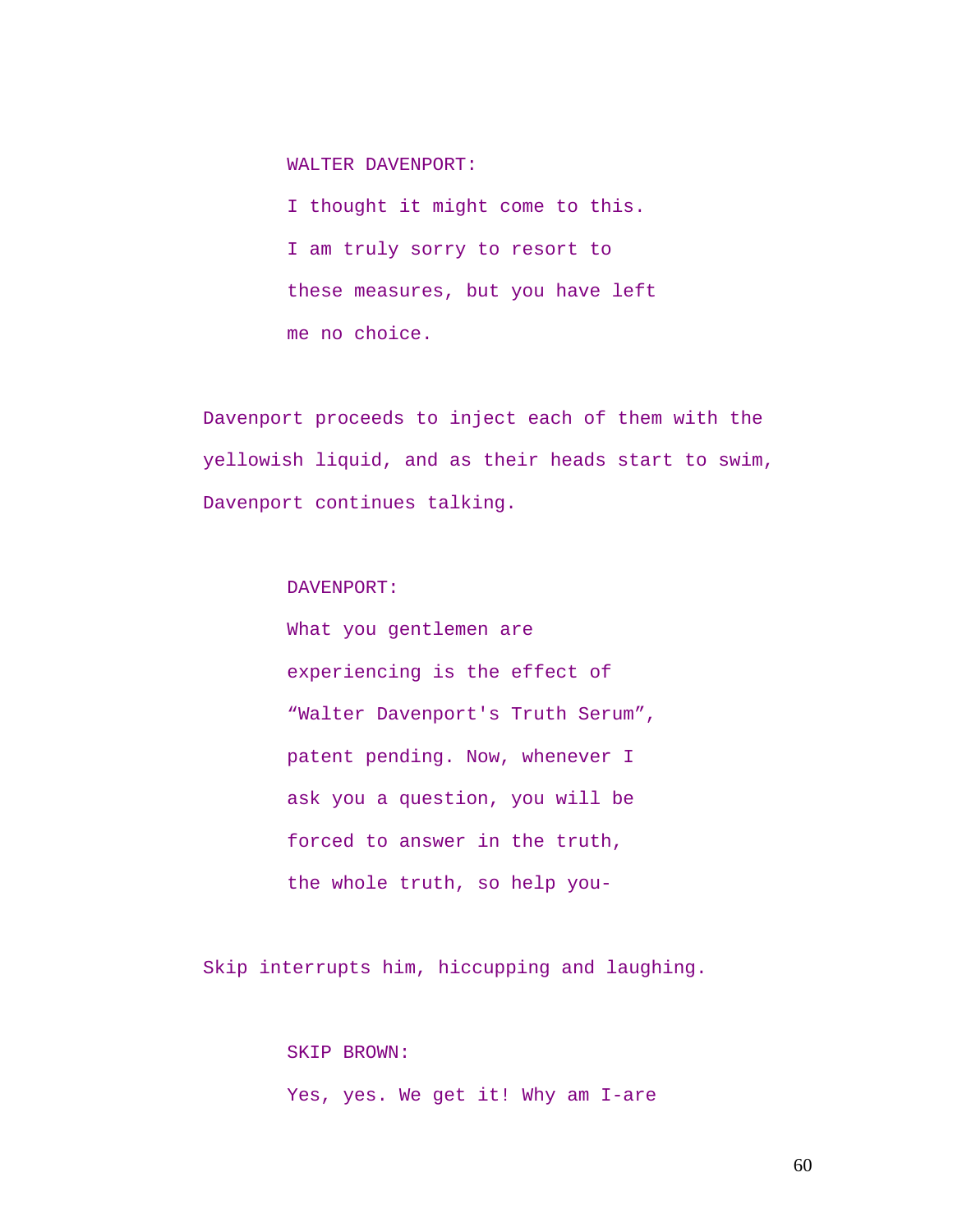we so giddy? I feel as though I've had a bit too much \*hic\* spirits! Hehehehehehehe!

# DAVENPORT:

Yes, that's the patent pending part. The FDA wants that sorted out before it goes into mass production, but you know, I think that they're just stone walling me-Gah! Stop getting me off the subject! Now, back to the questioning!

He pulls out a clipboard and reading glasses.

# DAVENPORT:

Do you two recognize this man?

He holds up a picture of Sgt. Brown.

BUDDY SMITH: [giddy] I'll say! He is our beloved Sergeant Br-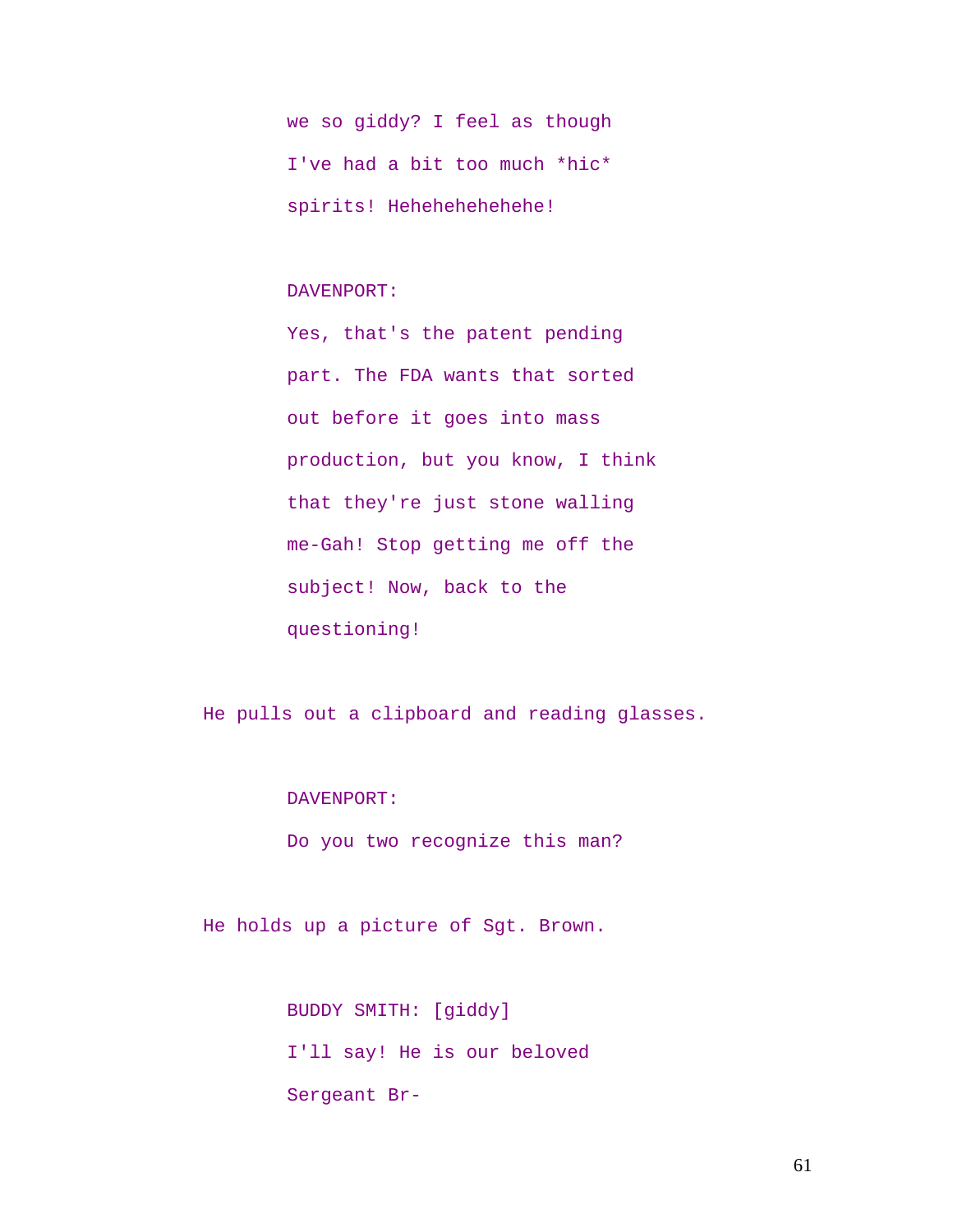SKIP BROWN: [cracking up] No Buddy! Don't tell him, or I'll-Ah ha ha ha!

BUDDY SMITH:

Sergeant Brown, the big man himself, and my friend here's older brother!

Davenport becomes angered at this.

DAVENPORT:

Sgt. Brown? He has foiled every one of my plans, plans that were within inches of success! What beautiful plans they were...

Ripple out to flash back scene.

EXTERIOR: DAVENPORT'S FLASHBACK -- DREAM SEQUENCE -- 22

Montage of Davenport being bested by Amos Brown, most of them involve Davenport being punched in the face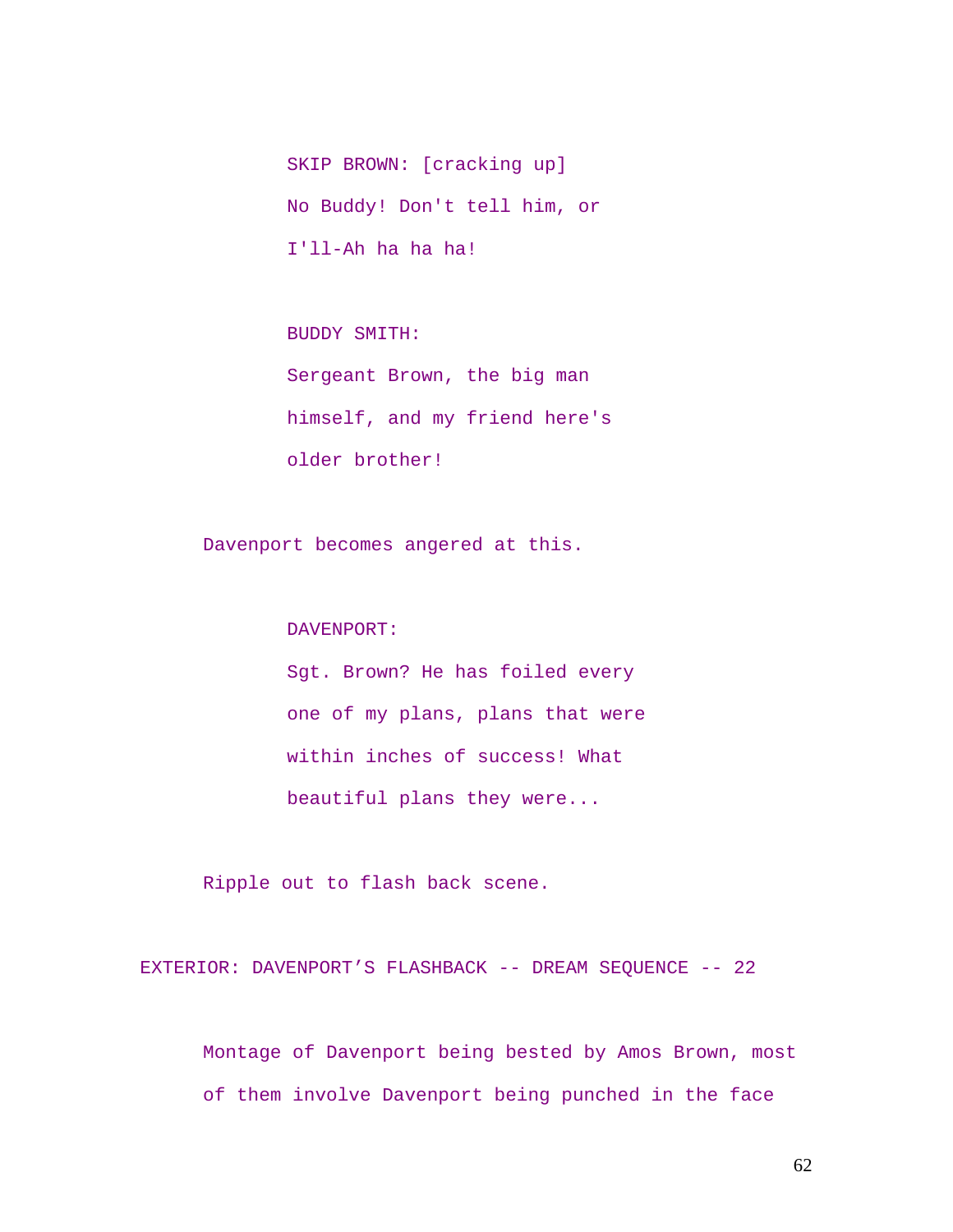right before he hits a switch, stabs someone, ect.

INTERIOR: SECRET LABORATORY -- EXAMINATION ROOM -- 23

Davenport is seen looking off in the distance. Buddy and Skip look at each other and shrug.

SKIP BROWN:

Ah... Hello?

Davenport is startled, and looks crossly over at Skip.

DAVENPORT: Wha- What? What do you want?

SKIP BROWN: Um, I believe we were in the

middle of an interrogation.

DAVENPORT:

Oh, right.

Davenport looks at Skip, as if comparing something.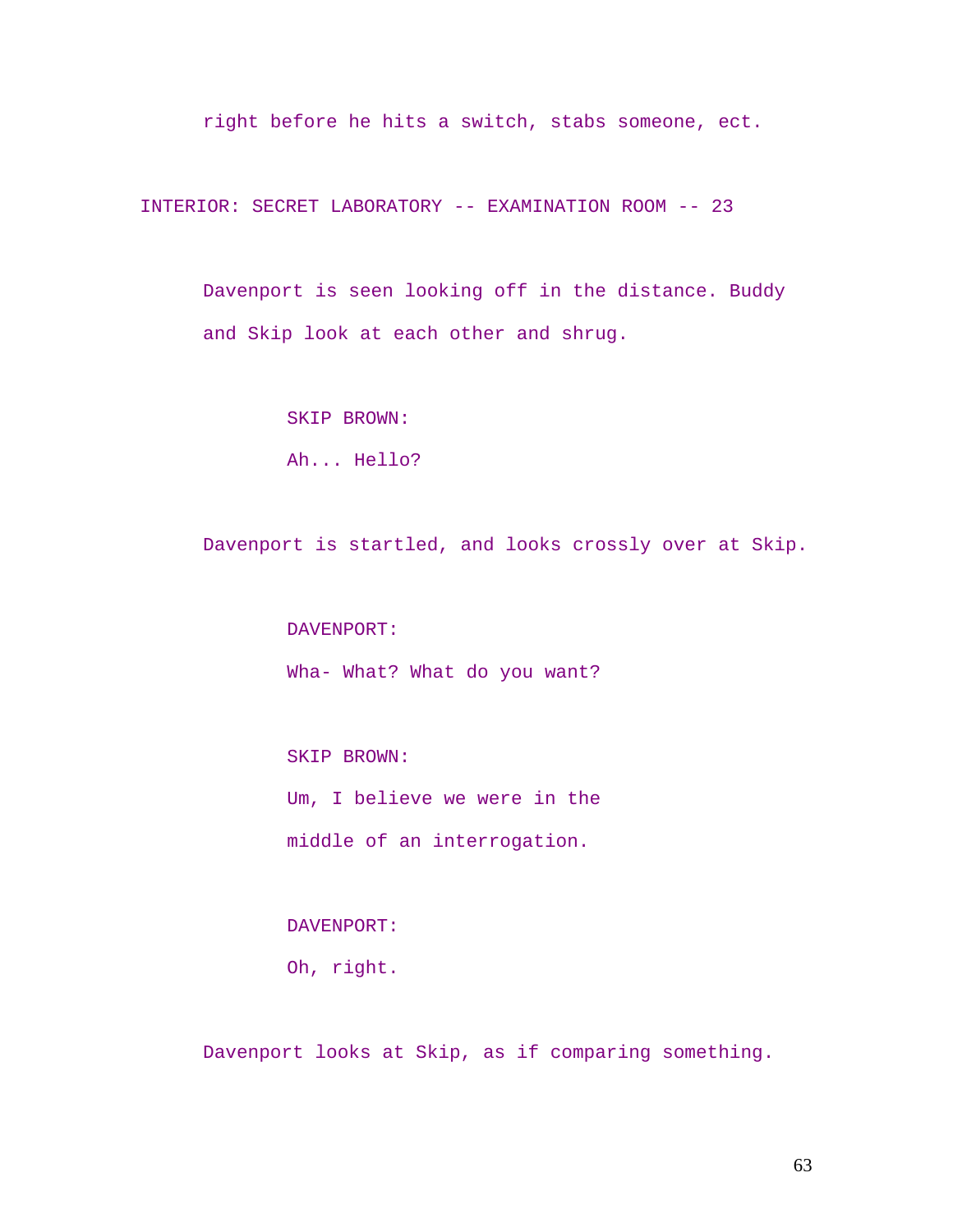#### DAVENPORT:

Hmmm... You don't look alike, but none the less, having his brother will just add to the sweetness of my evil revenge pie!

Skip and Buddy look worried, concerned about what is going to happen

#### SKIP BROWN:

What are you gonna do to him?

## DAVENPORT:

Well, since I've captured you, bound you, and there is absolutely *no chance* of you escaping, I might as well tell you my evil plot.

Davenport looks off in the distance, and gets an evil grin on his face.

#### DAVENPORT:

What am I going to do to him, you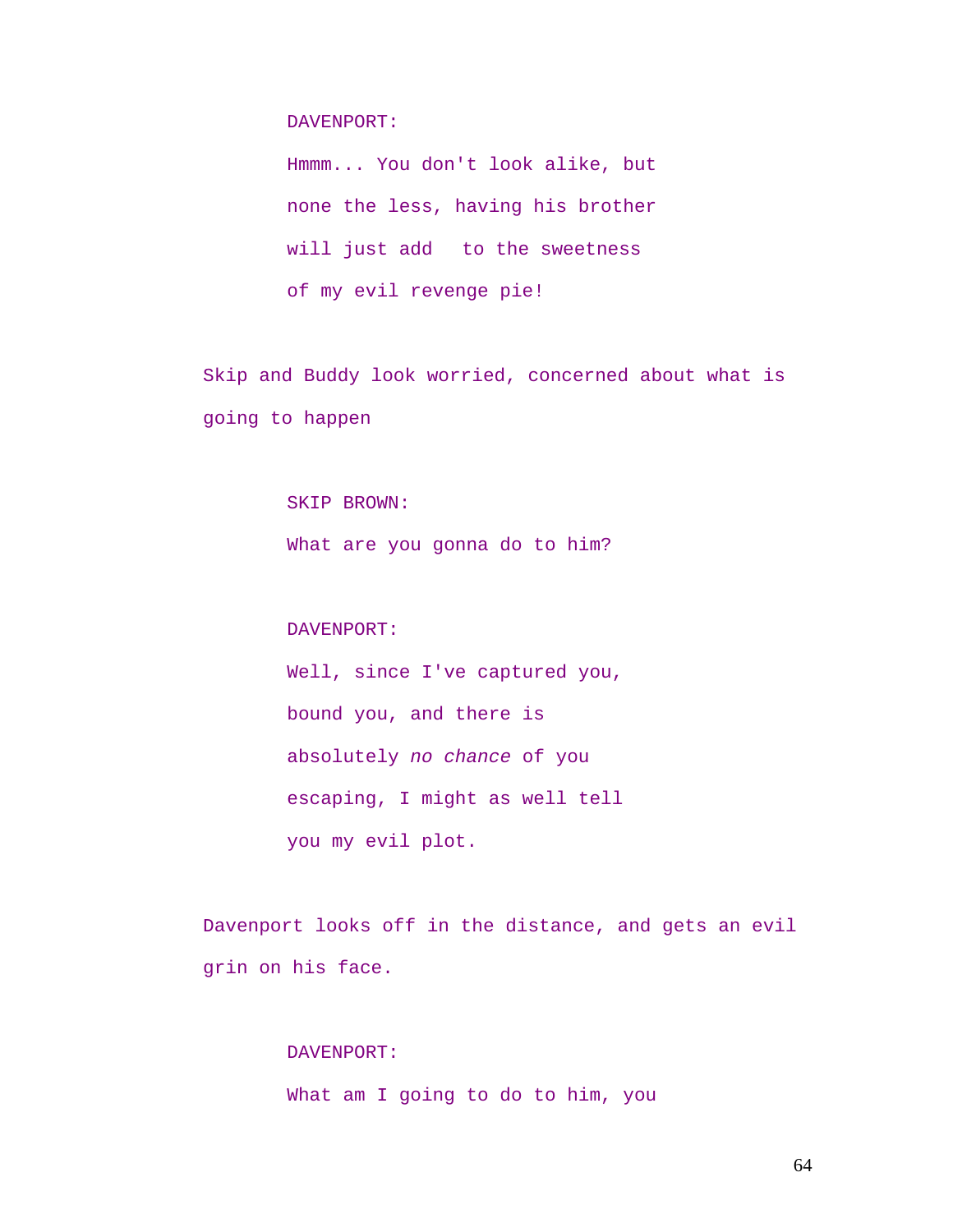ask? Well, it's not what will be done to him. It's what will be done to the whole base!

**MEH. I DON'T WANNA WRITE OUT THIS SCENE NOW. LATER. NOT NOW. NEXT SCENE PLEASE!** 

#### **TORTURE SEQUENCE**

In interrogation, perhaps he recognizes the duo as his very first test subjects? He tortures the two men with feathers, water, finger nails on a chalkboard, ect.

**Davenport uses food to torture the boys.** 

**WE NEED TO HAVE DAVENPORT TALK ABOUT HIS LATEST CONTRAPTION < THE ATOMIC MIND CONTOL-INATOR. > THE TRANCEIVER/RECEIVER IN HIDDEN INSIDE THE CAMPAIGN BUTTONS.** 

# **DAVENPORT:**

**You must excuse me gentlemen for I have a very important meeting, with someone very important, I must**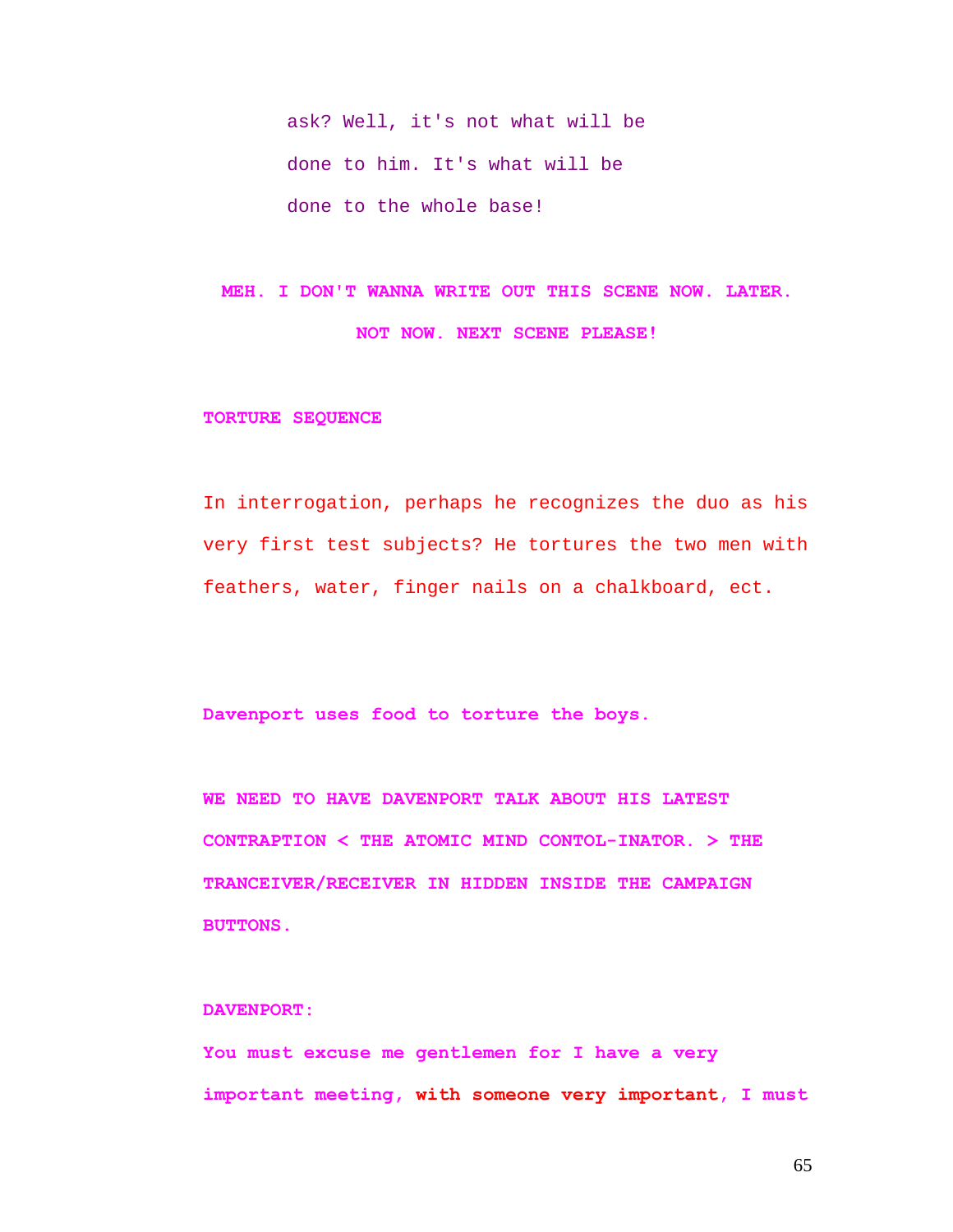**prepare for. I'm trying to win an election. Do make yourselves at home and see that you don't wake up the neighbors. It's an election year after all ha ha he eh Davenport then leaves the laboratory and begins planning his meeting with the president.** 

> **This part is before they get captured?**

**BUDDY SMITH: Skip I found this book, it looks important.** 

**SKIP BROWN:** 

**↓**

**Let me see it. Mmhmm ahmmm.** 

**BUDDY SMITH:** 

**What is it Skip?** 

**SKIP BROWN:**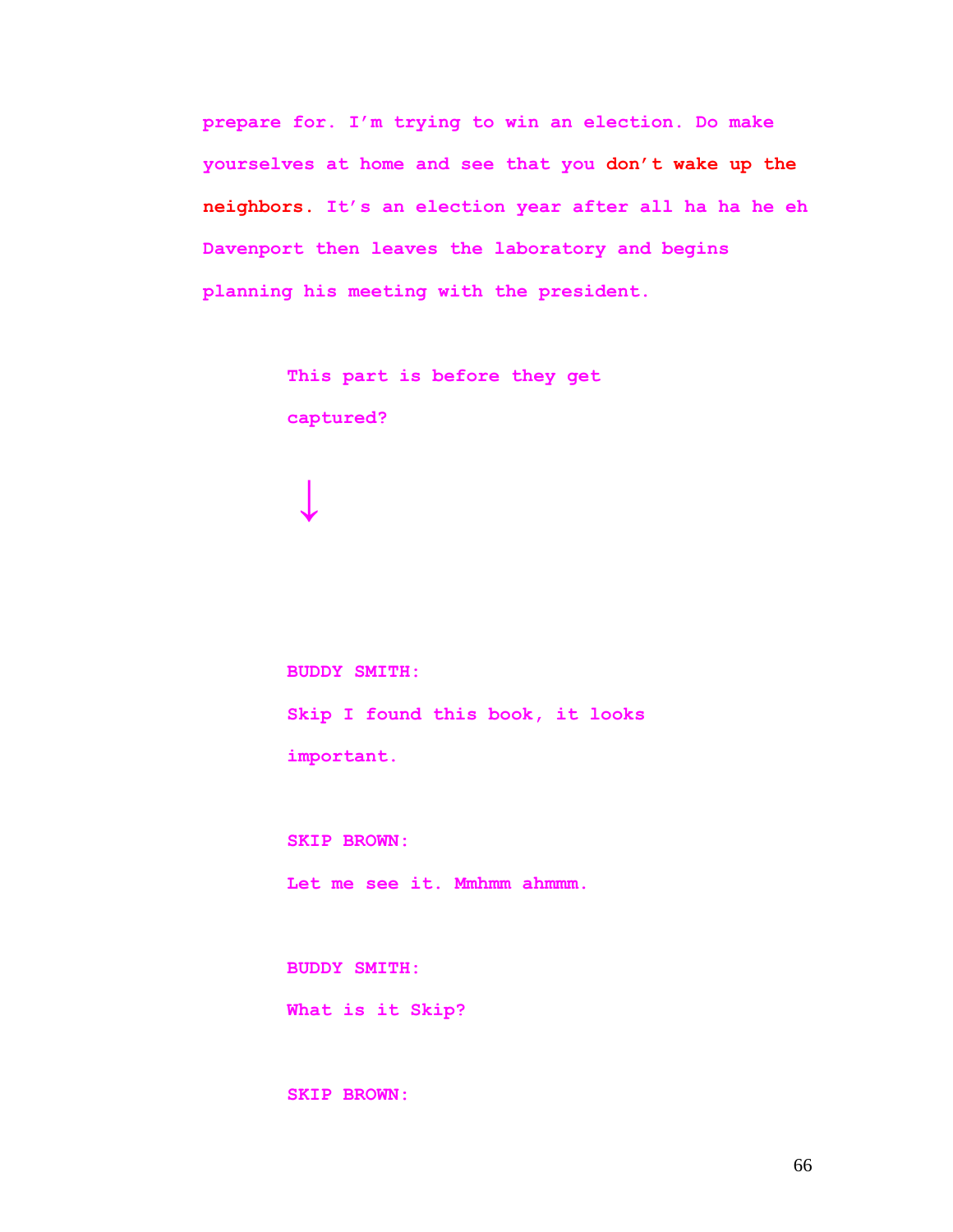**I know what we must do.** 

**BUDDY SMITH:** 

**What's that Skip?** 

**SKIP BROWN:** 

**We need a book with pictures!** 

**BUDDY SMITH:** 

**We're doomed!** 

INTERIOR: SECRET LABORATORY -- EXAMINATION ROOM -- 24

The boys are seen still strapped to the interrogation tables, and as they start to come to, Buddy looks depressed.

> SKIP BROWN: Buddy, what's wrong?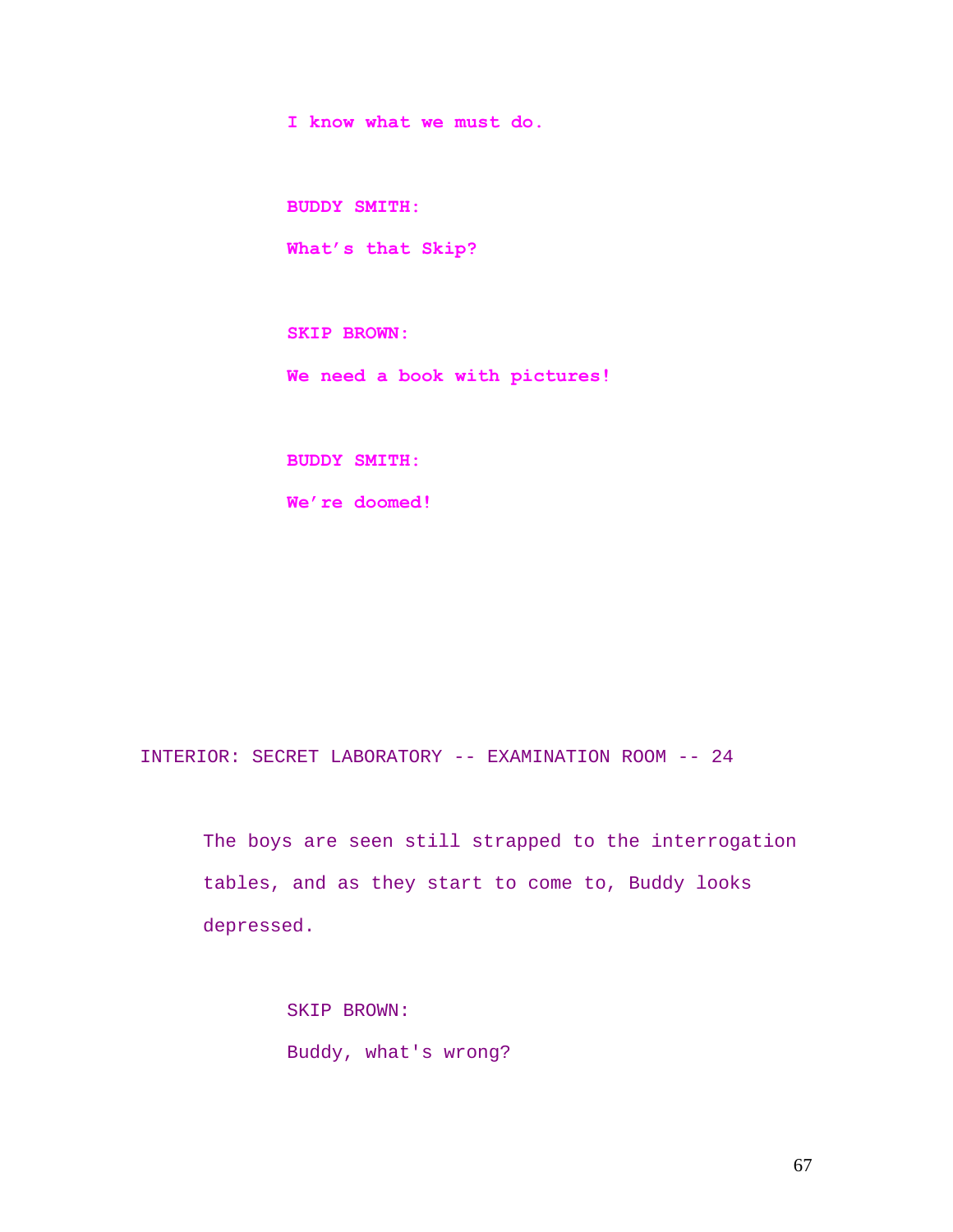BUDDY SMITH:

This whole thing is my fault! If I hadn't wanted to explore, we would never be in this predicament.

Skip attempt to console him, but to no avail.

SKIP BROWN: C'mon, it's not all your fault, it's just...

BUDDY SMITH:

Just what? I'm *just* useless. I can't even do anything to help fix the problem *I* made.

As he says this, he pulls his wrists through the restraints to hold his face in his hands. Skip is shocked at this, and tries to alert Buddy.

> SKIP BROWN: Buddy! Look!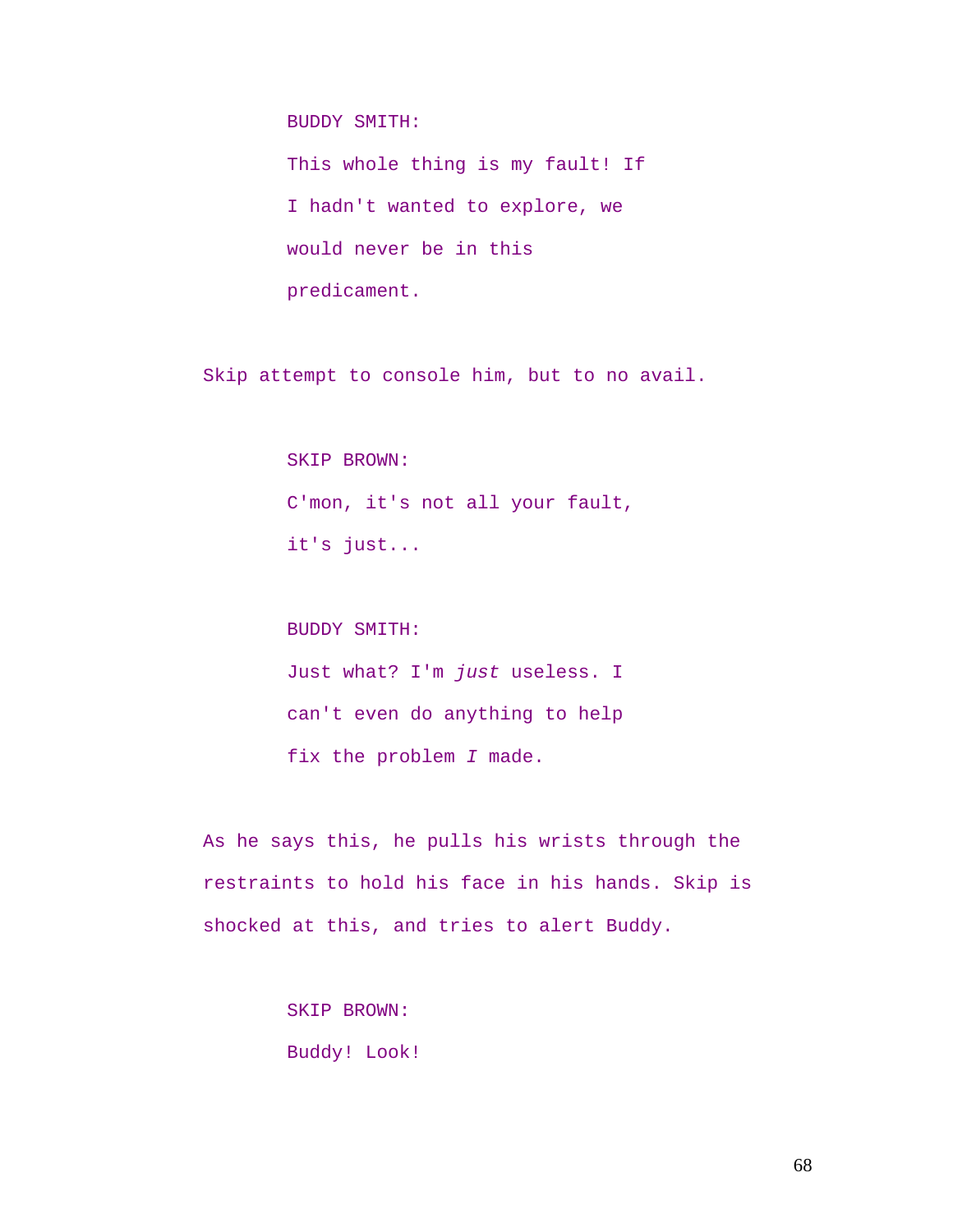BUDDY SMITH:

No! Just leave me alone.

SKIP BROWN: [Exasperated]

*Buddy!* 

Buddy looks up.

BUDDY SMITH: [angry]

**What?!** 

Buddy looks down at his wrists.

BUDDY SMITH:

Oh!

He quickly unties his feet, and hops out. Moving on to Skip, he successfully unties his hands, but leaves the feet tied by accident. When Skip cheerfully attempts to step forward, he falls flat on his face. He gets up and shoots a glare at Buddy while dusting himself off. Buddy just shrugs. They walk to the end of the room and look down the hallway. There are two doorways visible, one on the left and one on the right. They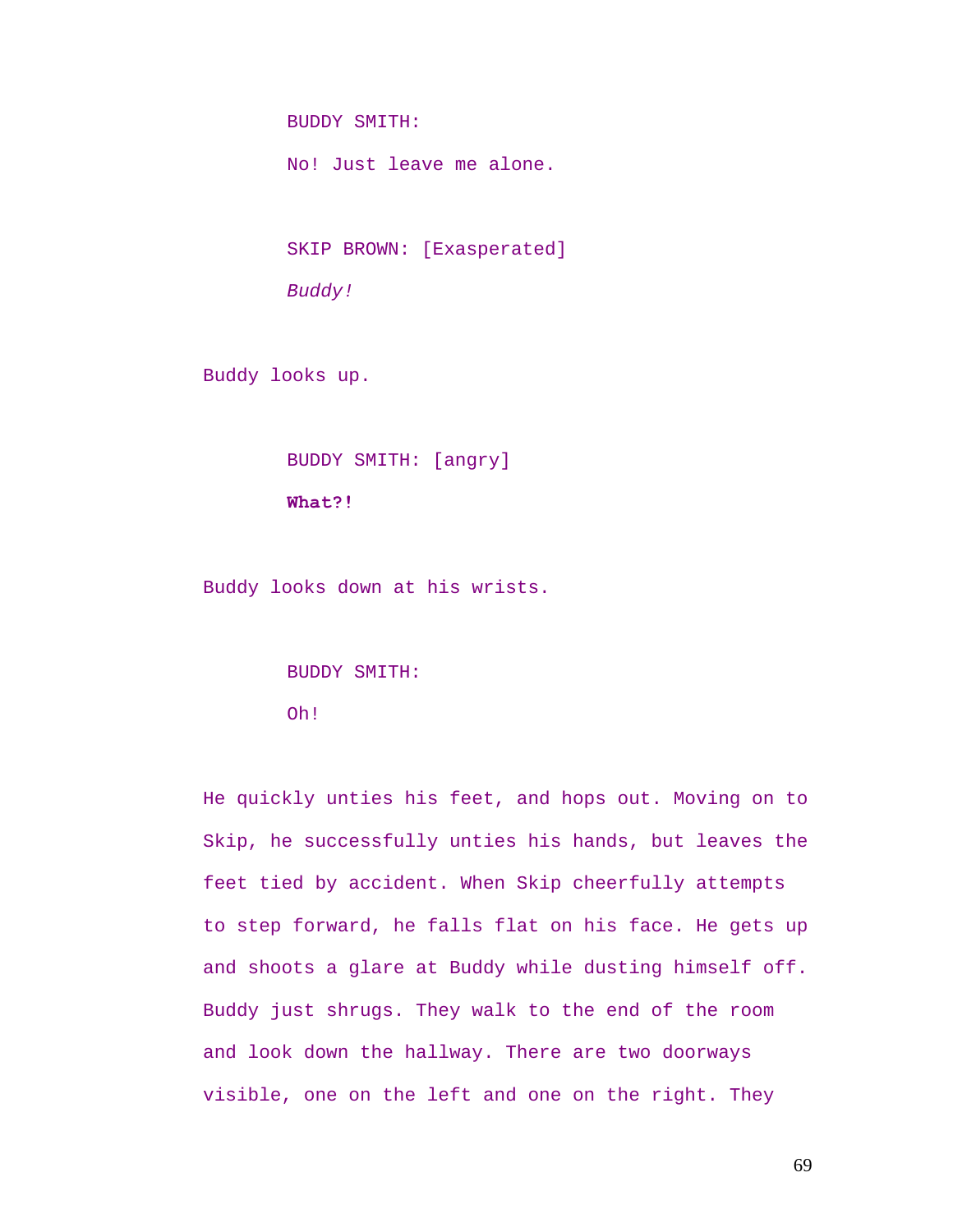start off in different directions, notice that the other isn't there, and walk back. Just then, a small white mouse scampers up between them.

> SKIP BROWN: Where are you going? The exit is this way.

BUDDY SMITH: I don't think so. I am almost absolutely sure that it is this way.

The mouse comes up between them and looks at them.

SKIP BROWN: You knuckle-head! It is obviously the left. I remember.

The mouse scurries over to the left.

BUDDY SMITH: Oh yeah, how's that? We were knocked out when he brought us in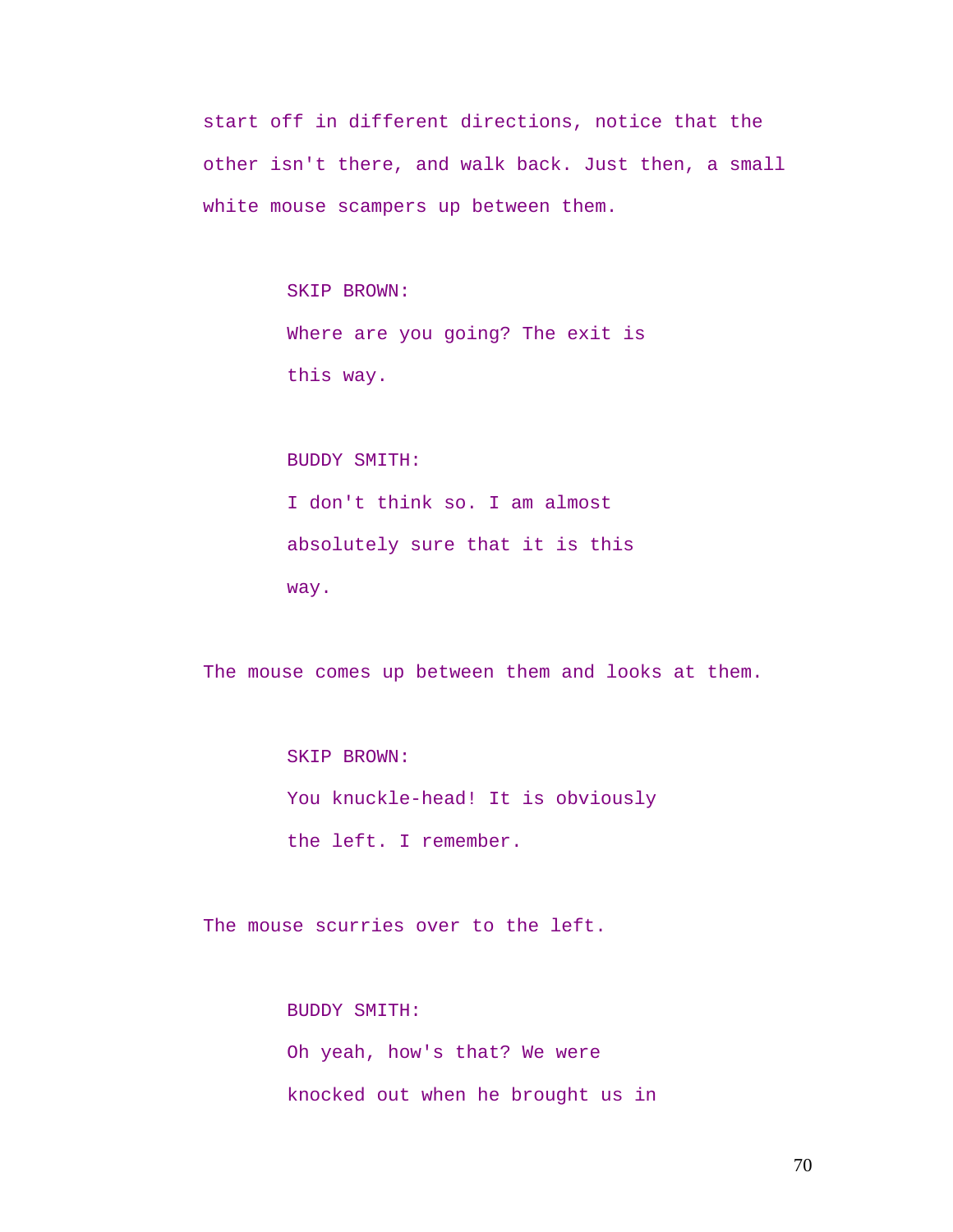here, so my guess is as good as yours. The right, I say.

The mouse scurries over to the right.

SKIP BROWN:

As good as mine, eh? Are you forgetting that *you* are the one who got us into this? I'm not so inclined to trust your judgment. Left!

The mouse scurries over to the left again.

BUDDY SMITH:

Harumph! Are you forgetting that *I* was the one who got us *out* of this? Right!

They get into each other's faces, and as they shout different directions the mouse runs back and forth as each order is unwittingly given.

# SKIP BROWN: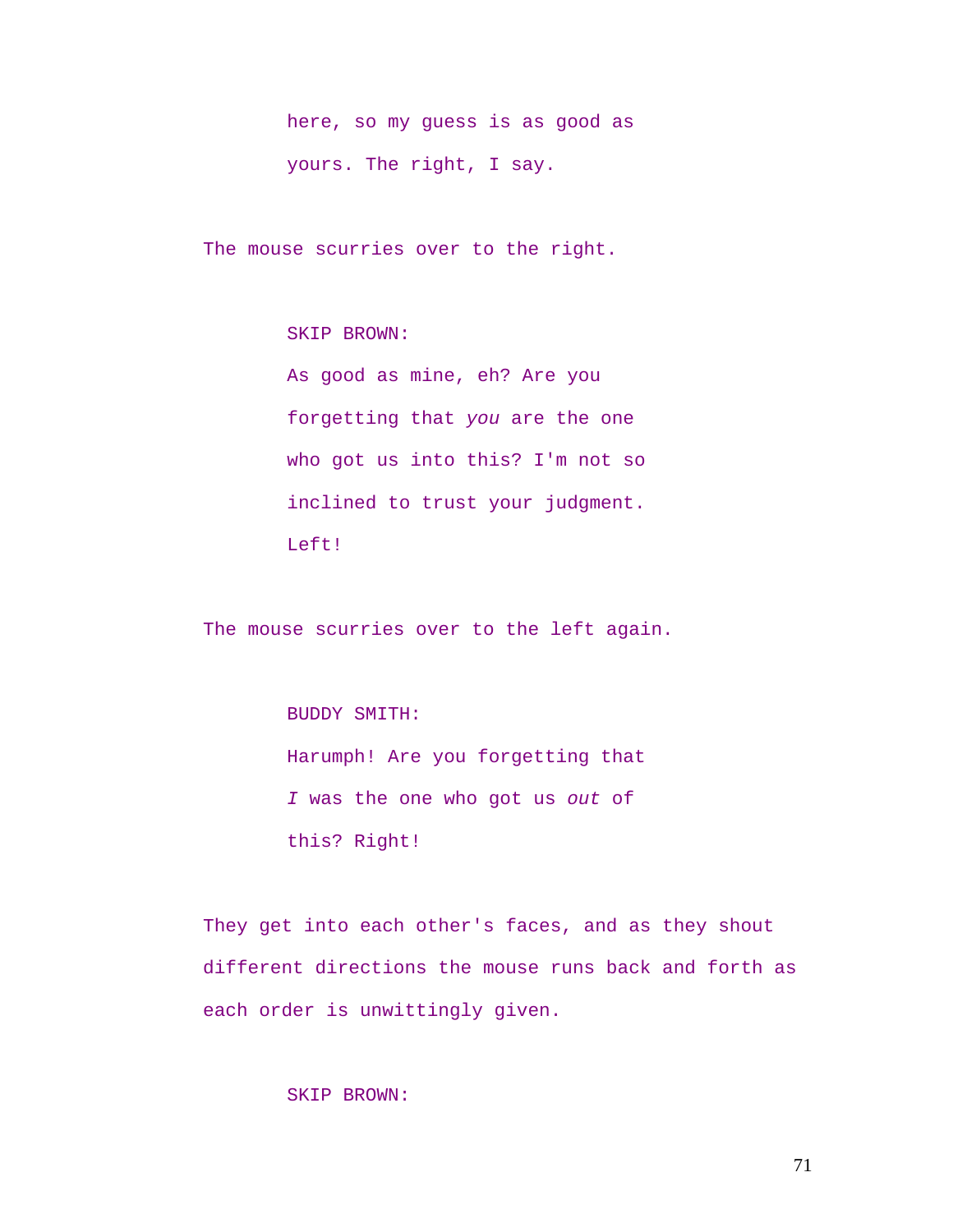Left!

BUDDY SMITH:

Right!

SKIP BROWN:

Left!

BUDDY SMITH:

Right!

SKIP BROWN:

Left!

BUDDY SMITH:

Right!

The mouse, thoroughly tired, decides to take matters into its own paws. It scampers into the shadows that are obscuring a third doorway and connects a broken circuit that lights up an exit sign over the previously hidden third door. They both see the door at the same time and the circuit lights up light bulbs over their heads.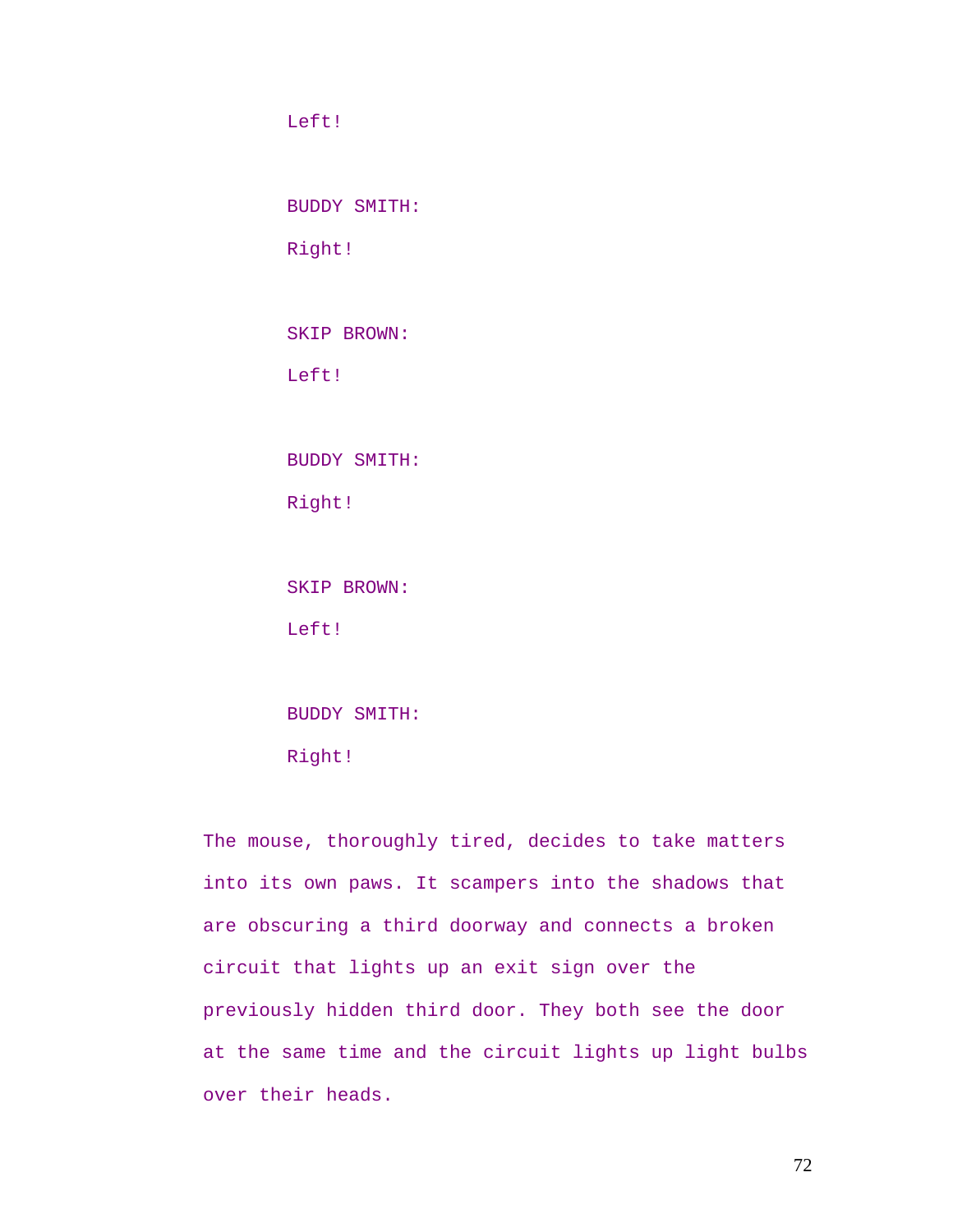SKIP BROWN & BUDDY SMITH: [together] Center!

They look at each other, nod, and march through the door. The mouse sighs, and then follows them up the stairs. Davenport then re-enters the room only to find the boys gone.

EXTERIOR: FOREST -- NIGHT -- 25

The duo comes up through the same way they entered. The forest is dark, but they rest up for a minute. As soon as they stop, a shot rings out and they get to marching, carrying the small white mouse with them.

EXTERIOR: FOREST -- 26

Various shots of the boys marching on through the early morning and into the afternoon as they cross a battlefield and then later on swim across river. They even climb up a snow-capped mountain and down again. They then head toward the base.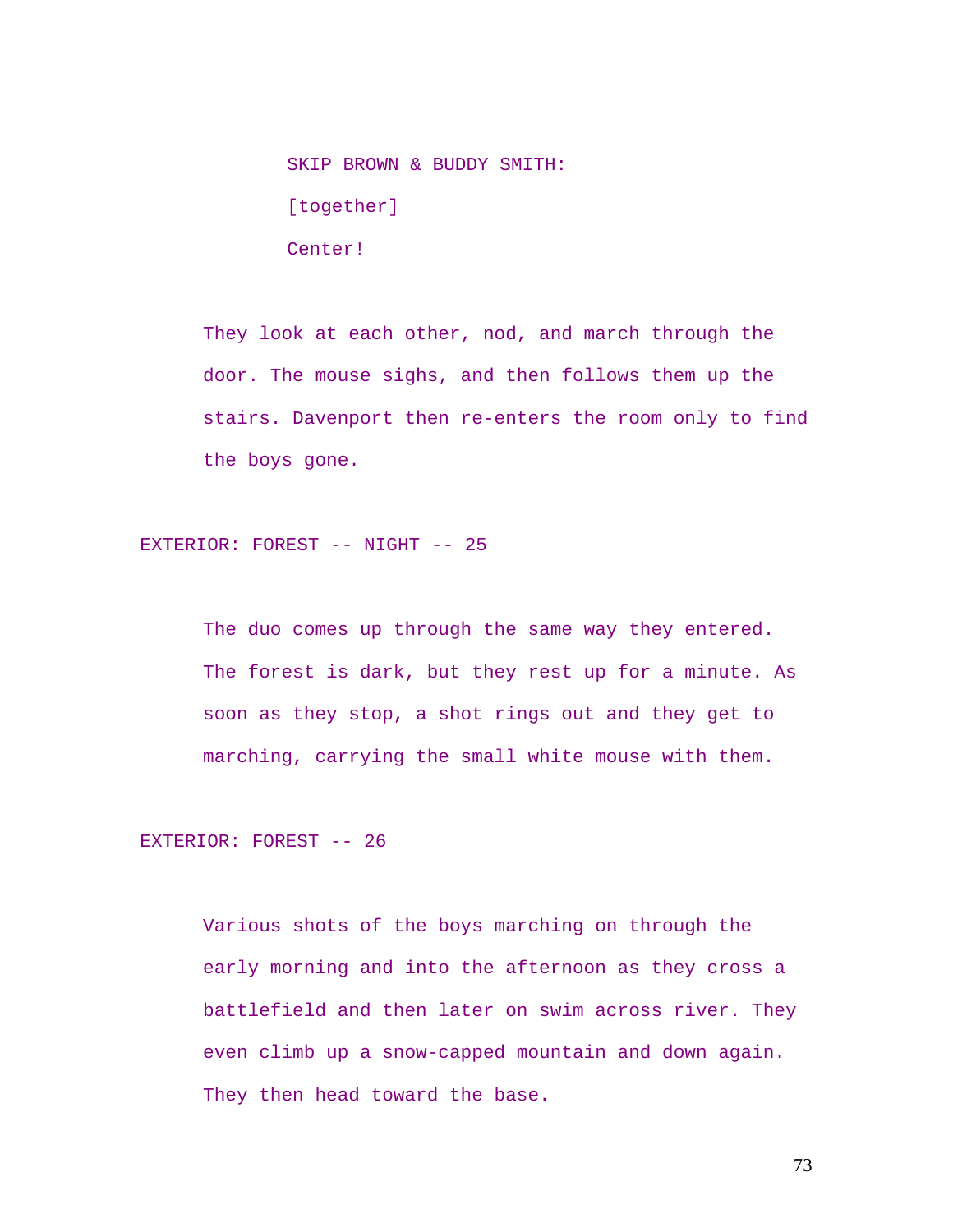EXTERIOR: MILITARY BASE -- 27

The company of soldier is finally returning from their two day march and as they round the corner towards the army base Sgt. Brown looks pleased that he lost Buddy and Skip. But just then Buddy and Skip burst out of the woods at breakneck speeds, right in front of the entire company just as they get within eyeshot of the base. General Andrew Collins is at the gate to greet the returning soldiers and sees Buddy and Skip at the head of the company. He assumes that they were at the head of the march the whole time, and congratulates the Sergeant on his success as they pass through.

GEN. COLLINS:

Well Sgt. Brown, looks like you've really shaped these two up with your rough and tumble methods. Good work!

SGT. BROWN: But sir!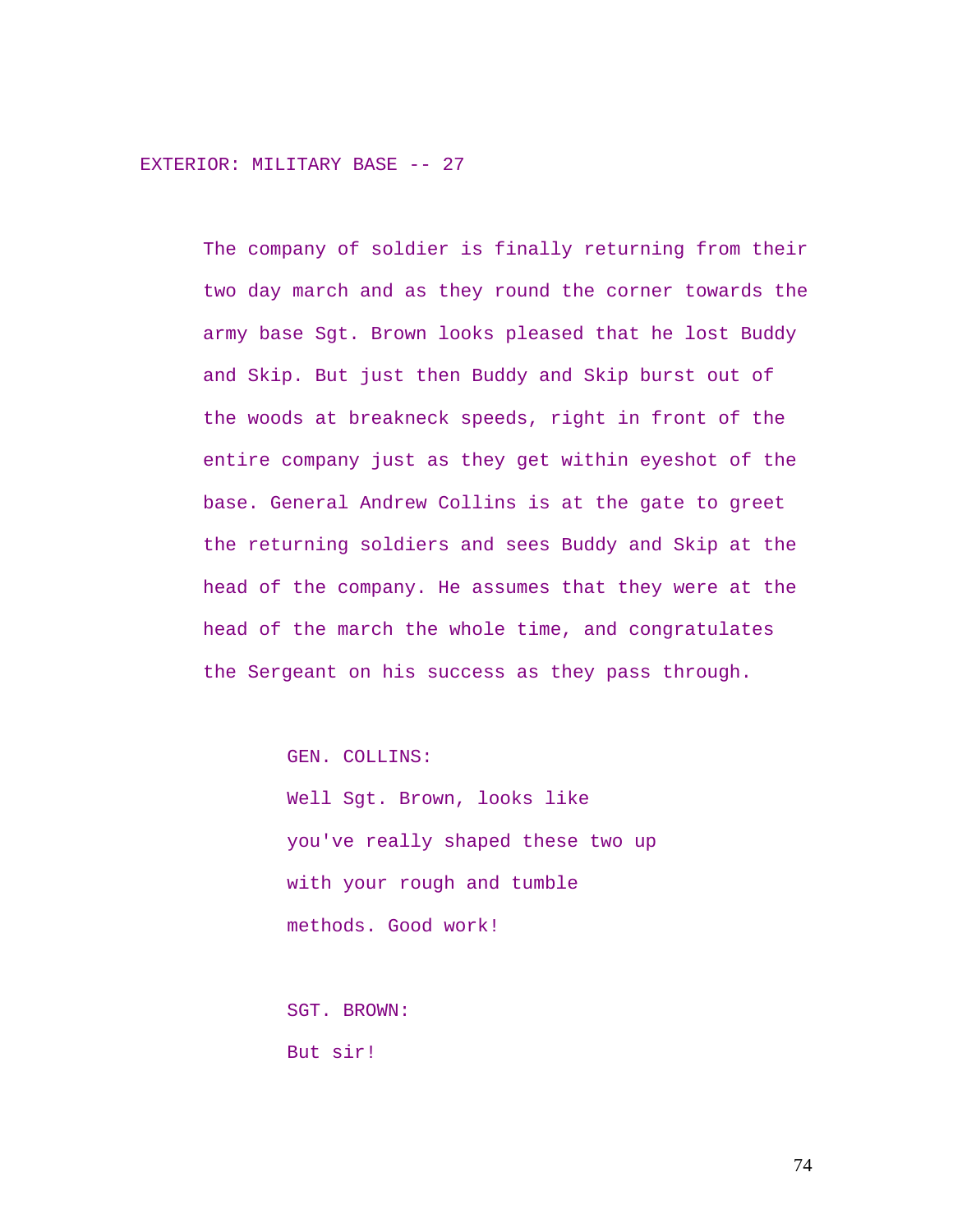General Collins looks at him sharply, and he lowers his gaze.

> SGT. BROWN: Yes sir. Thank you sir!

EXTERIOR: MILITARY BASE GATE -- 28

Sgt. Brown approaches Buddy and Skip afterwards to straighten them out.

> SGT. BROWN: Private Brown! Private Smith! A word, please!

The two walk over and salute.

SGT. BROWN: I want to know what happened to you. Now!

Buddy and Skip spill into a story, overlapping each other and jumbling words so that nothing they say is understood. Sgt. Brown stops them mid-story.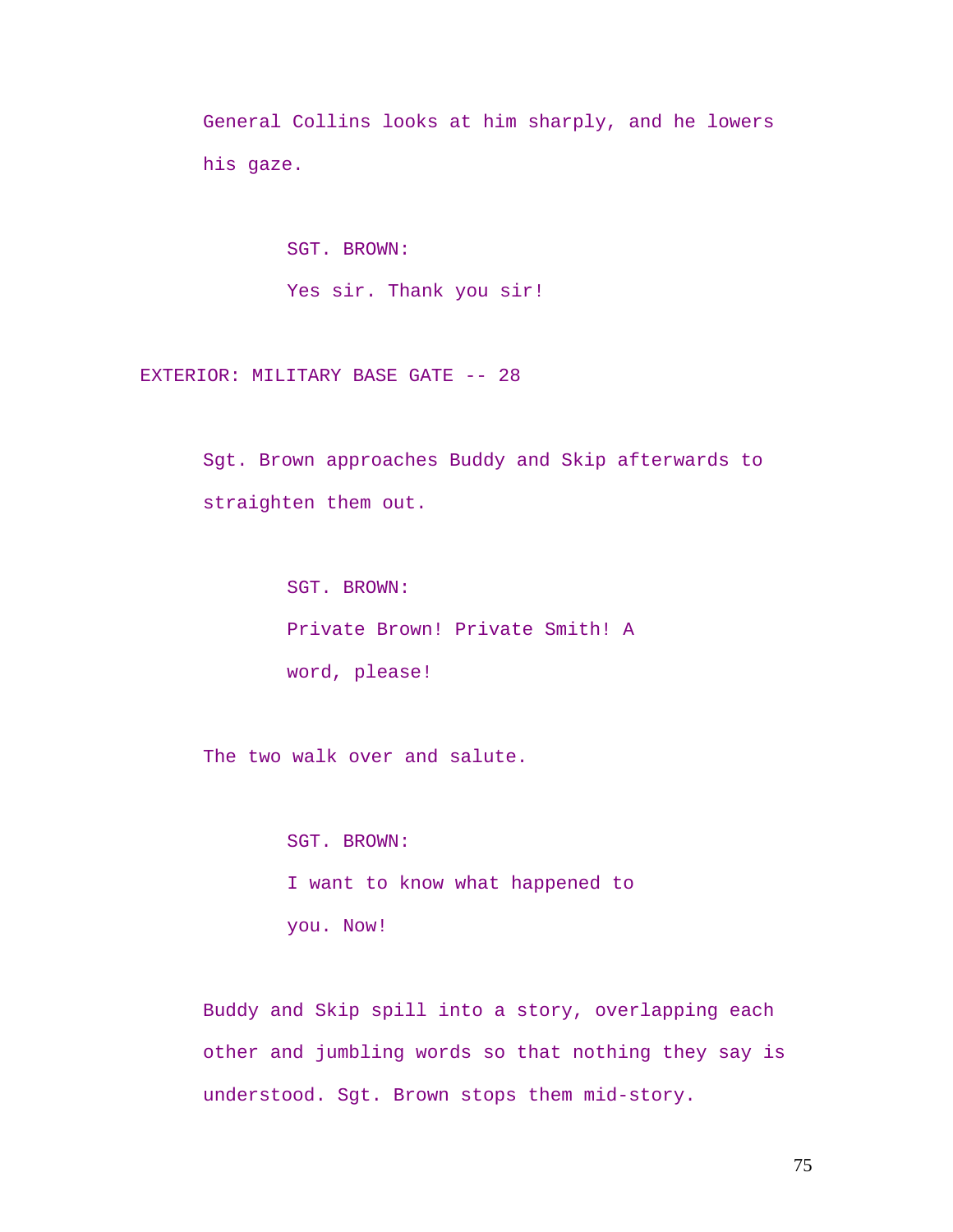SGT. BROWN: One at a time! Private Smith, you first but slowly this time. Now, from the beginning!

Buddy takes a deep breath and starts into his tale.

BUDDY SMITH:

Ok. It all started when my Mom met my Dad. They hit it off pretty well, and I wasn't far behind-

Sgt. Brown holds his face in his hand and speaks with barely restrained anger.

> SGT BROWN: [teeth clenched] Today, private! What happened today?

SKIP BROWN: Please sergeant. Let me.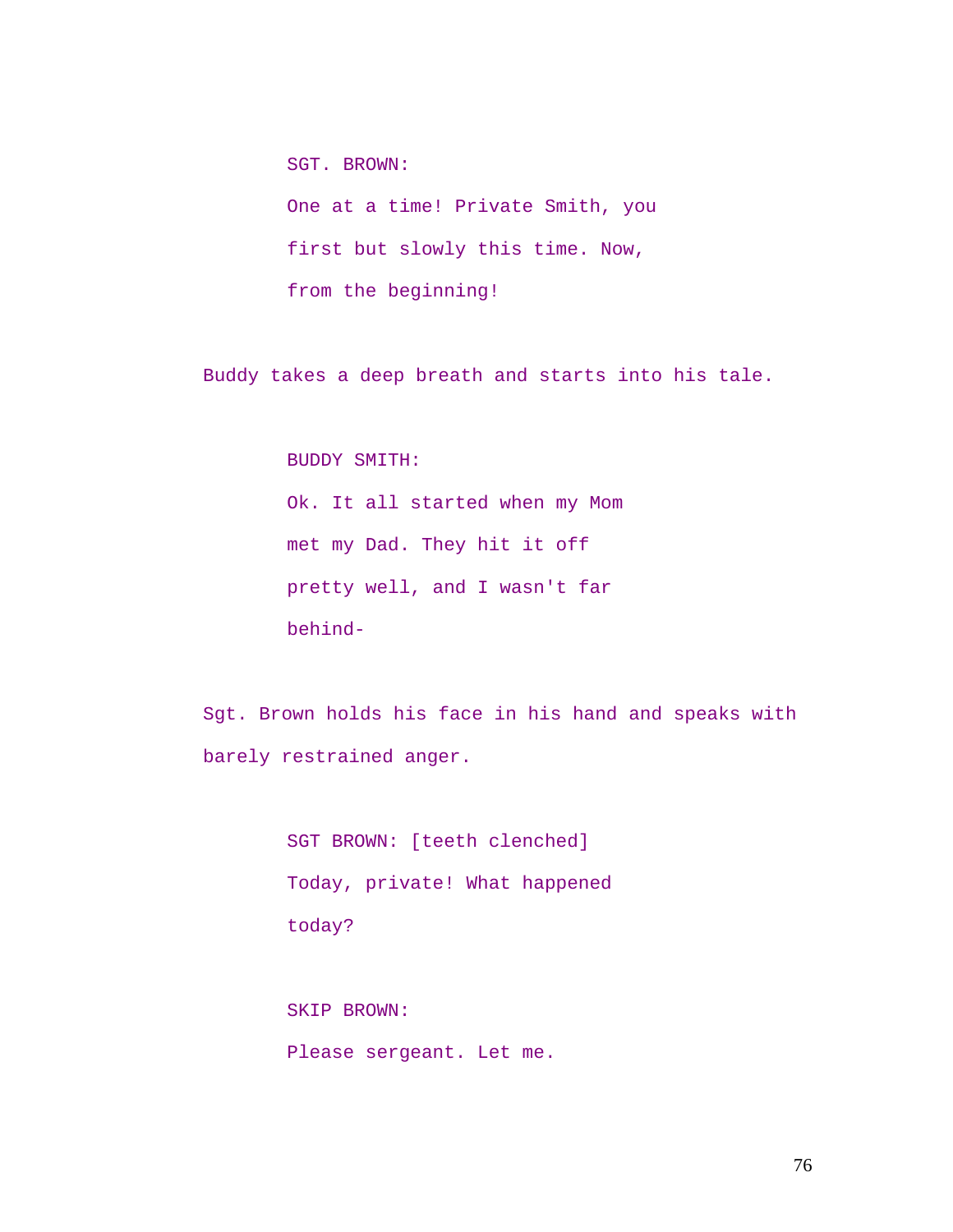Skip launches into the story, insert time-passing shot to the end of the story.

SKIP BROWN:

And so you see, we think that there is going to be a major attack on the base. We just don't know on what.

Sergeant Brown looks at them for a while with a serious expression, and then speaks.

> SGT. BROWN: This story...

Buddy and Skip look at him eagerly.

SGT. BROWN: [angry] Is the worst excuse for slacking off on a company march I've *ever* heard! Not only did you embarrass me in front of the general, now you expect me to believe this hogwash?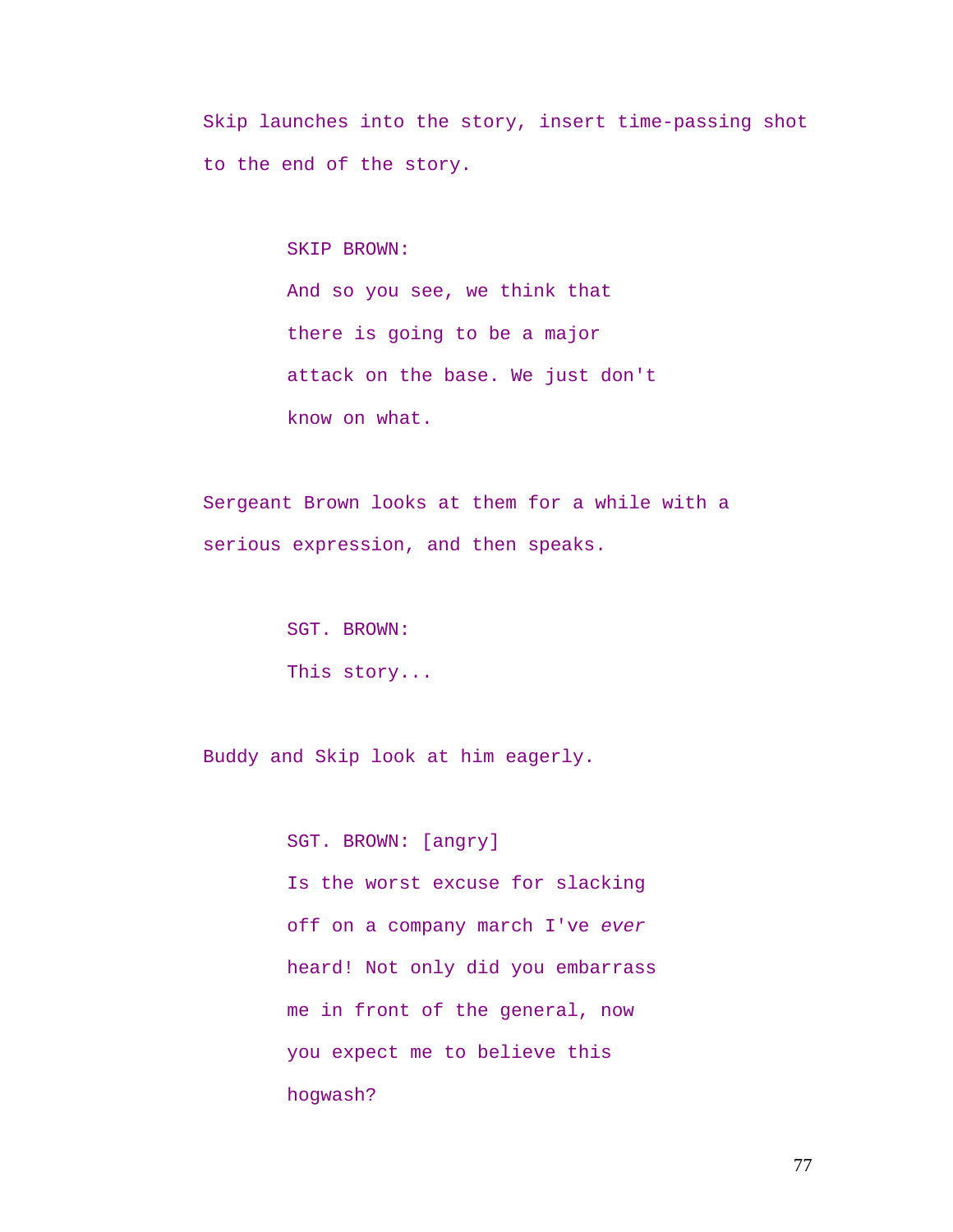The boys look at him in surprise, and try to convince him.

> BUDDY SMITH: But Sarge, we really-

SKIP BROWN:

We were captured and-

Sgt. Brown cuts them off.

SGT. BROWN:

I don't want to hear it! For this offence, you're lucky I don't court marshal you! I would've, were in not for our special guest tomorrow. But, because you boys are sooo concerned about the possibility of an attack, you can take the late-night guard shift tonight. Ah ha ha ha!

Sgt. Brown walks away laughing, and leaves Buddy and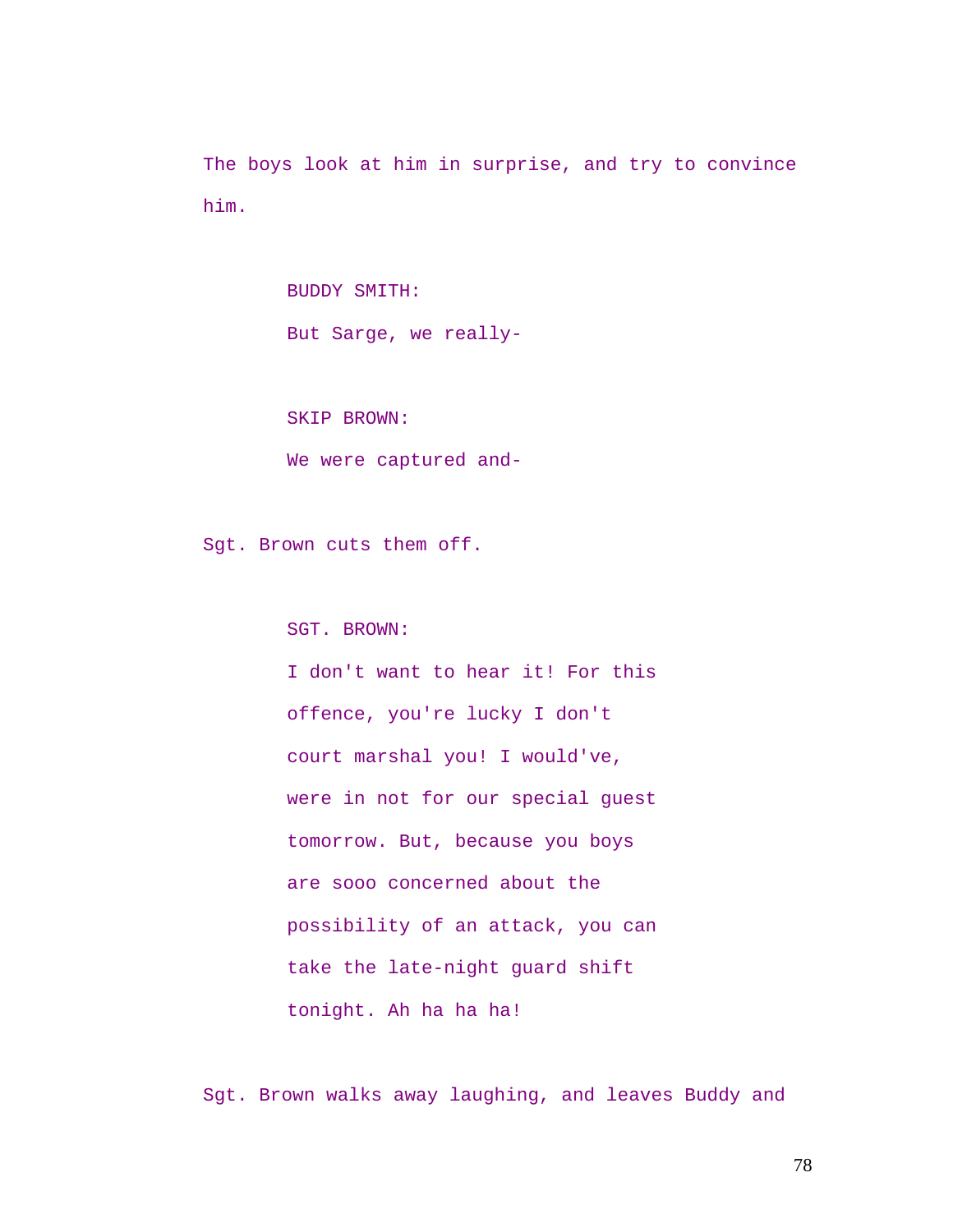Skip behind to ponder his statements. All of a sudden, Skip realizes something.

SKIP BROWN:

Wait! That must've been what that fruitcake who captured us was talking about! He's going to attack the president! Amos! Amos, wait!

Buddy stops him from catching Sgt. Brown's attention.

BUDDY SMITH: Skip, stop! Remember what he said? He doesn't believe us; he'll just think we're trying to cover up our mistakes.

SKIP BROWN: Then what do we do? We can't just let the president get attacked!

Buddy then squints his eyes as he looks at Skip.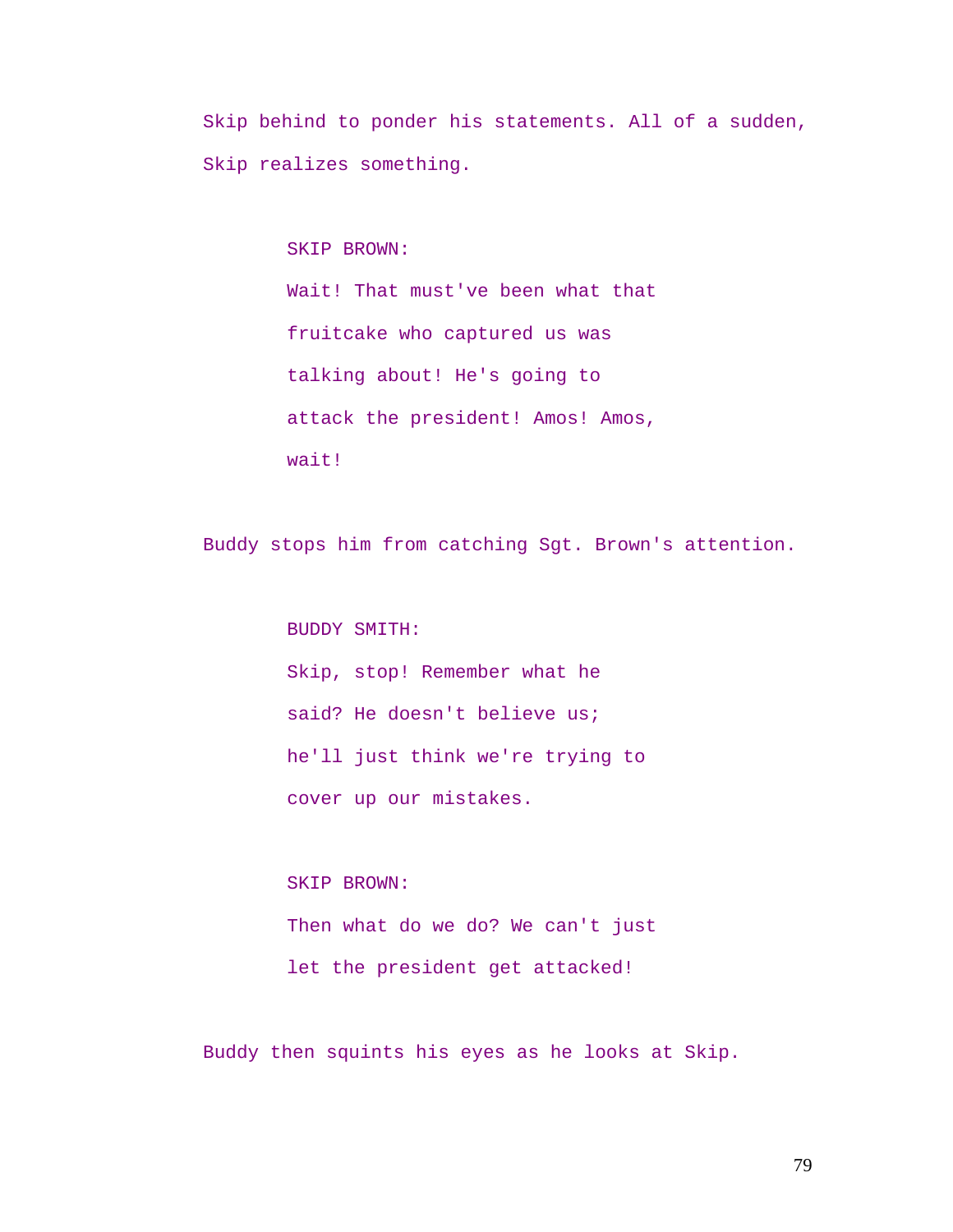BUDDY SMITH:

We'll just have to be extra vigilant tonight on duty.

Skip nods in agreement, fade to next scene.

EXTERIOR: MILITARY BASE GATE -- NIGHT -- 29

**a scene where davenport is seen finishing the campaign buttons, then preparing for his assault, packing his bags, getting costumes, ect.** 

The camera fades in to see Buddy and Skip standing guard at the entrance to the base. Very late at night, they have been at high alert for hours and are fading fast. Buddy yawns and Skip throws a rock at him to wake him up, only to yawn himself. Buddy questions their motives.

BUDDY SMITH:

Skip, are you sure that this Davenport fellow is going to attack tonight? No self respecting person should be up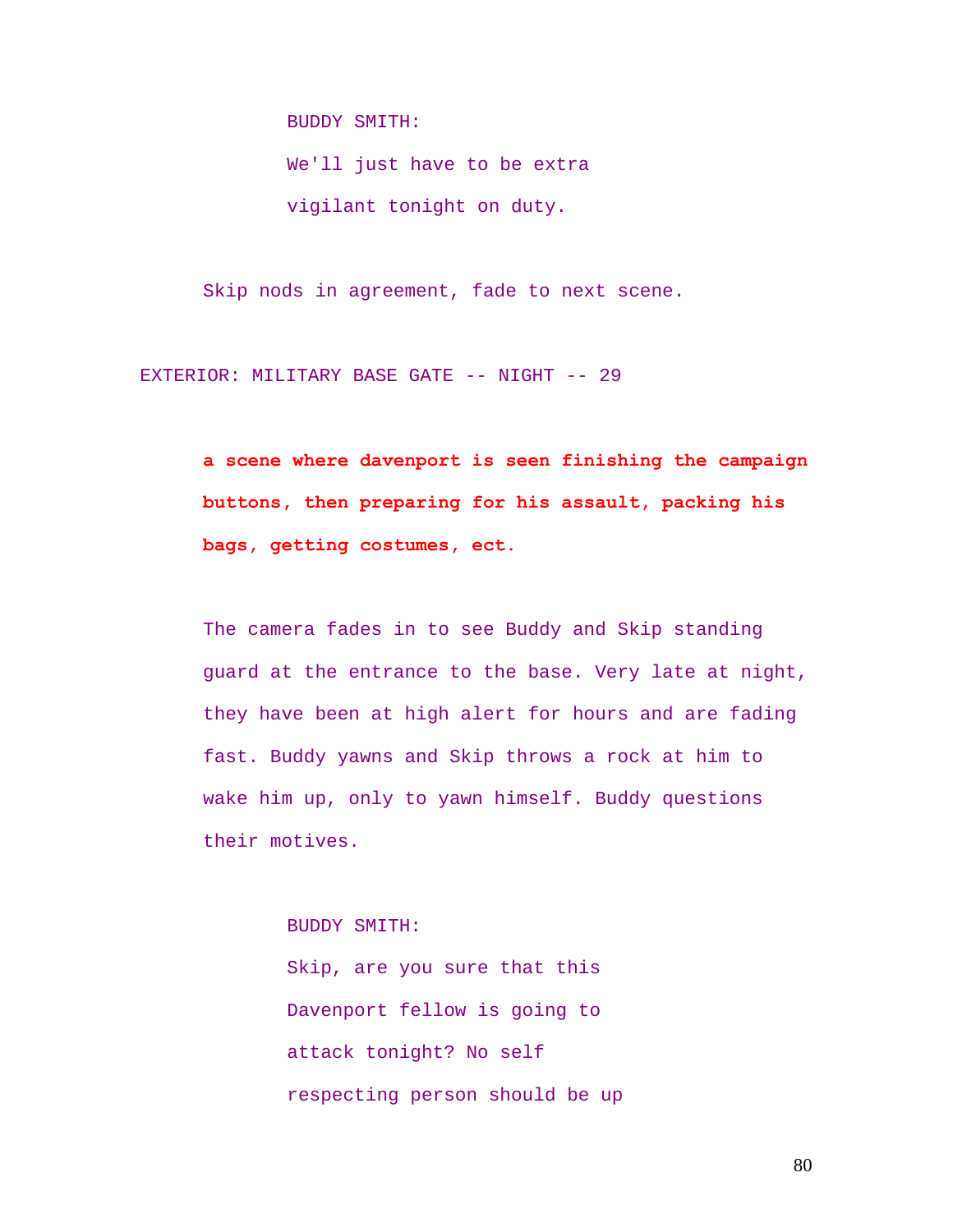this late.

Skip looks at him quizzically.

SKIP BROWN:

Then what does that make us? Besides, this is the best chance for his mind control plot. I just wish he had told us how he was going to do it!

Buddy leans on his chair, and then slides down into it, yawning. Skip sees this, and tries to get him back up.

SKIP BROWN:

Buddy, no! We need to stay \*yawn\* vigilant and... Vigilant and... My, that looks comfortable.

Skip too falls down into his chair, and in seconds they are both fast asleep. Close up shot of the white lab mouse crawling out of Buddy's pocket and scampering away. At this very moment, Agent Walter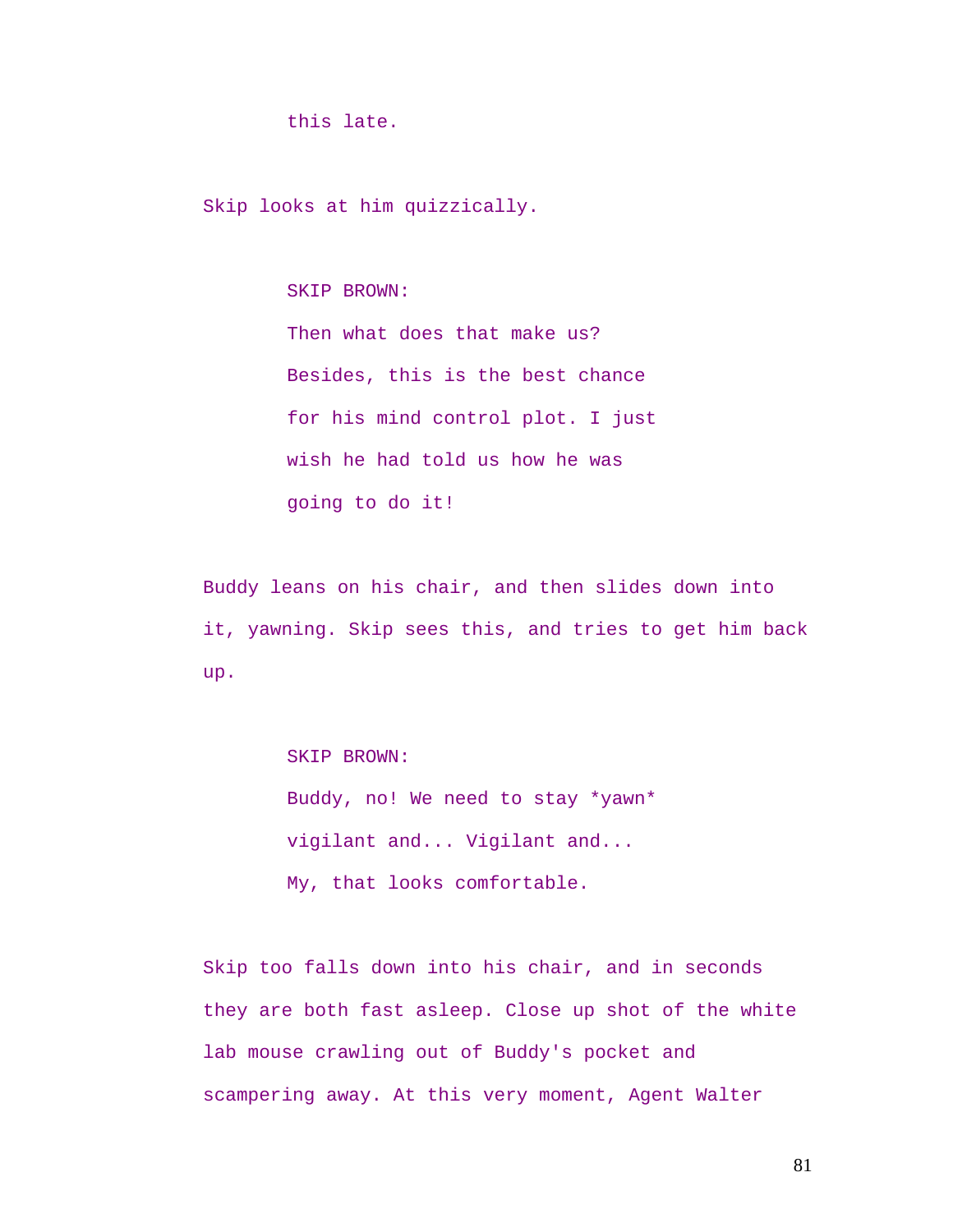Davenport jumps out of a nearby bush, yelling a war cry and then striking a karate pose. He looks about him, sees the two fast asleep guards, and laughs quietly.

DAVENPORT:

He he he! Fools! Is this all they could muster against the great Walter Davenport?!

Buddy and Skip turn over in their sleep, so Davenport hushes up and freezes in place. When he sees that they aren't waking, he goes back to the bush and grabs a large cardboard box which he lugs over through the gate and beyond camera range. When he is out of sight Buddy wakes up, looks around, sees that no one is there, and promptly goes back to sleep.

EXTERIOR: MILITARY BASE -- NIGHT -- 30

Davenport enters and pries open a broom closet door on the outside of a building. He throws his box and a duffel bag in. He then wedges himself in among the brooms and mops to wait for morning light. Fade to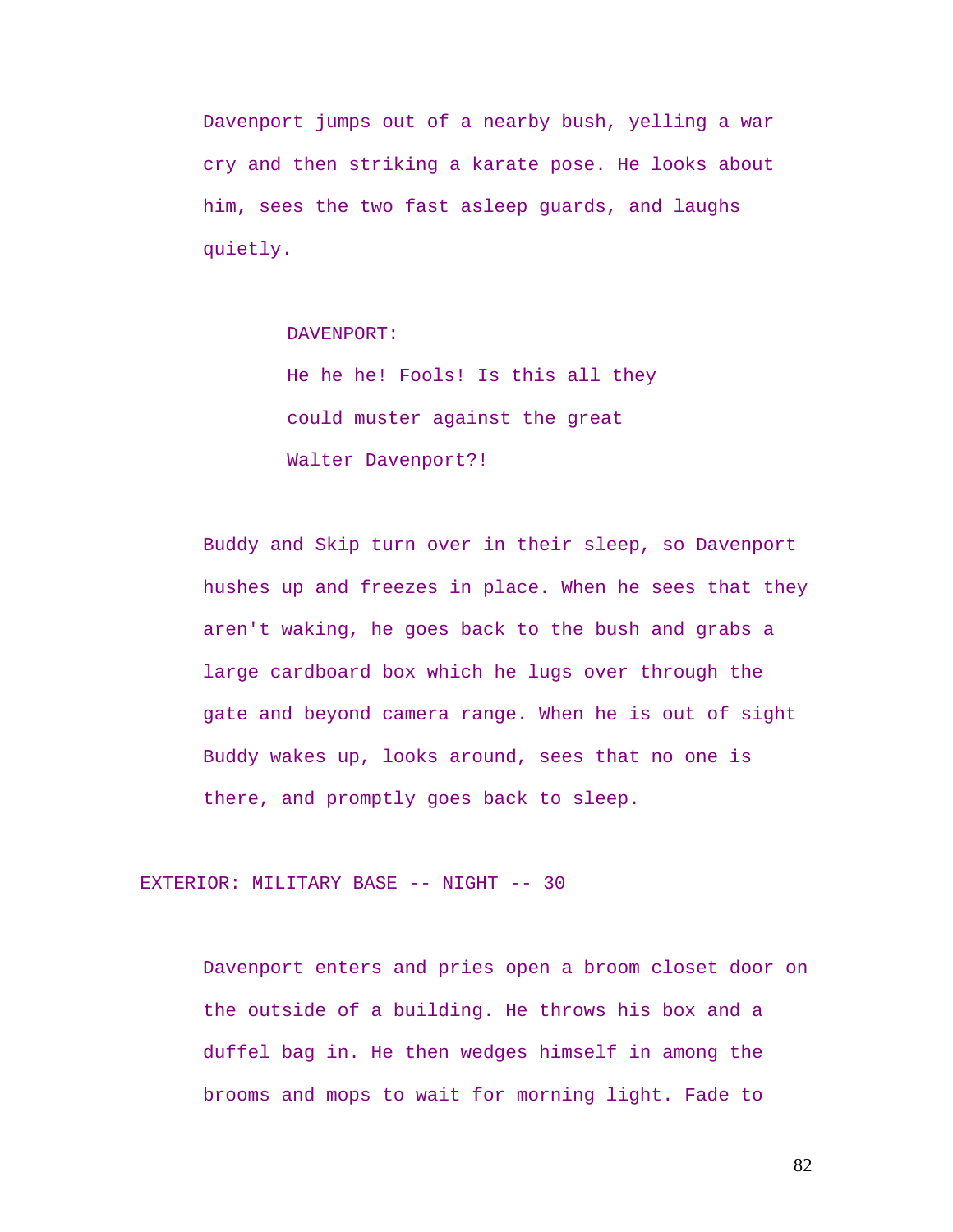scene.

EXTERIOR: MILITARY BASE -- 31

Shot of the entire base in the early morning, just before dawn. As the sun slowly breaks over the horizon, Taps is heard being played by a lone bugler over the loudspeakers.

EXTERIOR: MILITARY BASE GATE -- 32

Buddy and Skip are seen sleeping, until the loudspeaker above their heads blasts them with Taps and they both jolt awake.

> BUDDY SMITH: [yawning] How long were we out?

As Skip comes to, he looks around and looks distraught.

> SKIP BROWN: [pacing] All night Buddy, we were out all night! Oh, this is bad! What if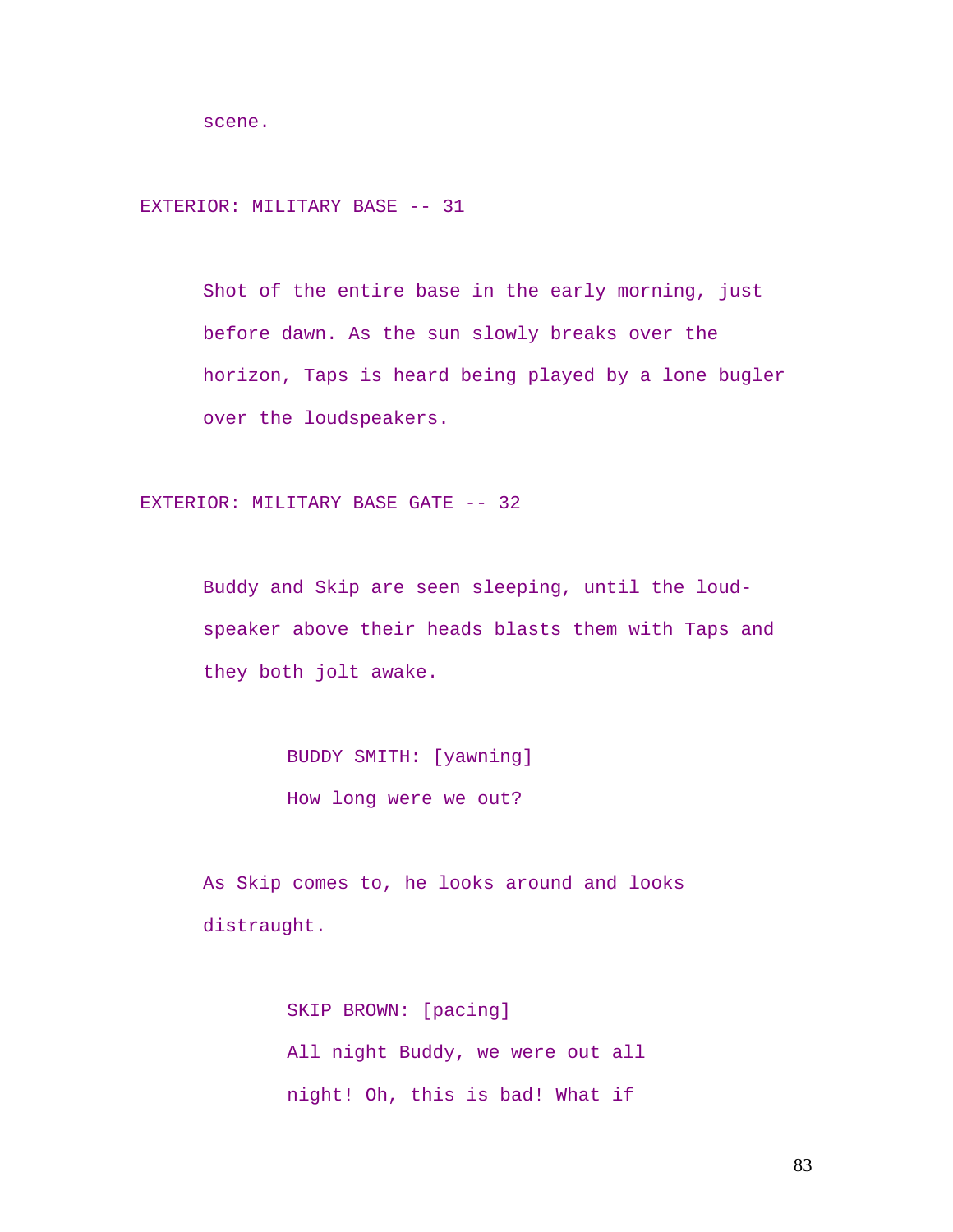Davenport snuck right past us? What if he poisoned the water supply? What if-

Buddy stops him mid-sentence.

BUDDY SMITH: Listen, Skip. There's no use standing here and speculating about what he did or didn't do. What we need to do is search the whole base for him, then-

Buddy is interrupted by General Collin's voice on the loudspeakers.

> GEN. COLLINS: [V.O.] Attention all personnel! Report to the parade grounds immediately!

A large group of soldiers are seen walking past, with Sgt. Brown among their number. He looks over at the duo arguing and yells over to them.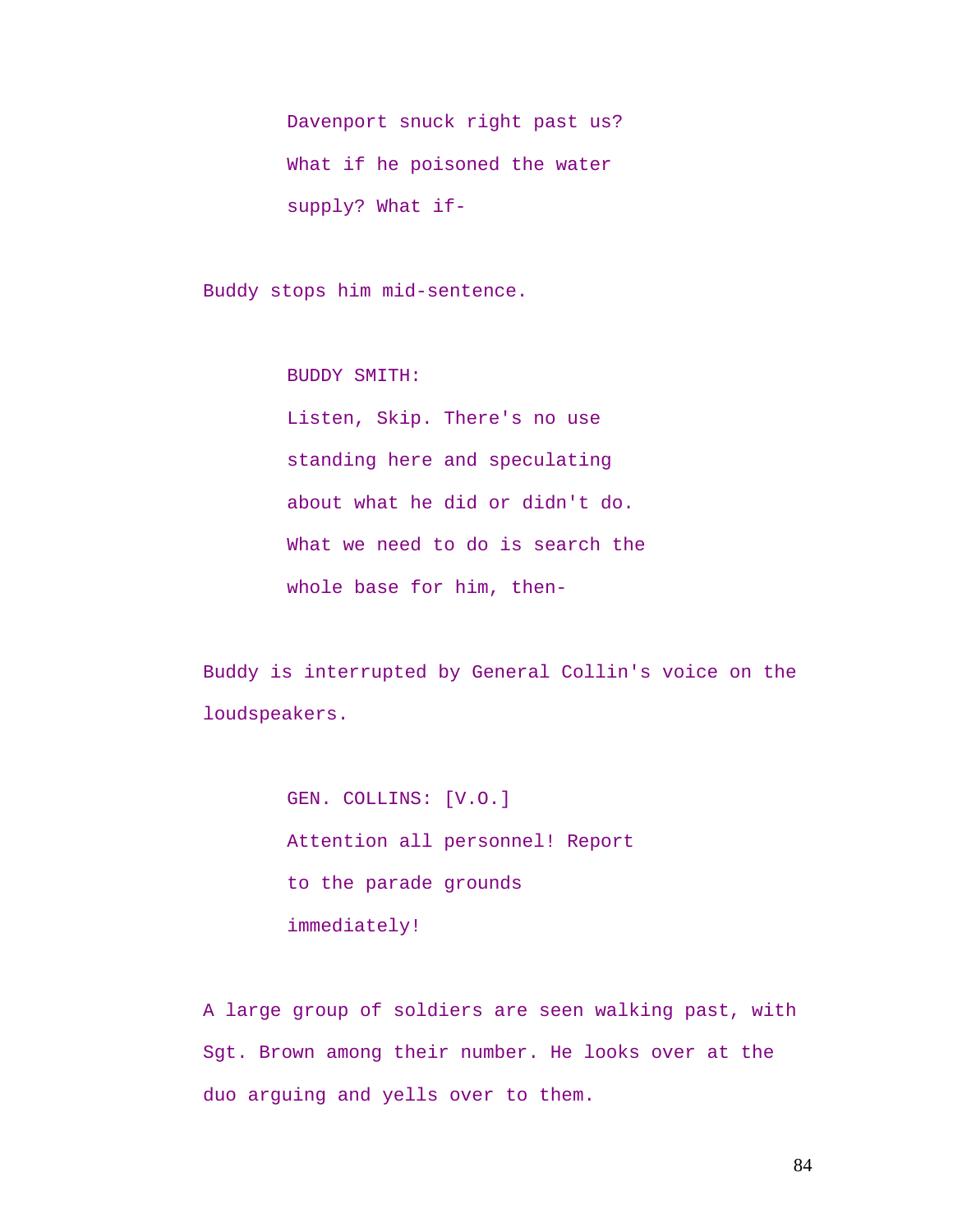SGT. BROWN:

Hey! That means you two dimwits!

Sgt. Brown walks over and grabs their arms, maneuvering them toward the parade grounds. They try to protest, but they are silenced by Sgt. Brown.

BUDDY SMITH:

But Sarge, we think that Agent Davenport is inside the base! Planning an attack on-

SKIP BROWN: The President! Amos, if we don't warn him, there could be dire

consequences!

Sgt. Brown stops, spins them around so that they are looking at him, and speak angrily.

> SGT. BROWN: Two things, one: If I hear about this madcap plot one more time,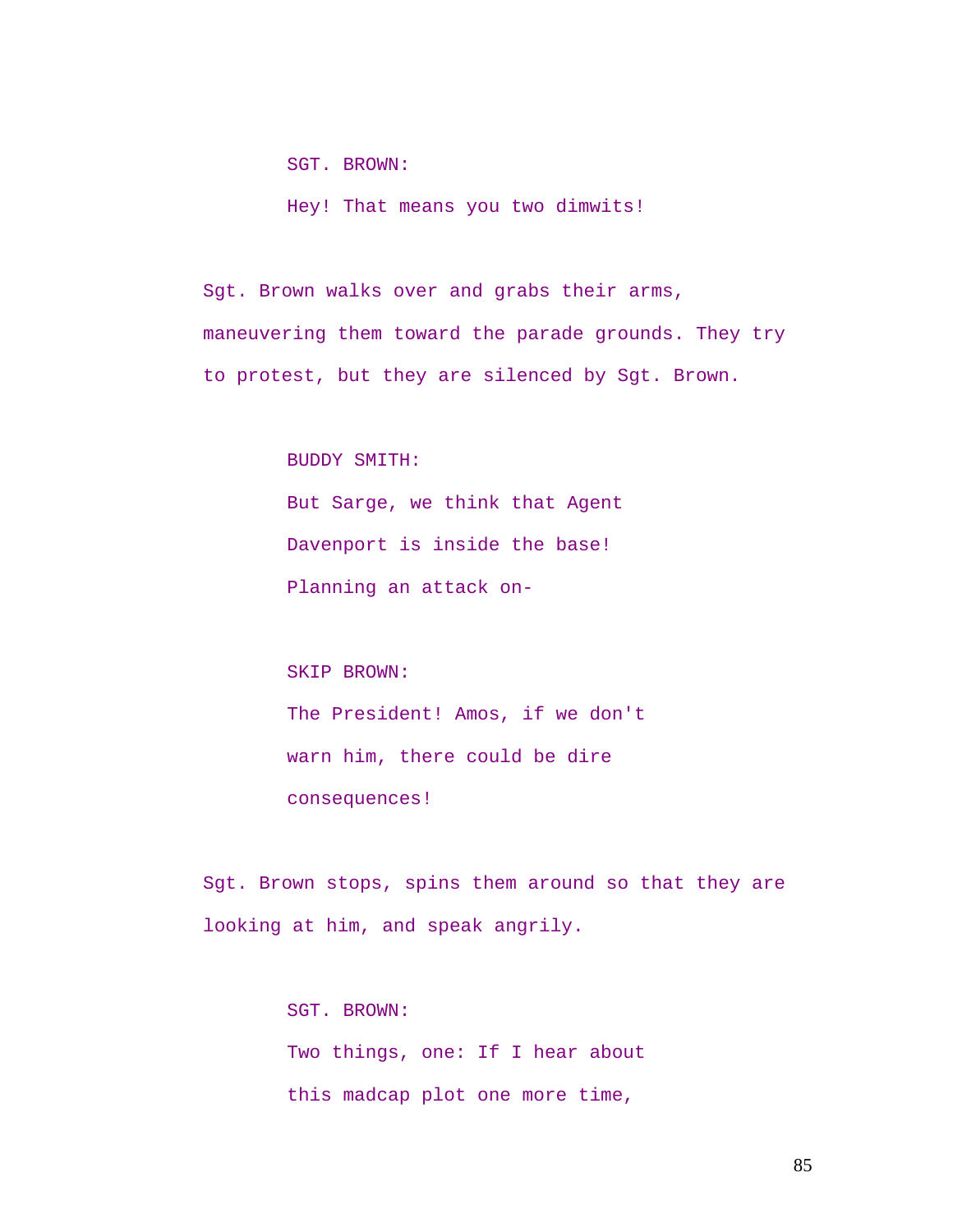I'm going to put you on latrine duty for so long that your hands are going to be pruned for the rest of your life, and two: If you ever, and I mean *ever*, use my first name in front of the other soldiers, this (waves his gun in front of them) is going to *accidentally* discharge into **your foot**! Are we clear?

The duo, by now thoroughly terrified, nod vigorously. The three arrive at the parade grounds.

> SGT. BROWN: Good. Now, be on your best behavior. The president is here.

Hard cut to scene.

EXTERIOR: MILITARY BASE -- 33

A helicopter is seen soaring overhead, bearing the Chaplandic Seal. It lands among a group of reporters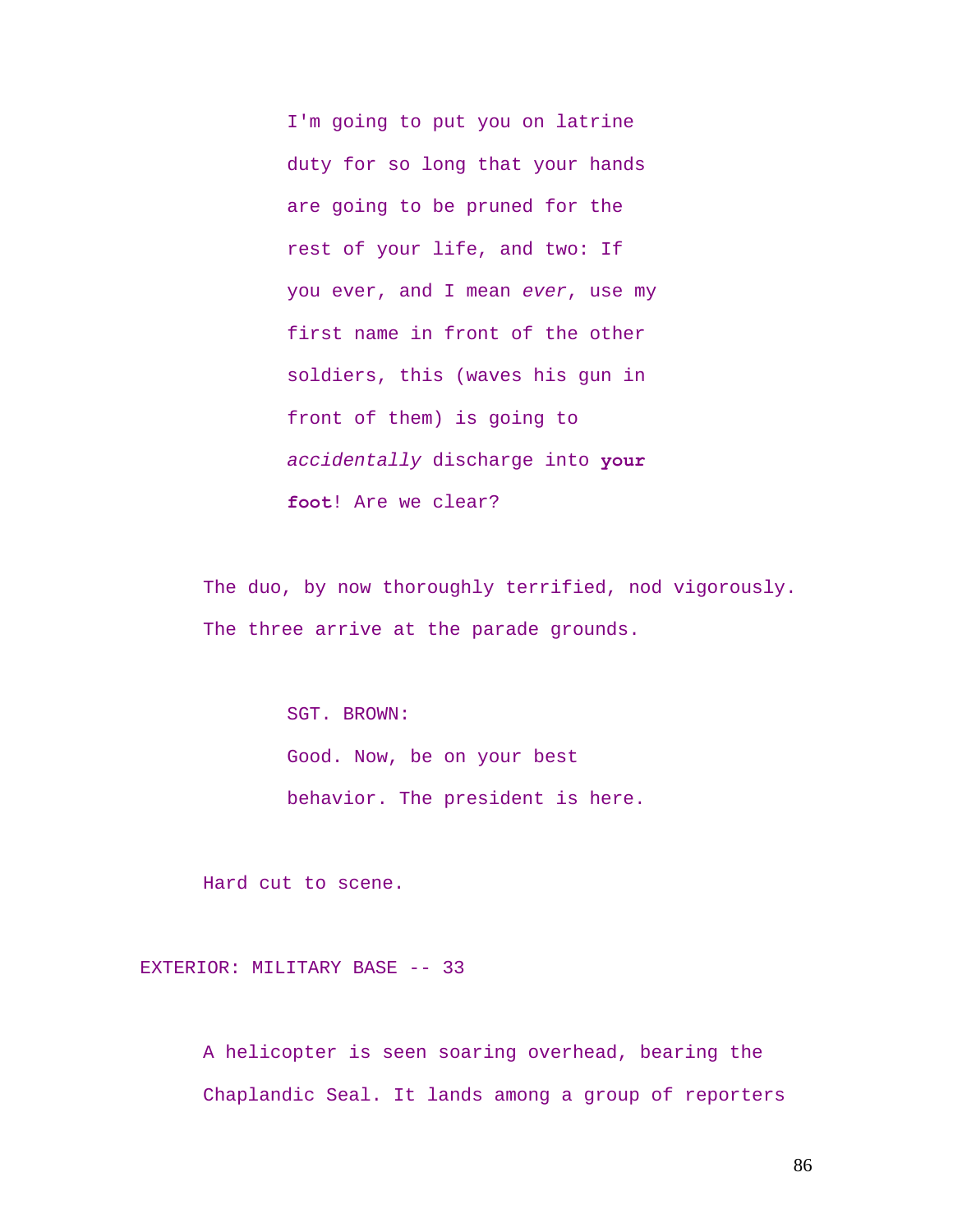and base personnel. Cut to a shot of The President of New Chapland disembarking from the helicopter, being met by General Collins and Sergeant Brown as he rushes away from the landing zone, being tailed on all sides by secret service. All three of them quickly converse while rushing toward the base.

GEN. COLLINS:

Welcome to our base, Mr. President. It's an honor to have you as our guest. This is my loyal and trusted advisor, Sergeant Amos Brown.

The President and Sgt. Brown shake hands.

SGT. BROWN:

It's a great honor, sir.

The President waves his hand carelessly.

PRESIDENT DEAN CHAPMAN:

Yeah, yeah! Charmed, I'm sure. Now, where are the cameras?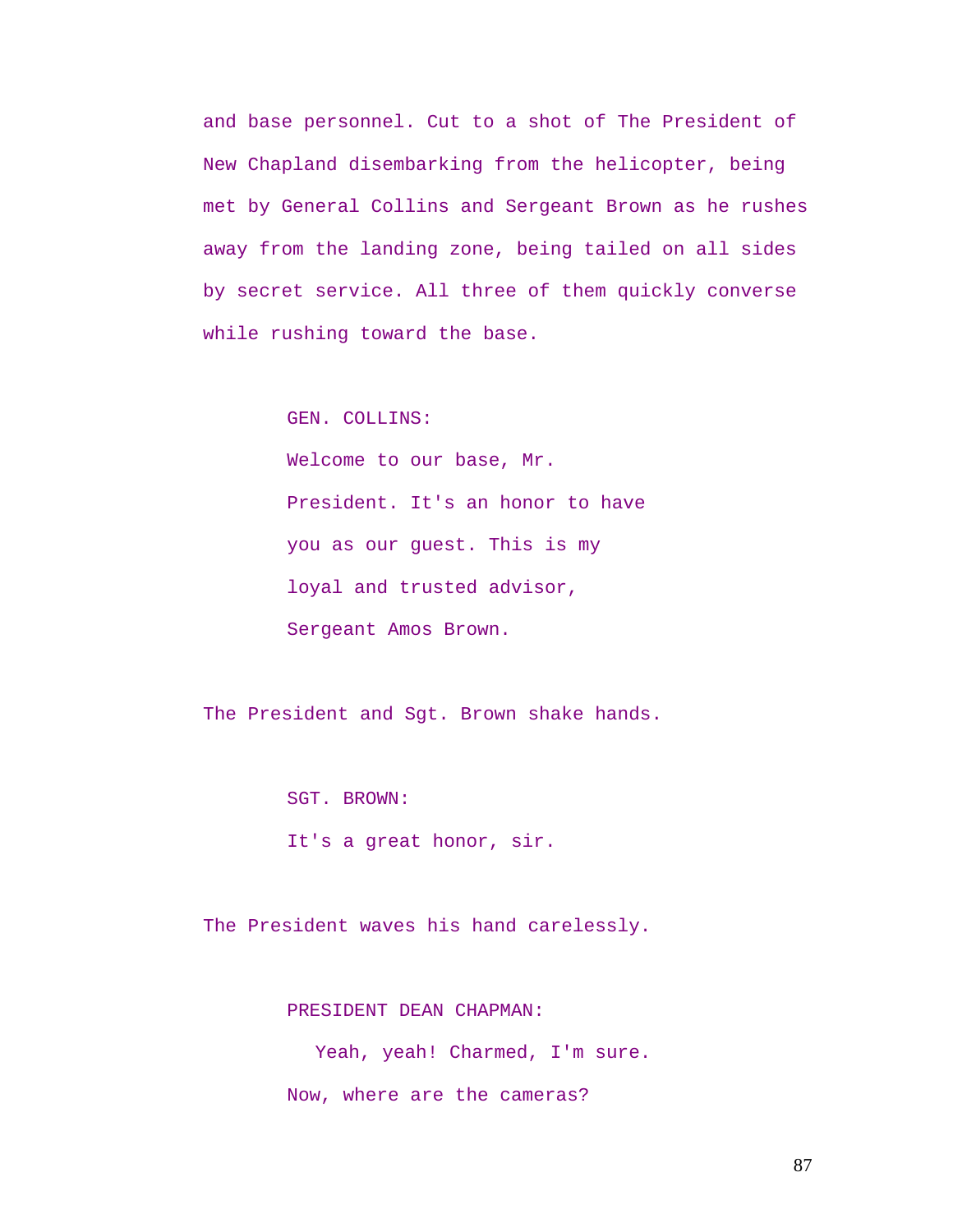General Collins and Sergeant Brown look confused.

SERGEANT BROWN: Ah... They are over there, sir. But why-

As soon as Sgt. Brown indicates where it is, the President instantly looks in that direction and is all smiles. Switch to news camera's POV as the President rushes up to it and starts into a cheesy pre-prepared shpeal.

## PRESIDENT CHAPMAN:

General, the people of New Chapland appreciate your efforts and sacrifices. With your expertise and my guidance, we will put an end to this war and peace in our citizen's hearts. Please, let me shake your hand, as a sign to the people that we *will* bring our boys home safe and sound.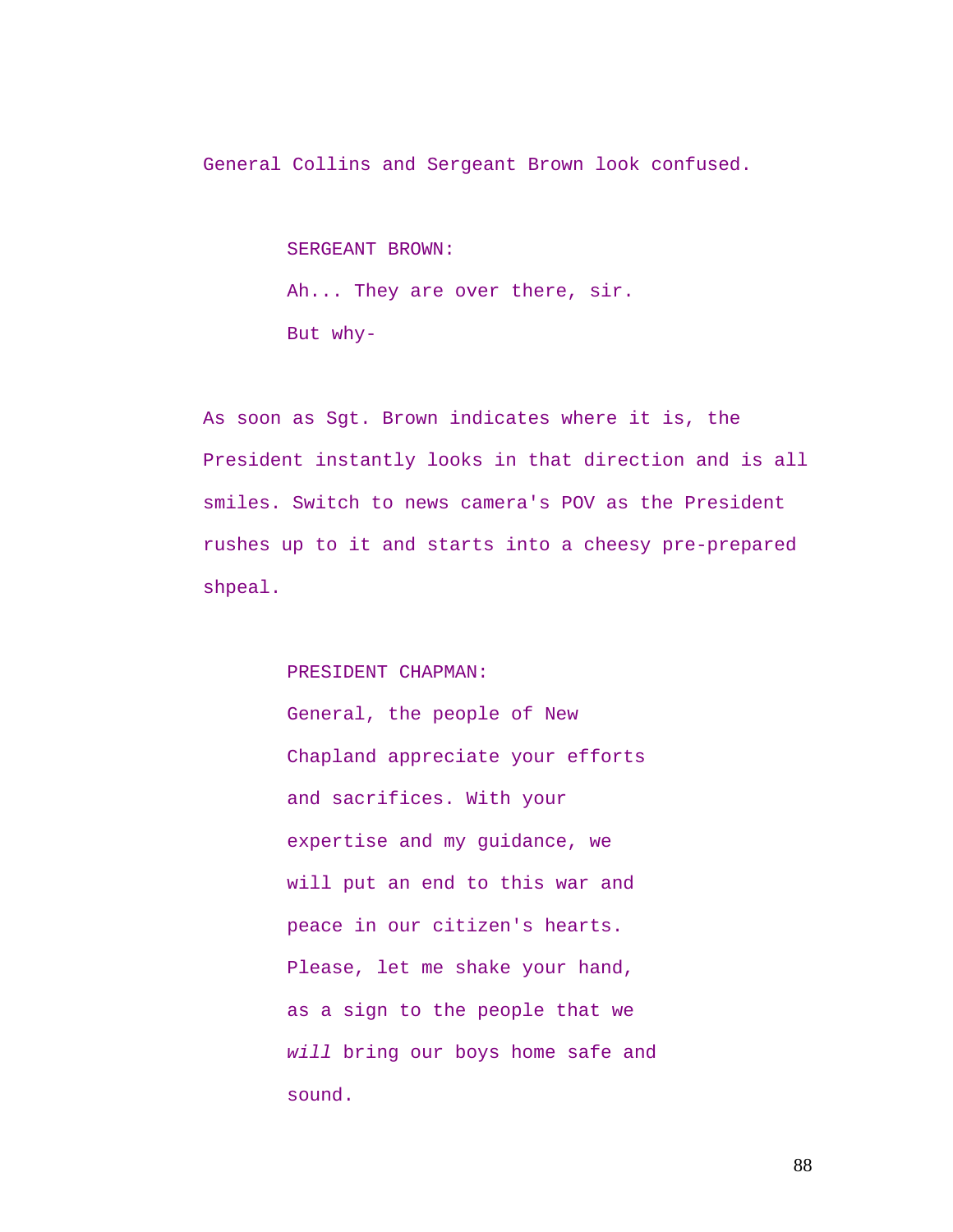General Collins slowly extends his hand, and President Chapman grasps it tightly and draws Collins in closer for a personal looking handshake. Switch back to normal camera view, and while they are close together, General Collins whispers in President Chapman's ear.

GEN. COLLINS:

Ah... Mr. President? We are months away from any decisive victory, and even then we would need the troops to maintain order for the post-conflict clean-up. It could be years before we fully pull out.

PRESIDENT CHAPMAN: Yeah, but John Q. Voter doesn't need to know that. After all it's the election year. Work with me!

President Chapman looks back to the gathering of reporters with a cheesy smile, and gestures toward the base.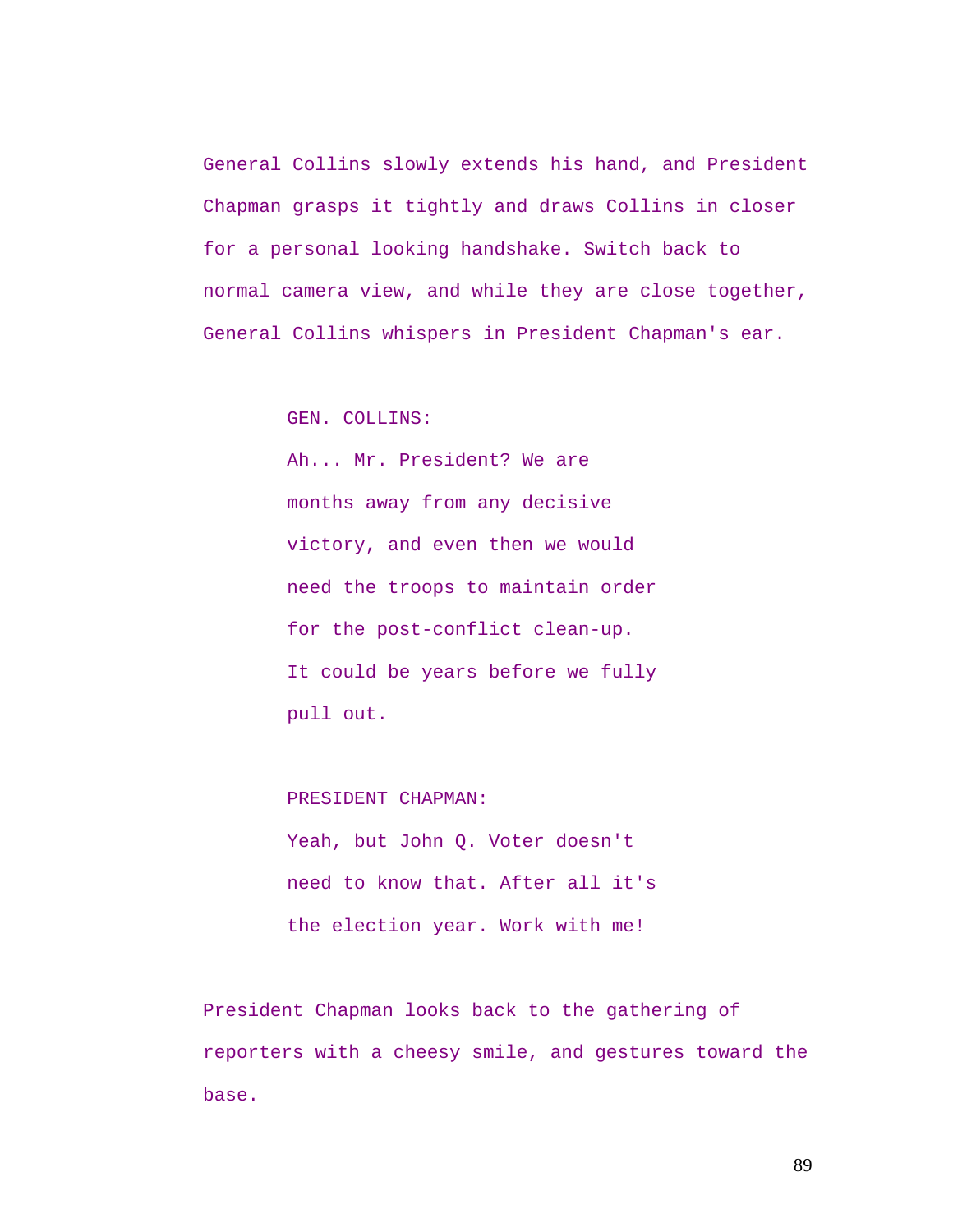PRESIDENT CHAPMAN:

I will be holding a public address tomorrow afternoon. Please, see base security about obtaining a press pass. Thank you.

The President, General Collins and Sergeant Brown walk past the ranks of assorted soldiers toward the base, when the president stops at one of the randomly placed men for another photo-op. It is Skip. President Chapman takes his hand and shakes it.

## PRESIDENT CHAPMAN:

Thank you, young man, for all your work to protect this fair land of ours.

# SKIP BROWN:

T-Thank you sir!

The three men leave, and Skip looks at Buddy with awe in his eyes.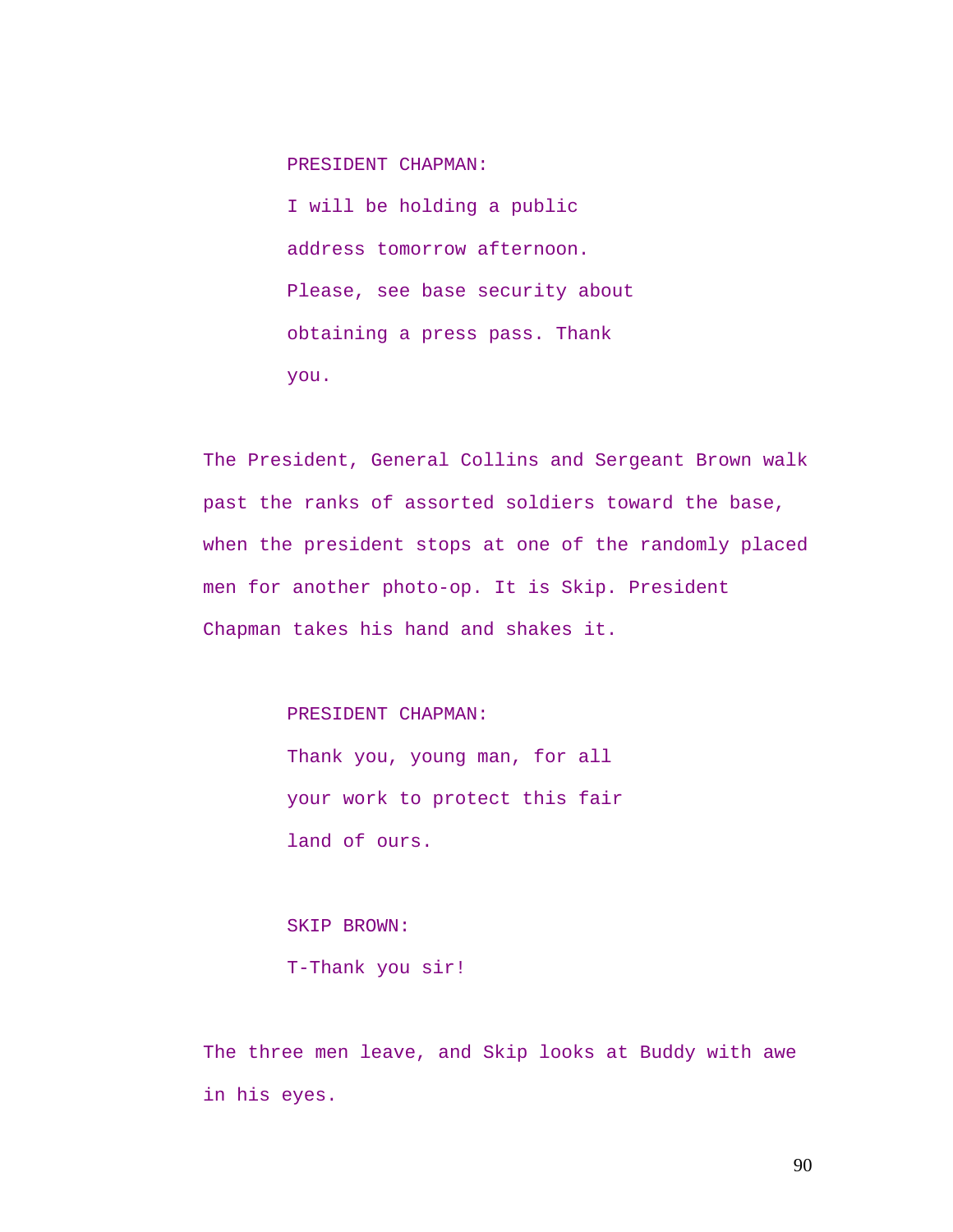SKIP BROWN: Hear that Buddy? It was as though he knew that we were trying to save his life! We can't back out now!

Buddy holds up his hands in front of him, and then reluctantly agrees.

> BUDDY SMITH: Ah... If you say so, Skip. I'm not the one who's gonna get shot in the foot.

Skip looks puzzled by Buddy's remark.

BUDDY SMITH: Um...Skip... I-I don't think that this is such a good idea.

SKIP BROWN: What do you mean?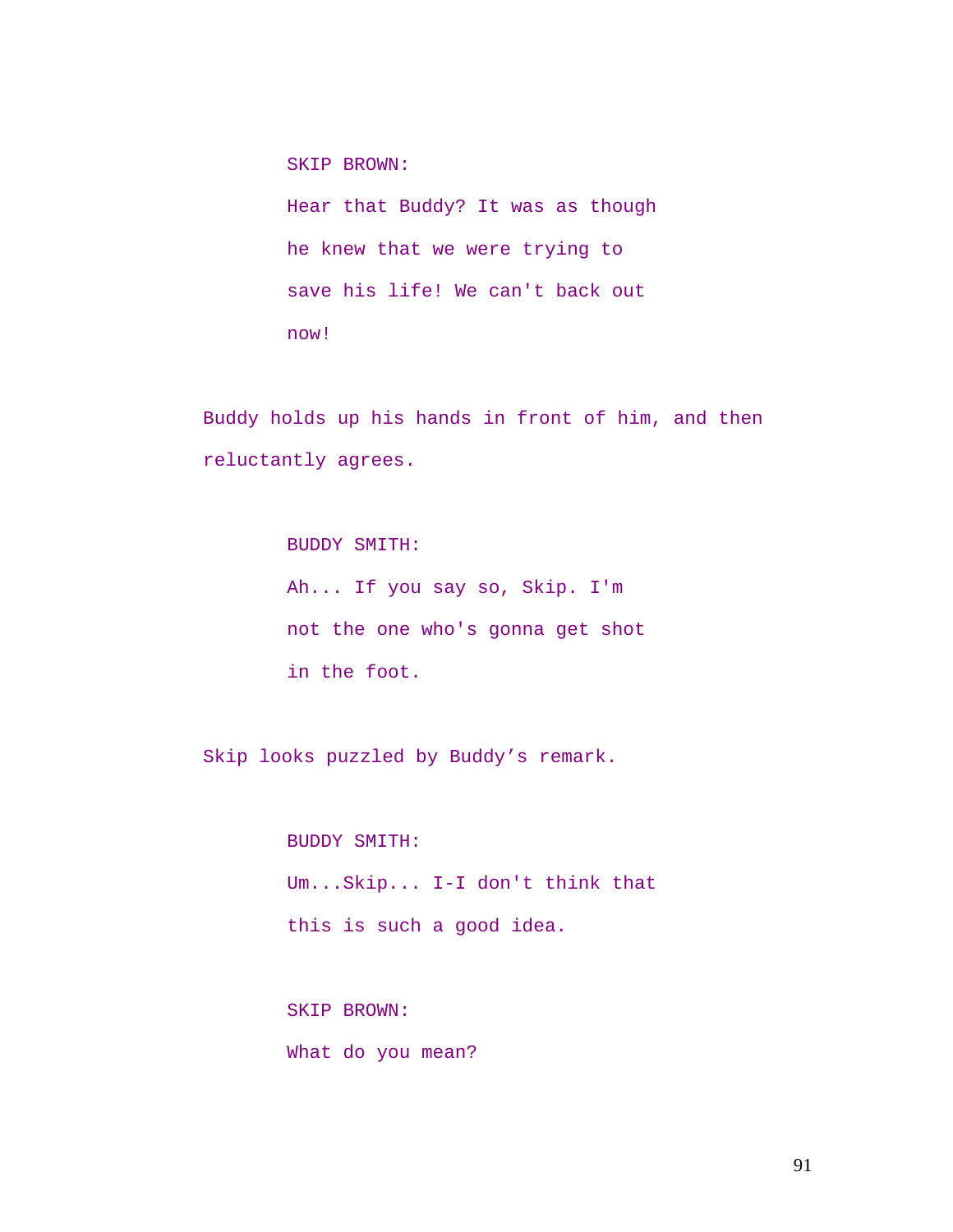BUDDY SMITH:

I like my hands un-pruned, thank you.

SKIP BROWN: Oh, don't be a coward!

Buddy briefly looks at Skip's feet, and then reluctantly agrees.

BUDDY SMITH:

Alright, Skip.

EXTERIOR: MILITARY BASE -- 34

President Chapman is seen walking towards one of the buildings of the base while speaking to one of his Secret Service men. He also wipes the hand that he shook with Skip on his jacket.

> PRESIDENT CHAPMAN: Find me a room in one of these buildings that I can use to prepare for my speech, Rodney.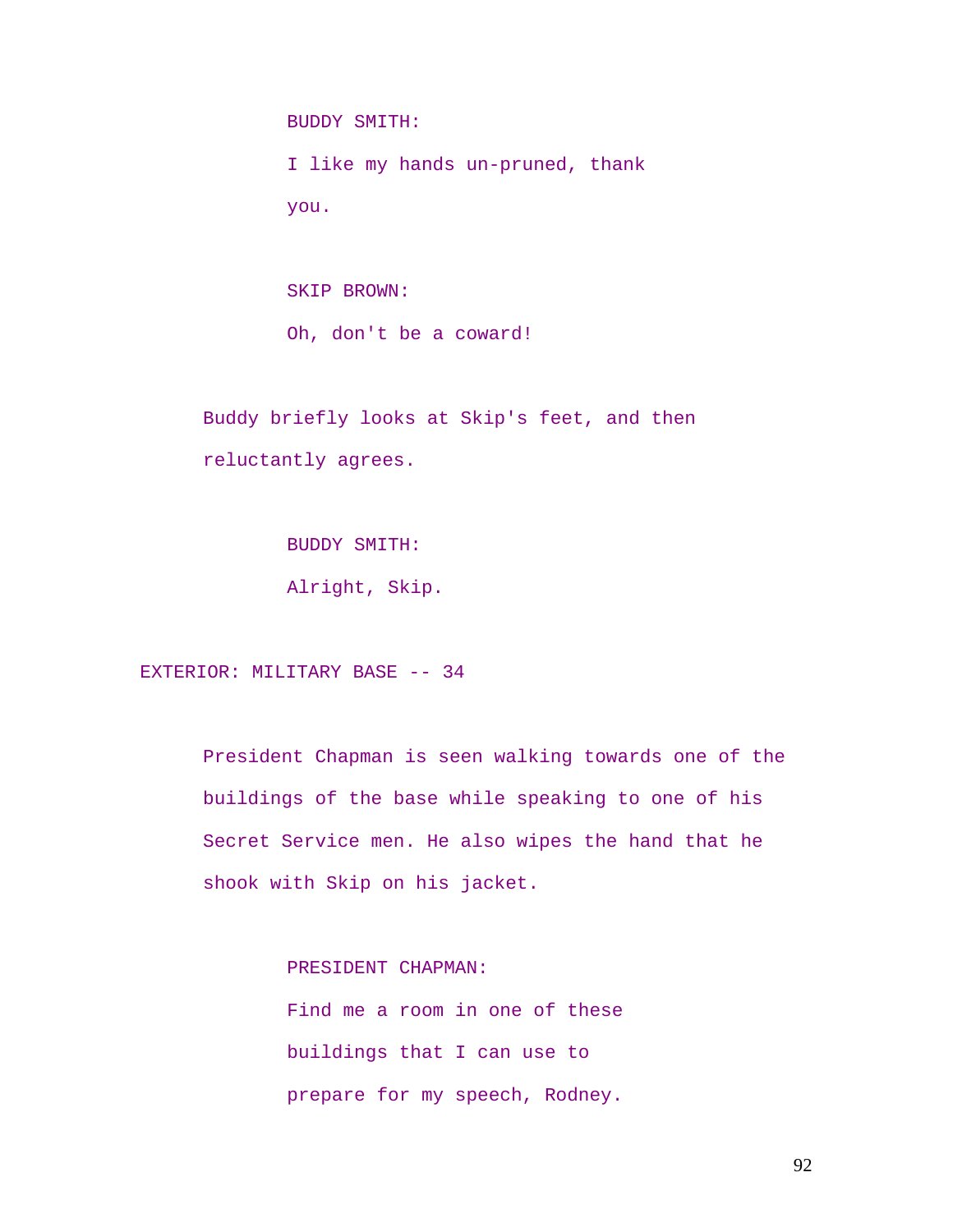I'm not going on looking like this. Voters don't like a messy president.

They pass a female reporter. President Chapman smiles at her sweetly, and she nearly faints.

PRESIDENT CHAPMAN:

I've still got it, eh Rodney?

RODNEY:

You're a real lady killer, sir.

The president looks at the building in front of him.

PRESIDENT CHAPMAN:

Boy, what a dump. Why am I visiting this run-down base again?

RODNEY:

Well sir, it is an act of faith in our men on the front lines, who are fighting for our country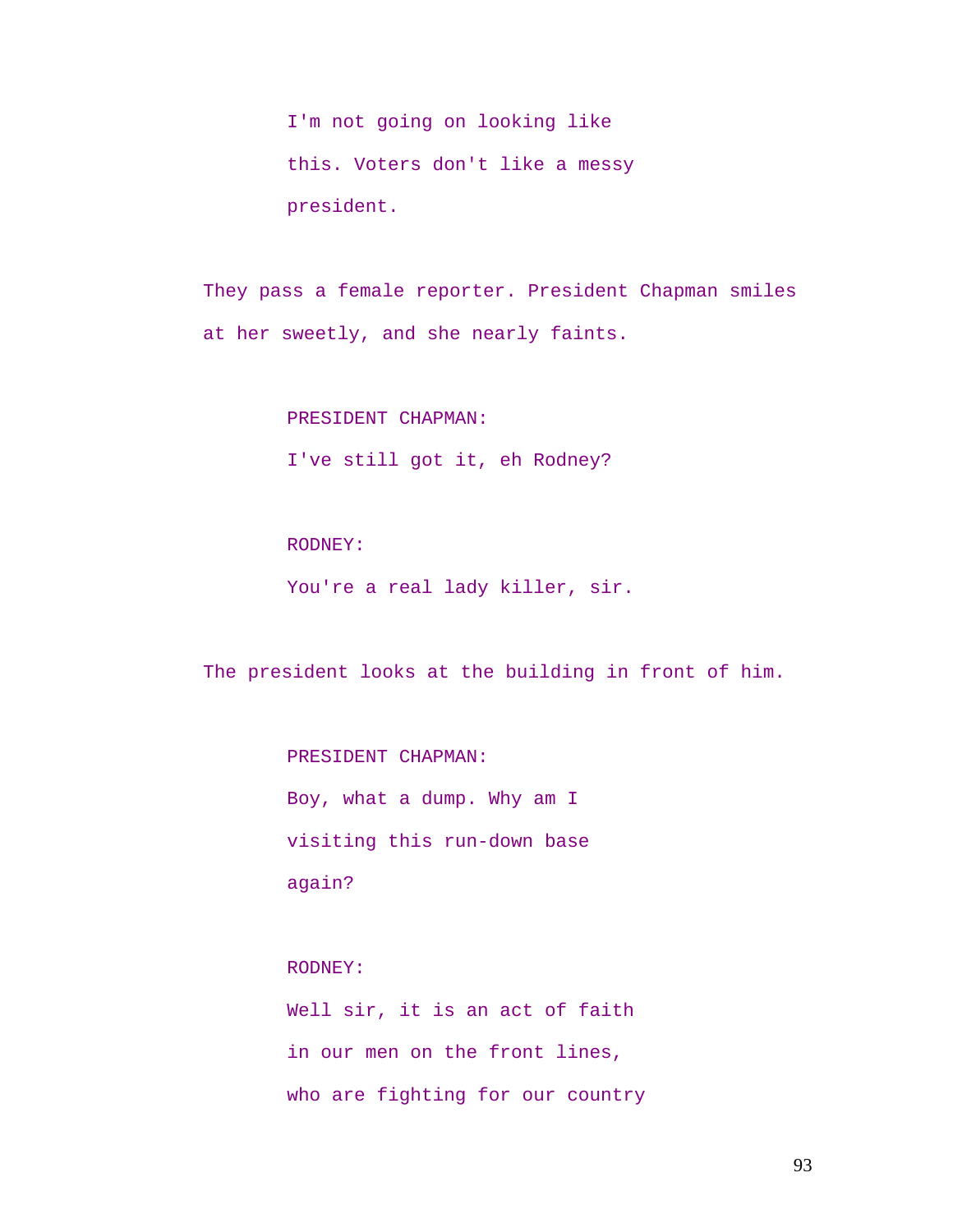and putting their lives on the line for our safety every day, and-

PRESIDENT CHAPMAN:

And these ramshackle buildings make *me* look even better in comparison. Good thinking! This is gonna boost my polls through the roof!

Rodney rolls his eyes behind his sunglasses. They pass a man in a janitor's outfit. As they walk past, it is revealed that it is Davenport in disguise. He grins evilly. Fade out.

INTERIOR: BARRACKS -- 35

Buddy and Skip are sitting in the barracks, looking depressed. Chip Clark and Mumbles walk up and see that they look sad.

> CHIP CLARK: Heya, boys! What's with the long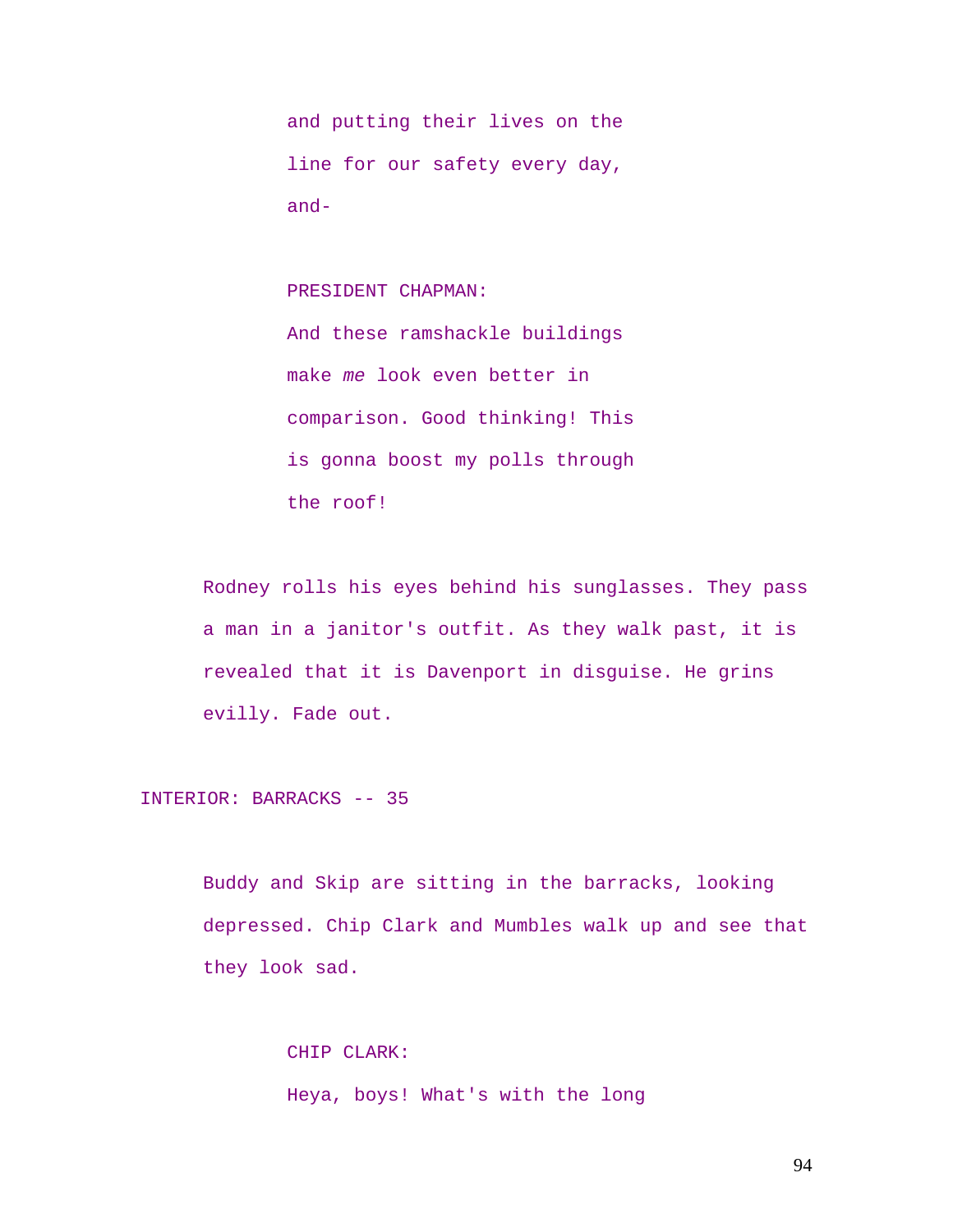faces?

MUMBLES MCVEY: [concerned]

Uuhhnnnn?

Skip sighs, so Buddy takes it upon himself to explain.

BUDDY SMITH:

Well, we've been sitting here since the President arrived trying to think of how Davenport could attack him, and our unsuccessful efforts are making Skip depressed, which is making *me* depressed.

Chip looks at them both, and then shakes his head.

CHIP CLARK: Look at you two, yer like a canary in a cage, not happy, but doin' nothin' about it. Why don't ya tell someone?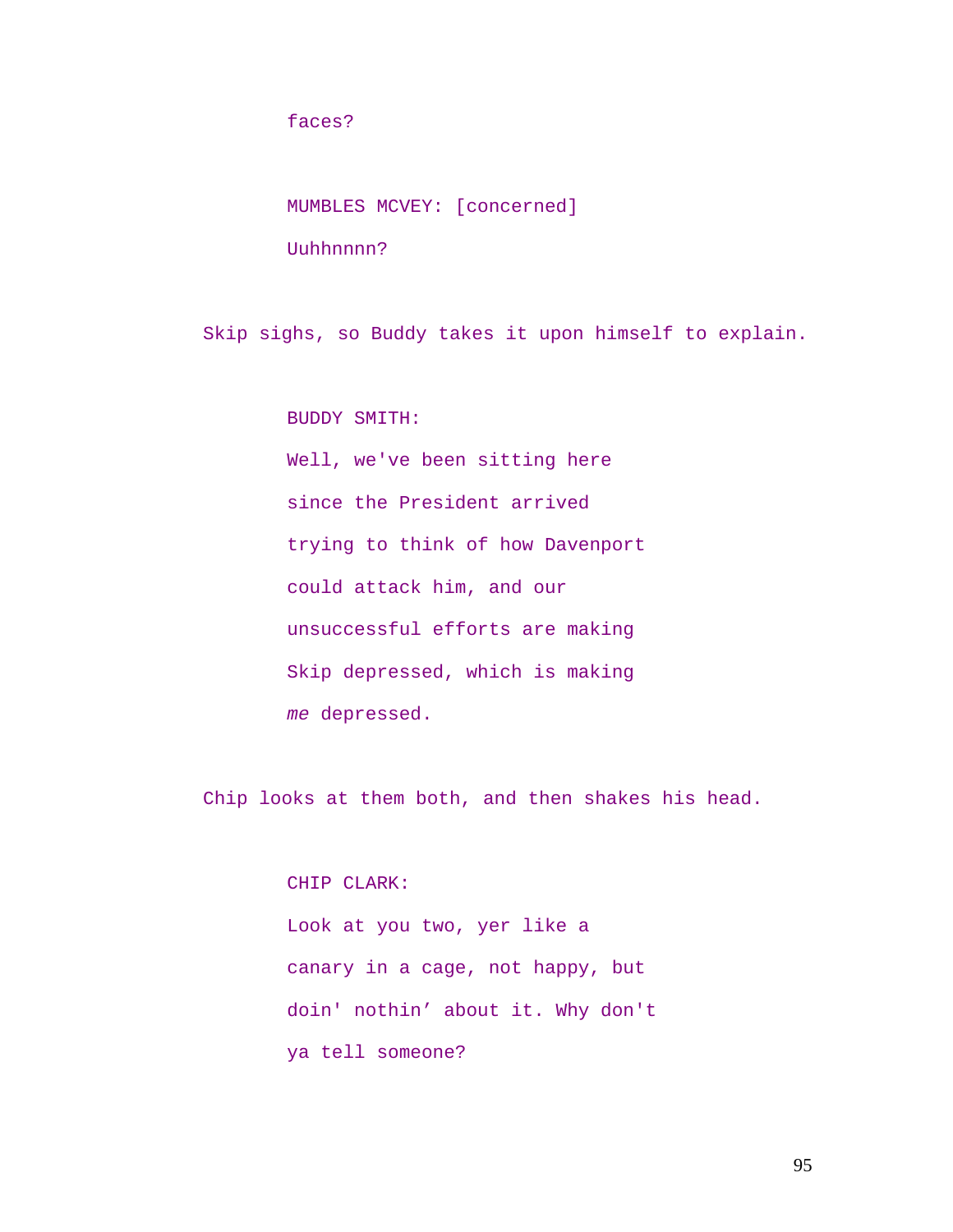SKIP BROWN:

We've tried, but Sgt. Brown just-

CHIP CLARK:

Nah, forget that fat-head. What you need to do is go around him, to someone more powerful, like-

SKIP BROWN:

General Collins! Surely he will hear the voice of reason! C'mon, Buddy, we've got a president to save! Thank you both for your help.

CHIP CLARK: What are friends for?

Buddy and Skip rush out the door, leaving Chip and Mumbles behind in the barracks. Chip turns to speak to Mumbles.

> MUMBLE MCVEY: Uhmmmm!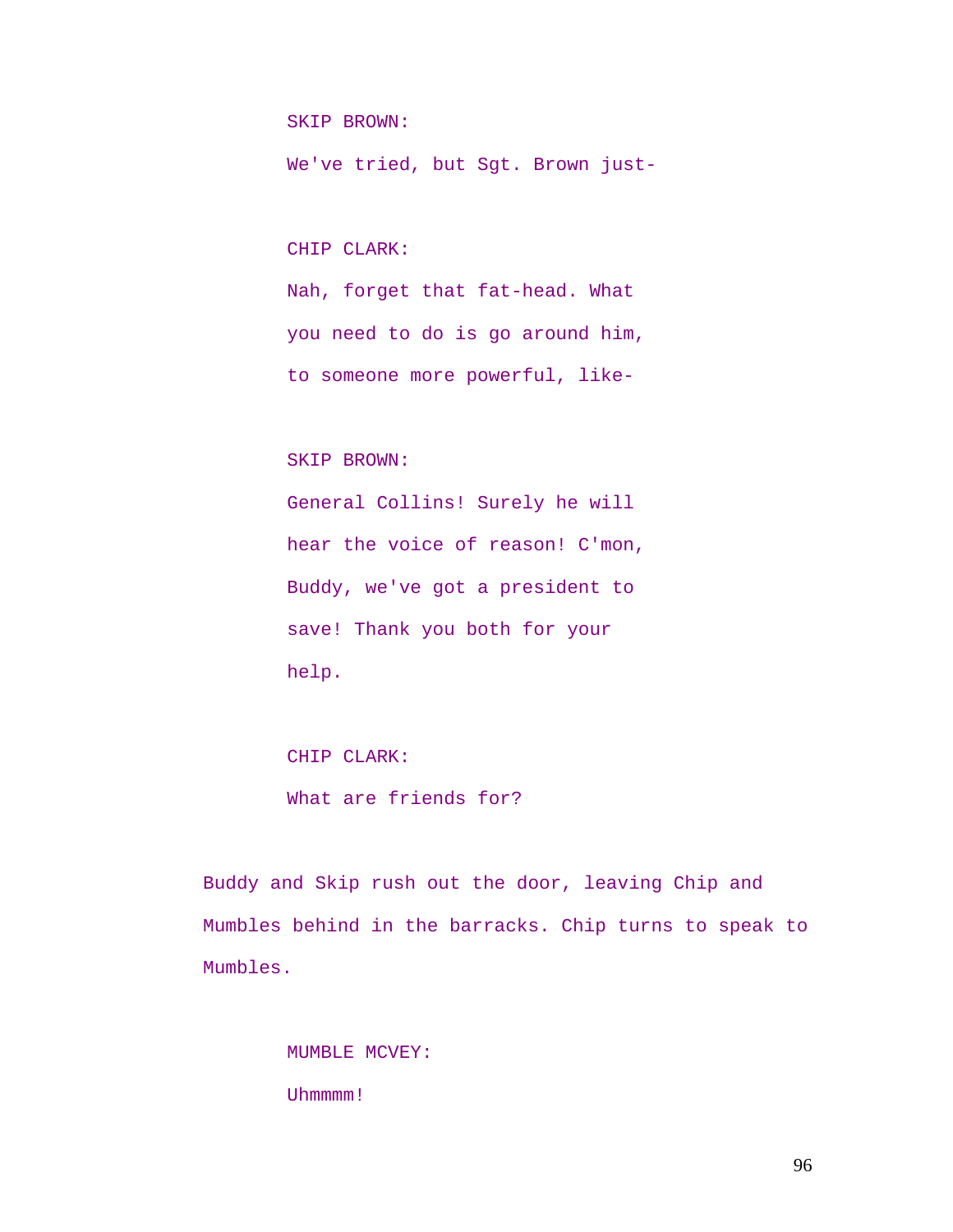CHIP CLARK: Boy you said it Mumbles. I hope this doesn't come around and bite me in the butt.

Fade to scene.

### INTERIOR: PRESIDENT'S TEMPORARY OFFICES -- 36

Fade in to show a somewhat battered room, with a few impromptu desks and some press officers sitting, typing on old-fashioned type-writers. There is a door in the back, with Rodney standing guard. Camera swivels to show a delivery man, who is really Davenport in disguise, carrying a box through the front door. He walks past the camera and trips over a fold in the rug, jostling open the box to reveal a large pile of campaign buttons that show a picture of President Chapman giving the thumbs up sign and a text that says "Be chaps with your President! Vote Chapman!". Davenport gets all the way to the back door, only to be stopped by Rodney.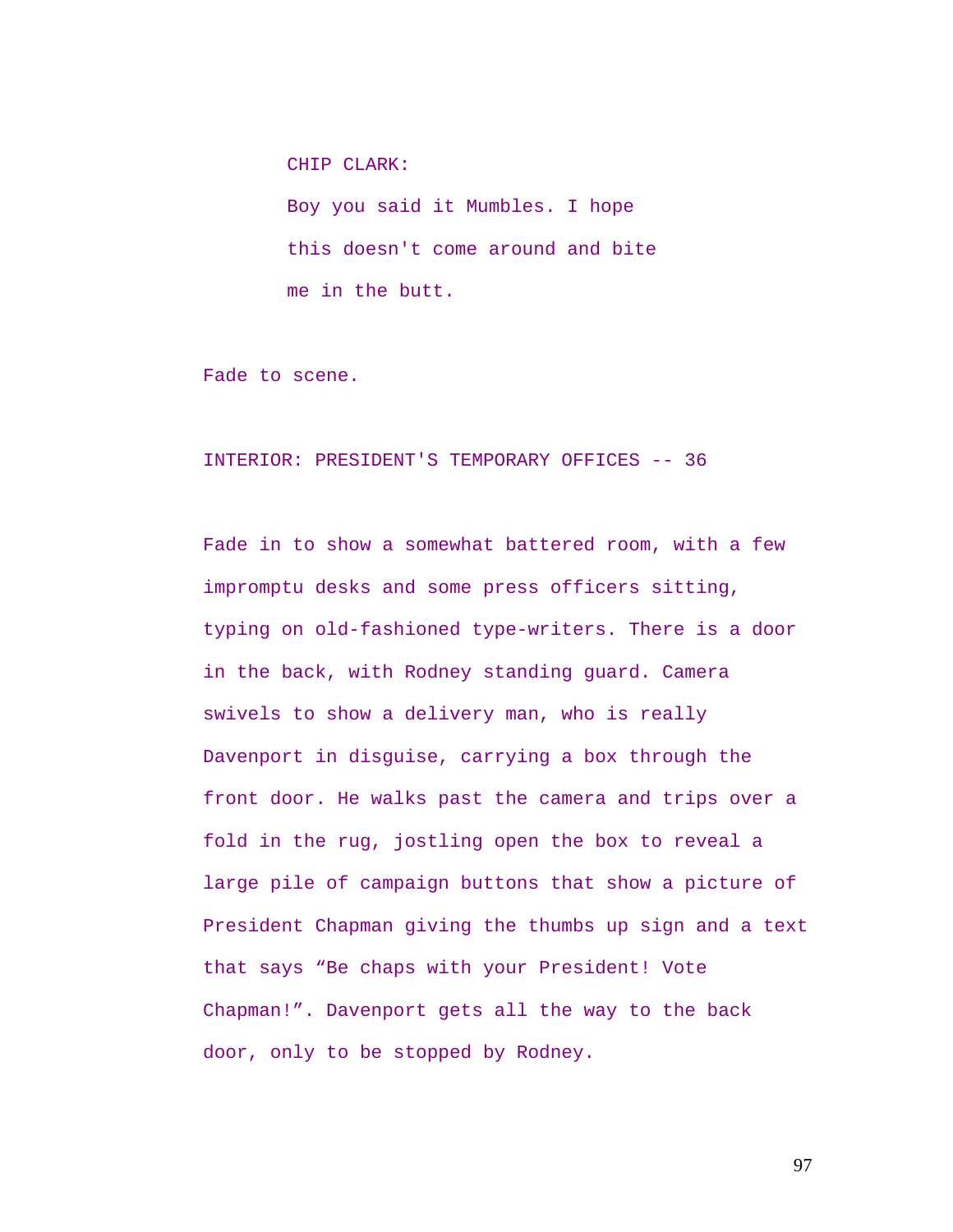RODNEY:

Excuse me, we weren't expecting any deliveries. You must be in the wrong place.

Davenport speaks, but with a heavy NY accent.

DAVENPORT:

Look guy, alls I know is that I got a delivery order of campaign buttons to this address, ordered by a Dean Chapman.

RODNEY: [sighs]

You know, he would order something and then not tell *his body guard*. But still, I'm not letting anything through until ordered to. If he wants his campaign buttons so bad, he can come get 'em.

Davenport looks angry under his disguise, then comes up with an idea.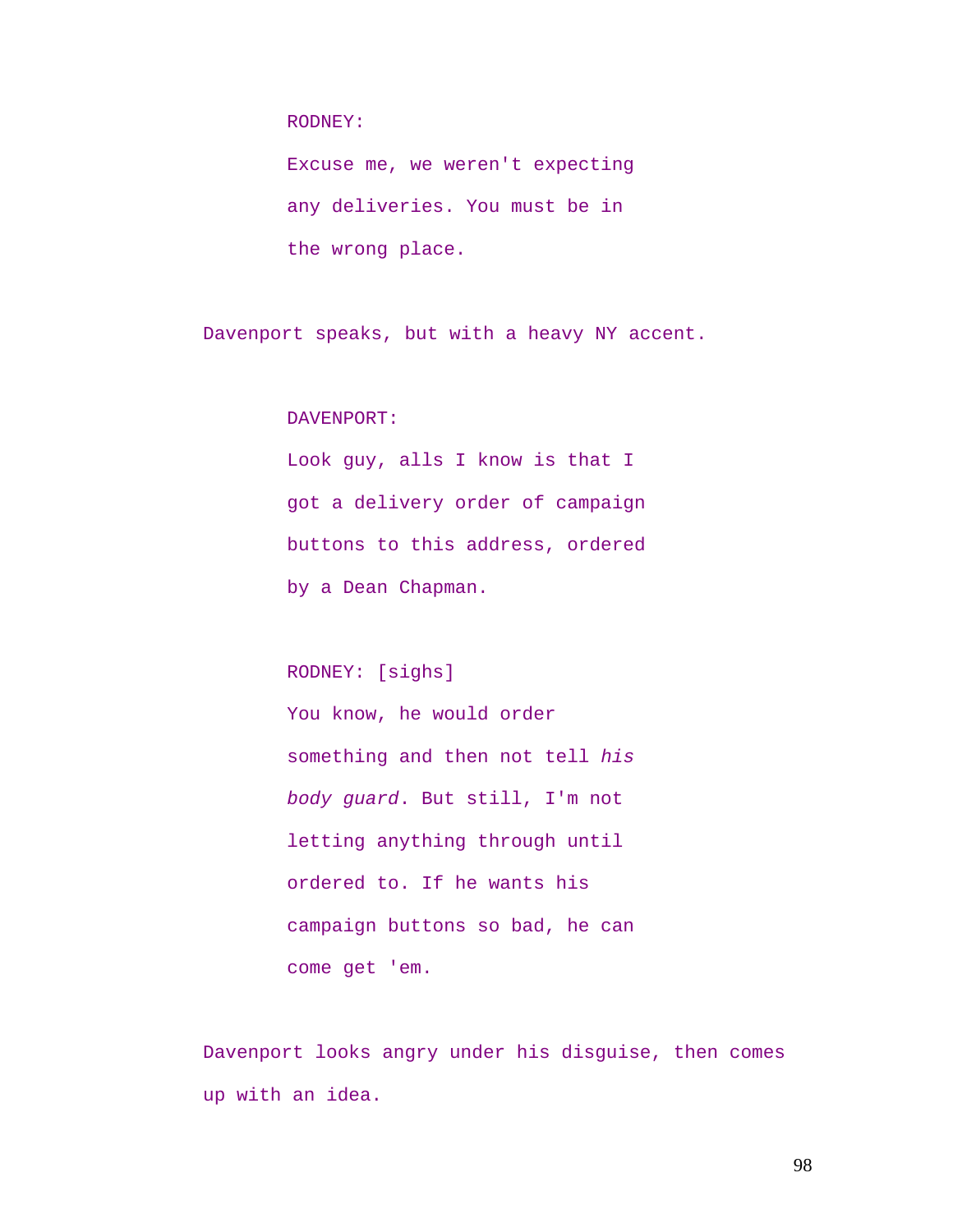DAVENPORT:

Hey, how's about you try one out? You can see that it's legitimate, and I can get back to my job. I got twenty more packages to deliver.

RODNEY:

Yeah, I guess. Here, let's see it. Although, I can pretty much guarantee that I'm not voting for this guy...

As soon as Rodney puts on the button, he goes wideeyed and stares straight into the distance. Davenport speaks to him, in his normal voice now.

DAVENPORT:

I have an appointment with the President. You are going to let me in, then go and distribute these boxes of buttons among the base personnel.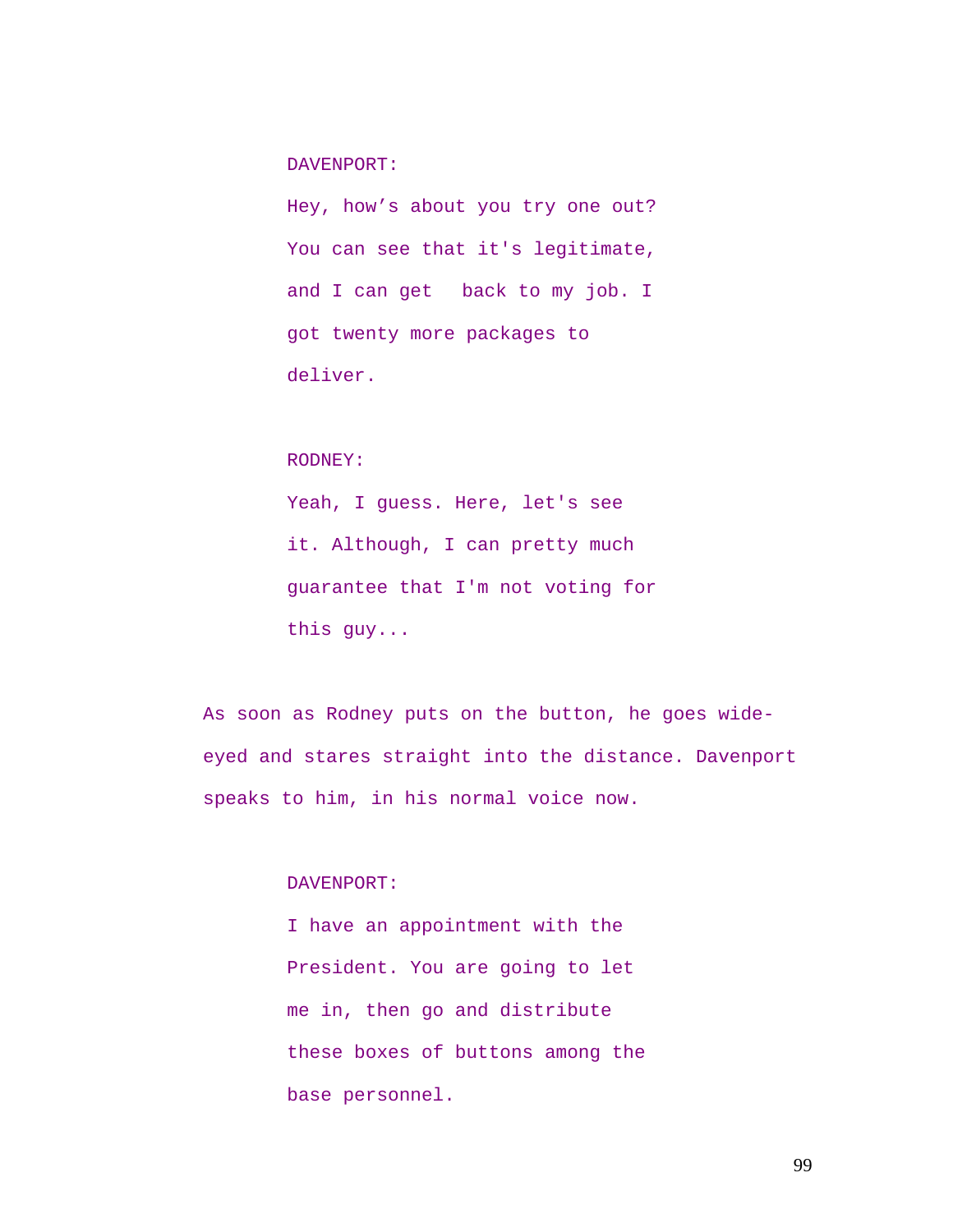Davenport hands a box of buttons to Rodney, who nods and opens the door for him.

```
INTERIOR: PRESIDENT'S ROOM -- 37
```
The door is seen opening, with Davenport entering. The president looks vaguely annoyed, until Davenport, still holding a single campaign button, starts speaking.

> DAVENPORT: [Ominously] Hello, Mr. President. I have a delivery for you.

The door slams shut, fade out to the sound of Davenport's laughter.

INTERIOR: GENERAL'S OFFICE -- 38

Buddy and Skip bust through a door, revealing General Collins' office. General Collins is sitting at his desk, surrounded by paper work. He looks up, and when he sees that it's Buddy and Skip, he lights up.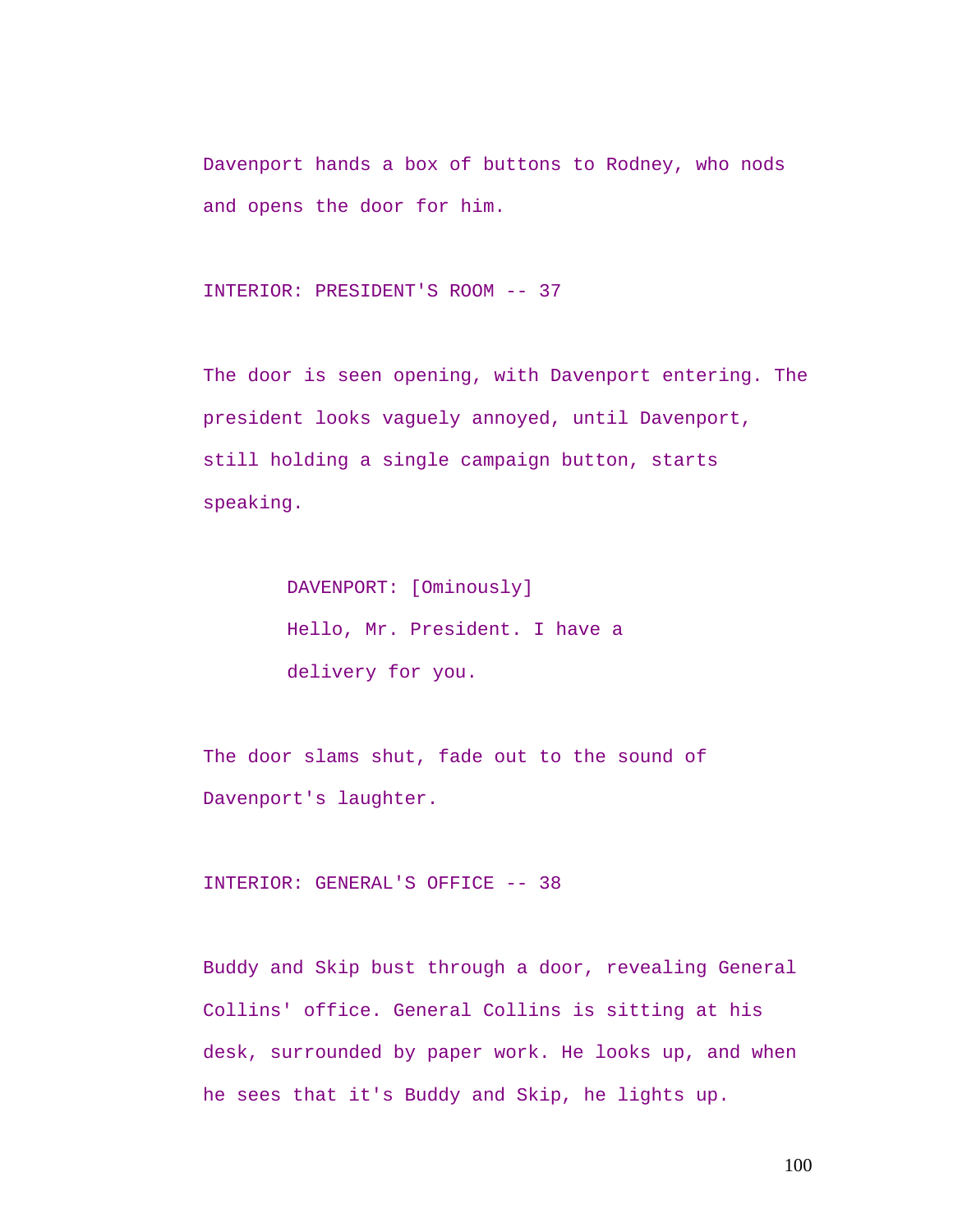Ah! Just the boys I've been meaning to see! I've heard great things about you two!

They are both offset by this comment, and stammer out a response.

> BUDDY SMITH: Ah... Er... Thanks.

SKIP BROWN:

GEN. COLLINS:

Yeah, thank you, sir?

The general turns back to his paperwork.

SKIP BROWN: Ah, sir? We have something very important to tell you. It's about the President!

The general gets an annoyed look on his face.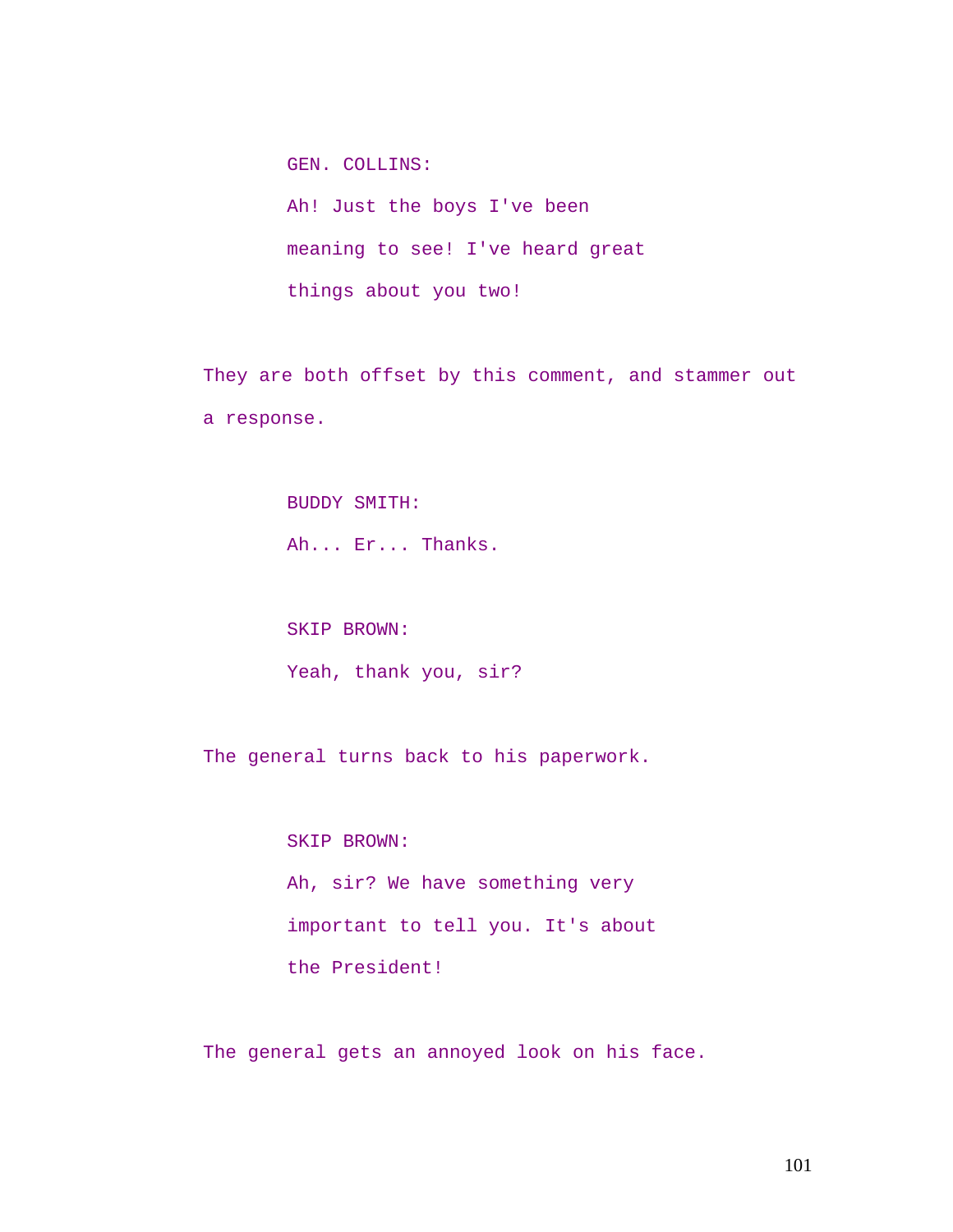GEN. COLLINS: [under his breath] Oh yeah? What could be so important about that bag of hot air?

SKIP BROWN: We believe that there will be an attempt on his life!

The general instantly sits up straight, all annoyance gone, replaced by attentiveness.

> GEN. COLLINS: What? Are you serious?

BUDDY SMITH:

Dead serious, sir!

Both Skip and General Collins shoot sideways glances at Buddy.

BUDDY SMITH:

Sorry, poor choice of words.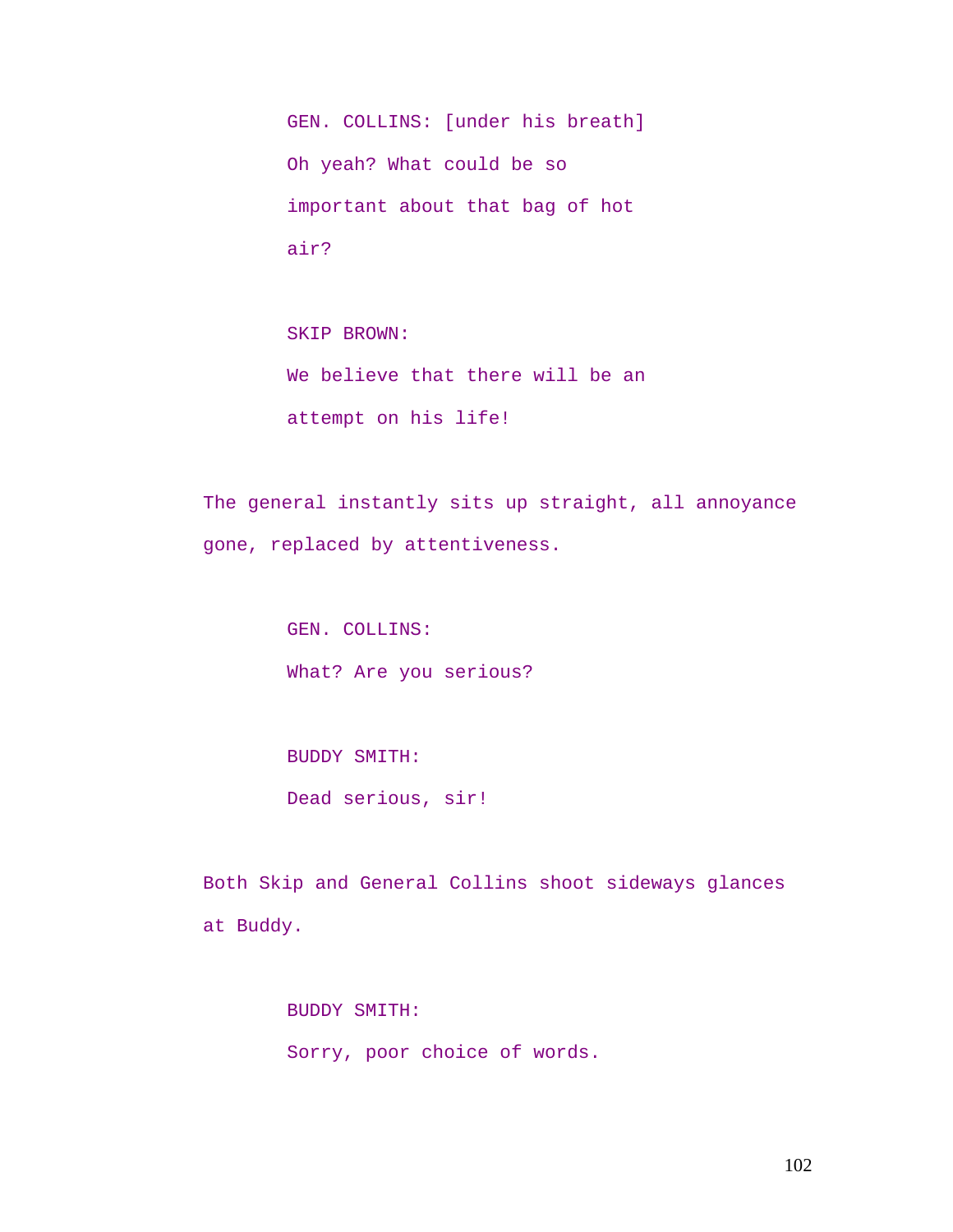SKIP BROWN:

But there will be an attack on him, we believe sometime today.

The general looks thoughtful, and then speaks.

GEN. COLLINS: Who will attack him? Do you know?

BUDDY SMITH: It will be [pauses] Walter Davenport!

General Collins gasps, and then looks at Skip.

GENERAL COLLINS:

[Gasp!] Who is that, again?

SKIP BROWN: Erm... We're fighting his armies right now, sir.

GEN. COLLINS: Oh, that's right! Nasty chap if I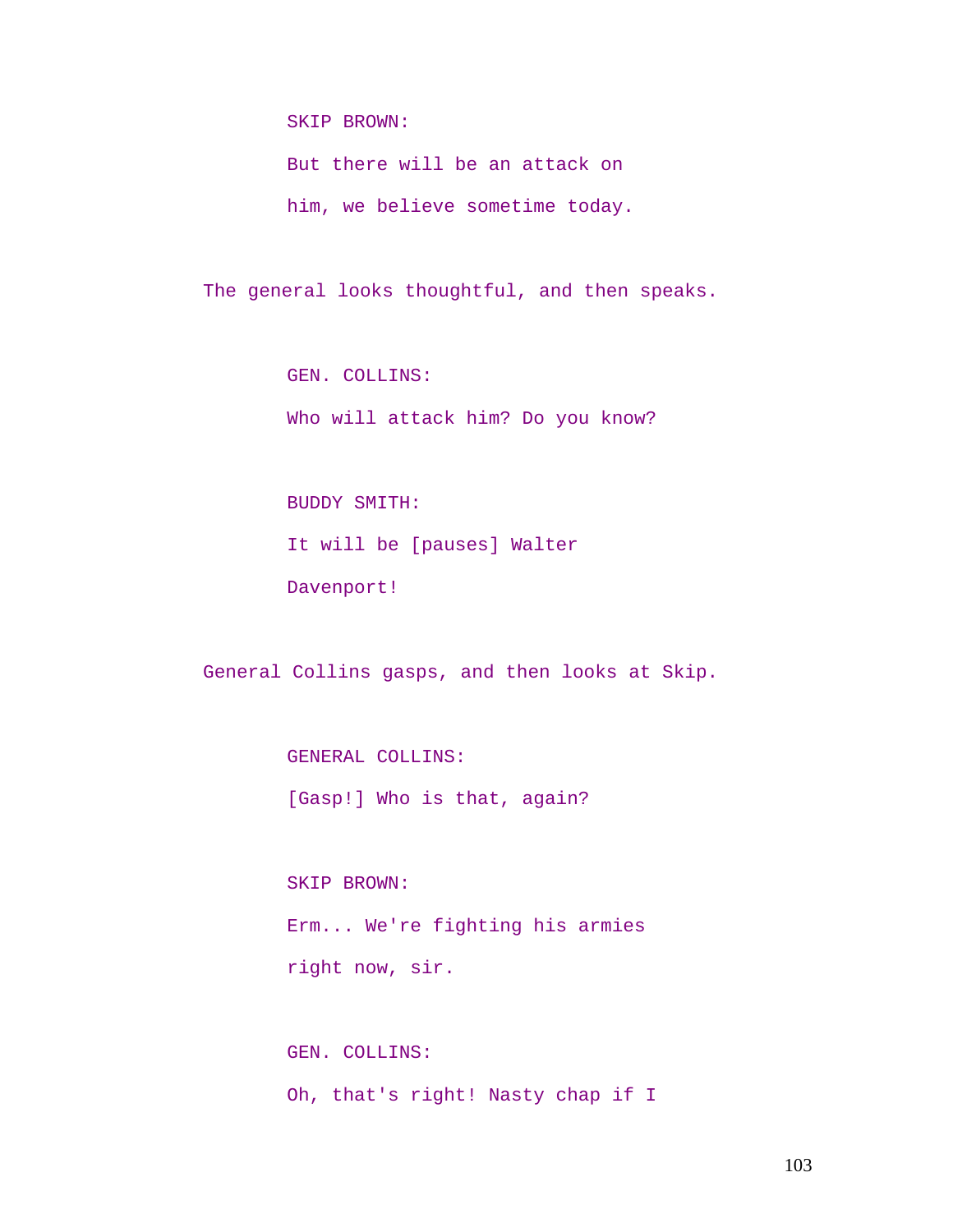ever did see one. Did you say you knew when this attack was going to occur?

The pair then shakes their heads.

SKIP BROWN: No sir. That's why we came to you. We were hoping that you could post some guards around him, or perhaps-

At that very moment, Sergeant Brown bursts in the room, yelling an announcement.

> SGT. BROWN: Excuse me, General? The President has just made a sudden announcement about-

Sgt. Brown sees Buddy and Skip, who wave at him.

SGT. BROWN: What are *they* doing here?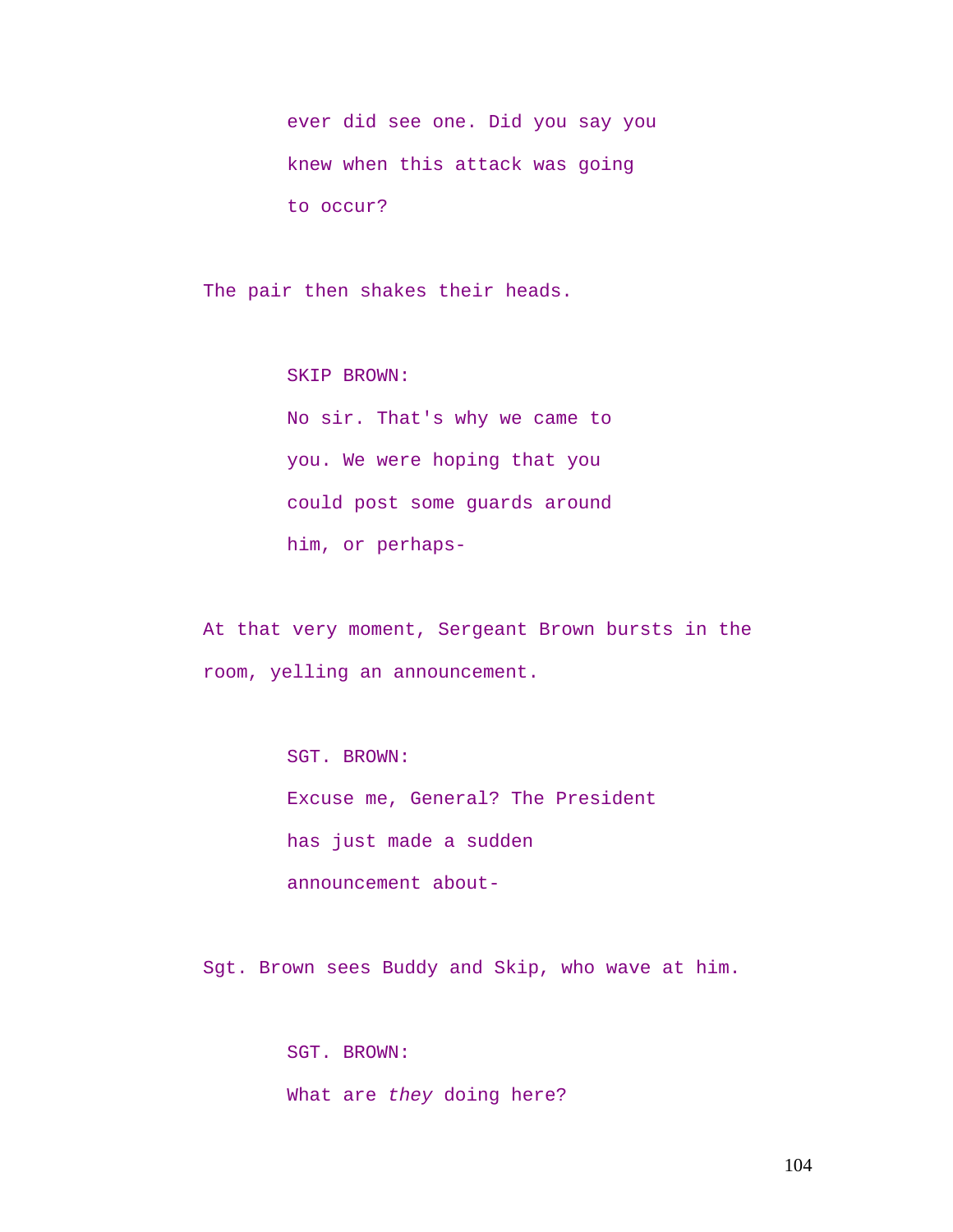GEN. COLLINS: Never mind them. Just tell me what this important announcement is.

SGT. BROWN: The President has moved the public address from tomorrow to this afternoon! He says that there is going to be a big proclamation that will change New Chapland forever.

GEN. COLLINS: What? We're not nearly prepared! We need to get the troops ready, prepare the grounds, and-

He stops suddenly, and looks at Buddy and Skip. Sgt. Brown looks at them all, and then gets angry.

> SGT. BROWN: Wait. I know what this is about.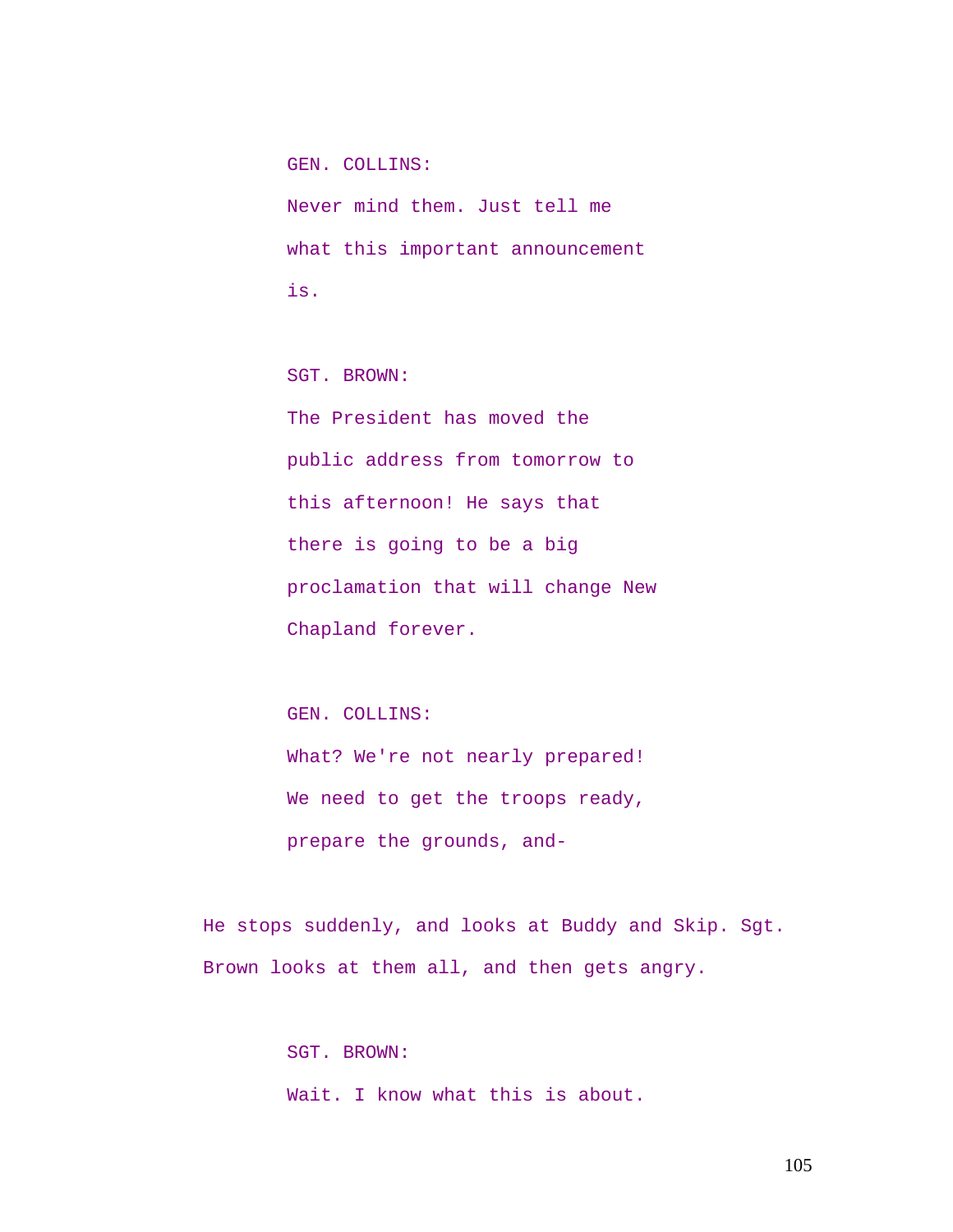I thought I told you to keep your ridiculous stories to yourself!

GEN. COLLINS:

Sergeant Brown! I know I can get a bit carried away with my story telling, but there was no need for such boorish reprimand!

The sergeant sighs, and then points at Buddy and Skip.

SGT. BROWN: Not you, general. Them! I assume that you've been treated to their story about assassination plots and spies and whatnot?

The general nods.

SGT. BROWN: Well, that's all they are. Stories! It's just an ill conceived tale to get out of their responsibilities. Don't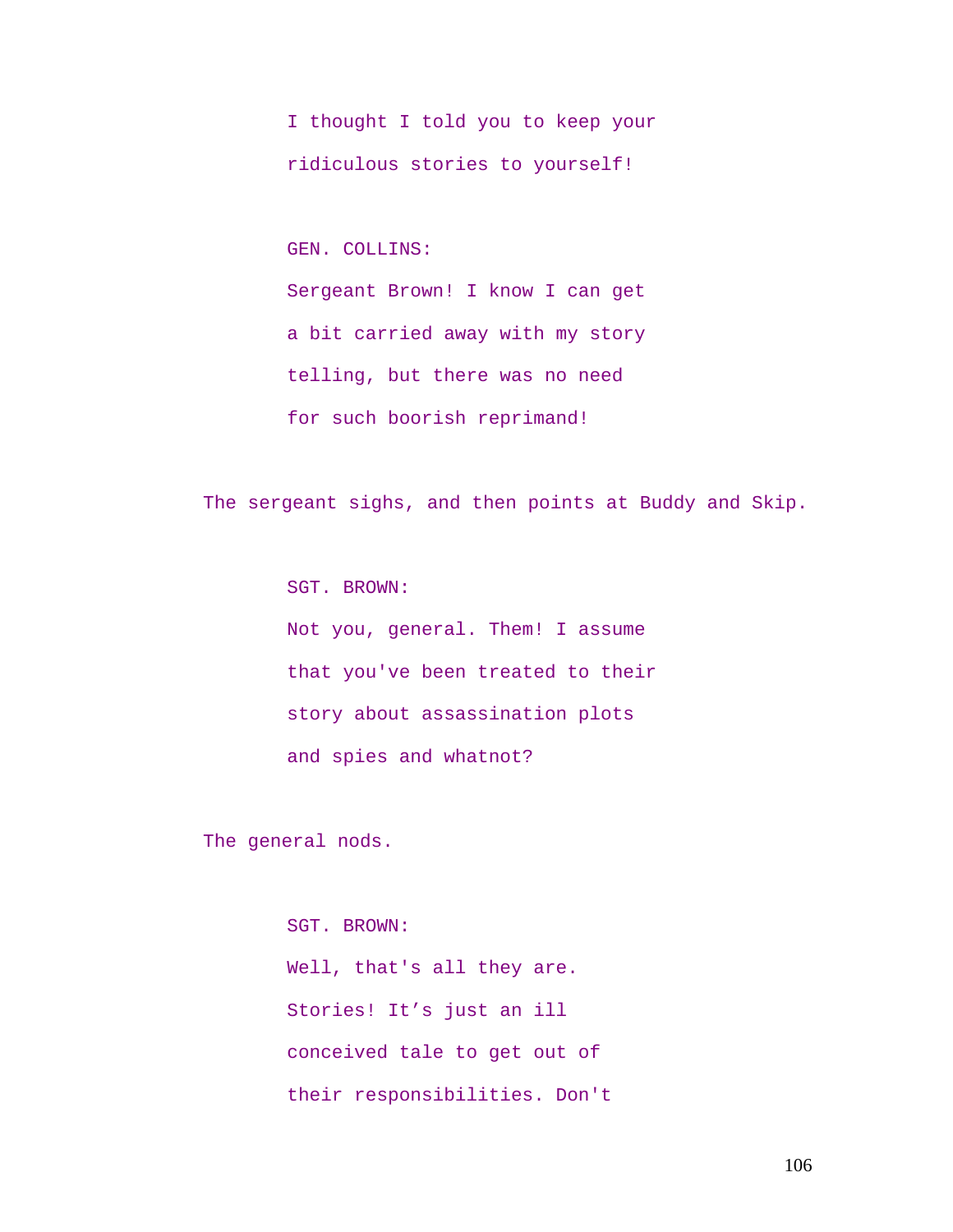#### waste your time with them sir.

The general looks shocked, but then shakes his head as if to clear it, and looks around.

GEN. COLLINS:

Yes, yes you're right. As for you two, I can't believe that you would do something like this. I'm truly disappointed in you. Sgt. Brown, I assume you have an appropriate punishment in store?

Sgt. Brown nods.

GEN. COLLINS: Good. See to it sergeant, then get the troops assembled on the parade grounds.

Sgt. Brown escorts the duo out of the room, leaving the General looking disappointed in his chair.

INTERIOR: LATRINES -- 35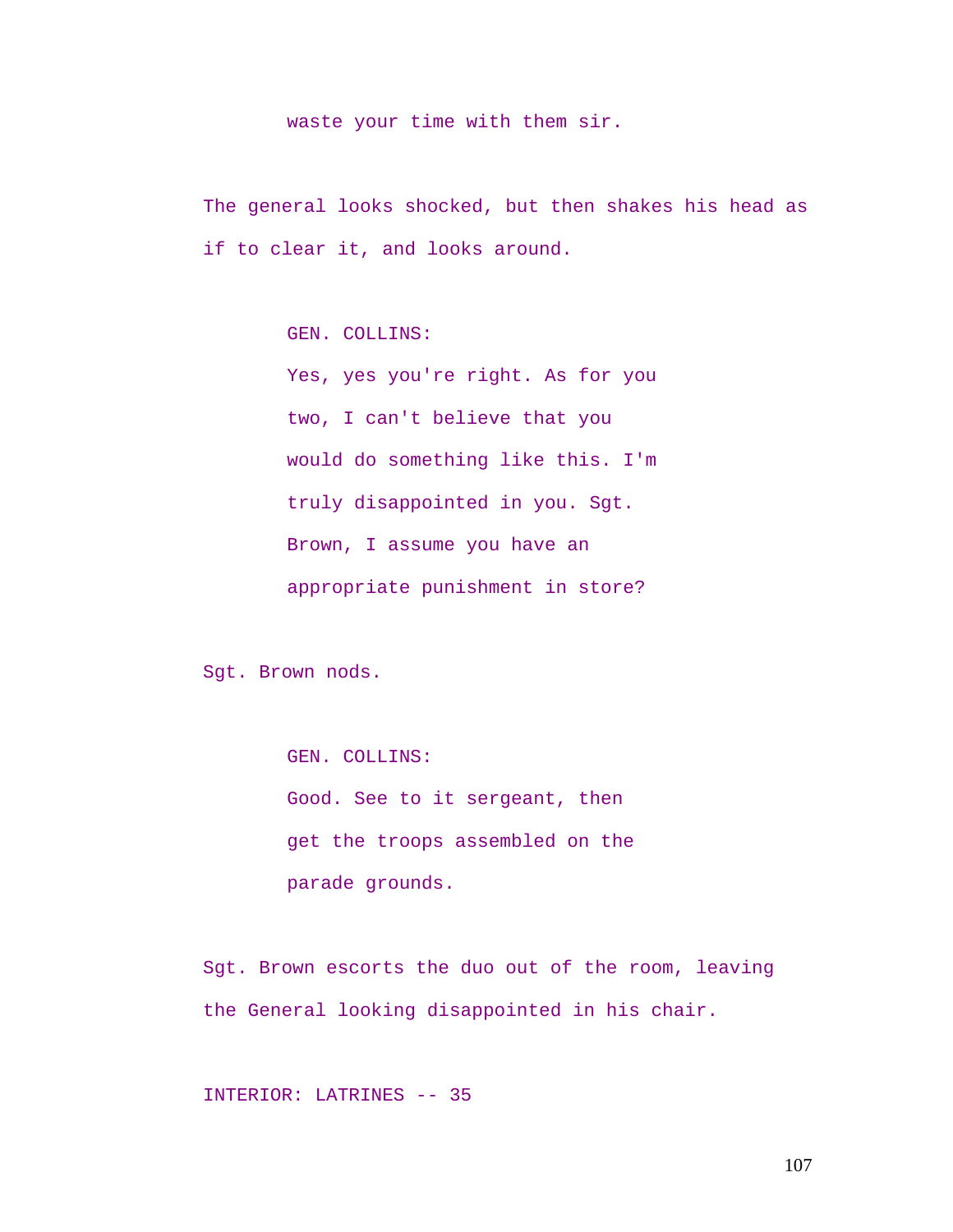Buddy and Skip are seen scrubbing toilets in the dirty latrines with toothbrushes as Sgt. Brown looks on.

SGT. BROWN:

For your blunder, you will be confined to these latrines until the President's announcement is over, and then afterwards, you are to report to the barracks for the duration of the President's stay. There will be no more warnings for you two. The next step is a court martial.

Sgt. Brown turns on his heel and walks straight out the door. Buddy and Skip continue cleaning for a few minutes, until Buddy leans over to Skip.

BUDDY SMITH:

So, Skip? What's the plan now?

SKIP BROWN: [defeated] What plan? It's over Buddy.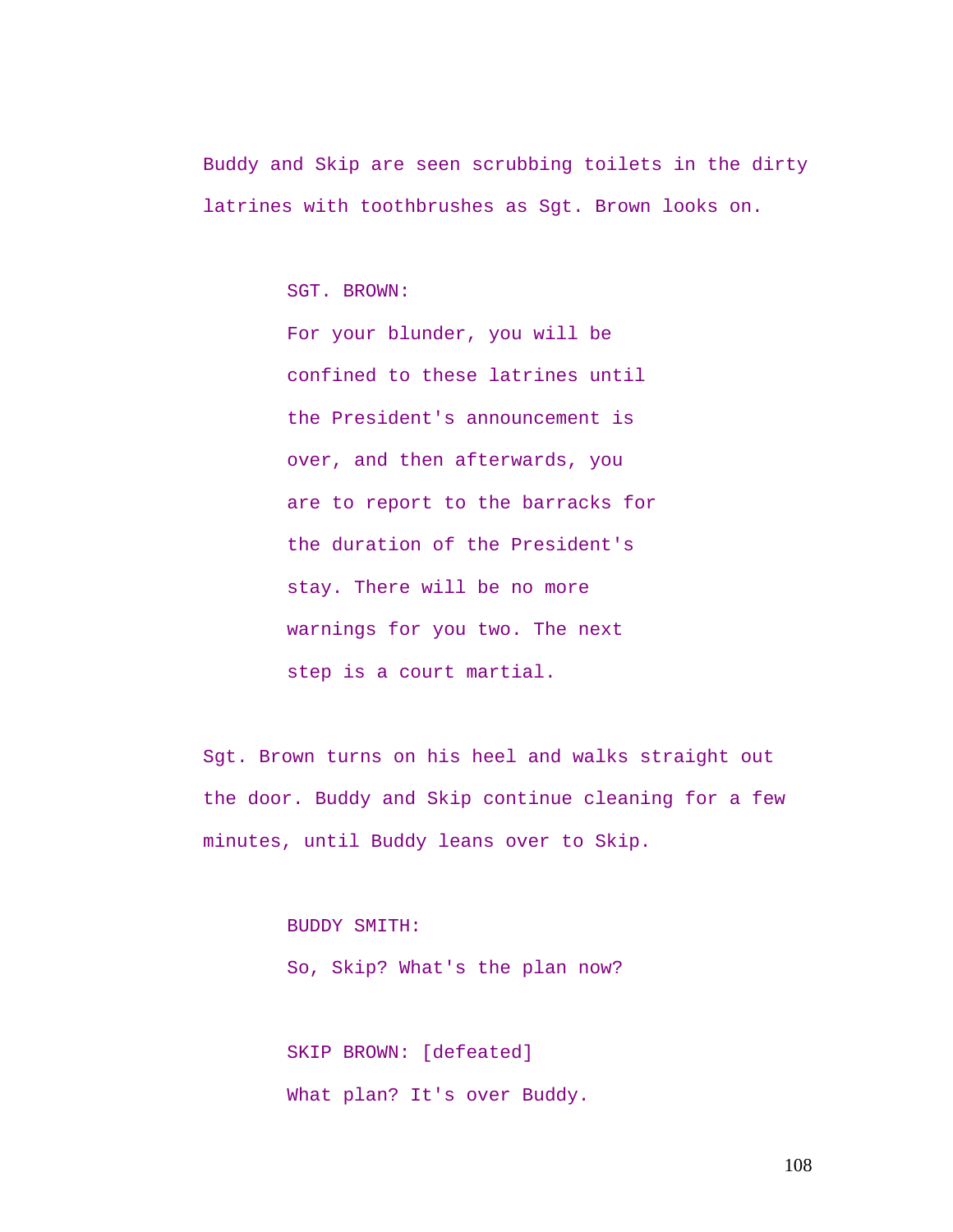Nobody believes us, and I don't blame them. Our story sounds ridiculous even to me!

Buddy looks shocked, then confused.

BUDDY SMITH:

What's this? Coming from the one whose conviction couldn't be shaken? SKIP BROWN: I know, I know. But still, we don't know where his lab is, we don't know when or where he's going to attack, we don't even know if he got in the base. It's all a bunch of 'ifs'. We should just forget we even saw him-

Meanwhile, Davenport is seen walking into the rest rooms, whistling and happy. He is still dressed in his delivery man disguise. Buddy and Skip just stare at him as he walks in but Davenport doesn't noticing them. As he looks up, he instantly turns white as a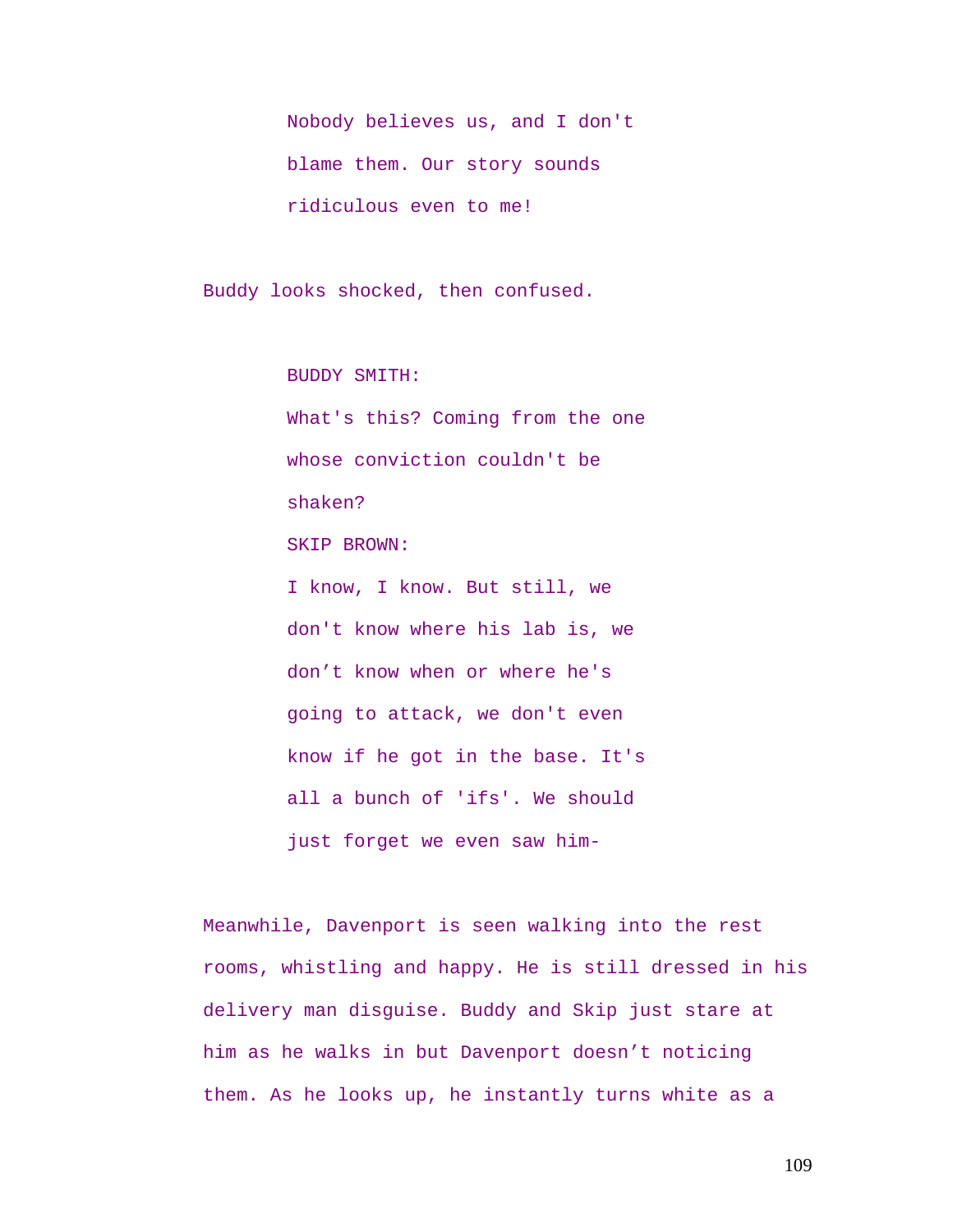ghost. They stand there for a split second, and then Davenport bolts out the door. Skip rushes out the door, followed reluctantly by Buddy. Cut to next scene.

EXTERIOR: MILITARY BASE -- 36

Buddy and Skip are seen rushing out of the Latrines and in hot pursuit of Davenport. Davenport ducks around a building. The duo is thrown off for a second, then pick up the trail.

BUDDY SMITH:

Look! There he goes!

They too rush around the corner. Cut to next scene.

EXTERIOR: PARADE GROUNDS -- 37

Cut in to see the parade grounds completely transformed from a helipad to an oratory platform. There is a small stage with a podium on it, and chairs on the grass in front. There is a roped off section for reporters. As the soldiers start to arrive, about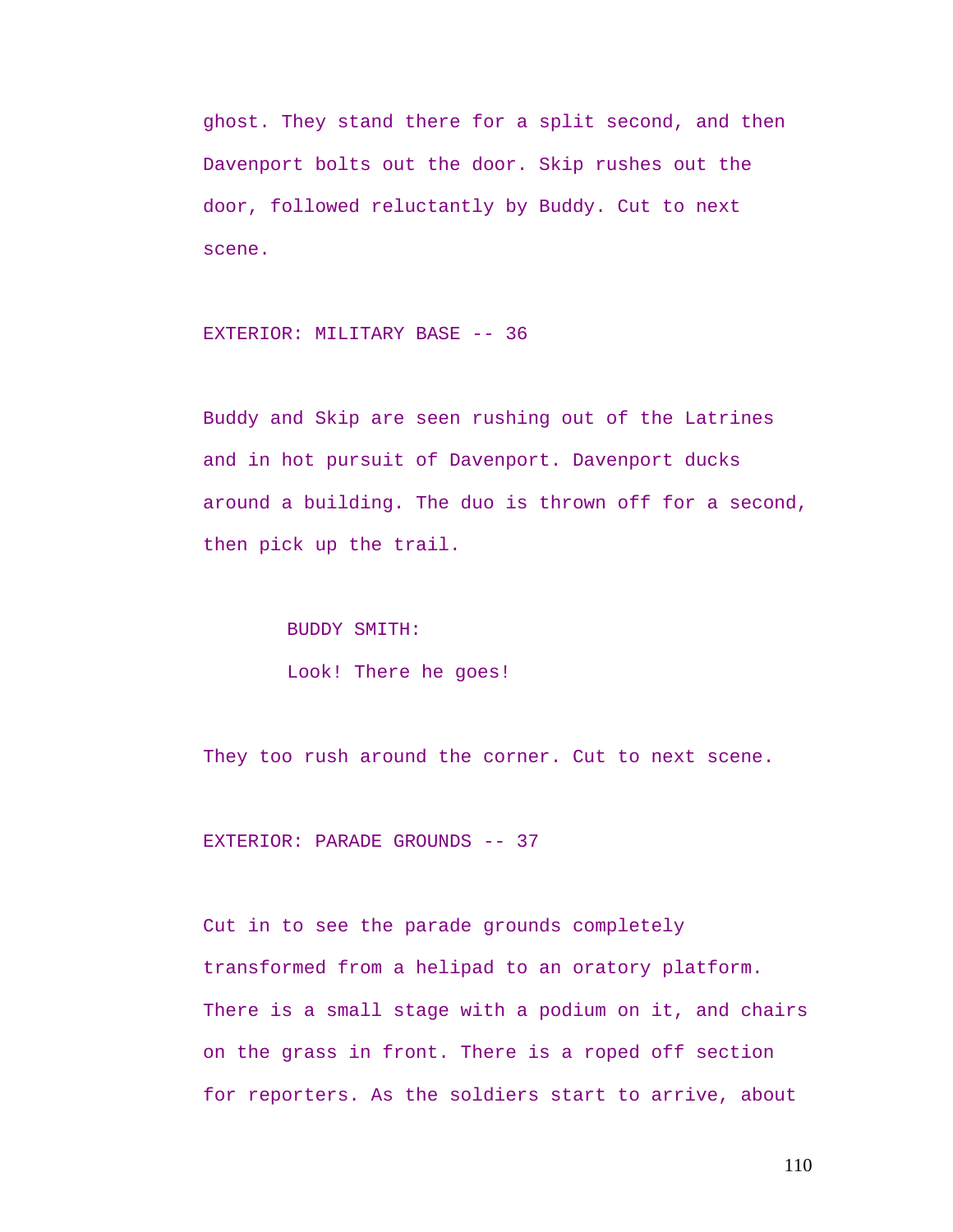half of them get campaign buttons from President Chapman's press officers as they begin sitting. The attendants try to give one to Sgt. Brown, but he throws it on the ground and keeps walking. Once they are all seated, the President gets up on the podium to some applause, but not much. He holds up his hands as if there was a lot of noise, then smiles and arranges his papers. Cut to next scene.

#### EXTERIOR: MILITARY BASE -- 38

Buddy and Skip are still seen pursuing Davenport, and are starting to gain on him.

EXTERIOR: PARADE GROUNDS -- 39

The president begins his speech, he has a strange look in his eyes.

> PRESIDENT CHAPMAN: Countrymen, we are assembled to witness a great change in our nation, a change that will be felt throughout the whole world.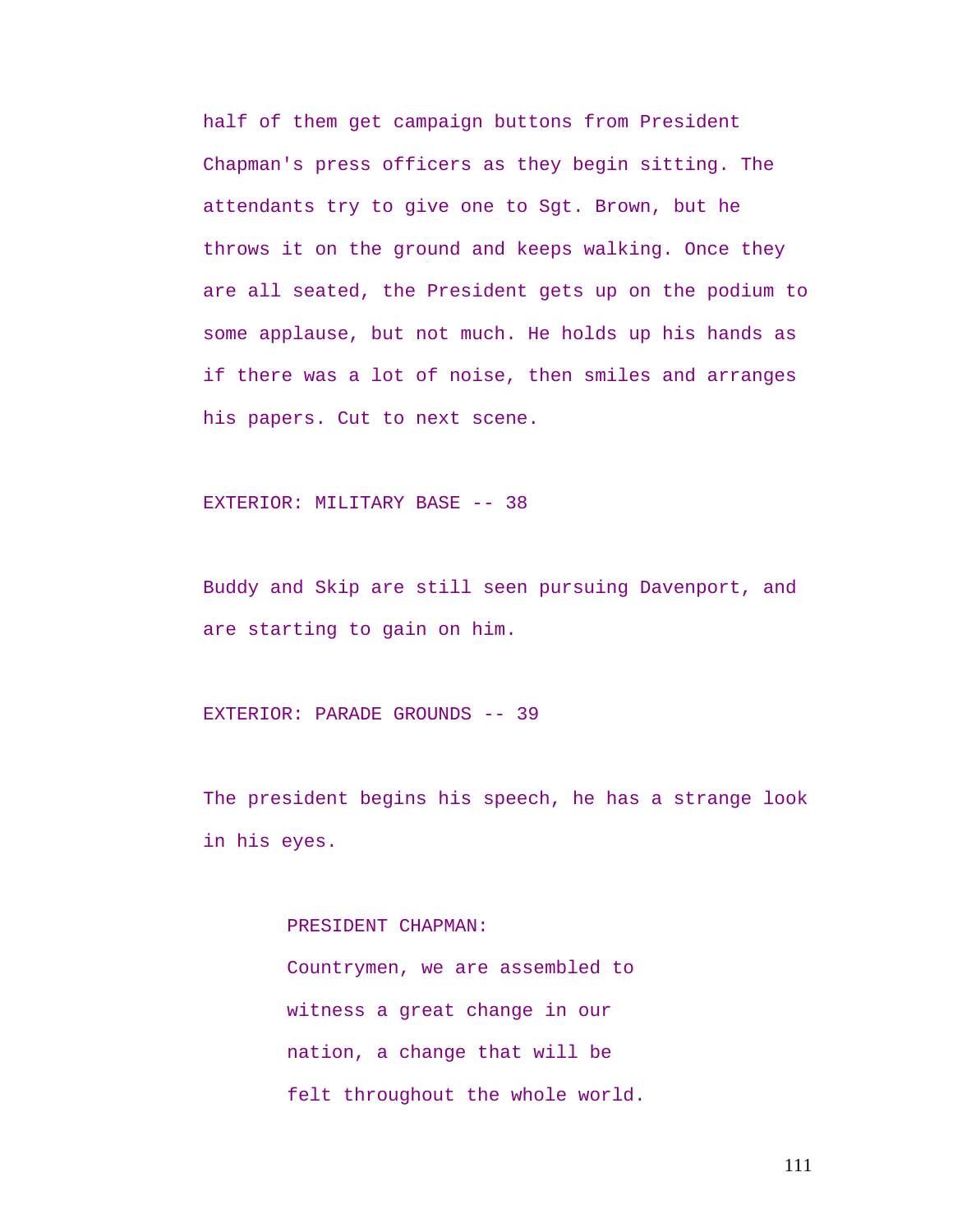EXTERIOR: MILITARY BASE -- 40

Buddy and Skip are rapidly closing in on Davenport, and drawing steadily near the parade grounds. They both realize this and re-double their efforts.

> SKIP BROWN: You can't get away from us, you fiend!

Cut to next scene.

EXTERIOR: PARADE GROUNDS -- 41

President Chapman resumes his speech, clearly under Davenport's influence.

> PRESIDENT CHAPMAN: This war we are fighting against the *brilliant* mind of Walter Davenport is pointless!

At this, murmurs begin to circulate among the crowd.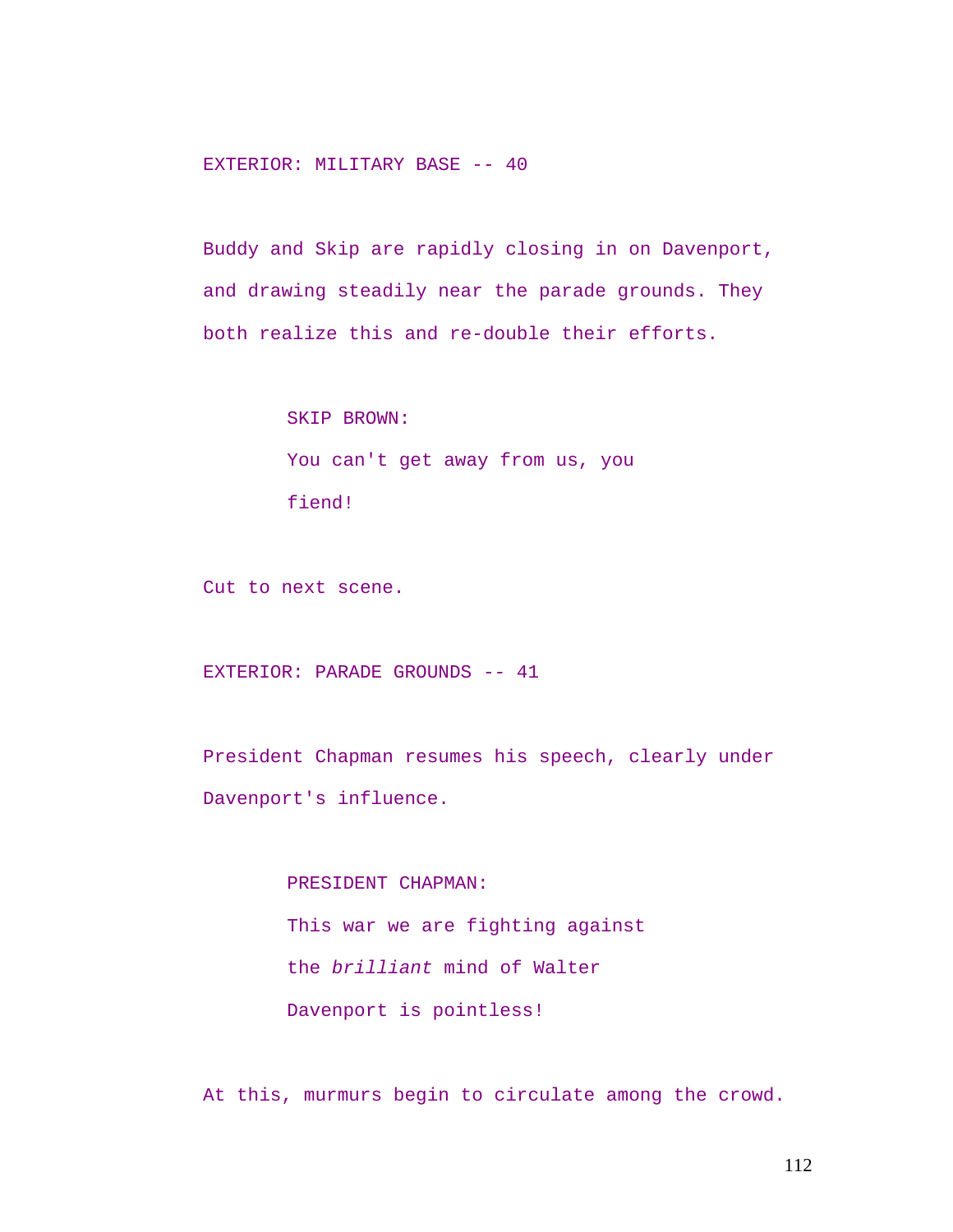PRESIDENT CHAPMAN:

These military men are prolonging this war for their own selfish reasons! We need to stand up and bring in a new reign to this country!

Close up of one of the campaign buttons. A small light flickers to life, and all the soldiers wearing them sit up straight and look extremely attentive, the signs of mind control. Cut to next scene.

EXTERIOR: MILITARY BASE -- 42

Resume shot of the chase. They are mere feet from the back of the podium when Buddy and Skip temporarily lose sight of Davenport. They see the president directly ahead, and make a split-second decision.

> SKIP BROWN: He's after the president! We've got to warn him!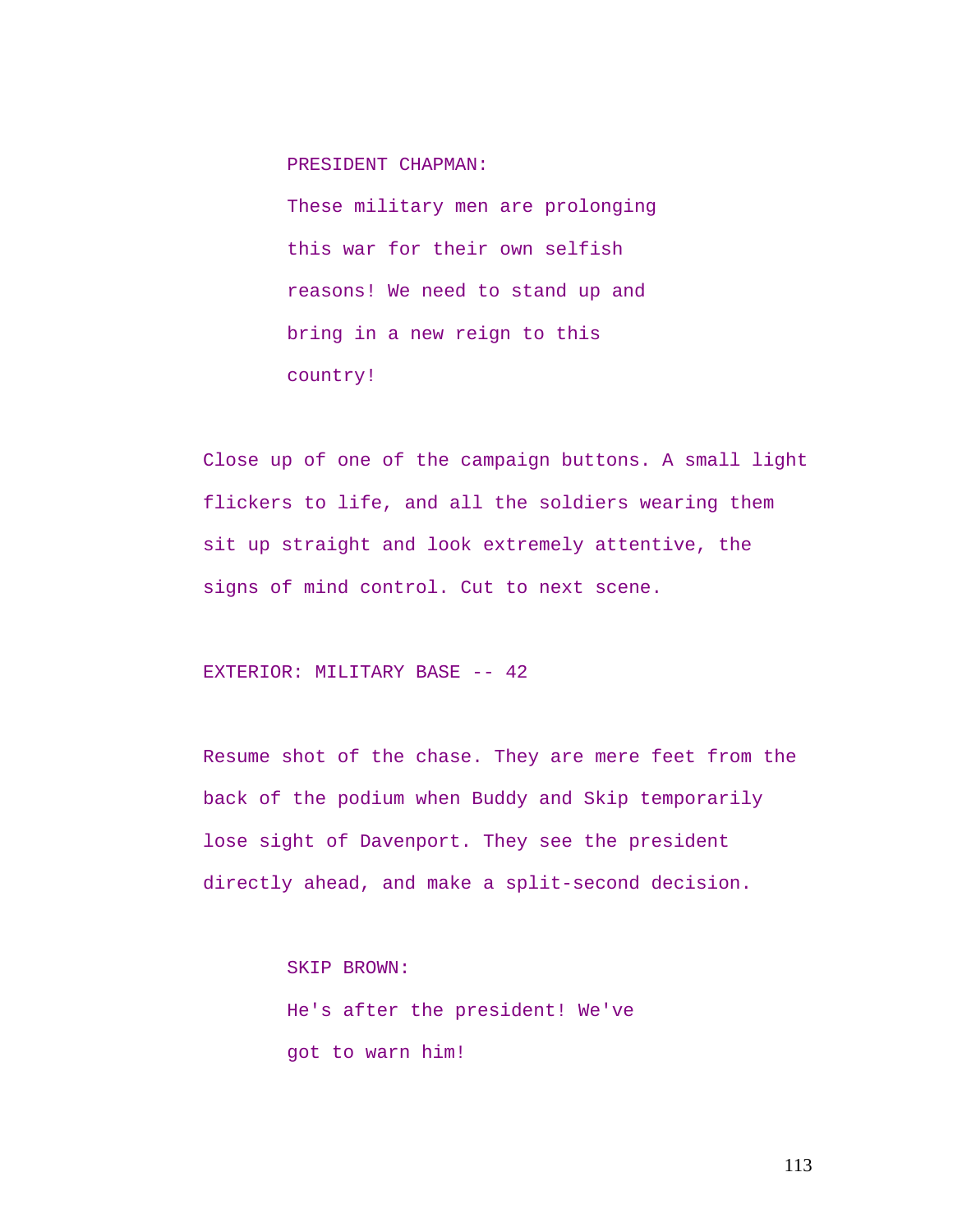They rush towards the president. Cut to see Davenport hiding behind the corner of a building.

> DAVENPORT: Those buffoons are going to ruin my plan!

He quickly follows them undetected and hides around the other side of the stage.

EXTERIOR: PARADE GROUNDS -- 43

President Chapman continues with his speech, and the brain-washed soldiers look on with strange glares.

PRESIDENT CHAPMAN:

We need a leader, who is going to lead us to victory, not only in our petty struggle against Oslakia, but in our conquest for the world!

Cut to a mid shot of the President, then the focus shifts to see Buddy and Skip rushing toward him at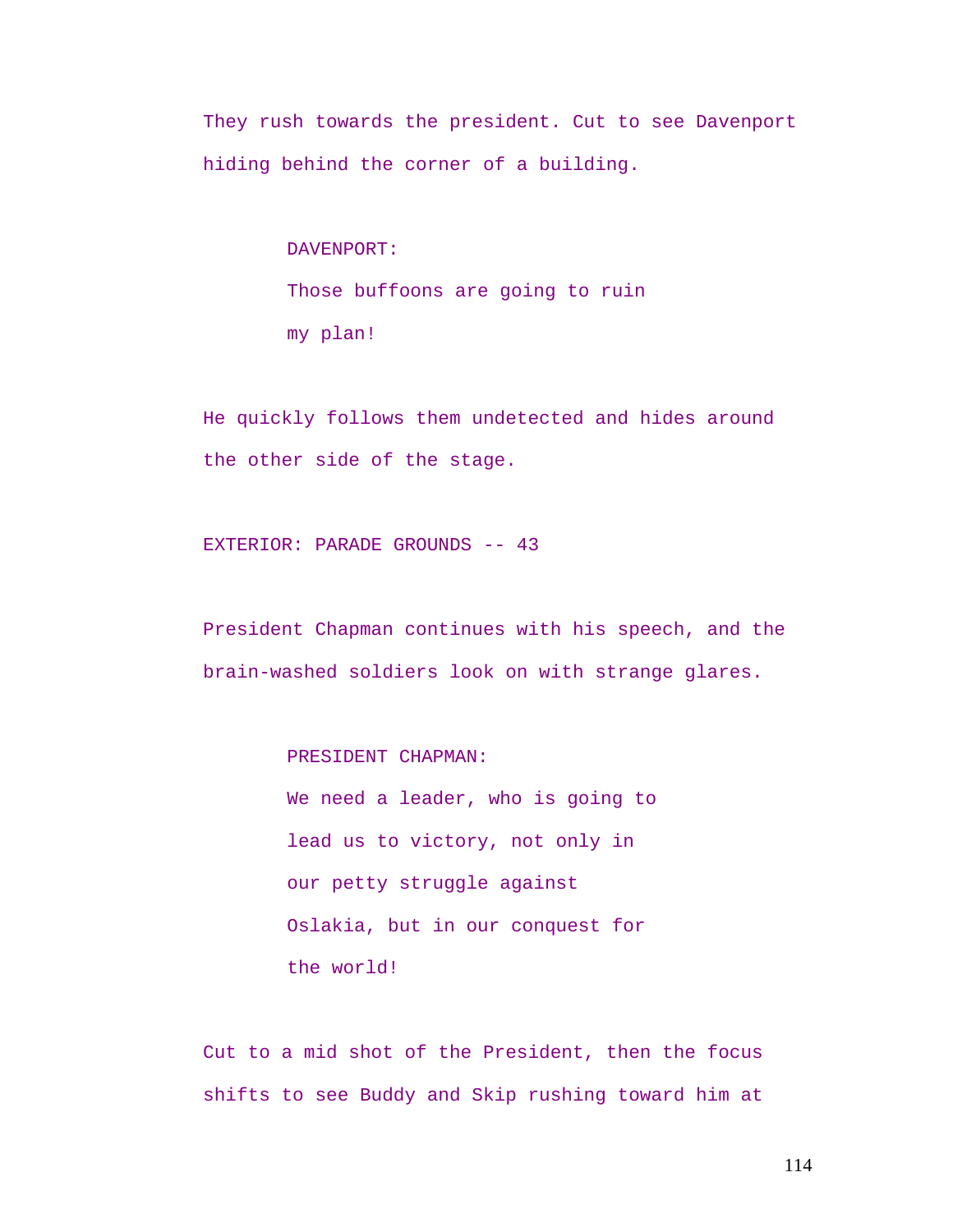breakneck speeds. Rodney, who is standing guard tries to stop them, but they burst right past him.

SKIP BROWN: [distant]

Mr. President!

PRESIDENT CHAPMAN: We need strength, cunning, and the will to do what is necessary! There is only one man who can fulfill these requirements, and who I think should be the next leader of New Chapland. The great and powerful Walter Da-

At that moment, Buddy and Skip crash right into the President, knocking him off the platform and into a trough of water next to it. Buddy and Skip stop at the top and look down at the president, who is thoroughly soaked and spitting water.

SKIP BROWN:

Uh-oh!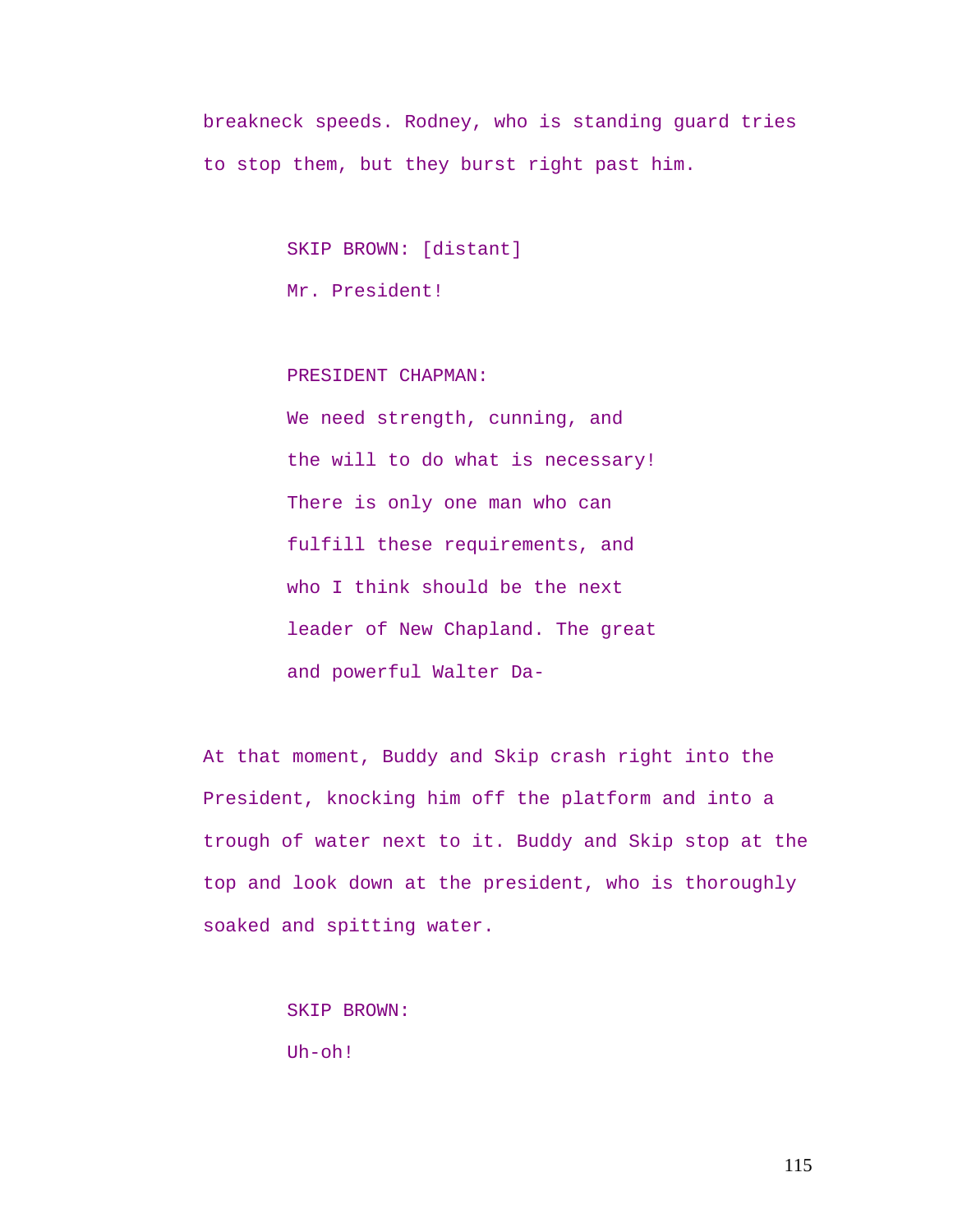Close-up of President Chapman's campaign button as it begins to sputters, smokes, and then shorts out. The president shakes his head and looks around, very confused.

PRESIDENT CHAPMAN:

Wha- Where am I? What in the world is going on here?

Rodney helps him out, splashing water on his button in the process. They leave, both quite befuddled. Cut back to Buddy and Skip. They slowly turn on their heels, only to see Sgt. Brown standing right behind them, breathing heavily, and beet red. Buddy and Skip look at him sheepishly, until Sgt. Brown grabs them both by their collars and hauls them away. Shot of Davenport around the other side of the stage.

DAVENPORT:

Drat! My plan, foiled! What to do, what to do...

He sticks his hands in his pockets, and gets a surprised look on his face. He pulls out a small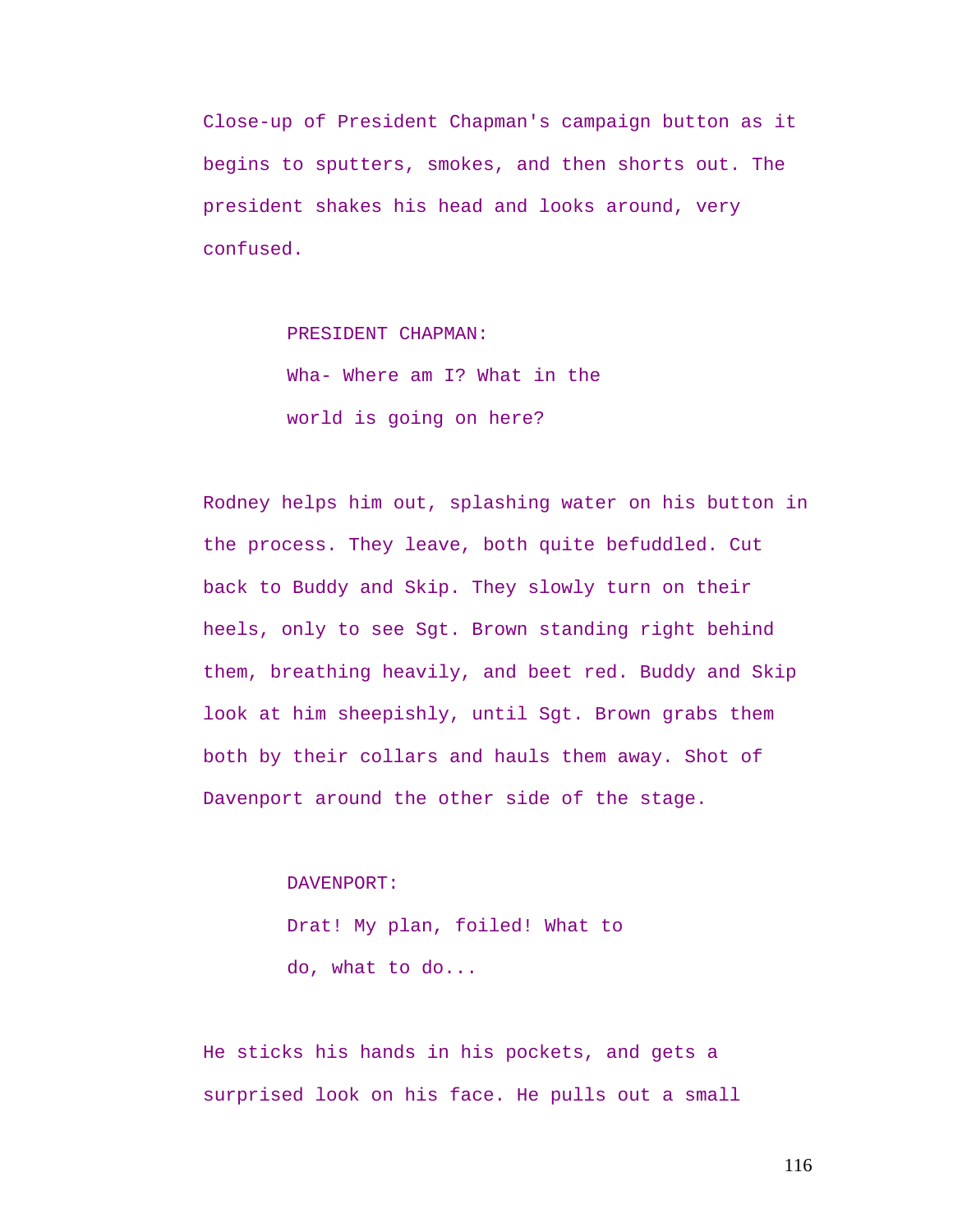bottle of Formula 86, and grins.

DAVENPORT:

When one door closes...

He laughs, and then rushes over to the mess hall.

DAVENPORT: [V.O.]

...another one opens. [Laughs]

Cut to next scene.

EXTERIOR: PARADE GROUNDS -- 44

Out in the audience, we cut to Chip Clark and Mumbles. They are standing among other soldiers who aren't wearing buttons.

> CHIP CLARK: Wow. What a crazy day. First those two come up with some nut ball scheme, and now it seems like the whole base is coming apart at the seams!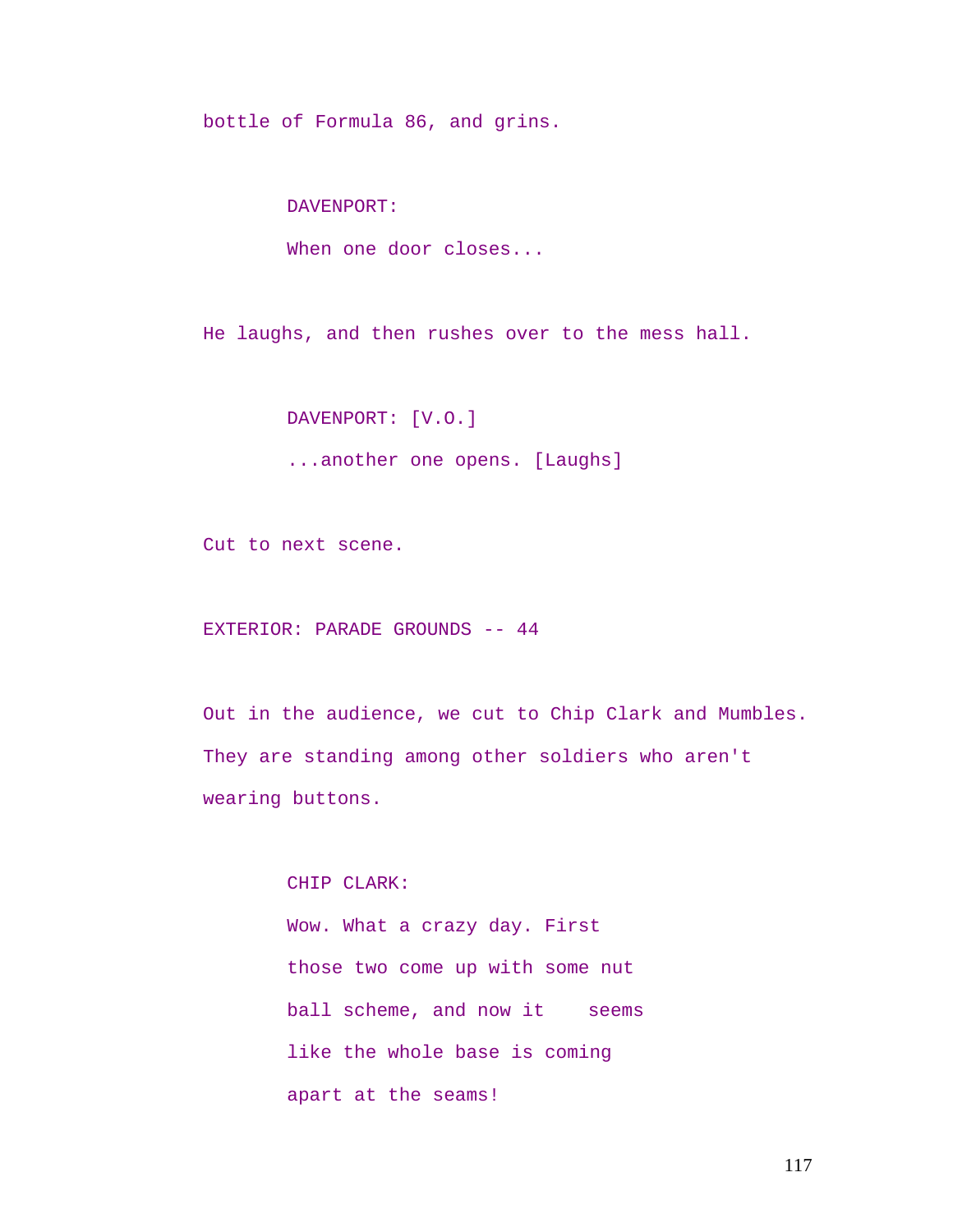# MUMBLES MCVEY: [agreeing] Uhhhhhnnnn!

Chip takes notice of another group of soldiers, standing directly across from the one that Chip is in. They are all the soldiers wearing campaign buttons, and they are giving the group without a strange look. Chip alerts the other men with him, and then speaks to them.

> CHIP CLARK: [friendly] Heya boys! Makin' a pretty bold statement, wearing those things after what just happened. C'mon, let's head back to the barracks.

One of the men speaks up, still immobile.

CORPORAL ROBERTS: We don't take orders from you.

CHIP CLARK: Whoa there buddy! Simmer down. It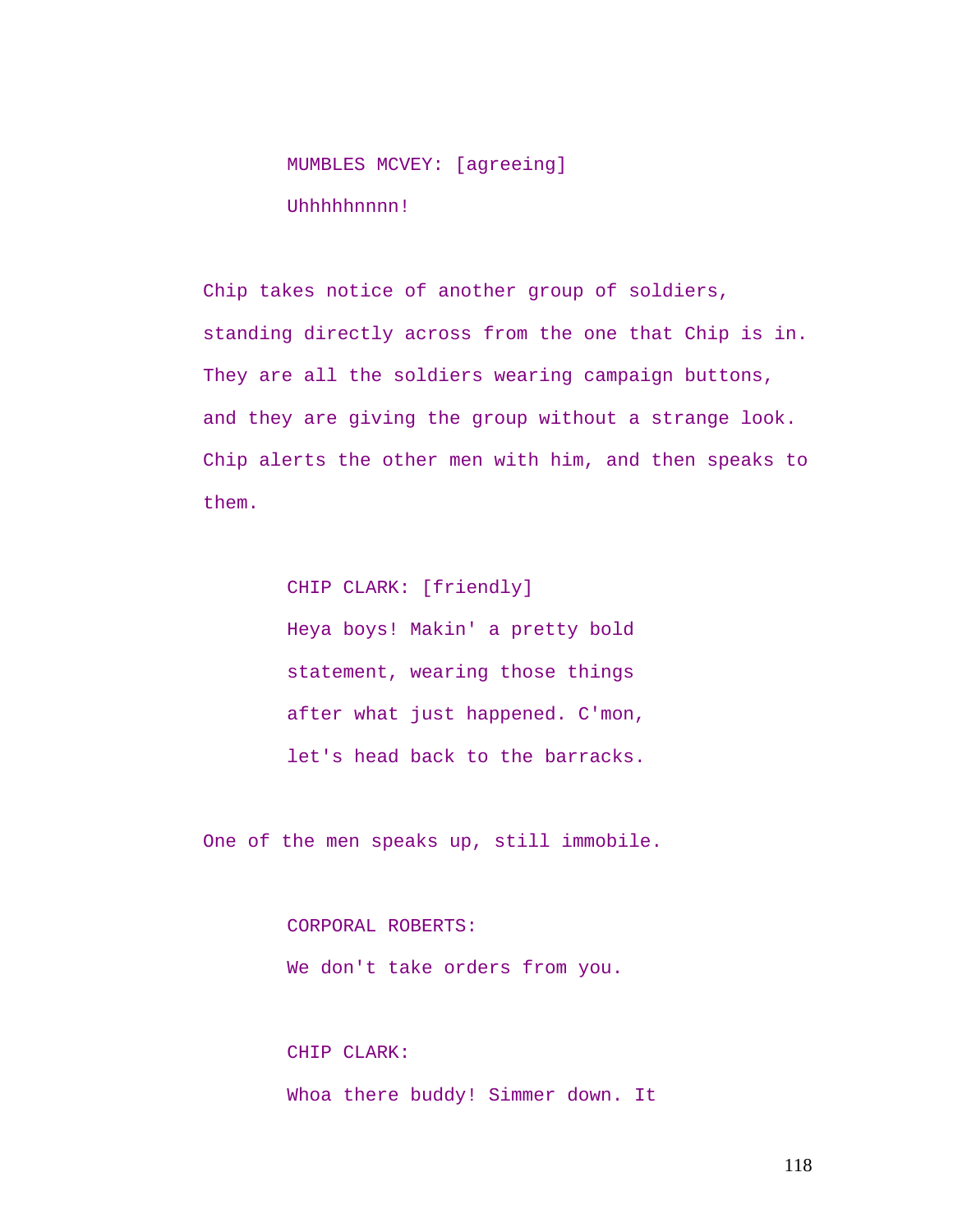was only a suggestion.

The group of brain-washed soldiers advance and the group of normal soldiers take a step back. Chip and Mumbles look worried. Cut to next scene.

INTERIOR: KITCHENS -- 45

Buddy and Skip are thrown into the kitchens by a furious Sgt. Brown.

SGT. BROWN:

I warned you two. That was your last warning, and then you went and assaulted the president. The *President*! Is there no limit to what you two will do?

The duo begin to protest, but are cut off by Sgt. Brown.

> SGT. BROWN: **NO!** I don't want to hear it. You two are going to be *dis*honorably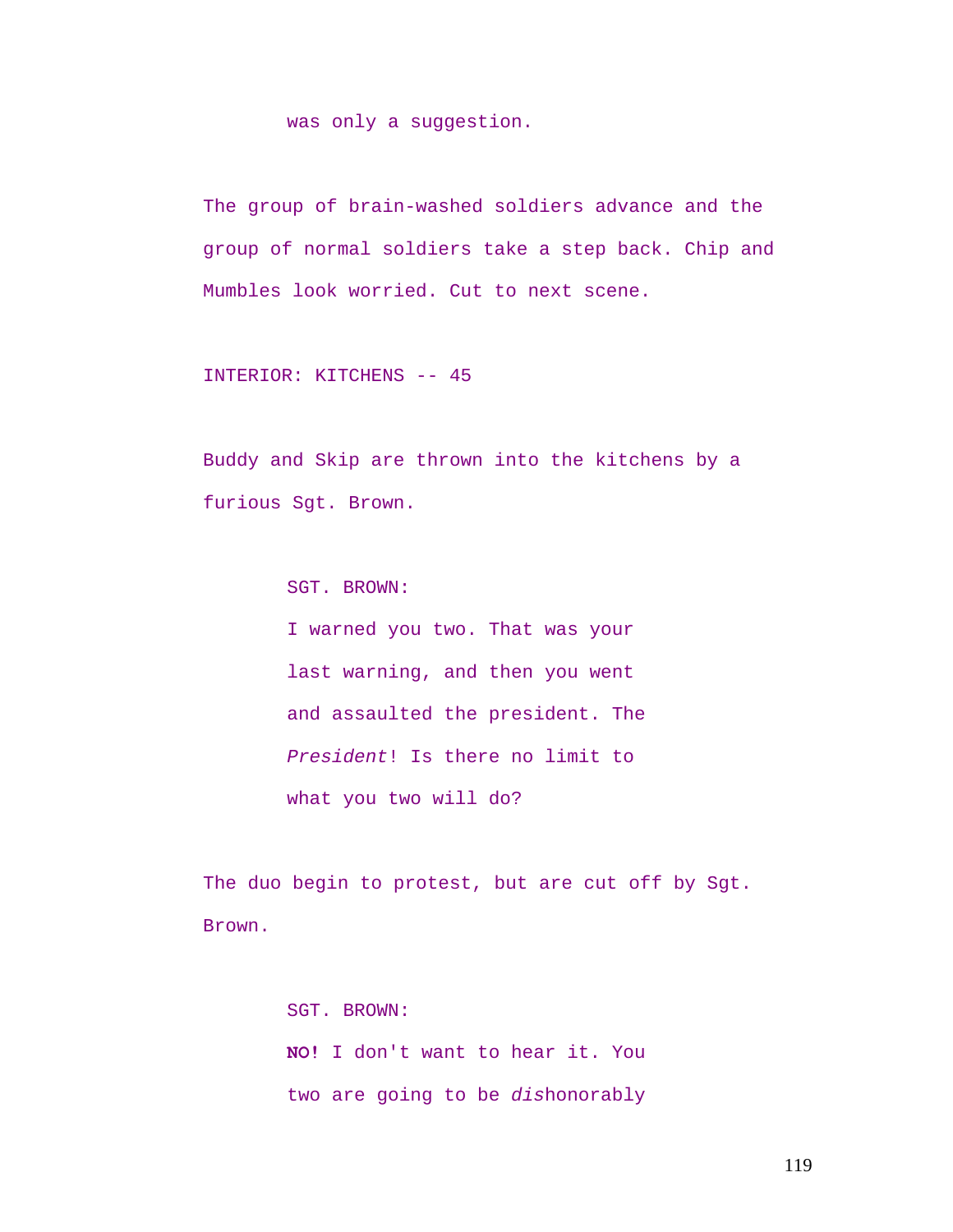discharged in the morning, but until then, you can spend the rest of your military careers doing something useful for the army, by cleaning this kitchen. Get to work!

He exits, leaving Buddy and Skip behind in the kitchen with the desert for the night, banana crème pies. They sit there, dejected, and start to scrub the floors. They start to converse.

SKIP BROWN:

Well, we did it Buddy, we saved the president, even if the only people who know are us.

BUDDY SMITH:

I know, Skip, but...

Skip looks concerned.

SKIP BROWN:

But what?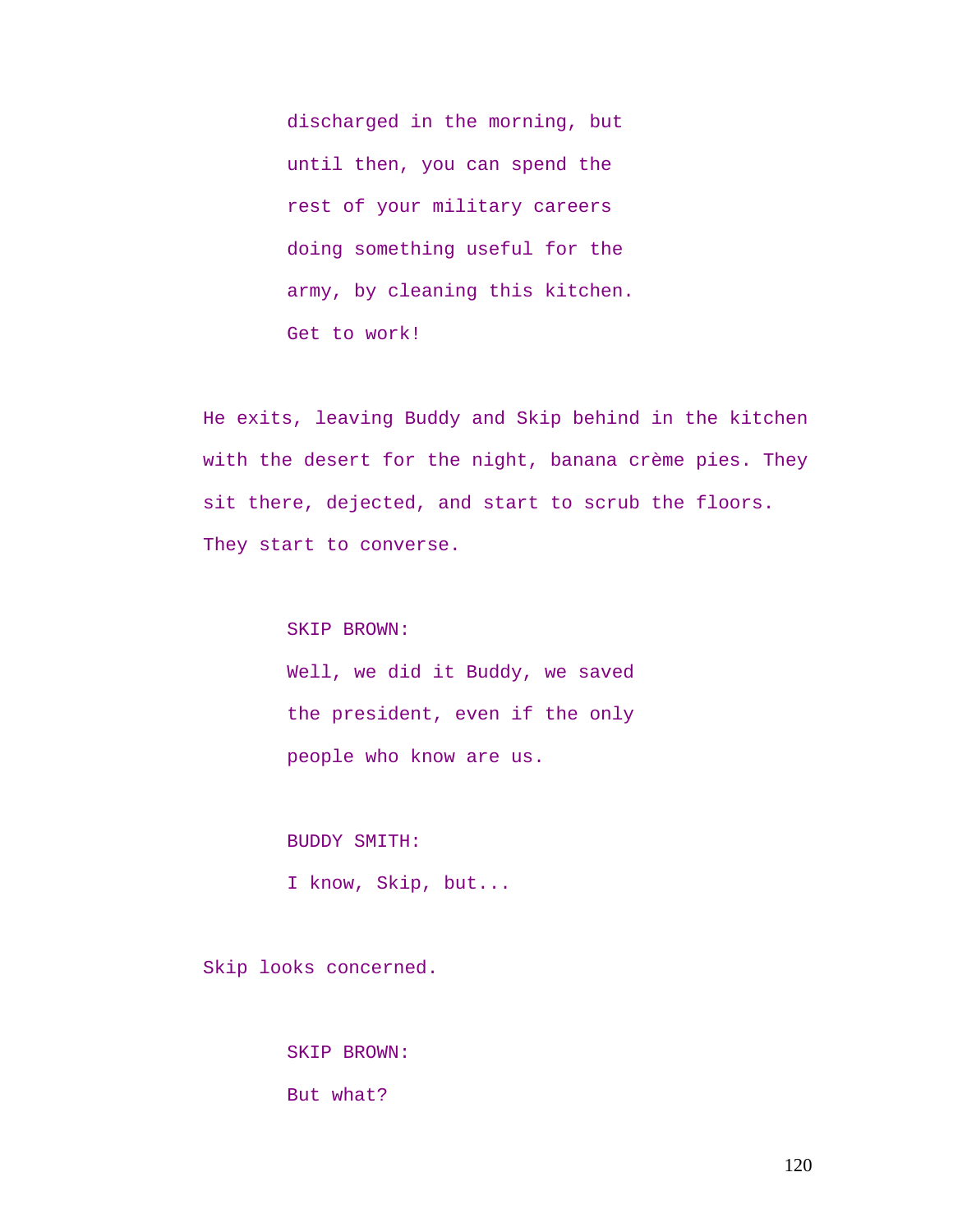BUDDY SMITH:

I just feel like we leaving the job half done. Davenport is still out roaming around the base, and we don't even know what his plan of attack was.

Skip looks sad for a minute, then happy.

SKIP BROWN: Well, we did the best we could. Let's finish our job here then go home.

BUDDY SMITH: [sad] I am going to miss this place Skip.

SKIP BROWN: [sad] Me too Buddy, me too.

Skip tears up, and Buddy looks at him.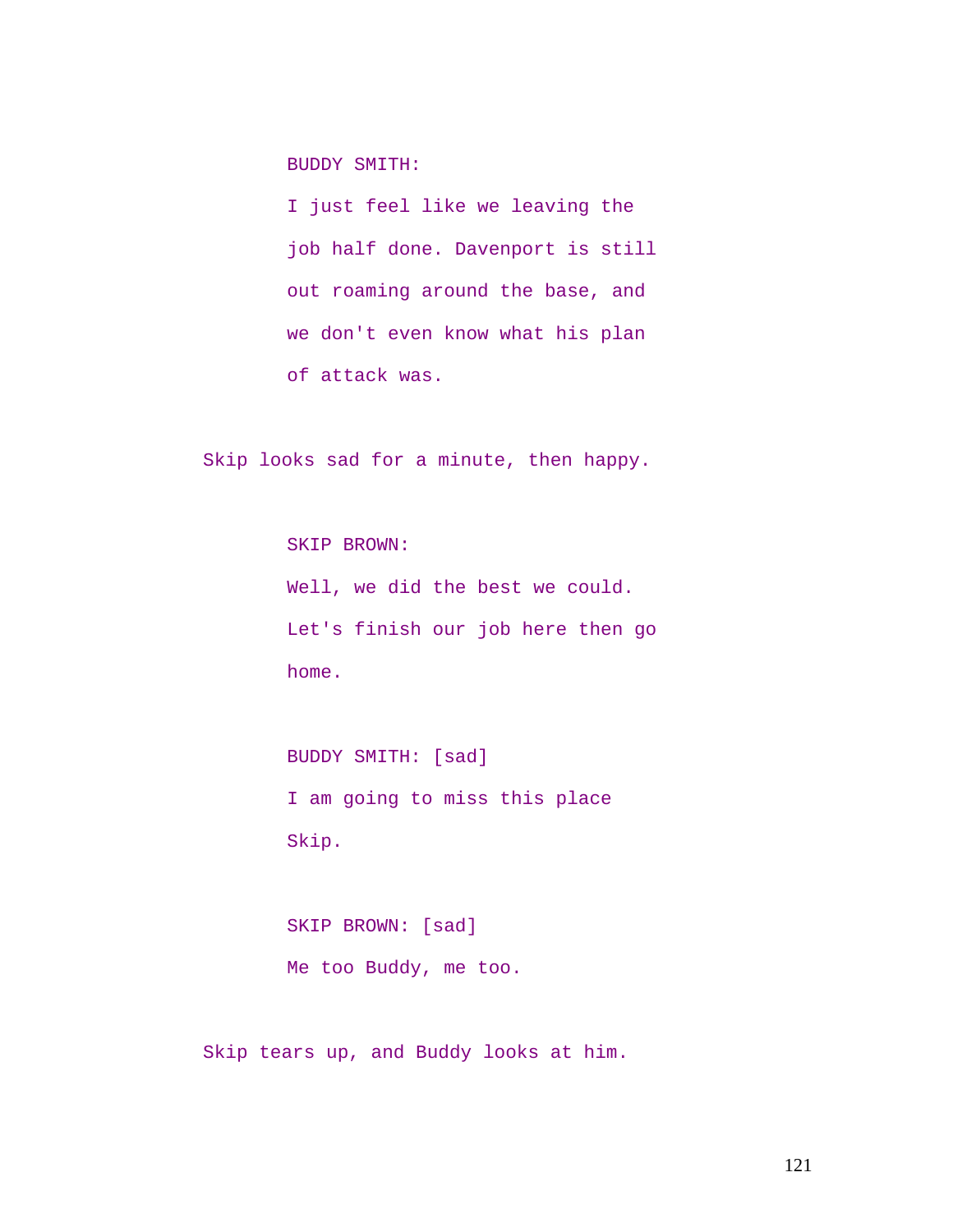BUDDY SMITH:

You ok, Skip?

Skip wipes his eyes.

SKIP BROWN:

Yeah, yeah! I'm fine. Let's go get some more soap. I want to show the army that we can do something right.

They leave the room. Right after they are out of sight, Davenport slips in through the back door, not knowing that Buddy and Skip were just there. Going up to the rows of pies, he takes out the bottle and an eye-dropper and starts to put the formula on the pies. Buddy and Skip return as Davenport is about halfway through. Davenport looks up just as the duo pull out their guns from their holsters and aim at him.

SKIP BROWN:

Freeze!

Davenport drops the bottle and puts his hands behind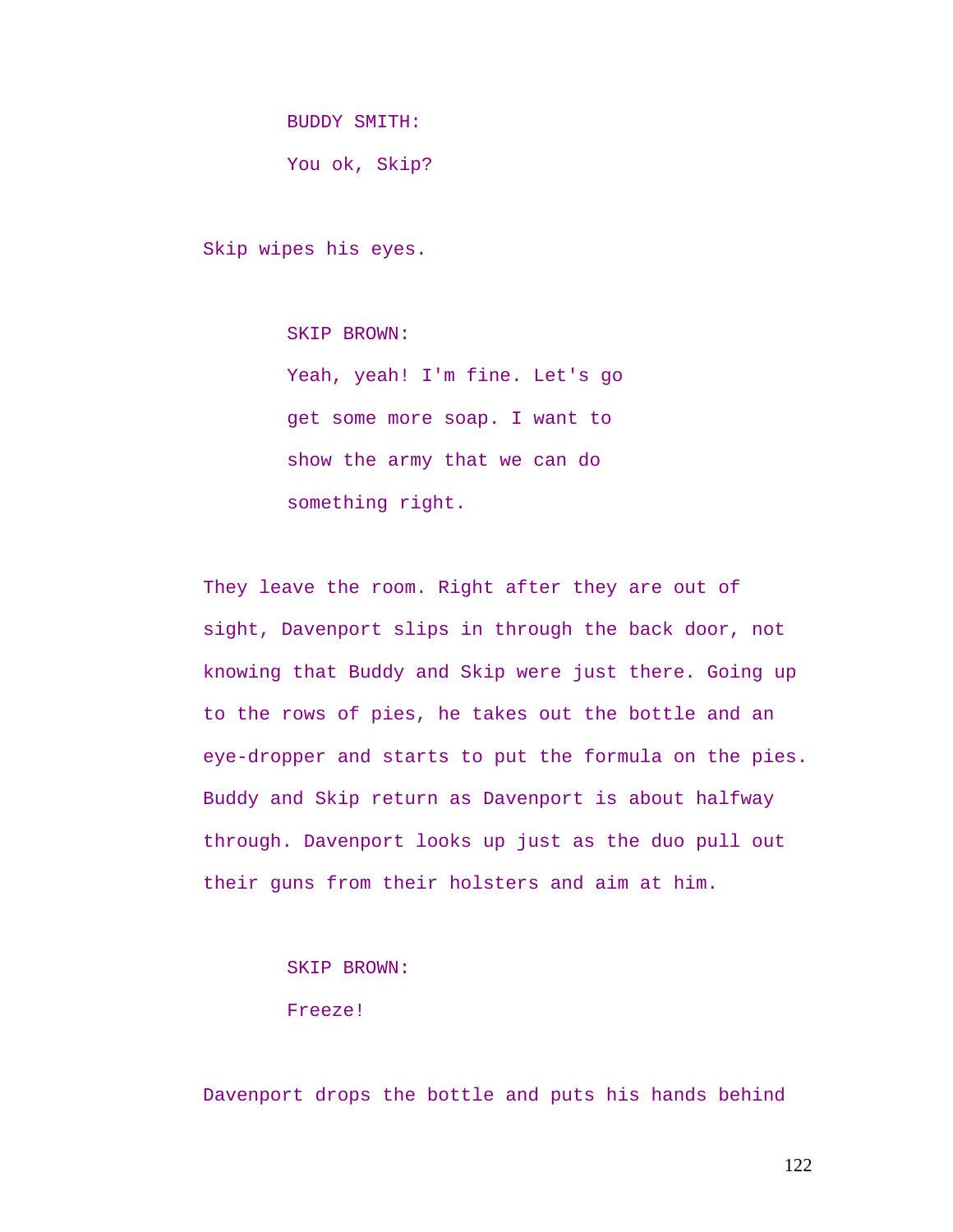his back. Cut to a close-up of his hands, he pushes a button on his mind control remote. Cut to next scene.

EXTERIOR: PARADE GROUNDS -- 46

Chip and Mumbles are seen still backing away from the brainwashed soldiers. All of a sudden, the soldiers look up as they receive the order from Davenport to attack. They turn to face the group of un-buttoned soldiers, then charge. The other soldiers scramble, and as cries are heard all over the base, it is revealed that similar events are occurring with everyone wearing a button.

CORPORAL ROBERT:

Attack! Claim the base in the name of Davenport!

Chip and Mumbles run to an overturned table and hold off there while the brain-washed soldiers try to break through.

> CHIP CLARK: I knew this would come around to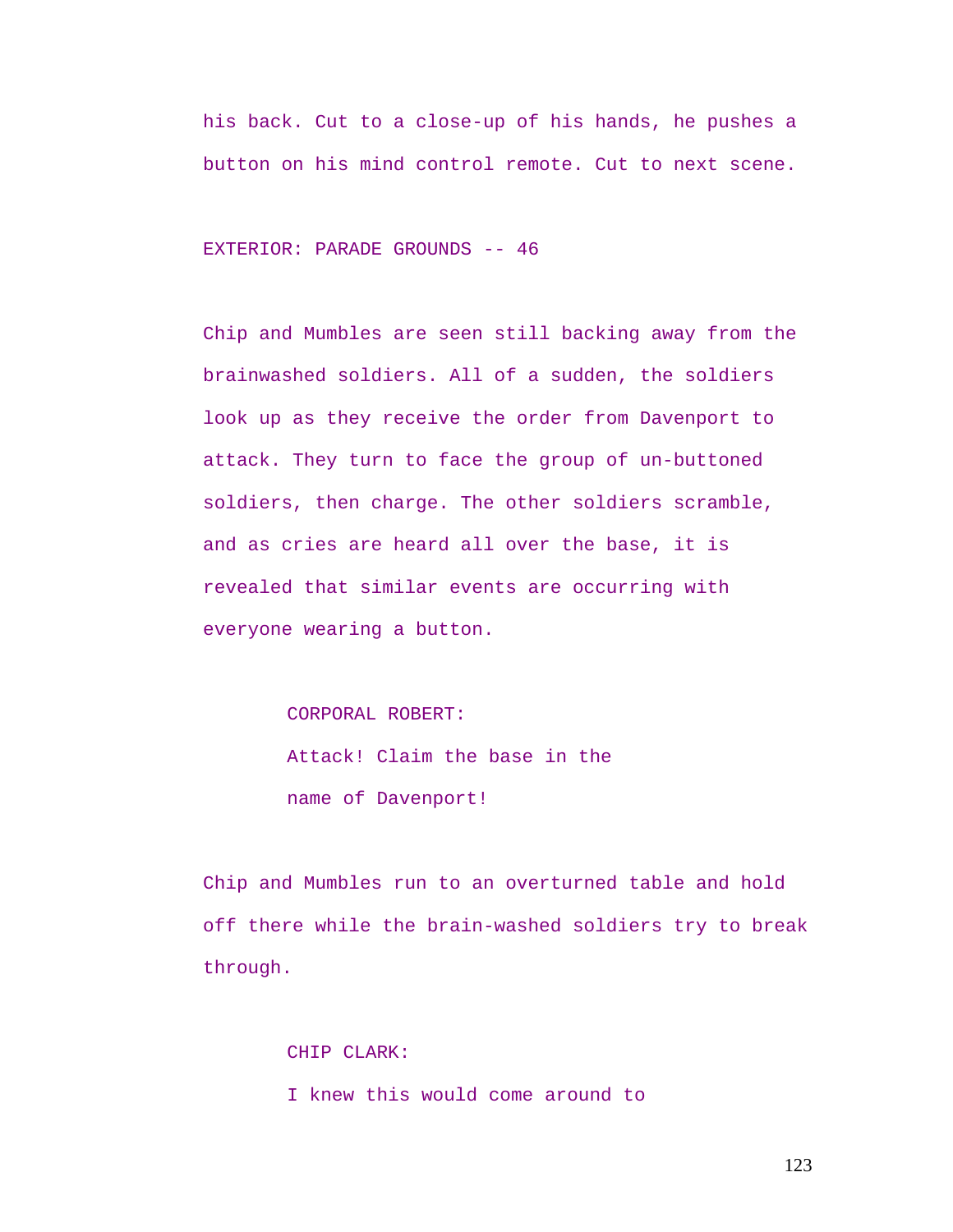bite me in the butt!

Iris out to the next scene.

INTERIOR: KITCHENS -- 47

Iris in to see Davenport being held up by Buddy and Skip. Davenport laughs nervously, as he tries to reason with them.

DAVENPORT:

Long time no see, gentlemen.

SKIP BROWN: We've got you this time, Davenport.

BUDDY SMITH: The shoe's on the other foot now, isn't it?

Davenport discreetly grabs a pie behind his back and gives the duo a grin.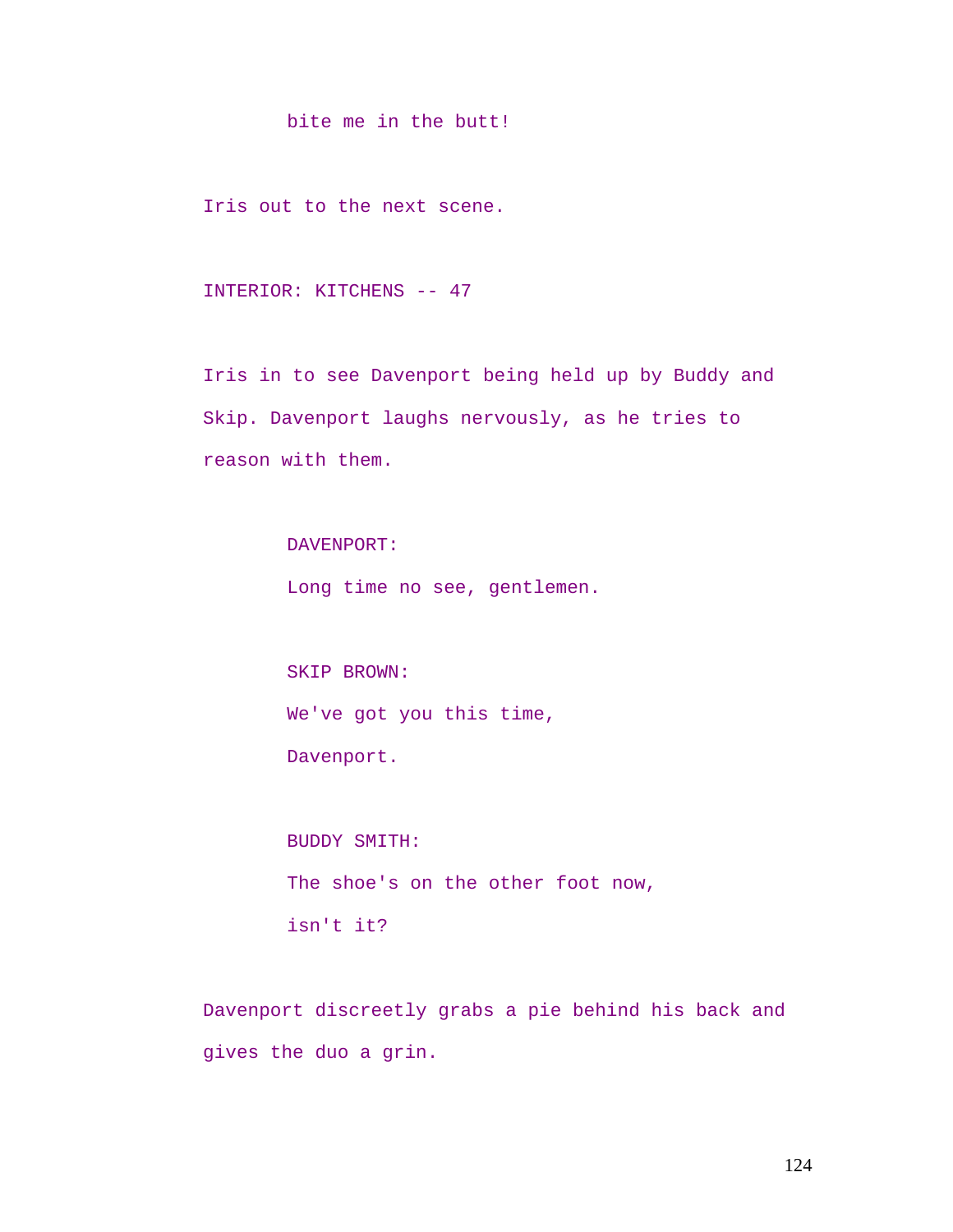DAVENPORT:

It is *indeed!* 

Davenport launches the pies into Buddy and Skip's faces and quickly snatches their guns.

DAVENPORT:

Well gentlemen, it's been fun, but I have an important task to complete here. If I'm correct, **\*cocks ear, faint sounds of struggle are heard\*** my new troops should be assuming control soon, and I wouldn't want to miss this triumphant moment. I'm sorry it had to be like this. Oh wait. No I'm not! Ah ha ha ha! Now, goodbye!

He pulls the trigger, only to find the gun making an empty click. He quickly examines it, aims, and tries again but to no avail. Thinking quickly, Buddy and Skip nod to each other and vault over a table. They each grab pies in both hands and fire at Davenport.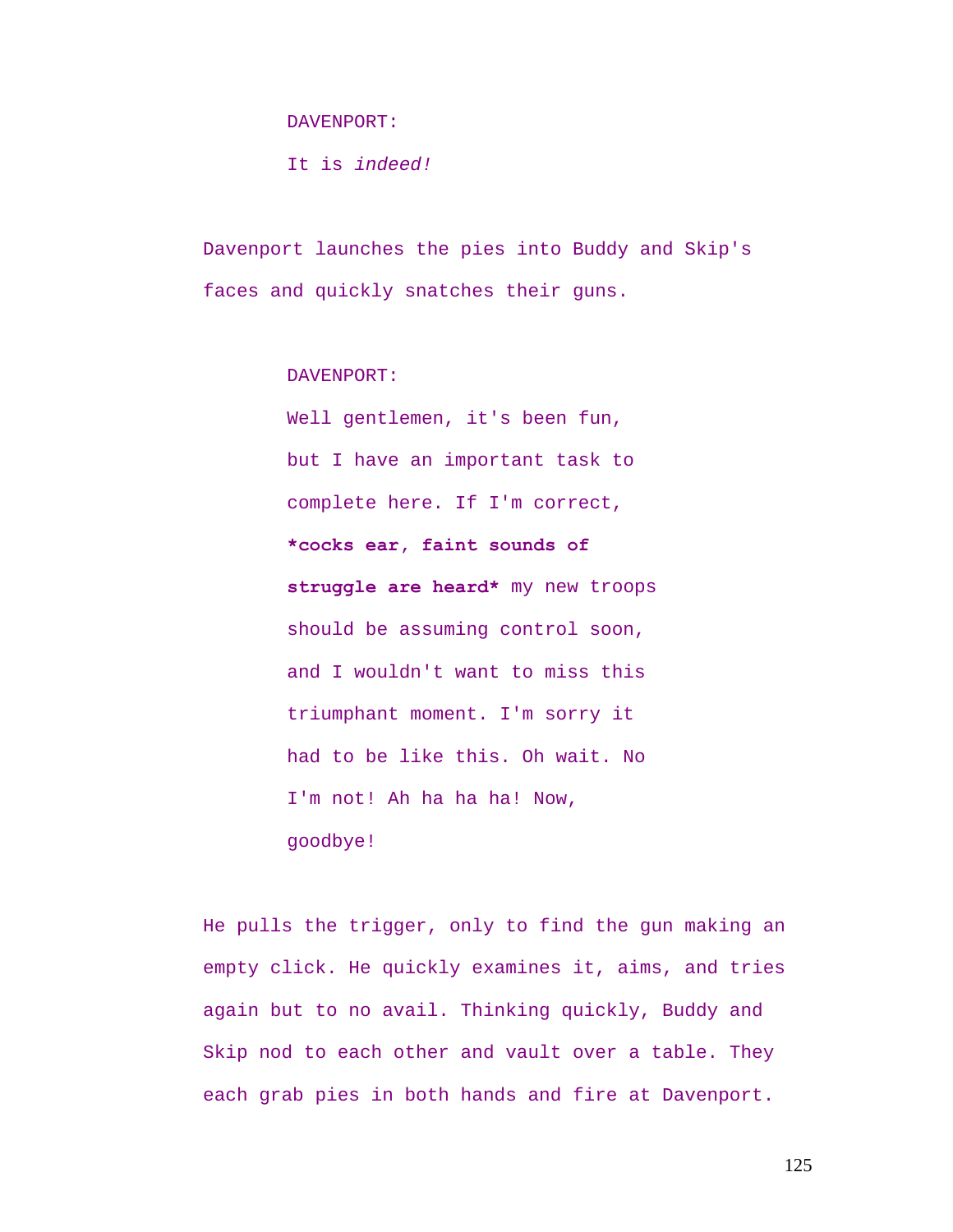Davenport, covered in pie, also launches over a table and begins firing pies at Buddy and Skip. Cut to next scene.

# EXTERIOR: MILITARY BASE -- 48

Cut back to Chip and Mumbles. The other soldiers have started firing at their table, but they don't fire back. Sgt. Brown scrambles over amidst gunfire.

> SGT. BROWN: Are you hit? Why isn't anyone returning fire?

# CHIP CLARK: No, we're fine. But nobody wants to shoot their friends, so no one has returned fire.

President Chapman and Rodney now join them.

SGT BROWN: Are you two hurt?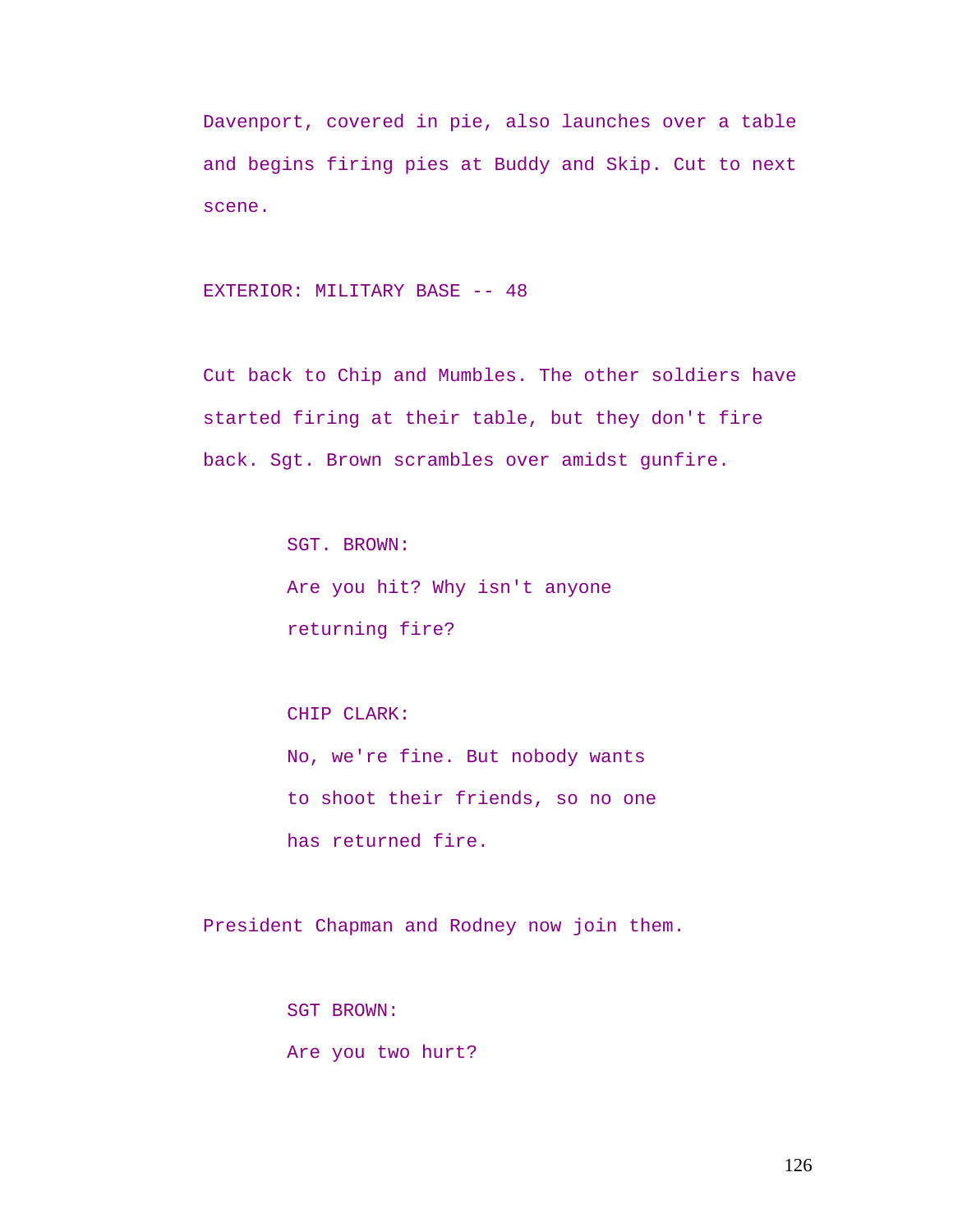RODNEY:

No we're ok sergeant.

PRESIDENT CHAPMAN:

What's going on here sergeant? Why all this chaos?

SERGEANT BROWN:

It might be the Oslakians attacking. [To himself] Looks like Skip was right after all.

Cut to a shot of other soldiers nearby, they nod in agreement. Sgt. Brown looks sympathetic, and unholsters his pistol. He fires his clip into the air over the brain-washed soldier's heads.

> SGT. BROWN: That should scare them off, at least for a little while. We need to figure out how this is happening, or we might as well give up the base.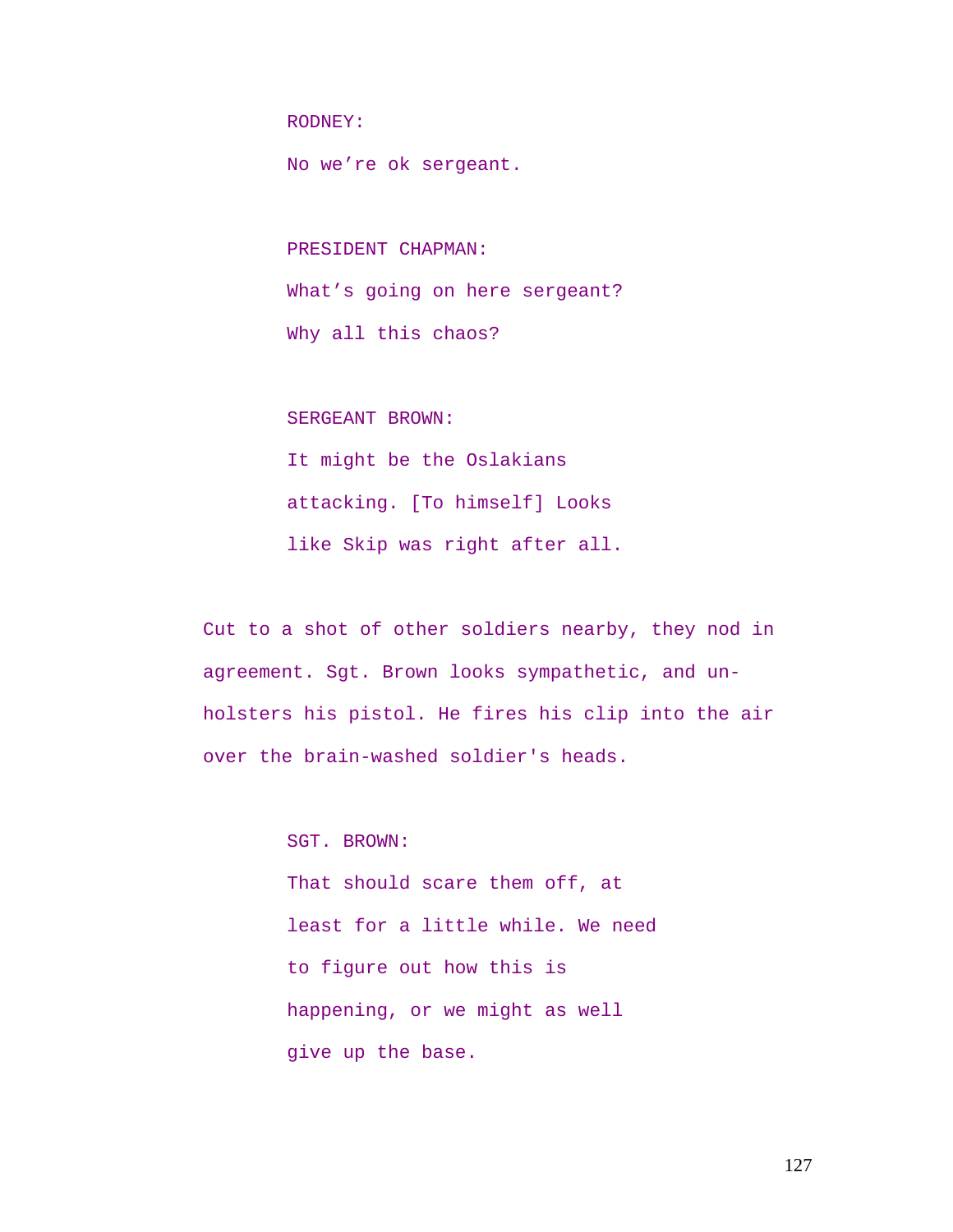As he says this, the small white lab mouse that escaped with Buddy and Skip scurries up to Chip and Mumbles, dragging a campaign button.

> CHIP CLARK: Hey there, little guy. Whatcha got there?

He picks up the button, and then throws it on the ground.

> CHIP CLARK: Aw, it's just another one of those stupid buttons. It seems like everyone is wearing them.

The mouse drags the button over to Mumble's canteen and then tips it over onto the button.

> CHIP CLARK: Hey, what are you doing? We might need that water!

The button fizzes and shorts out, giving off a cloud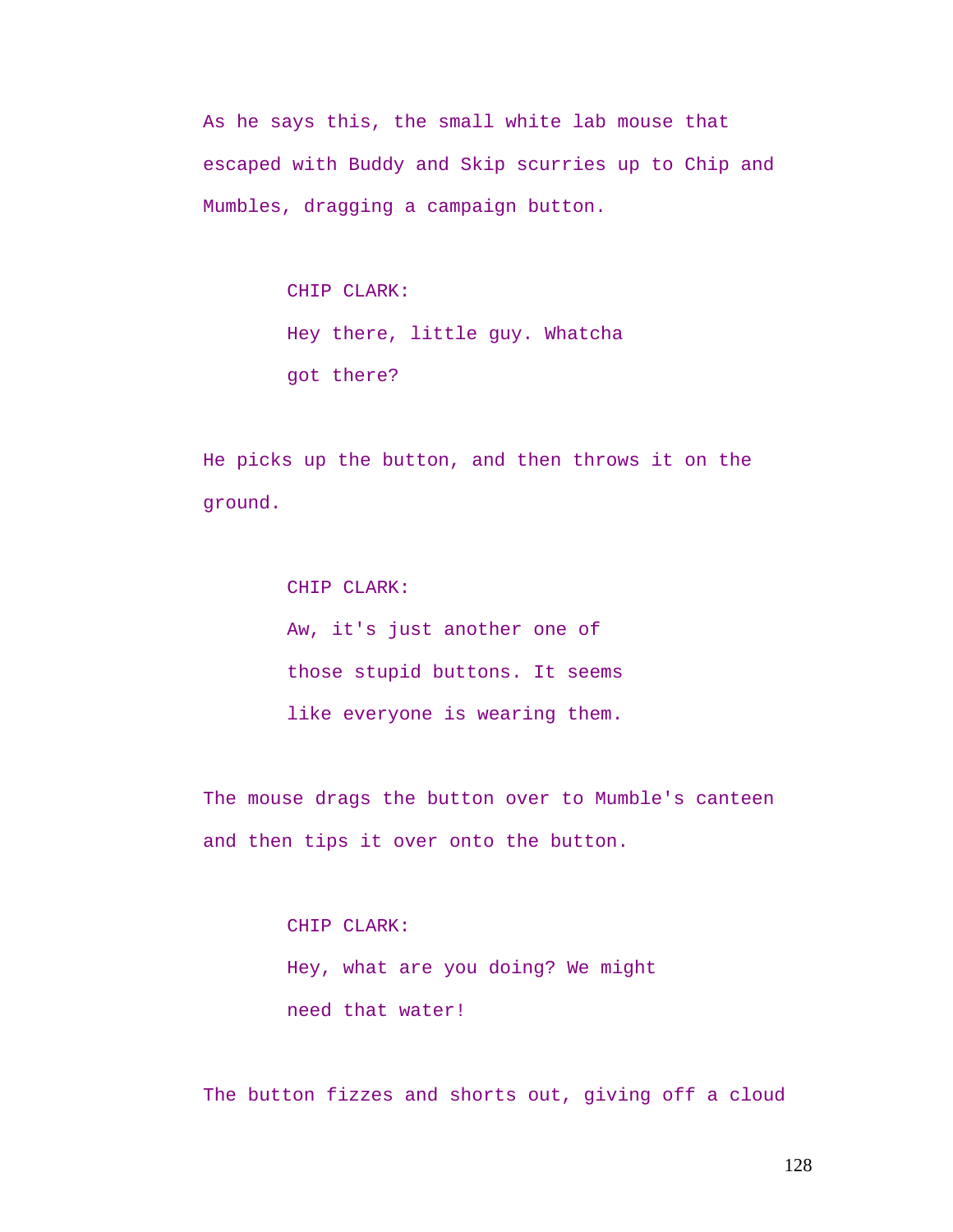of black smoke. Chip's eyes light up with recognition.

CHIP CLARK: C'mere guys! I think I have the solution to our sticky situation.

He winks at the mouse, which scurries away. Cut to next scene.

INTERIOR: KITCHENS -- 49

Inside the mess hall, the pie fight intensifies, with the addition of a mini-marshmallow gun and a makeshift catapult made out of utensils. Skip gets hit in the face, and he slides down.

SKIP BROWN:

He got me, Buddy... Uhhgg!

Buddy gasps, grabs a helmet of an adjoining table and looks ready for war.

> BUDDY SMITH: Skip! [Looks at Davenport] You!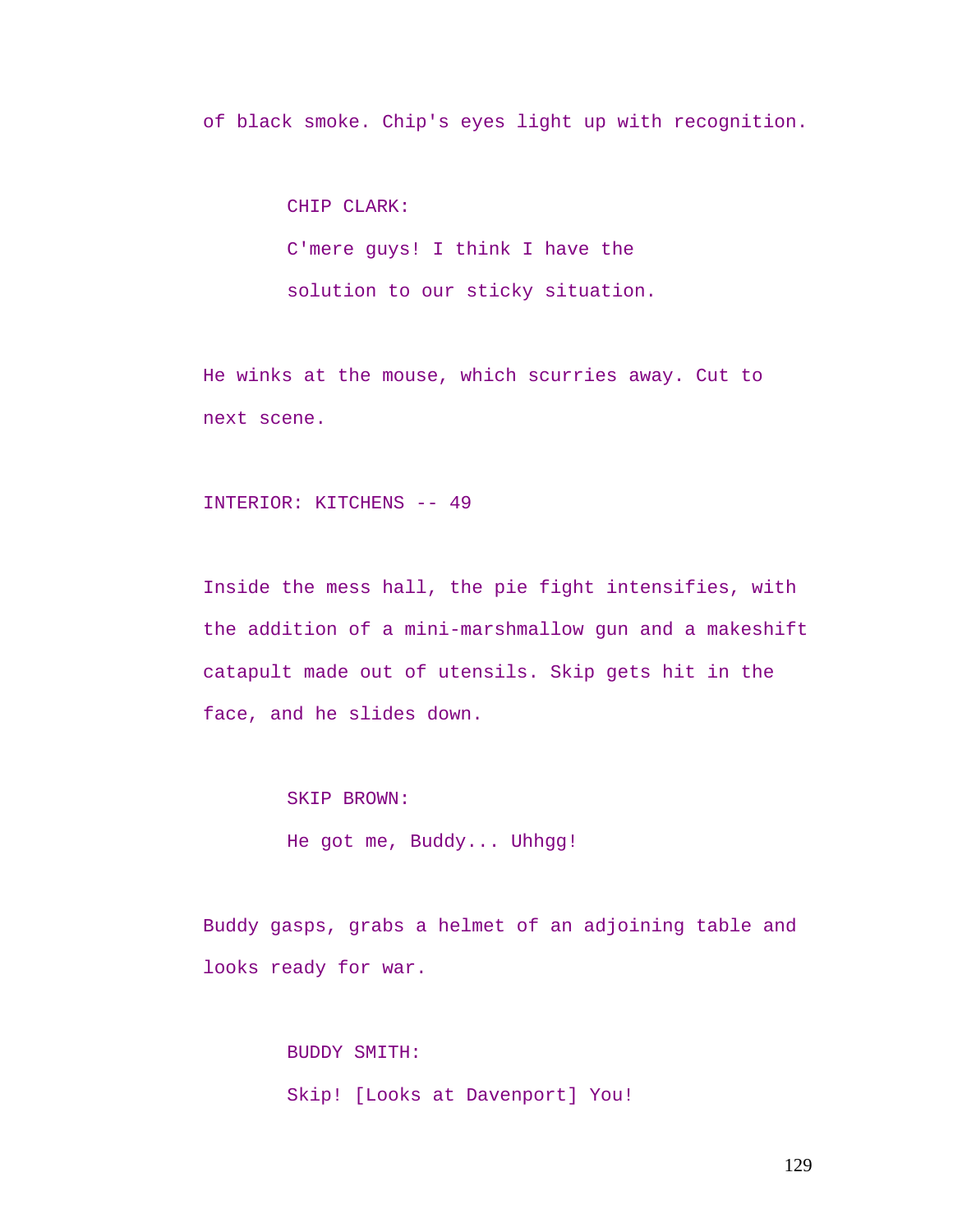Buddy starts firing pies at double pace. Davenport is beat back until he hides behind cover. Skip stands up and congratulates Buddy.

SKIP BROWN:

Good work Buddy!

BUDDY SMITH:

Skip! You're alive!

SKIP BROWN: Of course I'm alive! It was only a pie, you know.

They are pelted with pies by Davenport, so they return fire and decide to finish the fight.

> SKIP BROWN: Let's finish this bozo, Buddy!

BUDDY SMITH: Yes, let's!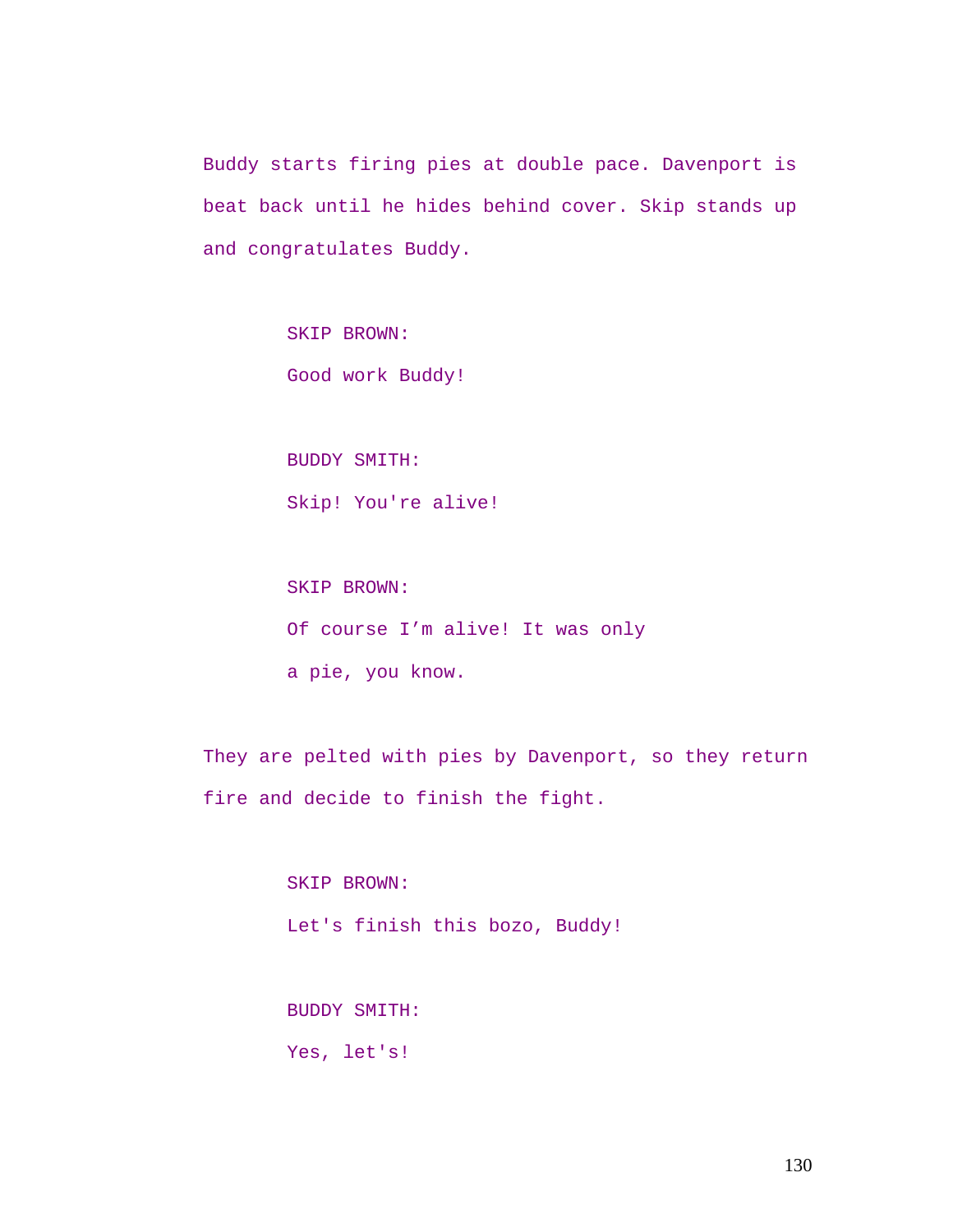They duck behind their table. Cut to next scene.

EXTERIOR: MILITARY BASE -- 50

Cut back to the barricade where Sgt. Brown and the others are hiding. The mind controlled soldiers are slowly advancing, wary of more gunfire. They tense up as they see someone rise up, but it is Chip Clark holding a white flag. They look confused, and then Chip starts speaking.

CHIP CLARK:

Hey there, boyos. That's right; we're giving ourselves up to the great and powerful Davenport.

The men slowly edge forward, still wary. Chip gives them a reassuring smile. Cut to show Sgt. Brown and Mumbles behind the barricade with buckets of water.

> CORPORAL ROBERTS: What angle are you playing?

CHIP CLARK: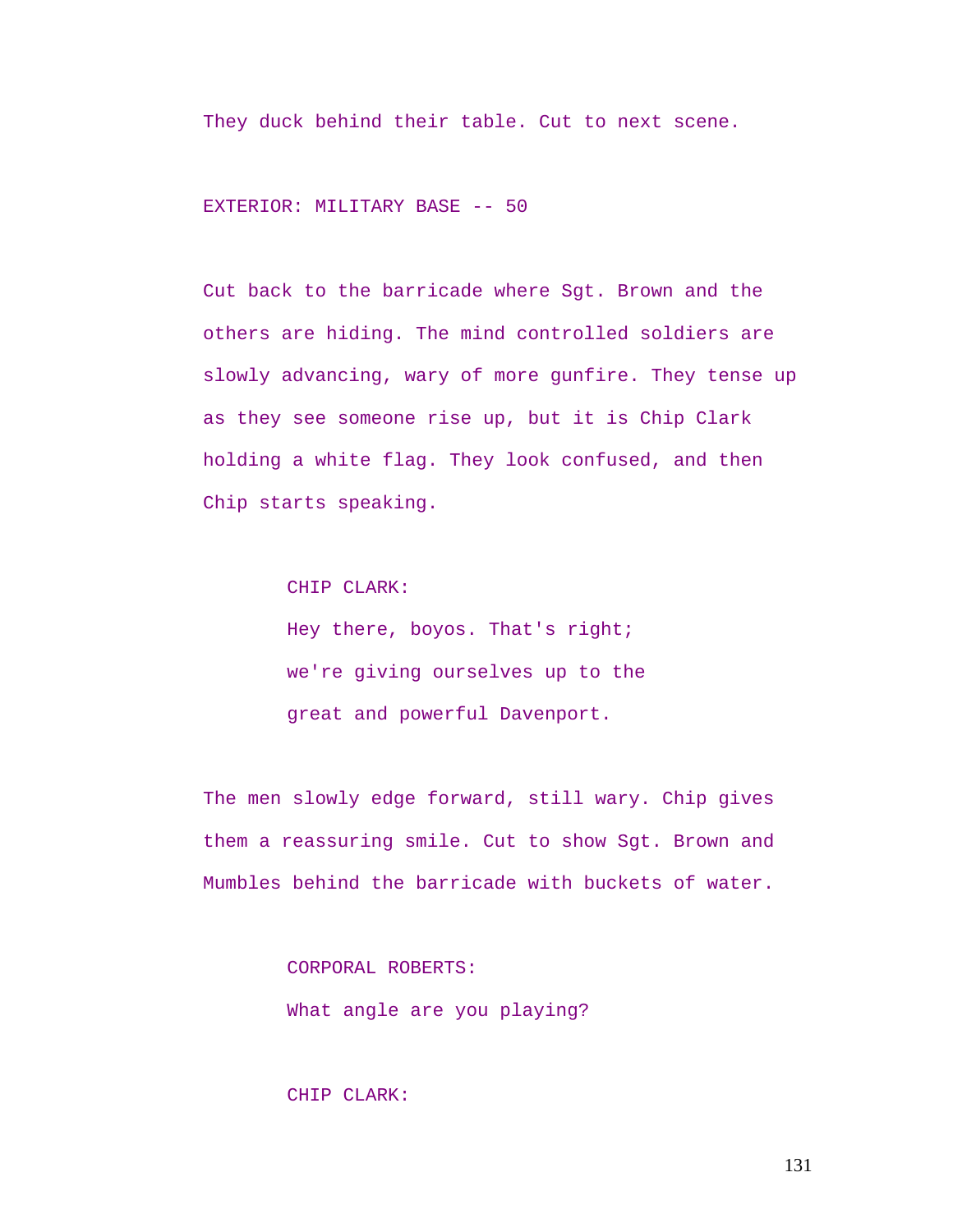Oh, no angle. But, we do have one request before you take us in.

CORPORAL ROBERTS:

Oh yeah? What's that?

CHIP CLARK: Well, I could really go for a drink. Couldn't *you?* 

As he says this, Sgt. Brown and Mumbles shoot up and dump the buckets of water on them. Their buttons short out and they stand around, confused. Similar events are seen happening all over the base, and a weary cheer goes up as the New Chaplanders take back the base. Sgt. Brown rushes up to Corporal Roberts and shakes him out of his daze.

> SGT. BROWN: Corporal! Corporal! Where is Davenport? Where is he?

CORPORAL ROBERTS: [dazed] Uhhh! He's in the mess hall.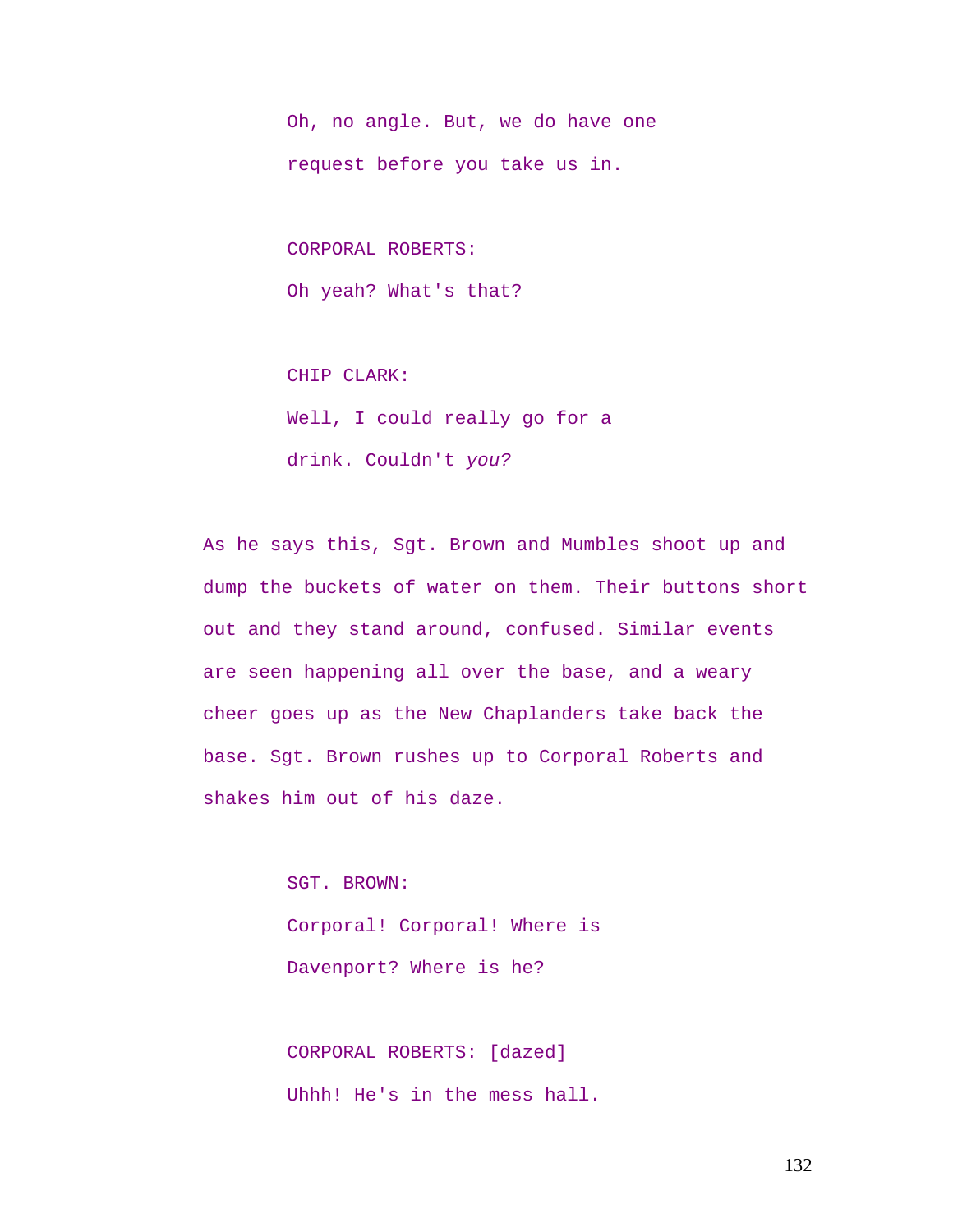Having a *pie fight?*

Sgt. Brown looks worried.

SGT. BROWN:

Skip. Buddy. Oh no!

Cut to next scene.

INTERIOR: KITCHENS -- 51

Davenport peeks over his table at Buddy and Skip's table. They aren't throwing pies anymore, and he can't see them. He stands up and taunts them.

DAVENPORT:

Out of pies? Or just giving up?

Buddy and Skip stand up, hefting a huge pie between them.

> SKIP BROWN: Not giving up.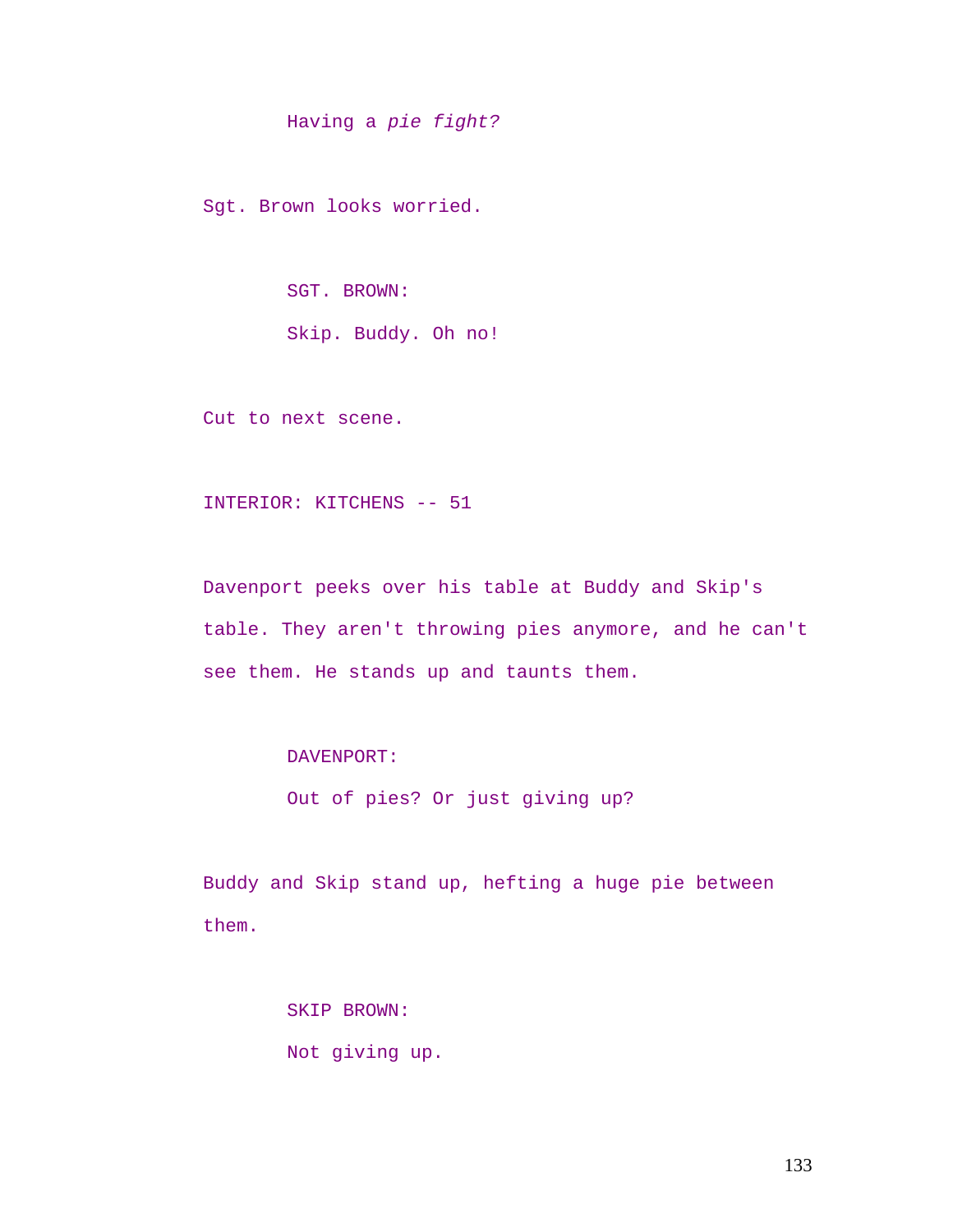#### BUDDY SMITH:

Just putting up!

They both launch the pie through the air, and as it sails, Davenport screams and tries to run, but doesn't make it. The pie crushes him, and just as Buddy and Skip start to celebrate, twenty armed soldiers crash in and aim their rifles down on Davenport. Sgt. Brown rushes in after them, and looks down at Davenport.

SGT. BROWN:

Well Davenport, though you could get away with this hair brained scheme did you? It looks like you just couldn't *cut it*. But don't feel too bad. My men are the best the New Chapland has to offer. You were bested by [looks at Buddy and Skip] two of my very best soldiers I've ever had the pleasure to have served with. You'll get twenty years to life for this one. Good work men.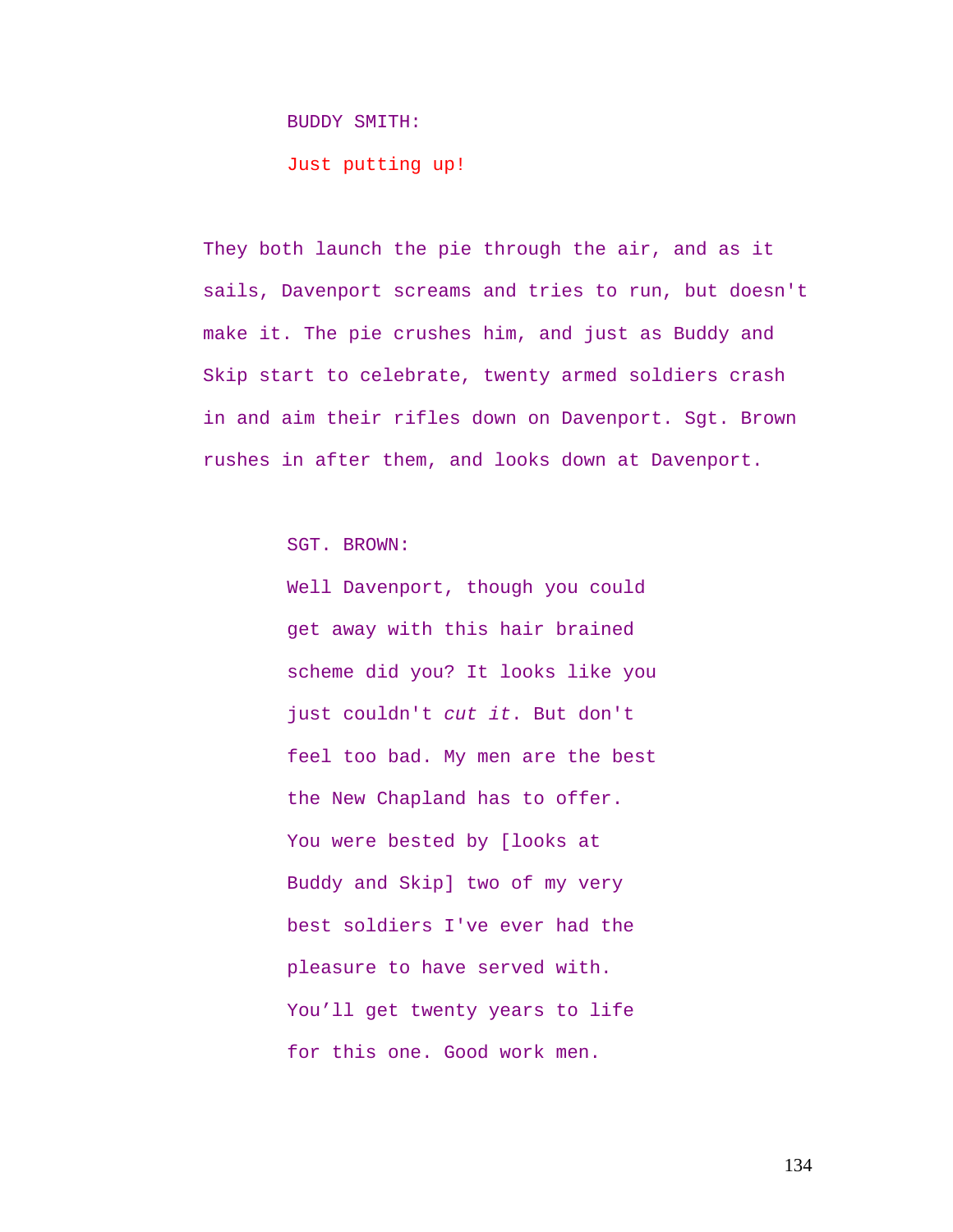Fade out from a shot of Buddy and Skip shaking hands.

EXTERIOR: PARADE GROUNDS -- 53

All the soldiers are once again assembled on the parade grounds, for a completely different reason. President Chapman, Rodney, General Collins and Sergeant Brown are on the stage. Chip and Mumbles are just walking up and take their seats.

Skip and Buddy then slowly walk down the aisle, both assuming the worst, when chip gives them the thumbs up and Mumbles waves to them. Both Skip and Buddy look confused by this. As they sit down the president then steps up to the podium and says a few word.

#### PRESIDENT CHAPMAN:

#### **INSERT DIALOGUE**

After he is finished speaking he shakes the four men's hands. The general then steps to the podium and says a little bit before he awards the men with medals.

# GENERAL COLLINS: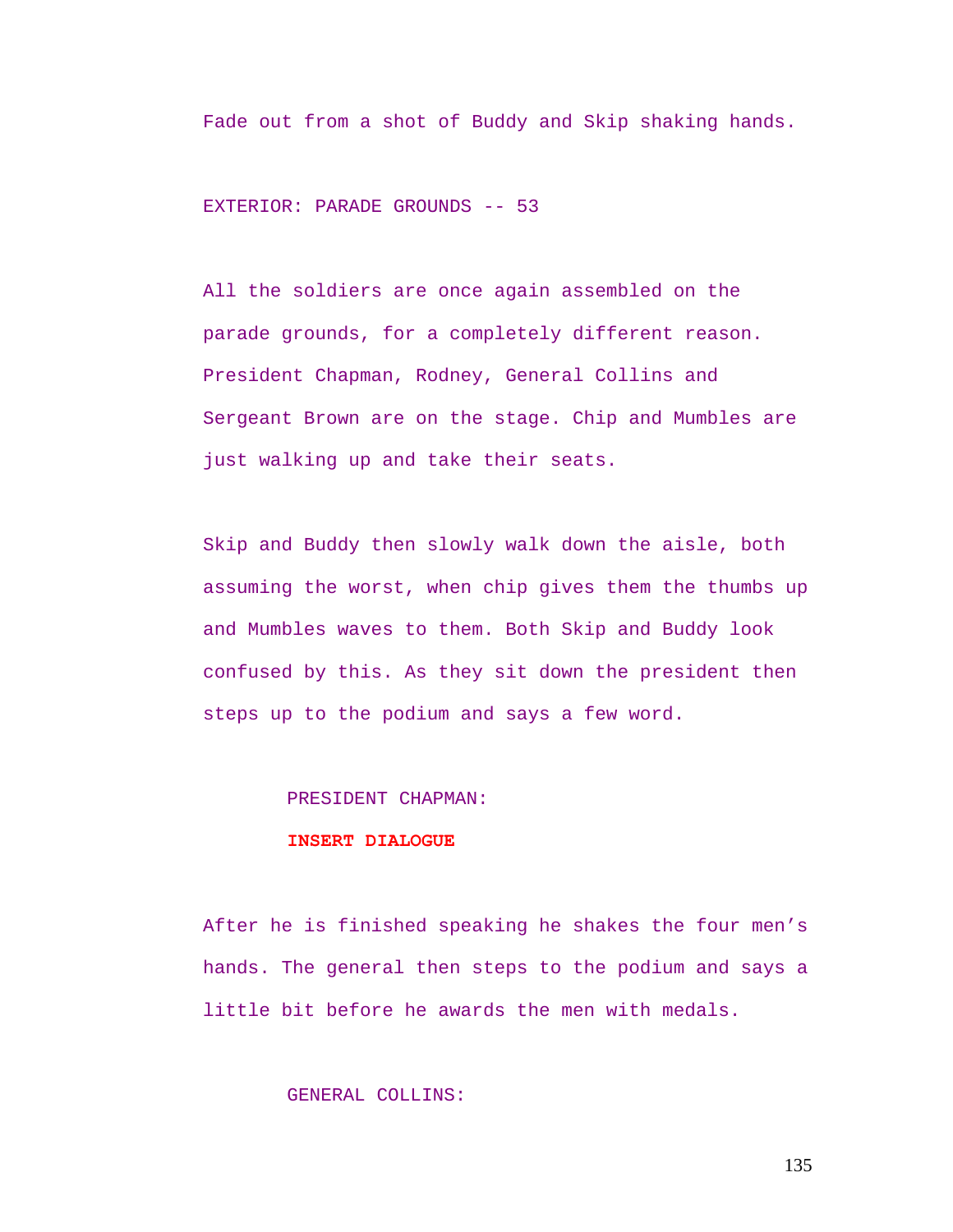We are gathered here to honor these men's accomplishments. Almost single-handedly, they stopped a major plot and repulsed an invasion.

He calls upon Chip first.

GENERAL COLLINS:

For you Chip Clark, for your razor sharp ingenuity.

He pins a medal onto Chip, then calls Mumbles.

GENERAL COLLINS:

To you Butch McVey, for your

bravery in the face of

insurmountable odds!

He pins a medal onto Mumbles, then asks for Buddy and Skip to the podium, looking proud.

> GENERAL COLLINS: And for you two, the greatest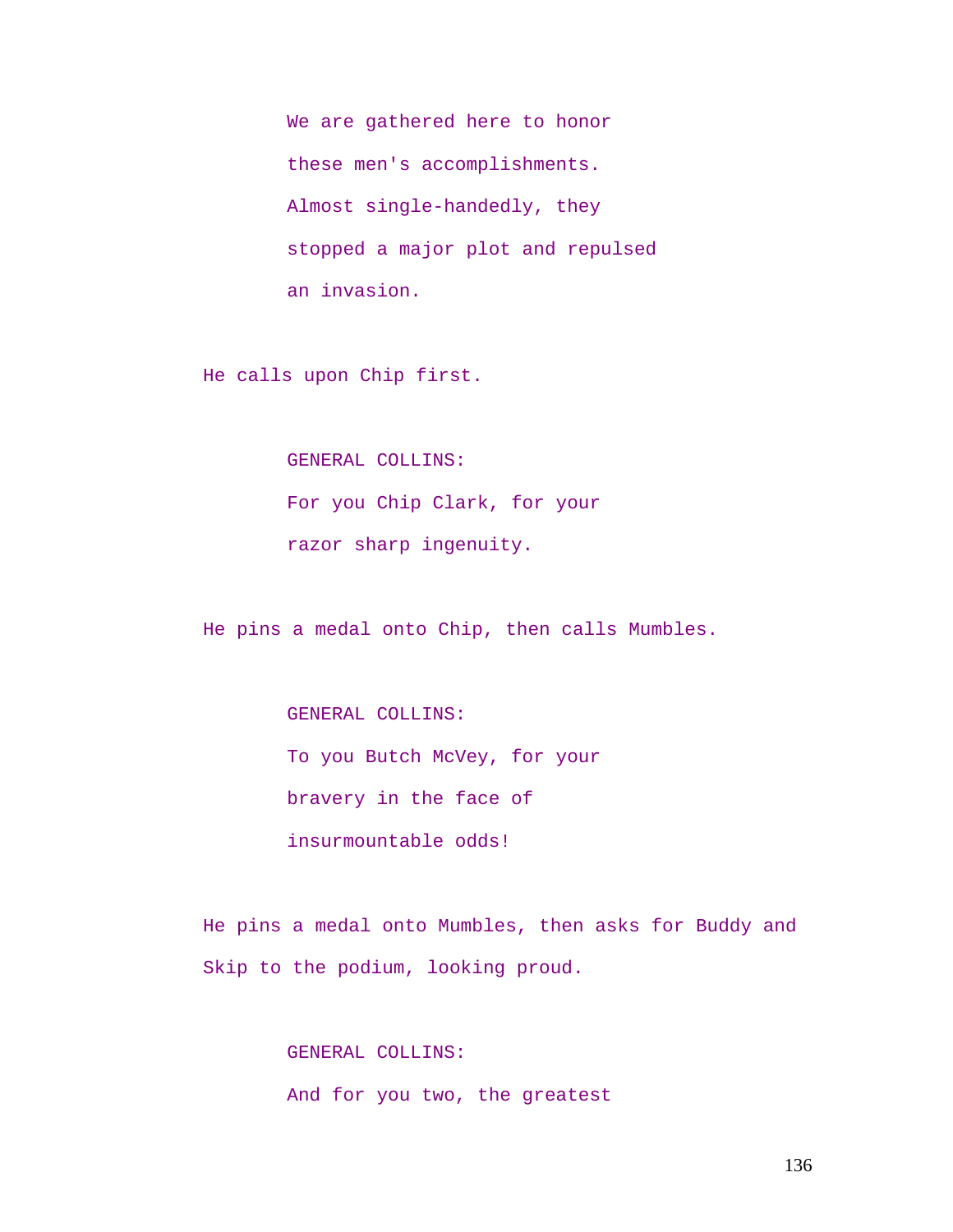heroes of this journey, for unyielding belief in what you knew was right, no matter what others had to say. For this, I thank you.

He pins the medals onto Buddy and Skip at the same time, and the crowd explodes with applause. The duo looks out on the crowd, beaming.

The General salutes, then turns on his heel and walks away. The stage begins to clear, President Chapman and Rodney head towards the helicopter.

PRESIDENT CHAPMAN:

This was my best idea yet! I think we'll do a tour of the other bases. My ratings will go though the roof!

## RODNEY:

You're a true bleeding heart sir.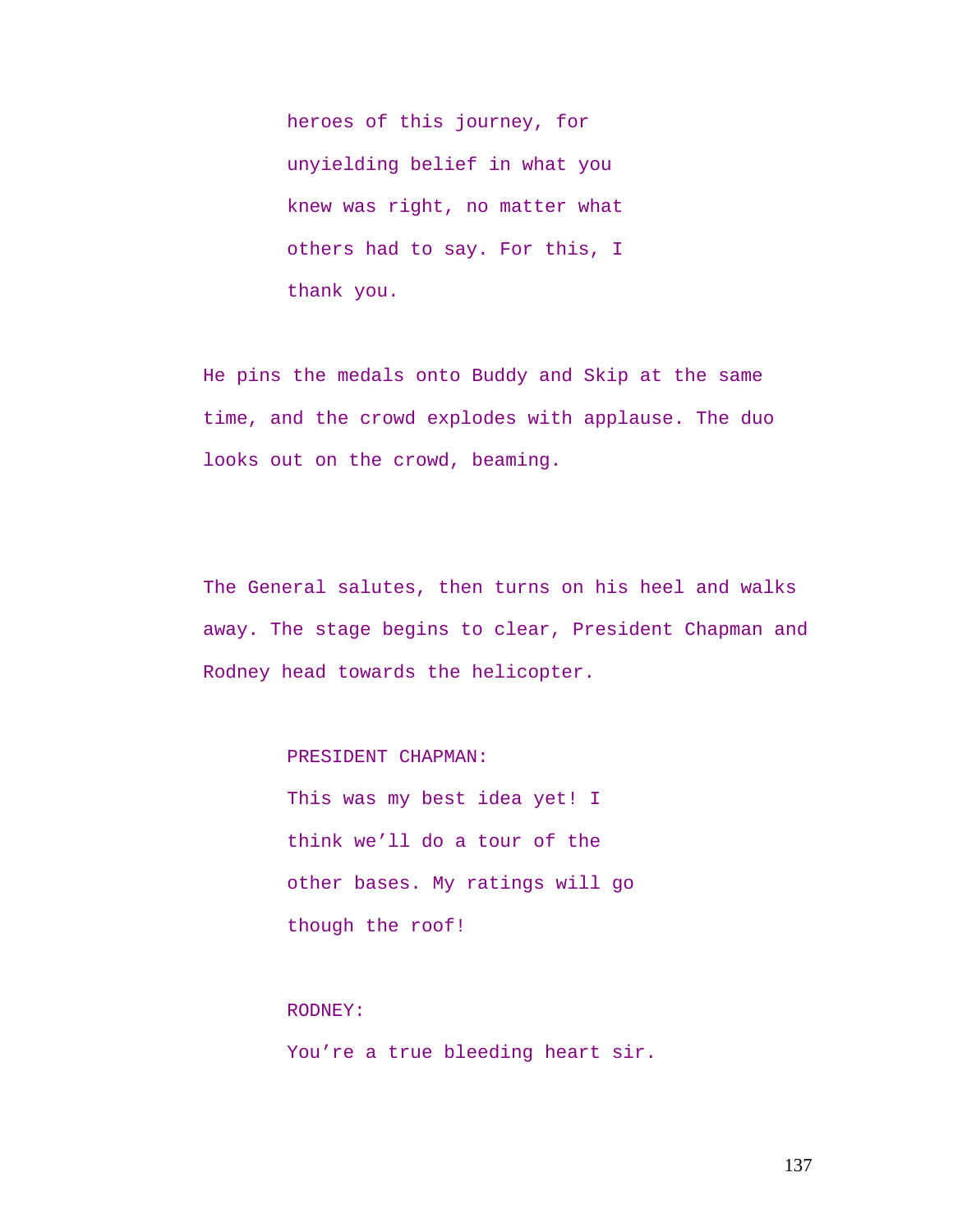The scene now focuses on Skip and Buddy, both still on the stage when Sergeant Brown walks up behind them.

> SGT. BROWN: Congratulations men, you made me proud today Skip.

Skip smiles.

# **INTERIOR: BARRACKS -- 54**

**The boys are playing another game of cards only this time Buddy is dominating and Chip is losing.** 

**In the poker game at the end, chip is caught with a few aces up his sleeve, literally.** 

> SKIP BROWN: Where did you learn to play like that?

BUDDY SMITH: At the club!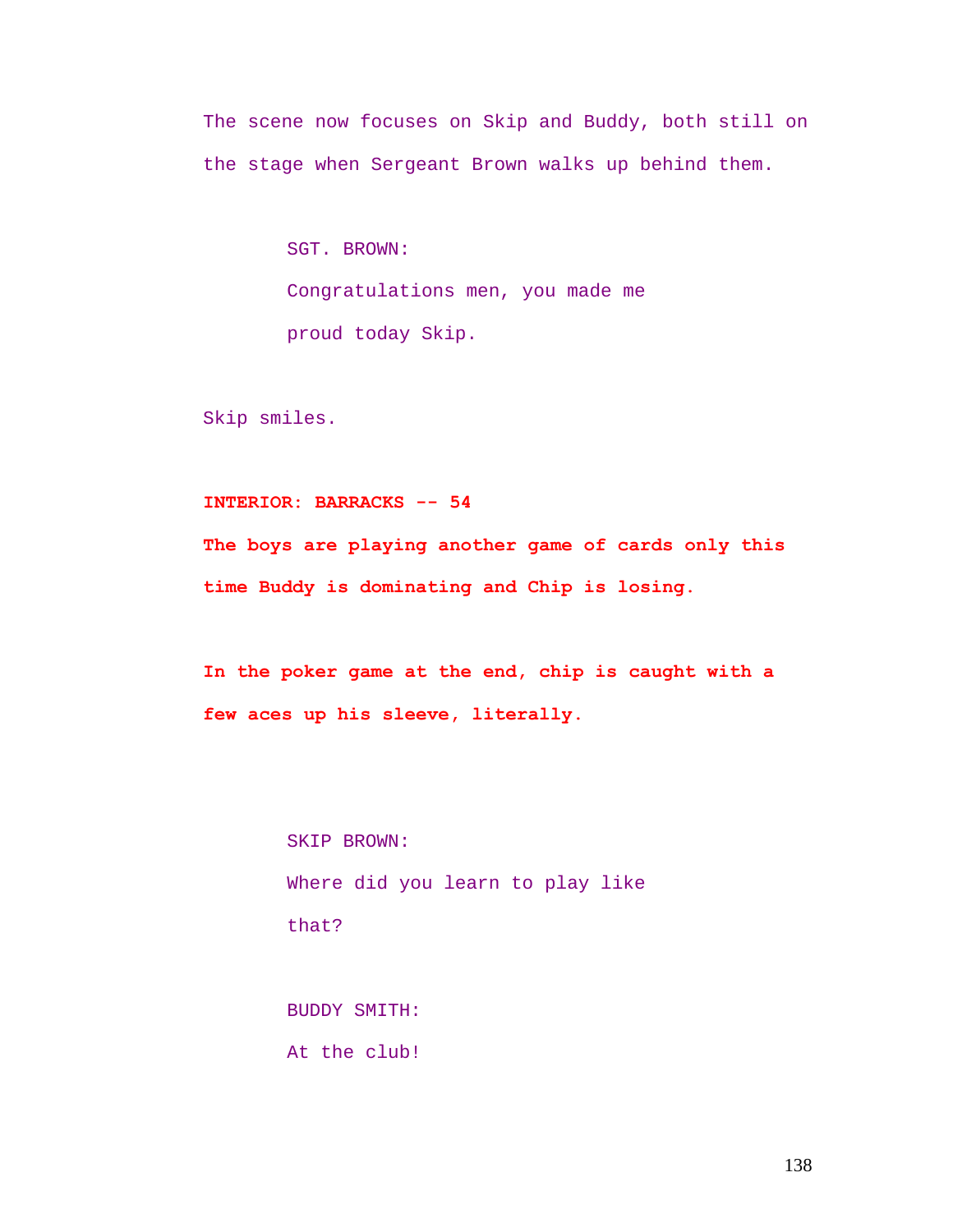In walks Sergeant Brown.

SERGEANT BROWN:

As you were men.

He looks at Buddy and Skip.

SERGEANT BROWN:

Technically, your service hasn't run out yet, so how about you do one more deed for the army?

Buddy and Skip both nod.

SKIP BROWN:

Sure, anything.

Sgt. Brown smiles, then iris to next scene.

INTERIOR: KITCHENS -- 54

Fade in on a close-up of a scrub brush and then zoom out to reveal Buddy and Skip scrubbing the kitchen floors of the pie fight mess. They converse while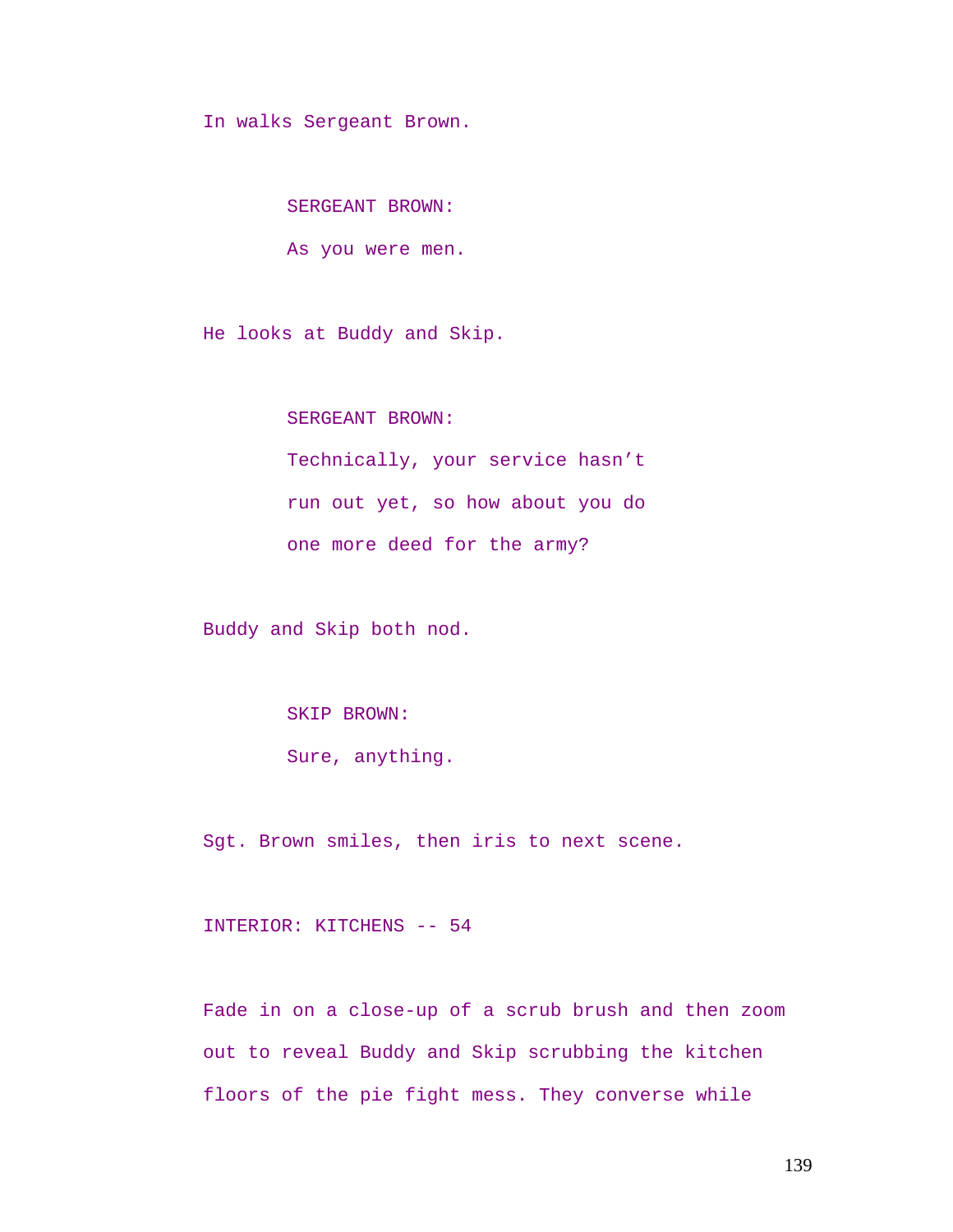cleaning.

SKIP BROWN: Well Buddy, this is another fine

mess we've gotten ourselves into.

The camera slowly zooms out to show that Davenport, in a prison outfit, is also scrubbing the floors with them.

DAVENPORT:

Yeah? What about me?

Sgt. Brown walks in.

SGT. BROWN: Don't worry. You'll be getting a cozy little cell in the Chaplandic State Penitentiary.

They all laugh, even Davenport, until Sgt. Brown becomes serious again.

SGT. BROWN: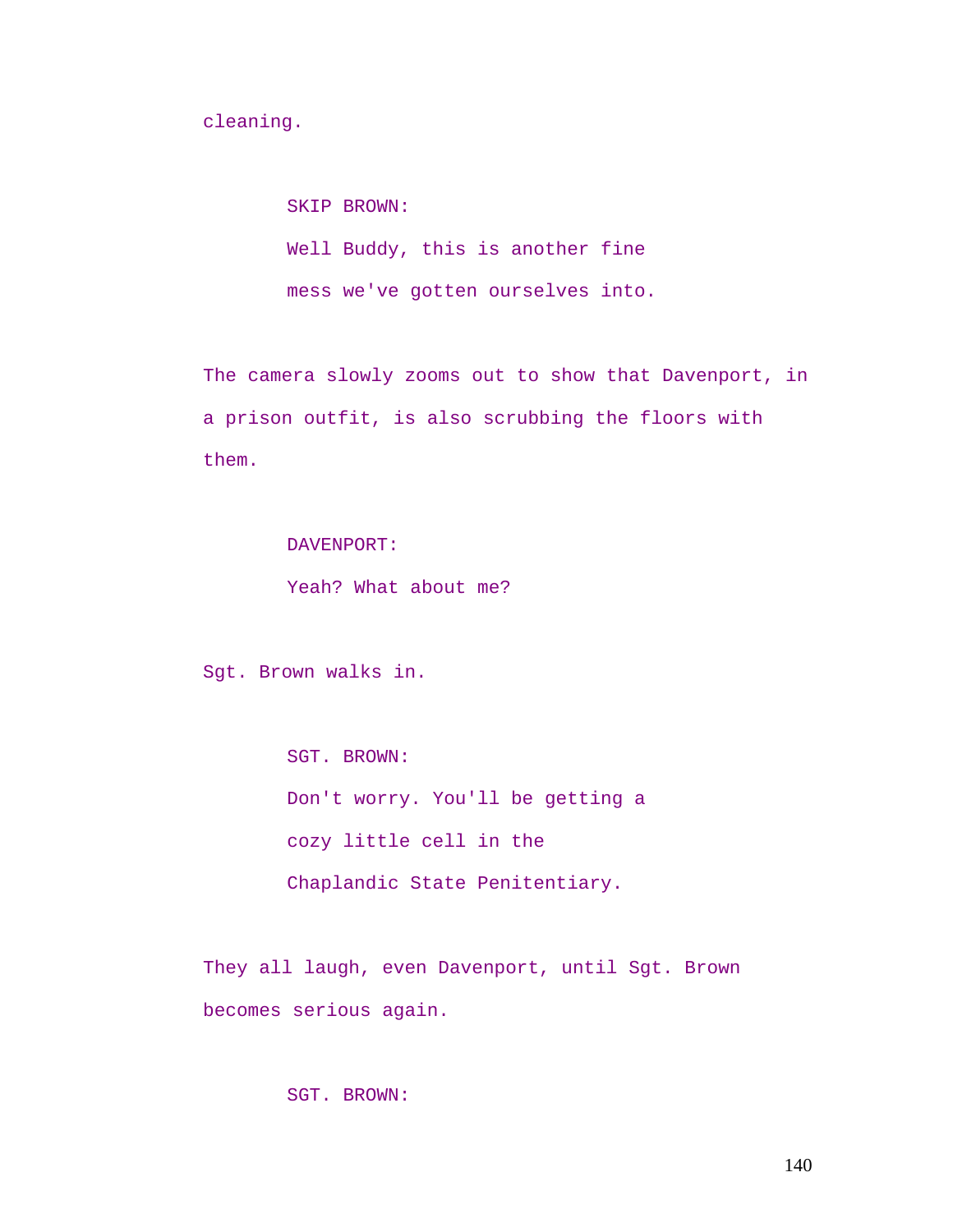Get back to work.

The three of them begin scrubbing again. Corporal Roberts then walk in to give the sergeant a note. Sergeant Brown then tells the boys the general wants to see them in his office.

CORPORAL ROBERTS:

It's from the general sir.

SERGEANT BROWN: Well... you boys have enough yet? The general wants you in his office.

Corporal Roberts then leads Davenport outside, fade to next scene.

EXTERIOR: MILITARY BASE -- 55

Fade in to show Buddy and Skip walking towards the general's office. They wave goodbye to Davenport as he is being loaded into a prison truck. As he is pushed aboard, he yells out.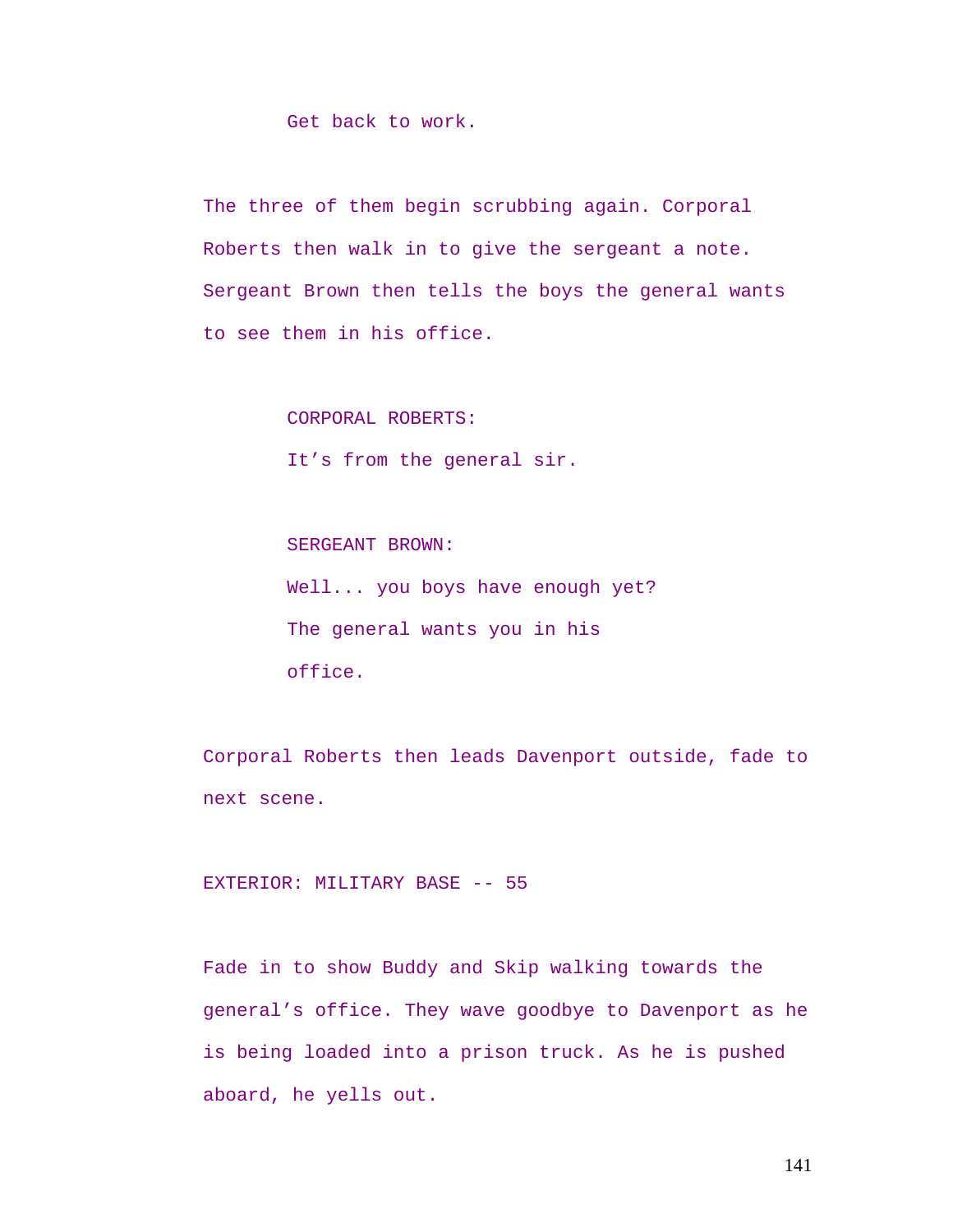DAVENPORT:

I will have vengeance, Buddy and Ski- whoah!

He is forcibly pushed into the van, and then Buddy and Skip enter the office.

EXTERIOR: MILITARY BASE -- 55

The general greets them and asks them to sit down.

GENERAL COLLINS: [Excited] Welcome my boys! Come in, come in. Here have a seat!

He sits down at his seat and looks over some papers. After reading the papers carefully, he hands each Skip and Buddy a set of papers. The two look down to read them and look up with a surprise look on their faces.

BUDDY SMITH:

Wha- What are these?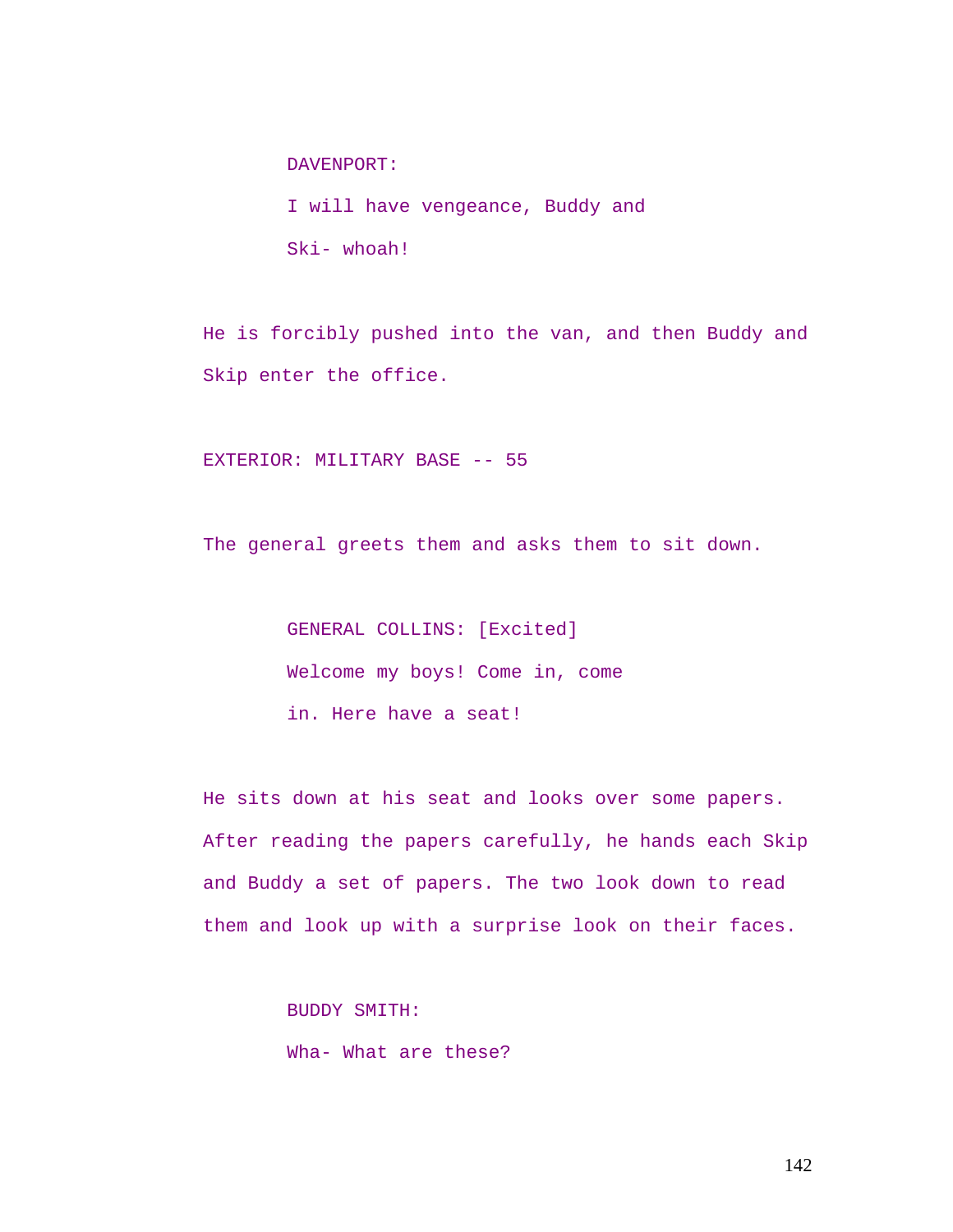GENERAL COLLINS:

Those are your discharge papers my boy. You've done a great service to your country and to this base, but your enlistment is up. You each are being discharged with the highest of honors. It has been an honor serving with you.

SKIP BROWN & BUDDY SMITH: [together] Thank You sir!

Fade to the next scene.

EXTERIOR: MILITARY BASE -- 55

General Collins, Sergeant Brown and all the other men are gathered at the main gate. They all salute Skip and Buddy as the boys start walking down the road toward town, and away from their military adventure. As they walk they come across a billboard with a help wanted sign on it, and they pause to look at it.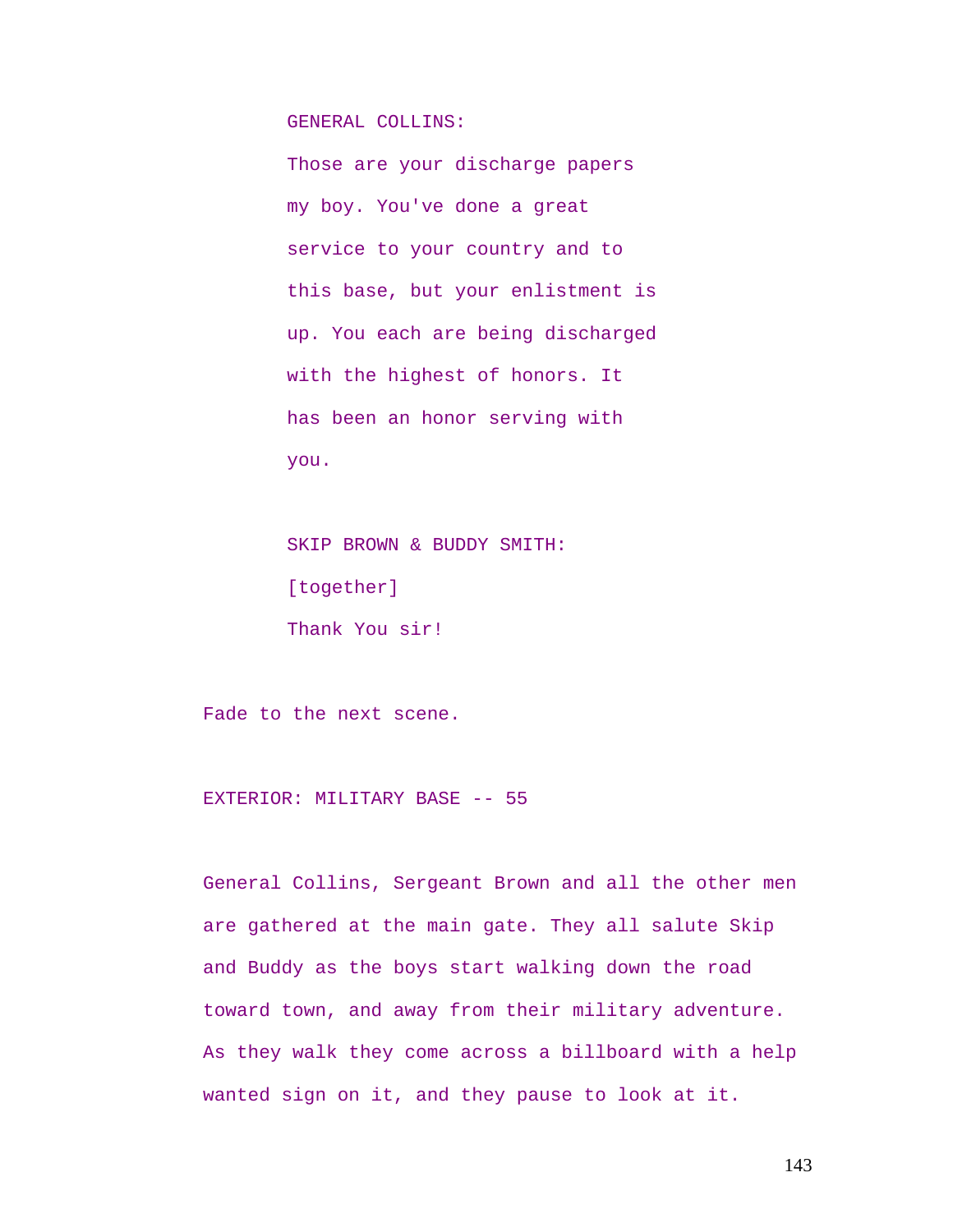SKIP BROWN: Buddy, I think that we may have found ourselves a new job!

BUDDY SMITH: Here we go again!

Buddy rolls his eyes and they continue walking. Fade out on a shot of them walking down the middle of the road.

THE END

FADE OUT

END CREDITS

**CHARACTER LIST Skip Brown - Eddie Flanagan Buddy Smith - Tyler Blake Butch "Mumbles" McVey - Chip Clark - Sergeant Amos Brown - General Andrew Collins -**